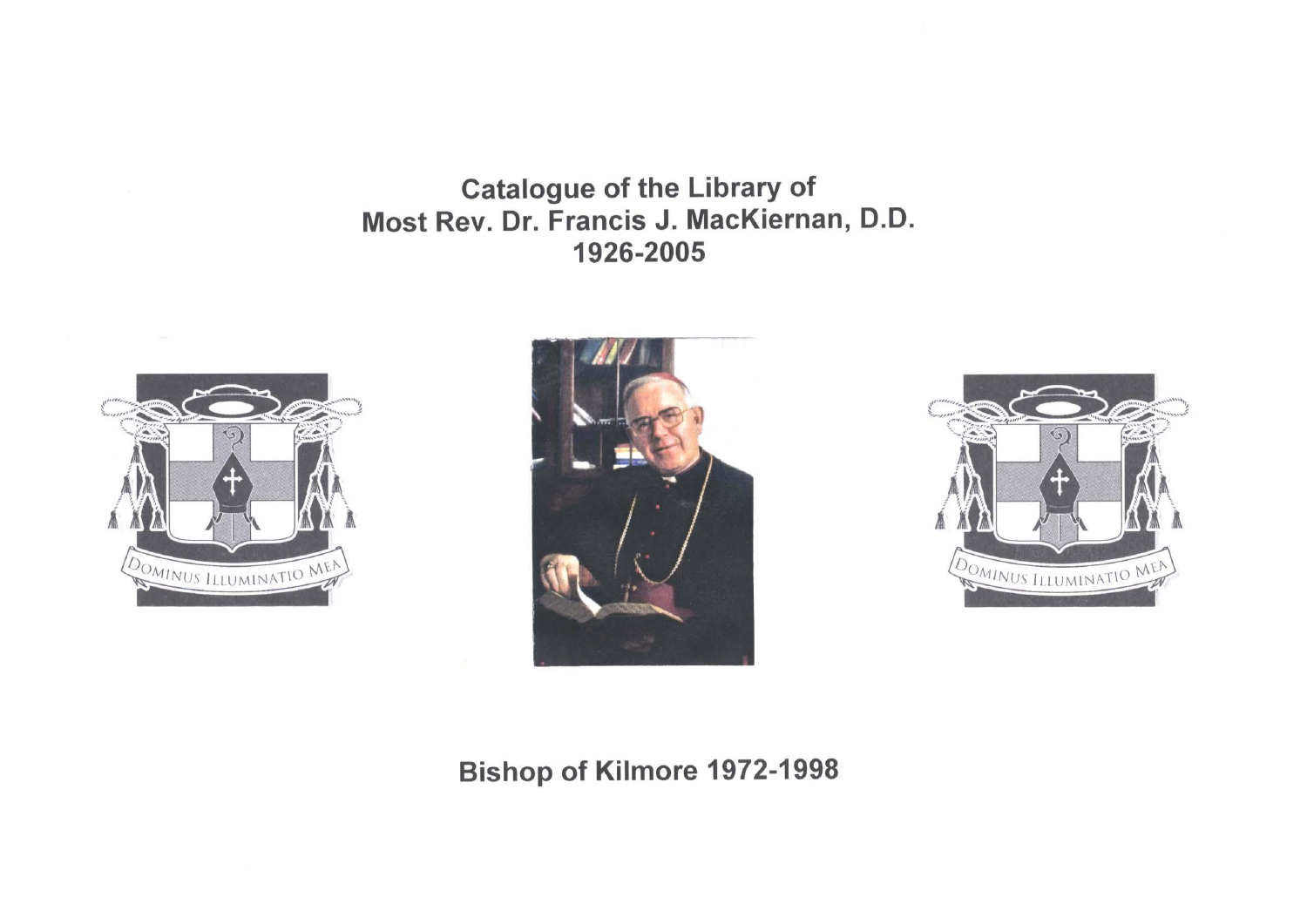| Doctor MacKiernan Collection - Journal and series Collection |                                           |               |                   |                                  |                                 |                                |  |  |  |
|--------------------------------------------------------------|-------------------------------------------|---------------|-------------------|----------------------------------|---------------------------------|--------------------------------|--|--|--|
| Title                                                        | <b>Frequency of</b><br><b>Publication</b> | <b>IDates</b> | Missing           | <b>Multiple</b><br><b>Copies</b> | <b>Notes</b>                    |                                |  |  |  |
|                                                              |                                           |               |                   |                                  |                                 |                                |  |  |  |
|                                                              |                                           |               |                   |                                  |                                 | Also known as Catholic         |  |  |  |
|                                                              |                                           |               |                   |                                  |                                 | Directory Almanac and Registry |  |  |  |
|                                                              |                                           |               | 1838, 1839, 1841, |                                  |                                 | Catholic<br>1837-1848          |  |  |  |
|                                                              |                                           |               | 1843, 1845, 1846, |                                  |                                 | <b>Registry 1849-1857</b>      |  |  |  |
|                                                              |                                           |               | 1850, 1851, 1852, | 1873, 1961,                      | Unbound copies                  | Catholic Directory 1858-1864   |  |  |  |
|                                                              |                                           |               | 1861, 1870, 1976, |                                  | 1997 2 copies 1842, 1844, 1847, | Irish Catholic Directory 1865- |  |  |  |
| 1 Irish Catholic Directory                                   | Annually                                  | 1837-2003     | 1999              | of each                          | 1848, 1849                      | 2003                           |  |  |  |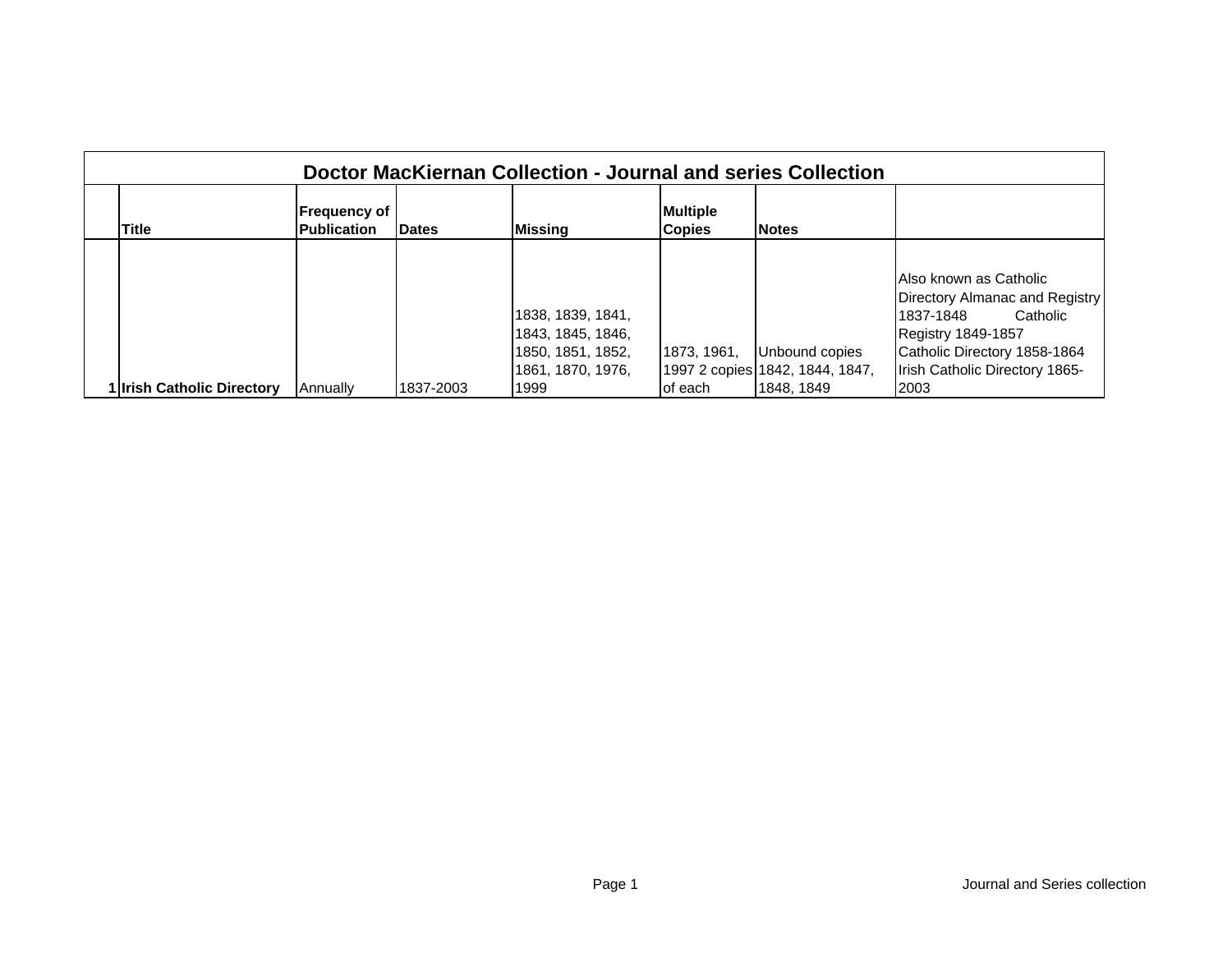| Doctor MacKiernan Collection - Journal and series Collection |                                           |              |                     |                                             |                   |                                                                                                                                                                                                                                                                                                                                                                                                                                                                                                                                                                                                                                                                                                            |  |  |  |
|--------------------------------------------------------------|-------------------------------------------|--------------|---------------------|---------------------------------------------|-------------------|------------------------------------------------------------------------------------------------------------------------------------------------------------------------------------------------------------------------------------------------------------------------------------------------------------------------------------------------------------------------------------------------------------------------------------------------------------------------------------------------------------------------------------------------------------------------------------------------------------------------------------------------------------------------------------------------------------|--|--|--|
| <b>Title</b>                                                 | <b>Frequency of</b><br><b>Publication</b> | <b>Dates</b> | <b>Missing</b>      | <b>Multiple</b><br><b>Copies</b>            | <b>Notes</b>      |                                                                                                                                                                                                                                                                                                                                                                                                                                                                                                                                                                                                                                                                                                            |  |  |  |
| 2 Analecta Hibernica                                         | <b>Bi-Annually</b>                        | 1930-1967    | Complete collection | vol 13<br>Vol XI, Vol                       | <b>Vol's 1-37</b> | vol 5 incl index to no's 1-, vol 7<br>incl a guide to Irish<br>Genealogical collections, vol 11<br>incl two diaries of the French<br>expedition1798, vol 13 incl<br>index to no 10+ 12, vol 14<br>reports on documents relating<br>to the wardship of Galway, vol<br>15 incl a survey of documents<br>in private keeping -series1, vol<br>18 incl the O Clery book of<br>genealogies, vol 19 incl index to<br>vol 16 and to the proceedings<br>of Dublin society of United<br>Irishmen, vol 20 incl survey of<br>documents in private keeping -<br>second series, vol 21 incl<br>Franco-Irish correspondence<br>Dec 1688-Aug 1691, vol 25 incl<br>Survey of documents in private<br>keeping - third series |  |  |  |
| 3 Archivium Hibernicum                                       |                                           | 1912 - 2004  | 1923 - 1941         | XXXIX Vol<br>XLII<br>2<br>copies of<br>each |                   |                                                                                                                                                                                                                                                                                                                                                                                                                                                                                                                                                                                                                                                                                                            |  |  |  |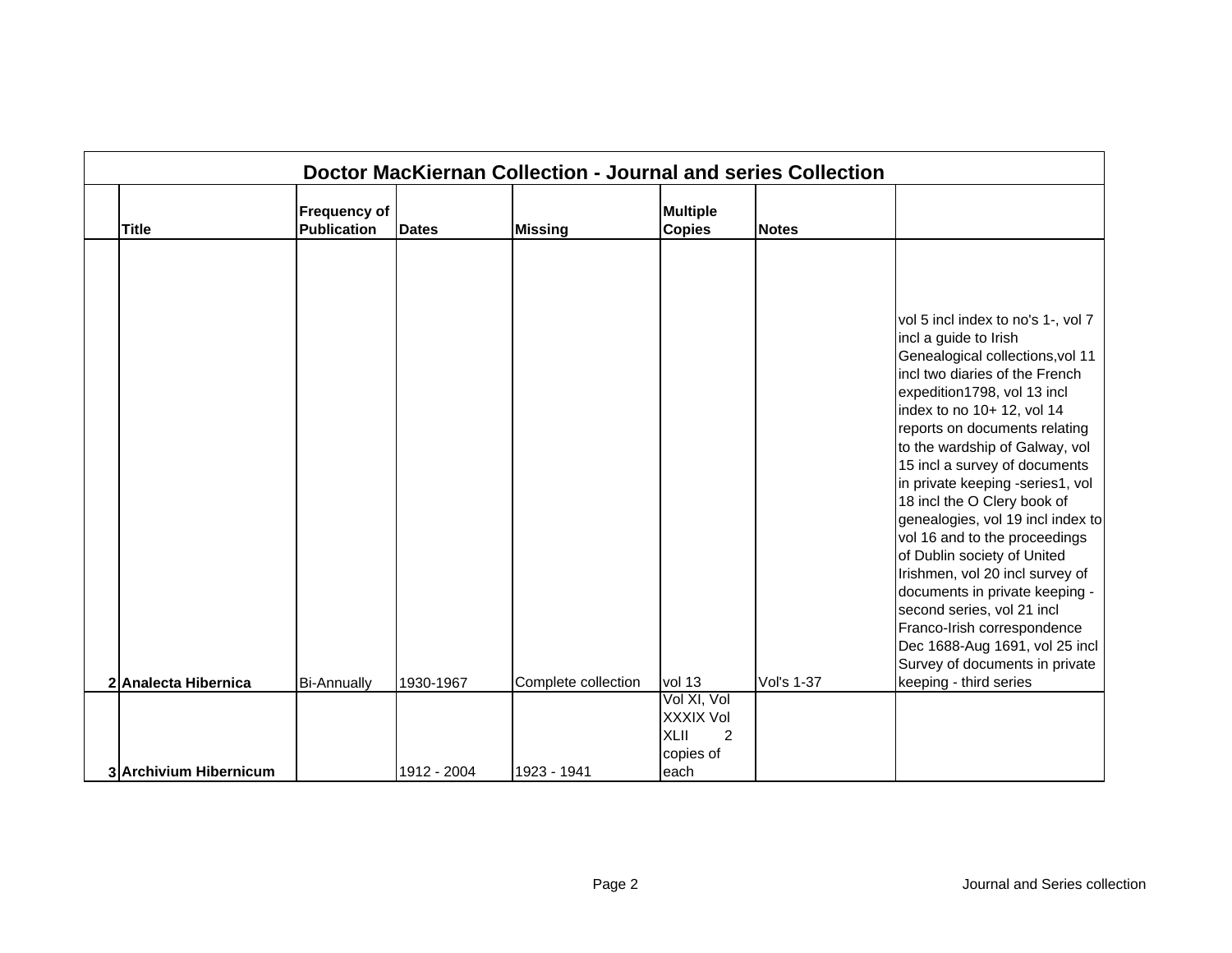| Doctor MacKiernan Collection - Journal and series Collection                        |                                    |                                                                                                                                                                                     |                                     |                                                     |                                                                                                     |                                                                                                                                            |  |  |  |
|-------------------------------------------------------------------------------------|------------------------------------|-------------------------------------------------------------------------------------------------------------------------------------------------------------------------------------|-------------------------------------|-----------------------------------------------------|-----------------------------------------------------------------------------------------------------|--------------------------------------------------------------------------------------------------------------------------------------------|--|--|--|
| <b>Title</b>                                                                        | <b>Frequency of</b><br>Publication | <b>Dates</b>                                                                                                                                                                        | <b>Missing</b>                      | <b>Multiple</b><br><b>Copies</b>                    | <b>Notes</b>                                                                                        |                                                                                                                                            |  |  |  |
| <b>Ardagh and</b><br><b>Clonmacnoise</b><br><b>Antiquarian Society</b><br>4 Journal |                                    | 1926 - 1951                                                                                                                                                                         |                                     |                                                     | Complete collection<br>vol's 1-12                                                                   | Acc No C/206123 - C/206132                                                                                                                 |  |  |  |
| 5 Breifne                                                                           | Annually                           | 1958-2004                                                                                                                                                                           |                                     | 1998, 1999 2<br>copies of<br>each, 2000 3<br>copies |                                                                                                     |                                                                                                                                            |  |  |  |
| <b>6</b> Catholic Archives                                                          | Annually                           | 1981-2005                                                                                                                                                                           | 1999                                |                                                     | Also included Index<br>to Numbers 1-12<br>1981-1992 and an<br>Index to numbers 13-<br>22, 1993-2002 |                                                                                                                                            |  |  |  |
| <b>Catholic Archives</b><br>7 Society                                               |                                    | Jan 1989, Aut<br>1994, Autm<br>1994, Aut 1995.<br>Aut1996/Spring<br>1997, Autm<br>1998& Autm<br>1999, Apr 2000,<br>Autm 2000,<br>Advent 2001,<br>2002, 2003, Feb<br>2004, Sept 2004 |                                     |                                                     |                                                                                                     | Bulletin contents index 1980-<br>2002, Reflections on Catholic<br>archives 2002, Directory of<br>Catholic archives of England<br>and Wales |  |  |  |
| 8 Catholic Survey                                                                   |                                    | 1953 - 1955                                                                                                                                                                         | Vol 1 no's 1+2 Vol 21<br>$no's 2+3$ |                                                     |                                                                                                     |                                                                                                                                            |  |  |  |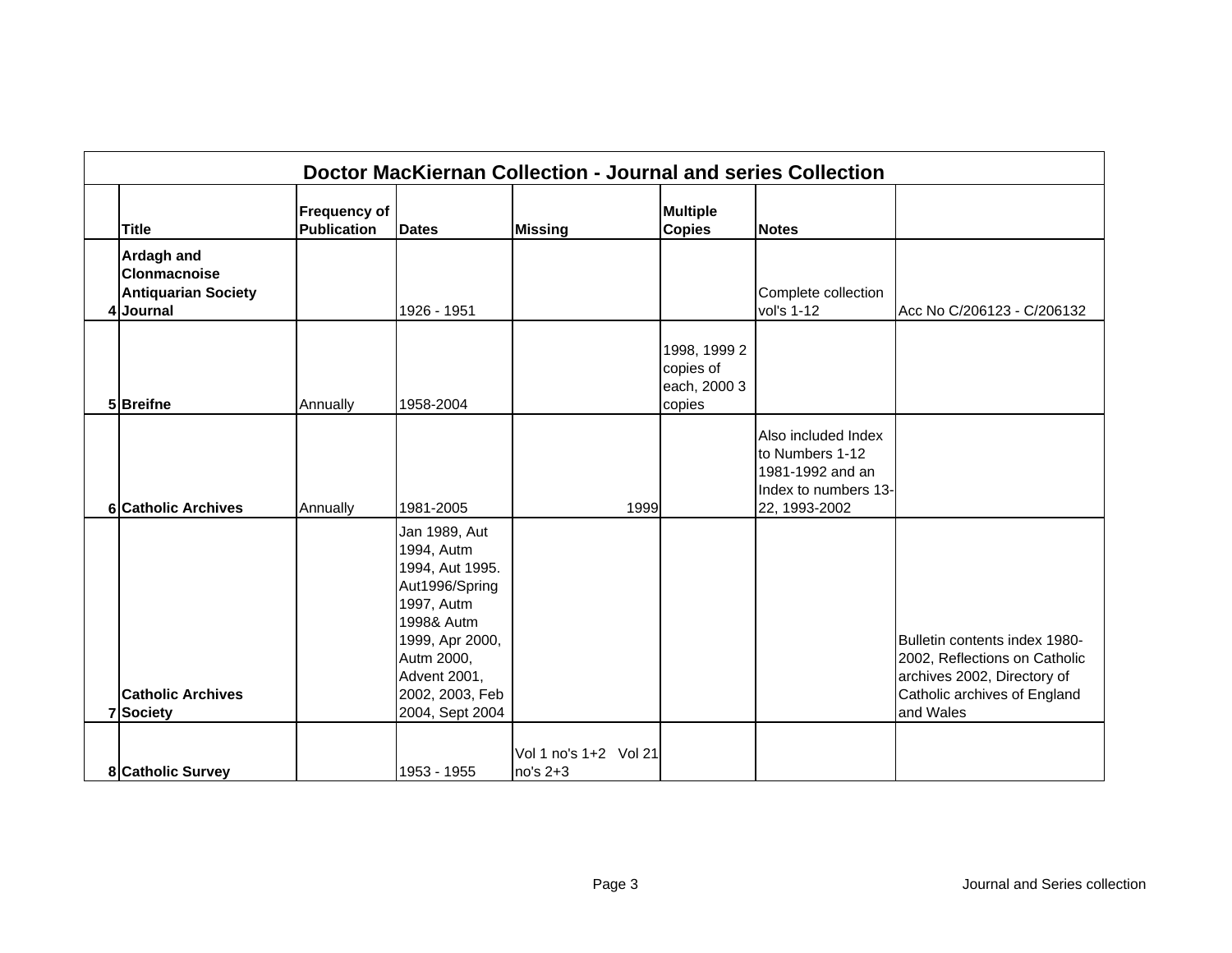| Doctor MacKiernan Collection - Journal and series Collection |                                           |              |                                          |                                   |                                                                                                                                                                               |                                                        |  |  |  |
|--------------------------------------------------------------|-------------------------------------------|--------------|------------------------------------------|-----------------------------------|-------------------------------------------------------------------------------------------------------------------------------------------------------------------------------|--------------------------------------------------------|--|--|--|
| <b>Title</b>                                                 | <b>Frequency of</b><br><b>Publication</b> | <b>Dates</b> | <b>Missing</b>                           | <b>Multiple</b><br><b>Copies</b>  | <b>Notes</b>                                                                                                                                                                  |                                                        |  |  |  |
| 9 Clogher Record                                             | Annually                                  | 1953 - 2004  | None Collection<br>complete              | 1963, 1996<br>2 copies of<br>each | Also available The<br>History of St.<br>Macartan's<br>Cathedral and its<br>patron saint 1949<br><b>Clogher Record</b><br>album - A diocesan<br>History - Bishop<br>Duffy 1975 | 1977 Silver Jubilee Issue<br>2002 Golden Jubilee Issue |  |  |  |
| 10 Collectanea Hibernica                                     | Annually/Bi-<br>annually                  | 1958 - 2005  | Collection complete                      |                                   | Complete vols 1-47                                                                                                                                                            |                                                        |  |  |  |
| <b>County Louth</b><br>11 Archaeological Journal             |                                           | 1942 - 2004  | Runs from Vol X, no 2<br>to Vol XXV no 4 |                                   |                                                                                                                                                                               |                                                        |  |  |  |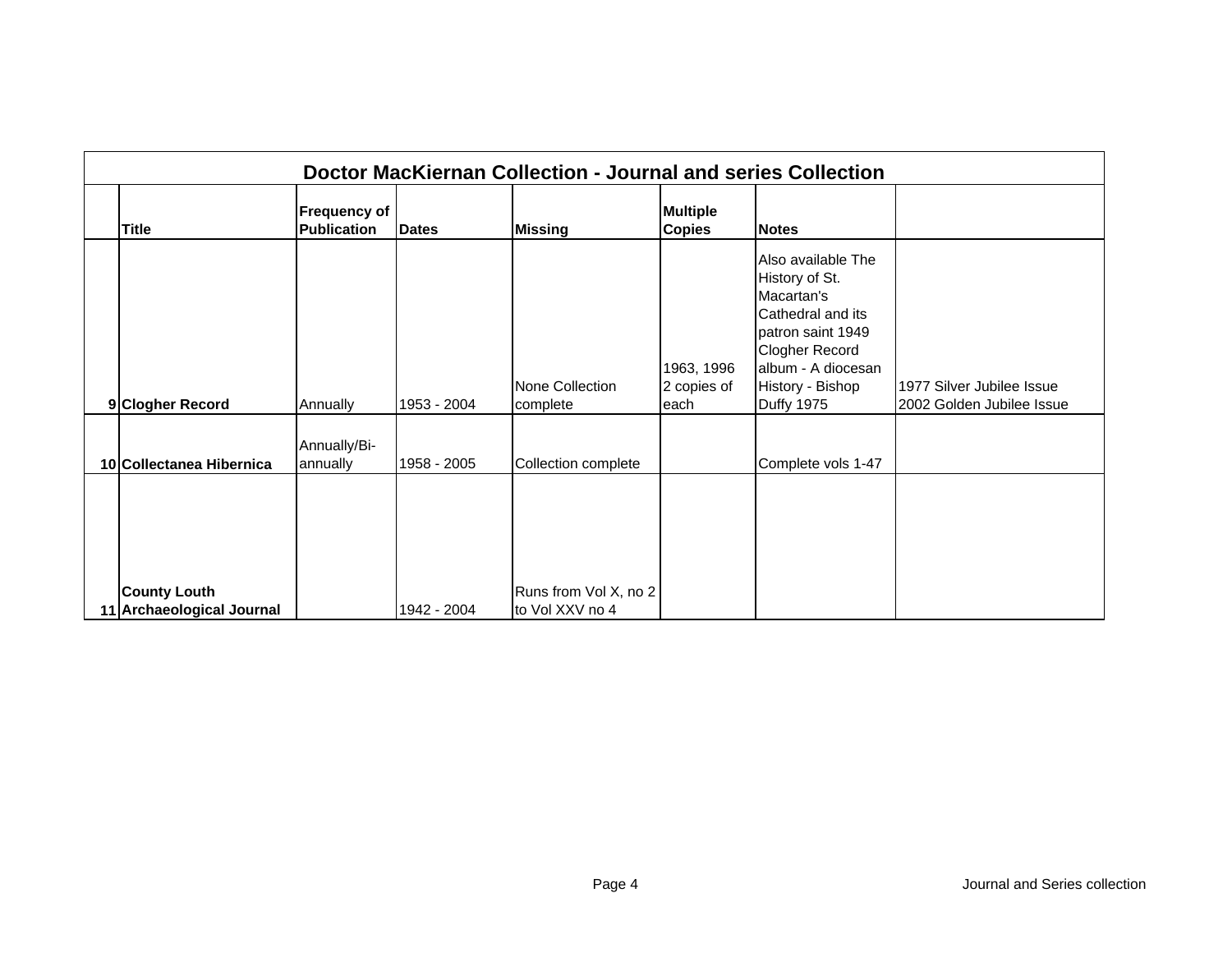|                                                                     |                                           |              | Doctor MacKiernan Collection - Journal and series Collection |                                  |                                                                           |                                                                                                                                                                                                                                                                                                                                                                                                                                                                                                                                                           |
|---------------------------------------------------------------------|-------------------------------------------|--------------|--------------------------------------------------------------|----------------------------------|---------------------------------------------------------------------------|-----------------------------------------------------------------------------------------------------------------------------------------------------------------------------------------------------------------------------------------------------------------------------------------------------------------------------------------------------------------------------------------------------------------------------------------------------------------------------------------------------------------------------------------------------------|
| <b>Title</b>                                                        | <b>Frequency of</b><br><b>Publication</b> | <b>Dates</b> | <b>Missing</b>                                               | <b>Multiple</b><br><b>Copies</b> | <b>Notes</b>                                                              |                                                                                                                                                                                                                                                                                                                                                                                                                                                                                                                                                           |
| 12 The Diocese of Meath                                             |                                           | 1867 - 1937  | 3, 4, 8, 10, 11, 13                                          | 2 Copies of<br>no's 10 and<br>11 | includes a short<br>history of the<br>parishes of the<br>Diocese of Meath | parishes covered Dunboyne,<br>Dunshaughlin, Kilcloon,<br>Rathoath, Curraha, Dunsany,<br>Johnstown, Skryne,<br>Mountnugent, Kilskyre,<br>Oldcastle, Ballynacargy,<br>Milltown, Moyvore,<br>Multyfarnham, Delvin, Killucan,<br>Taghmon, Castletown<br>Geoghan, Clara, Kilbeggan,<br>Tubber, Moynalty, Rathmoylan,<br>Summerhill, Trim, Ardcath,<br>Drogheda, Stamullen, Athboy,<br>Ballivor + Kildalkey, Kildalkey,<br>Dunderry, Tullamore,<br>Ballinabrackey, Castlepollard,<br>Churchtown or Dysart,<br>Drumroney, Glasson,<br>Longwood, Mayne, Mullingar |
| 13 Donegal Annual                                                   |                                           | 1953 - 1960  | Vol 1, Vol 2 no 1 +2,<br>vol 3 no's 1+2,                     |                                  |                                                                           |                                                                                                                                                                                                                                                                                                                                                                                                                                                                                                                                                           |
| <b>Down and Connor</b><br><b>Historical Society's</b><br>14 Journal |                                           | 1928 - 1939  |                                                              |                                  | Vol's I -V bound and<br>VI - X bound                                      |                                                                                                                                                                                                                                                                                                                                                                                                                                                                                                                                                           |
| 15 Due North                                                        |                                           | 2002         |                                                              |                                  | Only have Vol 1<br>issue 6                                                | The magazine of the federation<br>for Ulster Local Studies                                                                                                                                                                                                                                                                                                                                                                                                                                                                                                |
| Eigse: A journal of Irish<br>16 Studies                             |                                           | 1947         |                                                              |                                  | Vol V part III                                                            |                                                                                                                                                                                                                                                                                                                                                                                                                                                                                                                                                           |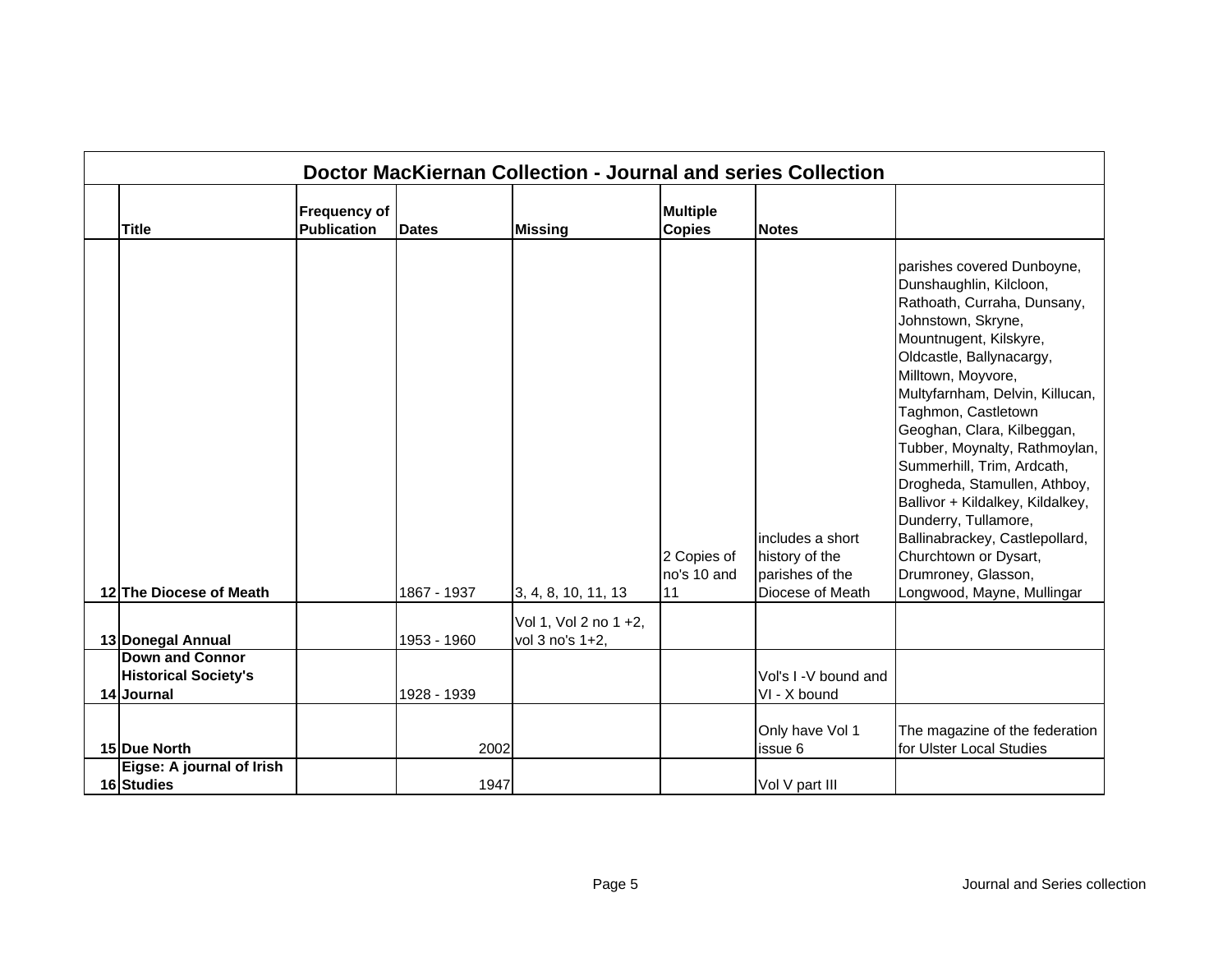| Doctor MacKiernan Collection - Journal and series Collection |                                           |              |                                                   |                                                                                                                                   |                     |  |  |  |  |
|--------------------------------------------------------------|-------------------------------------------|--------------|---------------------------------------------------|-----------------------------------------------------------------------------------------------------------------------------------|---------------------|--|--|--|--|
| <b>Title</b>                                                 | <b>Frequency of</b><br><b>Publication</b> | <b>Dates</b> | <b>Missing</b>                                    | <b>Multiple</b><br><b>Copies</b>                                                                                                  | <b>Notes</b>        |  |  |  |  |
| <b>Fairs and Markets in</b><br>17 Ulster                     |                                           | 1987         |                                                   | 2 copies                                                                                                                          | Vol 10 Number 1     |  |  |  |  |
| 18 The Flame                                                 | Annually                                  | 1966         |                                                   | May 1966 -3<br>copies                                                                                                             |                     |  |  |  |  |
| 19 The Furrow                                                | Monthly                                   | 2005         | Feb 2004 to Oct Jan 04, Jan 05, Nov<br>05, Dec 05 | Feb 05 2<br>copies                                                                                                                |                     |  |  |  |  |
| 20 The Heart of Breifne                                      | Annually                                  | 1978-1987    | None                                              | None                                                                                                                              |                     |  |  |  |  |
| 21 Irish Booklore                                            |                                           | 1971 - 1980  |                                                   |                                                                                                                                   |                     |  |  |  |  |
| 22 The Irish Book Lover                                      | Annually                                  | 1910 - 1957  |                                                   |                                                                                                                                   | Vol 1 - 32 complete |  |  |  |  |
|                                                              |                                           |              |                                                   | 1957, 1965-<br>67 and 1968<br>2 copies of<br>each. 1955,<br>1960 and<br>1961 3 copies<br>of each. 1958<br>and 1963 4<br>copies of |                     |  |  |  |  |
| <b>The Irish Catholic</b><br>23 Historical Society           | Annually                                  | 1955-1968    |                                                   | each. 1959 -<br>5 copies.                                                                                                         |                     |  |  |  |  |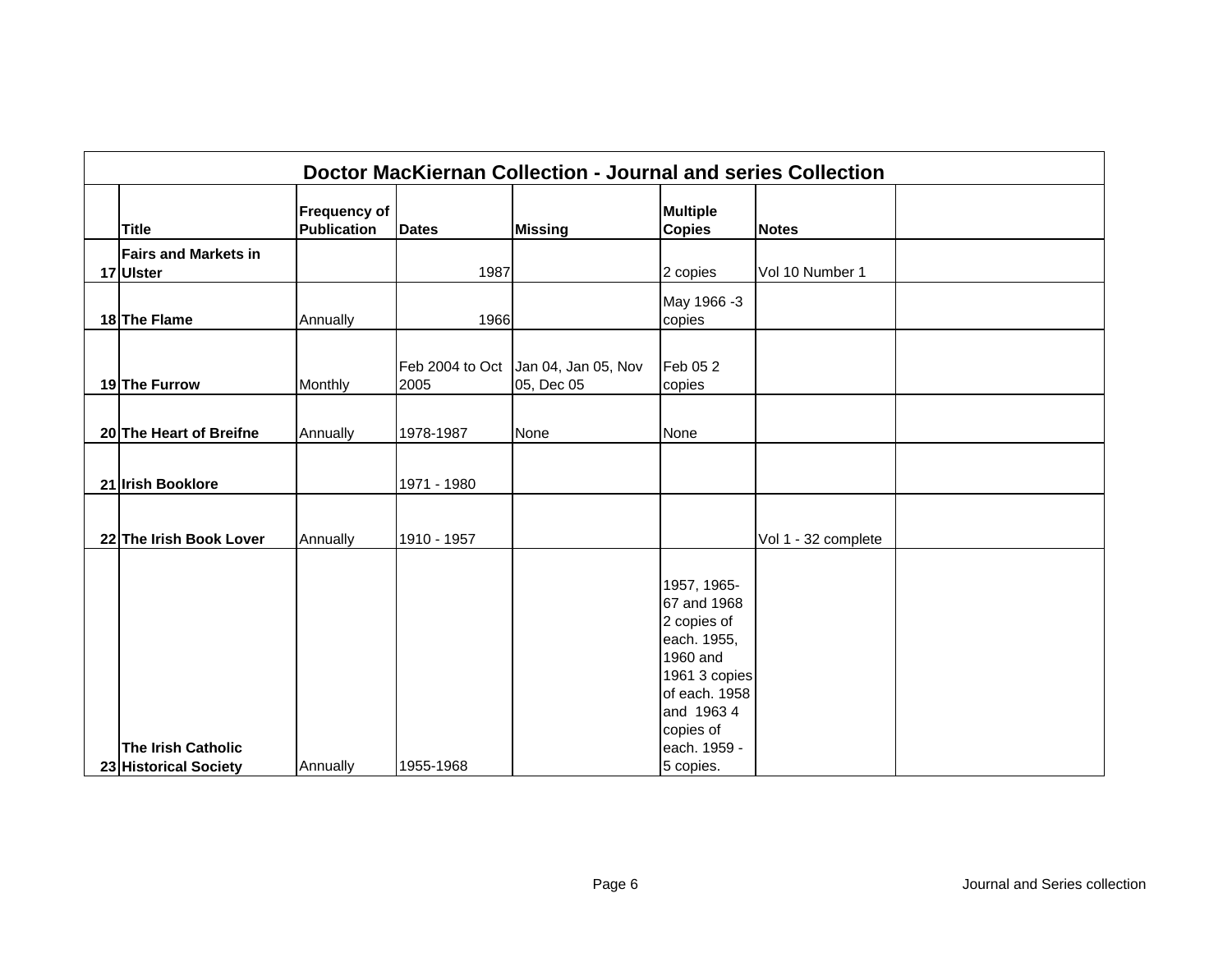| Doctor MacKiernan Collection - Journal and series Collection |                                           |                             |                |                                                                                                                                                                    |                                                                                                                    |                             |  |  |  |
|--------------------------------------------------------------|-------------------------------------------|-----------------------------|----------------|--------------------------------------------------------------------------------------------------------------------------------------------------------------------|--------------------------------------------------------------------------------------------------------------------|-----------------------------|--|--|--|
| <b>Title</b>                                                 | <b>Frequency of</b><br><b>Publication</b> | <b>Dates</b>                | <b>Missing</b> | <b>Multiple</b><br><b>Copies</b>                                                                                                                                   | <b>Notes</b>                                                                                                       |                             |  |  |  |
| The Irish Ecclesiastical<br>24 Record                        | Monthly                                   | January 1960,<br>July 1962, |                |                                                                                                                                                                    | Index to the Irish<br>ecclesiastical record<br>1864-1917.<br>Documents, articles,<br>correspondence and<br>reviews |                             |  |  |  |
| 26 Irish Historical Studies                                  | <b>Bi-Annual</b>                          | 1938 - 2004                 |                | Nov 02 2<br>copies                                                                                                                                                 | Collection complete<br>no's 1-133                                                                                  |                             |  |  |  |
| 27 Irish History Series                                      |                                           |                             |                | no 1(3<br>copies), no 2<br>(3 copies), no<br>3 4 copies, no<br>4.2 copies,<br>no 5, 5<br>copies, no 6.<br>2 copies, no<br>7. 2 copies,<br>no 8. 3 copies no's 1-10 | Collection complete                                                                                                |                             |  |  |  |
| <b>Irish Theological</b><br>28 Quarterly                     |                                           | 2004 - 2005                 |                |                                                                                                                                                                    |                                                                                                                    |                             |  |  |  |
| <b>Journal of Breifny</b><br>29 Antiquarian Society          | Annually                                  | 1920-1933                   | None           | None                                                                                                                                                               | Bound as vols I, II<br>and III                                                                                     | Acc No C/206120 - C/206122  |  |  |  |
| 30 Lavey News                                                |                                           | 1980                        |                |                                                                                                                                                                    | The journal of Lower<br>Lavey Macra na<br>Tuaithe, Co Cavan                                                        | Only one copy in collection |  |  |  |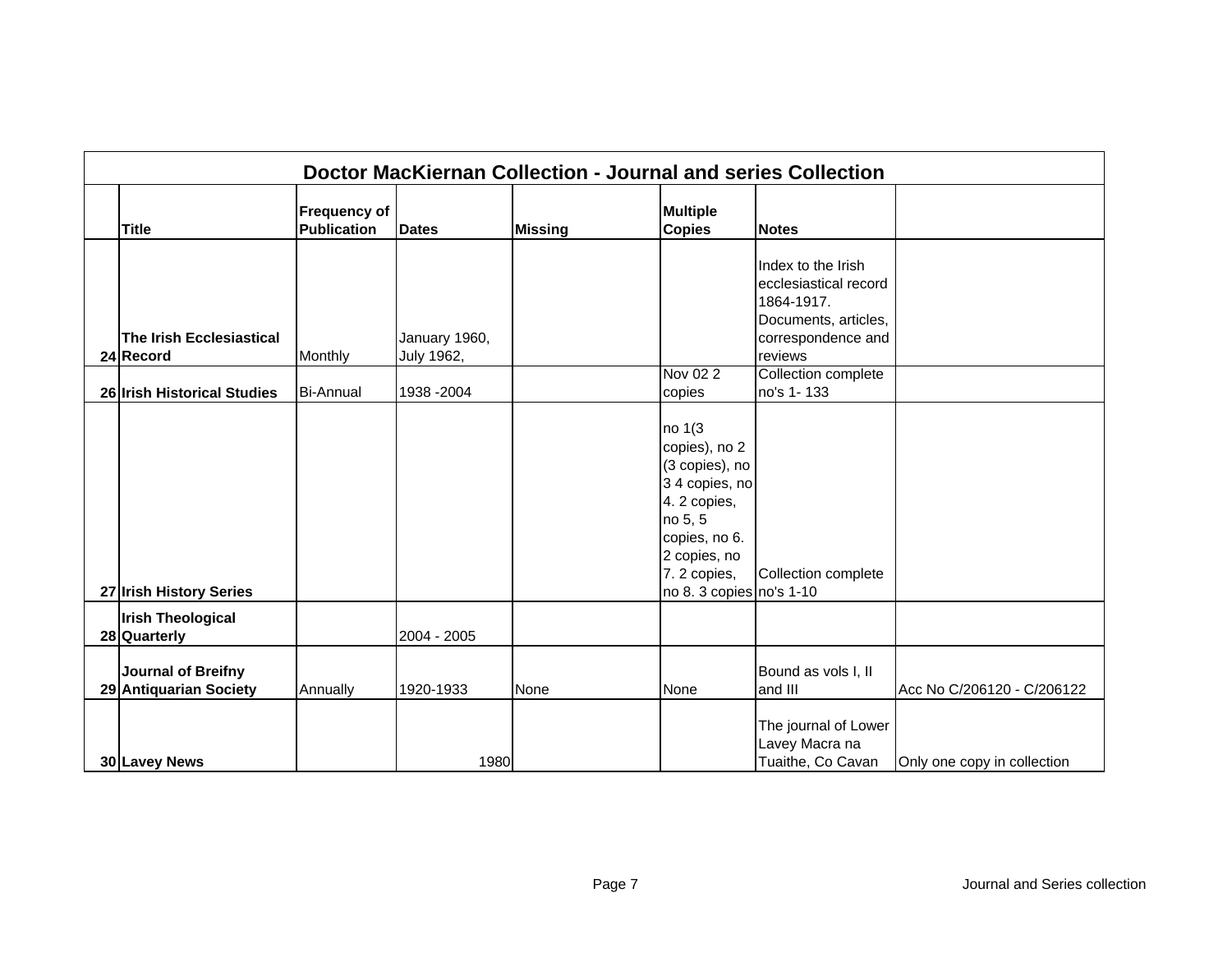|                                 |                                           |              | Doctor MacKiernan Collection - Journal and series Collection |                                  |              |                                |
|---------------------------------|-------------------------------------------|--------------|--------------------------------------------------------------|----------------------------------|--------------|--------------------------------|
| <b>Title</b>                    | <b>Frequency of</b><br><b>Publication</b> | <b>Dates</b> | <b>Missing</b>                                               | <b>Multiple</b><br><b>Copies</b> | <b>Notes</b> |                                |
|                                 |                                           |              |                                                              | Commemorati                      |              |                                |
|                                 |                                           |              |                                                              | ve issue and                     |              |                                |
|                                 |                                           |              |                                                              | 1 copy with                      |              |                                |
|                                 |                                           |              |                                                              | no date -3                       |              |                                |
|                                 |                                           |              |                                                              | copies of                        |              |                                |
| 31 Lavey Searchlight            |                                           | 1967-1971    |                                                              | each                             |              |                                |
|                                 |                                           |              |                                                              | 1980, 1985,                      |              |                                |
|                                 |                                           |              |                                                              | 1981, 1990,                      |              |                                |
|                                 |                                           |              |                                                              | 1995, 2004 2                     |              |                                |
|                                 |                                           |              |                                                              | copies of                        |              |                                |
| 32 The Leitrim Guardian         | Annually                                  | 1968 - 2004  | 1969 and 2001                                                | each                             |              |                                |
|                                 |                                           |              |                                                              |                                  |              | Editions included - Parliament |
|                                 |                                           |              |                                                              |                                  |              | in Medieval Ireland, The       |
|                                 |                                           |              |                                                              |                                  |              | conspiracy of Mellifont, 1216- |
| <b>Medieval Irish History</b>   |                                           |              |                                                              | 3 copies of                      |              | 1231 and The Medieval Irish    |
| 33 Series                       |                                           | 1964-1975    |                                                              | No 1, 1964                       |              | Annals.                        |
|                                 |                                           | 1957, 1958,  |                                                              |                                  |              |                                |
|                                 |                                           | 1960, 1961,  |                                                              |                                  |              |                                |
|                                 |                                           | 1962, 1963,  |                                                              | 1958, 1961,                      |              |                                |
|                                 |                                           | 1964, 1965,  | 1959, 1968, 1971,                                            | 1966, 1975 2                     |              |                                |
|                                 |                                           | 1966, 1967,  | 1973,1974,1977,                                              | copies of                        |              |                                |
| 34 O'Donnell Lecture            |                                           | 1969,1970,   | 1978, 1979, 1980                                             | each.                            |              |                                |
|                                 |                                           |              |                                                              | 1987,198920                      |              |                                |
|                                 |                                           |              | 1988,1990,1991,1992 00 - 2 copies                            |                                  |              |                                |
| 35 The Pearl                    | Annually                                  | 1987-2001    | 1998, 1999                                                   | of each                          |              |                                |
| <b>Proceedings of the Royal</b> |                                           |              |                                                              |                                  |              |                                |
| 36 Irish Academy                |                                           | 1918 - 1954  |                                                              |                                  |              |                                |
|                                 |                                           |              |                                                              |                                  |              | Bulletin of the American Irish |
| 37 The Recorder                 |                                           | 1943         |                                                              |                                  | Vol 10 no 7  | <b>Historical Society</b>      |
|                                 |                                           | 1955 - 1964, |                                                              |                                  |              | Dublin Diocesan Historical     |
| 38 Reportorium Novum            |                                           | 1959-1960    | Vol II no 1 and no 2                                         |                                  |              | Record                         |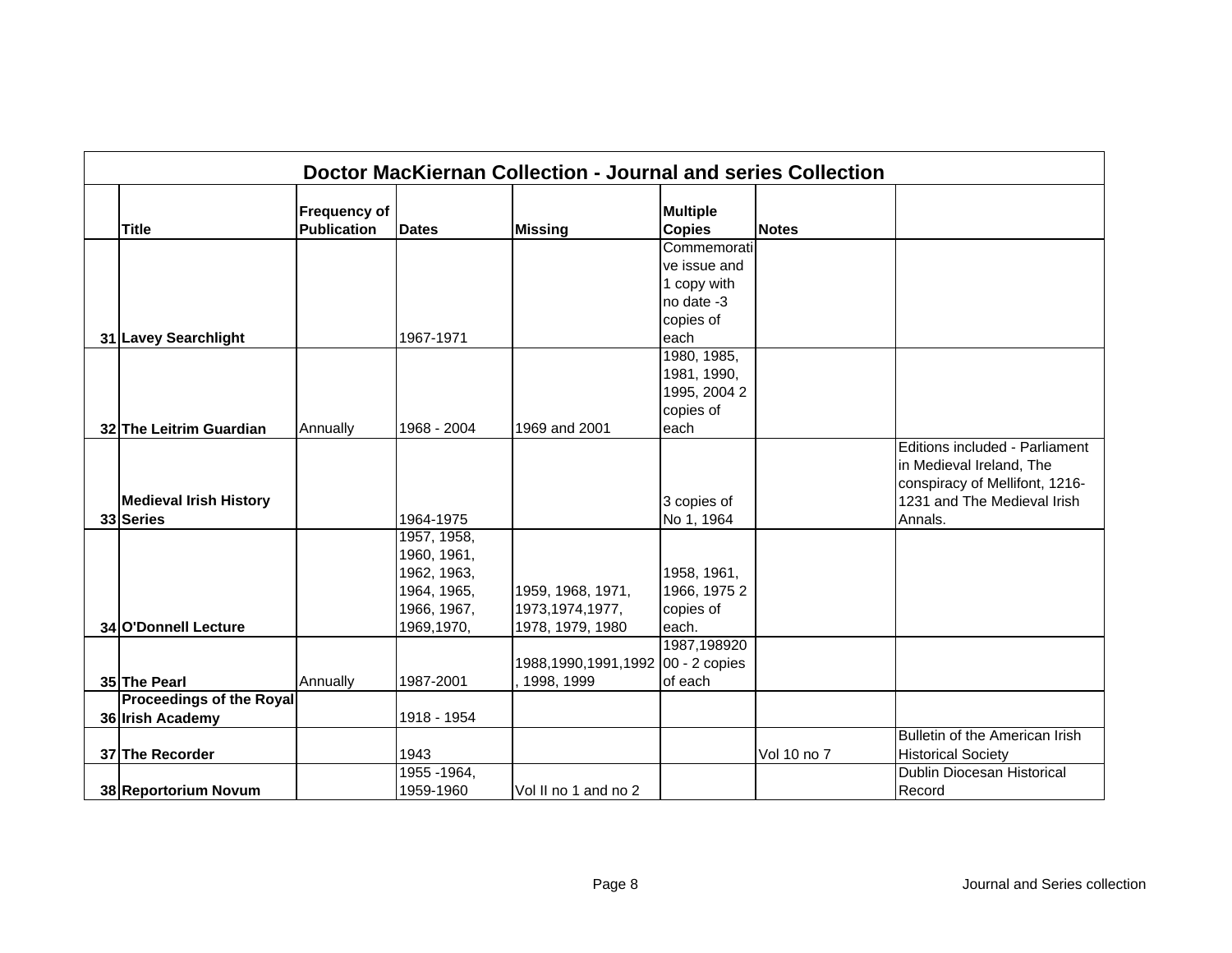| <b>Doctor MacKiernan Collection - Journal and series Collection</b> |                                    |               |                       |                                  |                                                                                                              |                                                                                                        |  |  |  |
|---------------------------------------------------------------------|------------------------------------|---------------|-----------------------|----------------------------------|--------------------------------------------------------------------------------------------------------------|--------------------------------------------------------------------------------------------------------|--|--|--|
| <b>Title</b>                                                        | Frequency of<br><b>Publication</b> | <b>Dates</b>  | <b>Missing</b>        | <b>Multiple</b><br><b>Copies</b> | <b>Notes</b>                                                                                                 |                                                                                                        |  |  |  |
|                                                                     |                                    |               |                       | 1985, 1986,                      |                                                                                                              |                                                                                                        |  |  |  |
|                                                                     |                                    |               |                       | 1988, 1989,                      |                                                                                                              |                                                                                                        |  |  |  |
| 39 Ringfort annual                                                  | Annually                           | 1981-2003     |                       | 1999 1990, 2001                  |                                                                                                              |                                                                                                        |  |  |  |
| 40 Riocht na Midhe                                                  | Annually                           | 1955 - 2005   |                       |                                  | Complete collection<br>1955 - 2005 Vol 1 to<br>Vol XVI                                                       | Records of the Meath<br>archaeological and historical<br>society, Riocht na Midhe index<br>1955 - 1989 |  |  |  |
|                                                                     |                                    |               |                       |                                  | Have Vol 3 part 2<br>1933, vol 4 part 2<br>1934, vol 5 part 1<br>1935, vol 6 part 2<br>1937, vol 7 parts 1 + |                                                                                                        |  |  |  |
|                                                                     |                                    |               |                       | Vol 4 part II                    | 2 1948, vol 101 part                                                                                         |                                                                                                        |  |  |  |
| Royal society of                                                    |                                    |               |                       | 1934 - 2                         | 1 1971, vol 114                                                                                              |                                                                                                        |  |  |  |
| 41 antiquaries                                                      | Annually /                         |               |                       | copies                           | 1984, vol 133 2003                                                                                           |                                                                                                        |  |  |  |
| 42 Seanchas Ardmhacha                                               | <b>Bi-Annually</b>                 | 1954 - 2004   | 1963 - 1968 inclusive |                                  | new series in 1969                                                                                           | Golden Jubilee issue 2003                                                                              |  |  |  |
| 43 Studia Hibernica                                                 | Annual /<br><b>Bi-Annual</b>       | 1961 - 1997   |                       |                                  | Complete collection<br>No's 1 - 29                                                                           |                                                                                                        |  |  |  |
| Studies - an Irish<br>44 quarterly review                           |                                    | $1961 + 1965$ |                       |                                  |                                                                                                              |                                                                                                        |  |  |  |
| 45 Teathbha                                                         |                                    | 1969 - 1997   | None                  | $\Omega$                         |                                                                                                              | Journal of the Longford<br><b>Historical Society</b>                                                   |  |  |  |
| 46 The Torch                                                        | Annually                           | 1980-1986     | None                  | $\Omega$                         |                                                                                                              | Kilmore Temperance magazine                                                                            |  |  |  |
| 47 Traditio                                                         |                                    |               |                       |                                  | Only have vol XX<br>1964                                                                                     | Studies in Ancient and<br>medieval historical thought and<br>religion                                  |  |  |  |
| <b>Ulster Journal of</b>                                            |                                    |               |                       | Vol 39 1976 2                    | Only have vol 39, 40                                                                                         |                                                                                                        |  |  |  |
| 48 Archaeology                                                      |                                    |               |                       | copies                           | and 41                                                                                                       | Index Vol 31(1968) - 45 (1982)                                                                         |  |  |  |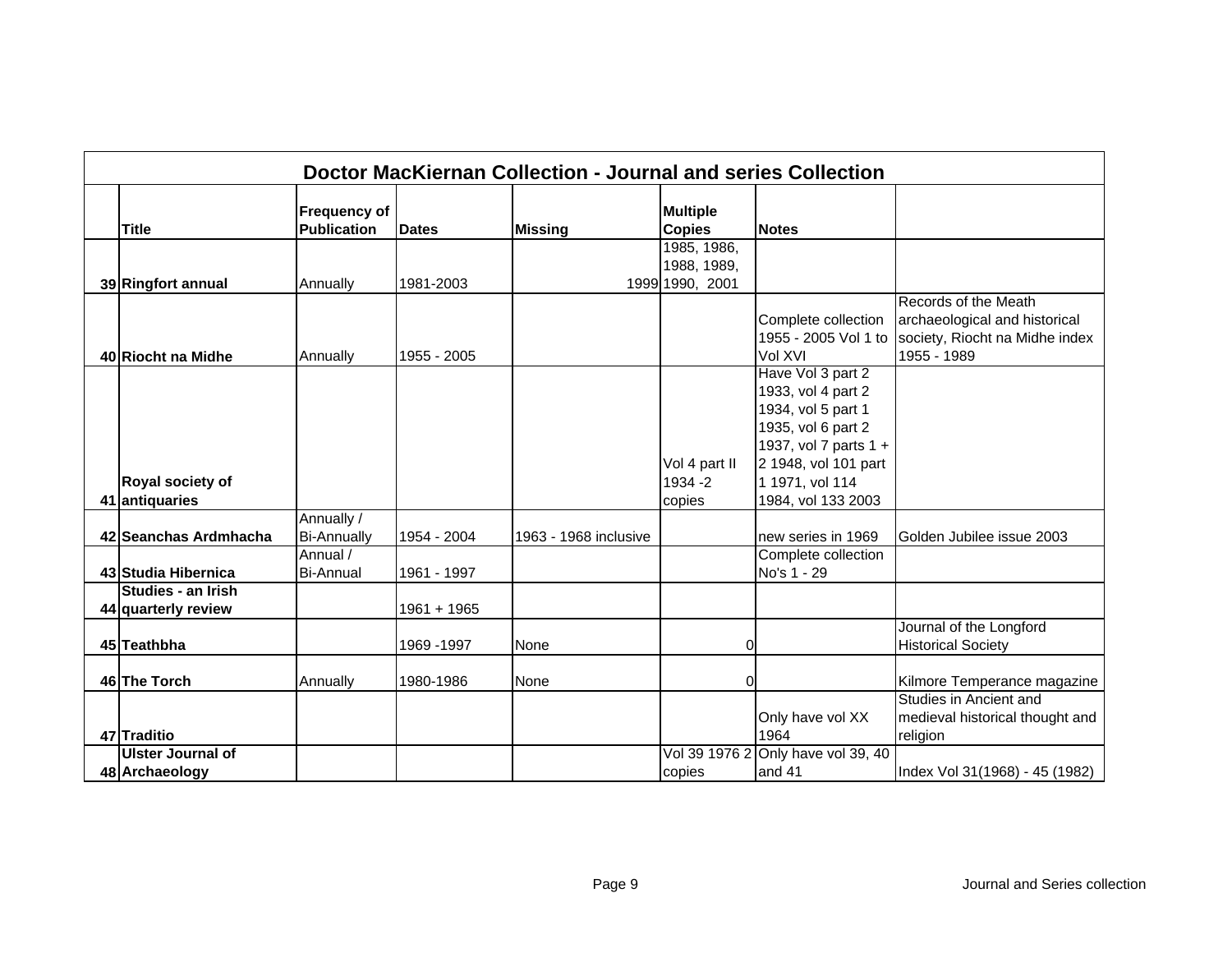| Doctor MacKiernan Collection - Journal and series Collection |                                           |              |                |                                  |                  |                                                                                                            |  |  |  |
|--------------------------------------------------------------|-------------------------------------------|--------------|----------------|----------------------------------|------------------|------------------------------------------------------------------------------------------------------------|--|--|--|
| <b>Title</b>                                                 | <b>Frequency of</b><br><b>Publication</b> | <b>Dates</b> | <b>Missing</b> | <b>Multiple</b><br><b>Copies</b> | <b>Notes</b>     |                                                                                                            |  |  |  |
|                                                              |                                           |              |                |                                  |                  | Vol 10 no 2 Special - Vol 9 no 21 - 2 copies, Vol 10                                                       |  |  |  |
|                                                              | Bi-l<br>Annual /                          |              |                |                                  |                  | Seasonal Customs   no 1 - 3 copies, Vol 11 no 1 - 2<br>Vol 15 no 2 Special copies, Vol 11 no 2 - 2 copies, |  |  |  |
| 49 Ulster Local Studies                                      | Annual                                    | 1975 - 1997  |                |                                  | Ulster in Europe | Vol 13 no 1 -2 copies,                                                                                     |  |  |  |
|                                                              | BI-<br>Annual /                           |              |                |                                  |                  |                                                                                                            |  |  |  |
| 50 Writings on Irish History Annual                          |                                           | 1984 - 1994  |                |                                  |                  |                                                                                                            |  |  |  |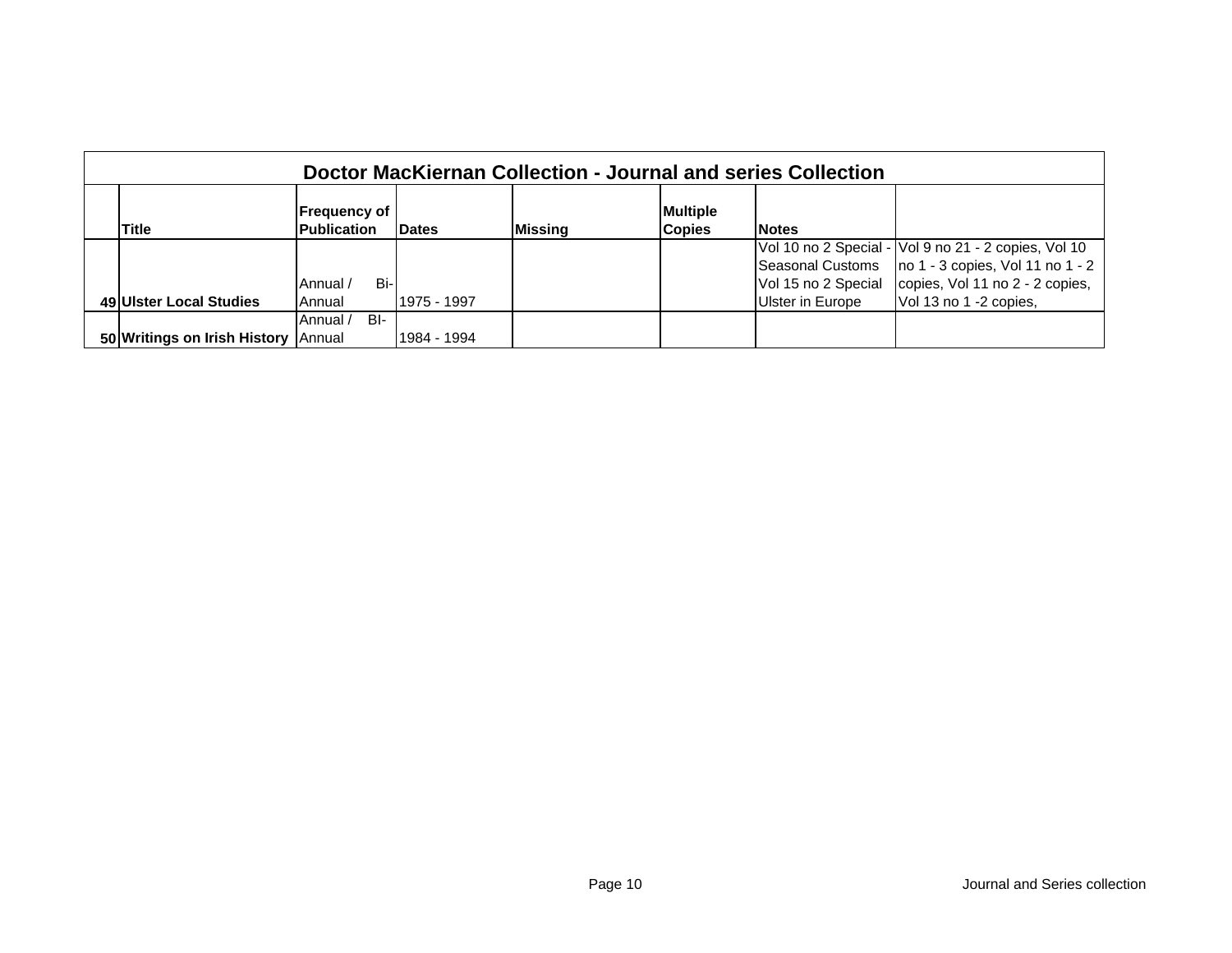|    |                                       | <b>Doctor MacKiernan Collection - Religious Book Collection</b>                                  |                                        |                        |                                                                                                                                              |
|----|---------------------------------------|--------------------------------------------------------------------------------------------------|----------------------------------------|------------------------|----------------------------------------------------------------------------------------------------------------------------------------------|
| no | Author                                | Title                                                                                            | <b>Publisher</b>                       | Date of<br>Publication | <b>Notes</b>                                                                                                                                 |
|    | Acheson, Alan                         | A history of the Church of Ireland 1691-1996                                                     | The Columba Press                      | 1997                   |                                                                                                                                              |
|    | 2 Archbishop of Dublin                | The Irish University Question - The Catholic<br>case<br>Monasticon Hibericum or A history of the | Browne and Nolan Ltd,<br><b>Dublin</b> |                        | Selections from the speeches and writings of the<br>Archbishop of Dublin (with a historical sketch of the<br>1897 Irish University question  |
|    | 3 Archdale, Mervyn                    | Abbies, priories and other religious houses in<br>Ireland                                        |                                        | 1786                   |                                                                                                                                              |
|    | Augustine, Fr (O.F.M.<br>4 Cap)       | Footprints of Father Theobald Matthew -<br>Apostle of Temperance                                 | M.H. Gill and Son Ltd.<br>Dublin       | 1947                   |                                                                                                                                              |
|    | Augustine, Fr (O.M.<br>5 Cap)         | Ireland's loyalty to the Mass                                                                    | Sands & Company,<br>London             |                        | with illustrations by John O' Gorman. Includes a<br>forward by the most Rev. Finbar Ryan, O.P.<br>1938 Archbishop of Gabula                  |
|    | 7 Barrett, William E.                 | The red lacquered gate                                                                           | Seed and Ward: New York                |                        | The story of Bishop Galvin, Co-founder of the<br>1967 Columban Fathers                                                                       |
|    | Begley, John<br>8 Archdeacon          | The diocese of Limerick (from 1691 to the<br>present time)                                       | Browne and Nolan Ltd,<br>Dublin        | 1938                   |                                                                                                                                              |
|    | Begley, John<br>9lArchdeacon          | The diocese of Limerick (from 1691 to the<br>present time)                                       | Browne and Nolan Ltd.<br>Dublin        | 1938                   |                                                                                                                                              |
|    | 10 Begley, John Canon                 | The diocese of Limerick in the sixteenth and<br>seventeenth centuries                            | Browne and Nolan Ltd.<br><b>Dublin</b> | 1927                   |                                                                                                                                              |
|    | <b>Bellenger, Dominic</b><br>11 Aidan | English and Welsh Priests 1558 - 1800                                                            | Downside Abbey, UK                     |                        | 1984 A working list                                                                                                                          |
|    | 12 Beirne, Francis                    | The Diocese of Elphin - people, places and<br>pilgrimage                                         | The Columba Press                      |                        | Covers a history of the Diocese from Patrician times<br>to the end of the second millennium. Includes an<br>2000 extensive bibliography      |
|    | 13 Bergin, Liam                       | The Irish College Rome 1628-1678                                                                 | The Pontifical Irish<br>College, Rome  |                        | An early manuscript account of the foundation and<br>development of te Ludovisian college of the Irish in<br>2003 Rome                       |
|    | 14 Bergin, Liam                       | Fatih, Word & Culture                                                                            | The Columba Press                      |                        | Contains papers given at a conference in the Irish<br>College, Rome to commemorate the 40th anniversary<br>2004 of the opening of Vatican II |
|    | 15 Berriman, William                  | A Sermon preached before the Society                                                             | M. Downing                             |                        | corresponding with the incorporated society in Dublin,<br>for promoting English Protestant working-schools in<br>Ireland                     |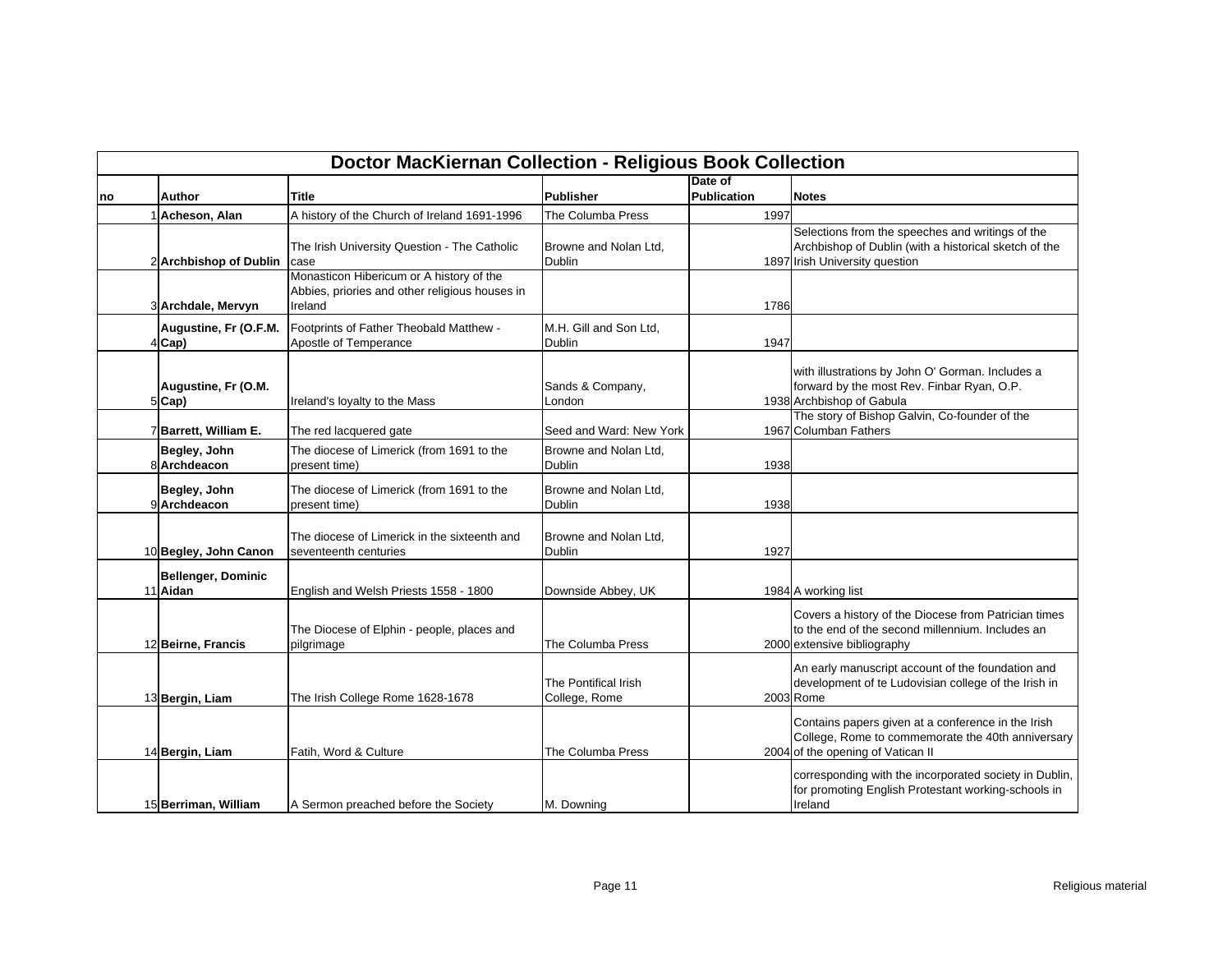|    |                                                                 | <b>Doctor MacKiernan Collection - Religious Book Collection</b>   |                                               |                        |                                                                                                                                                                                                     |
|----|-----------------------------------------------------------------|-------------------------------------------------------------------|-----------------------------------------------|------------------------|-----------------------------------------------------------------------------------------------------------------------------------------------------------------------------------------------------|
| no | Author                                                          | Title                                                             | <b>Publisher</b>                              | Date of<br>Publication | <b>Notes</b>                                                                                                                                                                                        |
|    | 16 Best, R.I                                                    | Bibliography of Irish Philology and Manuscript<br>literature      | The Dublin institute for<br>advanced studies  |                        | Comprises publications from the year 1913 to the end<br>1942 of 1941.                                                                                                                               |
|    | 17 Bieler, Ludwig                                               | The Irish Penitentials                                            | University Press, Oxford                      |                        | Scriptores Latini Hiberniae, Vol V. With an appendix<br>1975 by D. A. Binchy                                                                                                                        |
|    | Bieler, Ludwig (PH.D,<br>18 M.R.I.A)                            | The life and legend of St. Patrick                                | Clonmore & Reynolds Ltd                       |                        | 1949 Problems of modern scholarship                                                                                                                                                                 |
|    | 19 Birch, Rev. P.                                               | St Kieran's College Kilkenny                                      | M.H. Gill and Son Ltd,<br><b>Dublin</b>       |                        | Covers the period from just after the Penal times to<br>1951 modern times                                                                                                                           |
|    | <b>Bishops committee on</b><br>priestly life and<br>20 ministry | A Shepherd's care - Reflections on the<br>changing role of Pastor | United States Catholic<br>Conference Inc. USA | 1987                   |                                                                                                                                                                                                     |
|    | 21 Bolster, Evelyn                                              | A history of the Diocese of Cork                                  | Tower Books, Cork                             |                        | 1972 From the earliest times to the Reformation                                                                                                                                                     |
|    | 22 Bolster, Evelyn                                              | A history of the Diocese of Cork                                  | Tower Books, Cork                             |                        | 1982 From the Reformation to the Penal Era                                                                                                                                                          |
|    | 23 Bolster, Evelyn                                              | A history of the Diocese of Cork                                  | Tower Books, Cork                             |                        | 1989 From the Penal Era to the Famine                                                                                                                                                               |
|    | 24 Bolster, Evelyn                                              | A history of the Diocese of Cork                                  | Tower Books, Cork                             |                        | 1993 The Episcopate of William Delany, 1847 - 1886                                                                                                                                                  |
|    | 25 Bossy, John                                                  | The English Catholic Community 1570 - 1850                        | Darton, Longman & Todd,<br>London             |                        | 'Probably the most comprehensive account of the<br>internal history of any non-established religious<br>1975 community in England in this time period                                               |
|    | 26 Bourke, D.F.                                                 | The history of the Catholic Church in Western<br>Australia        | Vanguard Service Print                        | 1979                   |                                                                                                                                                                                                     |
|    | 27 Bowen, Desmond                                               | The Protestant Crusade in Ireland 1800-70                         | Gill and Macmillan                            |                        | A study fo Protestant-Catholic relations between the<br>1978 Act of Union and Disestablishment                                                                                                      |
|    | 28 Bowen, Desmond                                               | Souperism: Myth or Reality?                                       | Mercier Press, Cork                           |                        | A study of Catholics and Protestants during the Great<br>1970 Famine                                                                                                                                |
|    | 29 Boyle, Rev P. C.M.                                           | The Irish College in Paris, A.D. 1578 - 1901                      | Art and Book Company,<br>London               |                        | With a brief account of the other Irish Colleges in<br>France: viz Bordeaux, Toulouse, Nantes, Poitiers,<br>Douai and Lille; and a short notice of the Scotch and<br>1901 English Colleges in Paris |
|    | 30 Boyle, Rev P. C.M.                                           | The Irish College in Paris, A.D. 1578 - 1901                      | Art and Book Company,<br>London               |                        | With a brief account of the other Irish Colleges in<br>France: viz Bordeaux, Toulouse, Nantes, Poitiers,<br>Douai and Lille; and a short notice of the Scotch and<br>1901 English Colleges in Paris |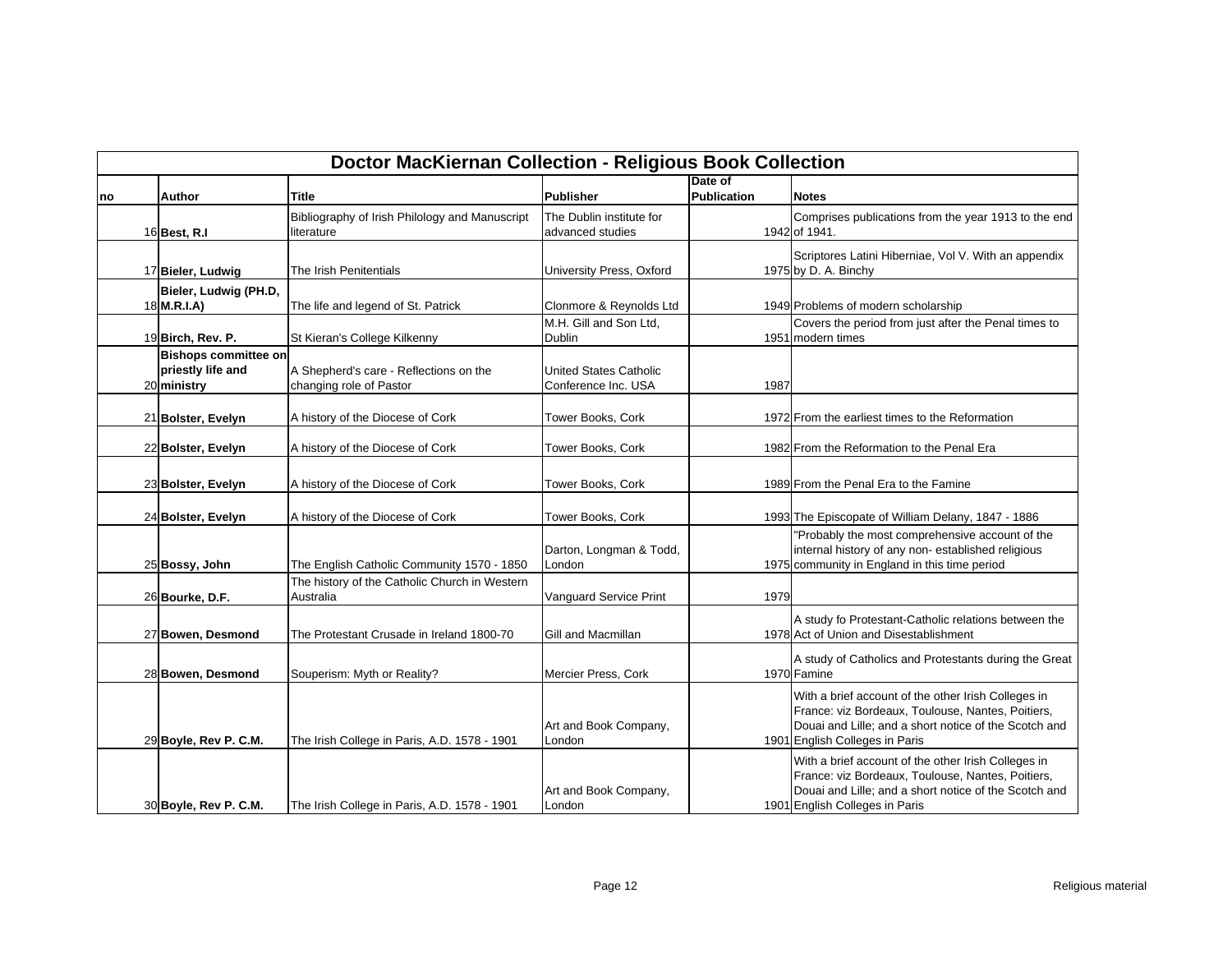|    | <b>Doctor MacKiernan Collection - Religious Book Collection</b> |                                                                                           |                                                 |                        |                                                                                                                                                                                  |  |  |  |
|----|-----------------------------------------------------------------|-------------------------------------------------------------------------------------------|-------------------------------------------------|------------------------|----------------------------------------------------------------------------------------------------------------------------------------------------------------------------------|--|--|--|
| no | <b>Author</b>                                                   | <b>Title</b>                                                                              | <b>Publisher</b>                                | Date of<br>Publication | <b>Notes</b>                                                                                                                                                                     |  |  |  |
|    | 31 Brady, John                                                  | Catholics and Catholicism in the Eighteenth<br>Century press                              | Catholic Record Society of<br>Ireland, Maynooth | 1965                   |                                                                                                                                                                                  |  |  |  |
|    | 32 Brady, W. Maziere                                            | The alleged conversion of the Irish bishops to<br>the reformed religion                   | Longmans, Green and Co,<br>London               |                        | 1866 Fourth edition. No covers on book                                                                                                                                           |  |  |  |
|    | 33 Brady, W. Maziere                                            | The Episcopal Succession (- in England,<br>Scotland and Ireland A.D. 1400 to 1875) Vol 1  | Tipografia Della Pace                           |                        | With appointments to monasteries and extracts from<br>consistorial acts taken from Mss. In public and private<br>libraries in Rome, Florence, Bologna, Ravenna and<br>1876 Paris |  |  |  |
|    | 34 Brady, W. Maziere                                            | The Episcopal Succession (- in England,<br>Scotland and Ireland A.D. 1400 to 1875) Vol II | Tipografia Della Pace                           |                        | With appointments to monasteries and extracts from<br>consistorial acts taken from Mss. In public and private<br>libraries in Rome, Florence, Bologna, Ravenna and<br>1876 Paris |  |  |  |
|    | 35 Brady, W. Maziere                                            | The Episcopal Succession (- in England,<br>Scotland and Ireland A.D. 1400 -1875) Vol III  | Tipografia Della Pace                           |                        | With appointments to monasteries and extracts from<br>consistorial acts taken from Mss. In public and private<br>libraries in Rome, Florence, Bologna, Ravenna and<br>1877 Paris |  |  |  |
|    | Bradshaw, Brendan<br>36 and Keogh, Daire                        | Christianity in Ireland - Revisiting the story                                            | The Columba Press                               |                        | Traces the history of the church from Patrician times<br>2002 to the particular problems of the present                                                                          |  |  |  |
|    | 37 Brooks, Joan                                                 | <b>Desert Padre</b>                                                                       | <b>Mesquite Press</b>                           |                        | The life and writings of Father John. J. Crowley 1891 -<br>1997 1940                                                                                                             |  |  |  |
|    | Browne, Martin OSB &<br>O Clabaigh, Colman<br>38 OSB            | The Irish Benedictines - A history                                                        | The Columba Press                               |                        | Explores the Irish Benedictine Tradition over a period<br>2005 of 1400 years                                                                                                     |  |  |  |
|    | 39 Burke, Rev William P.                                        | The Irish Priests in the Penal Times(1660 -<br>1760)                                      | N. Harvey & Co, Waterford                       |                        | From the state papers in H.M. Record Offices Dublin<br>and London, The Bodleian Library and The British<br>1914 Museum                                                           |  |  |  |
|    | 40 Burke, Rev William P.                                        | The Irish Priests in the Penal Times(1660 -<br>1760)                                      | N. Harvey & Co, Waterford                       |                        | From the state papers in H.M. Record Offices Dublin<br>and London, The Bodleian Library and The British<br>1914 Museum (black and red bound volume - annotated)                  |  |  |  |
|    | 41 Burke, Rev William P.                                        | The Irish Priests in the Penal Times(1660 -<br>1760)                                      | N. Harvey & Co, Waterford                       |                        | From the state papers in H.M. Record Offices Dublin<br>and London, The Bodleian Library and the British<br>1914 Museum                                                           |  |  |  |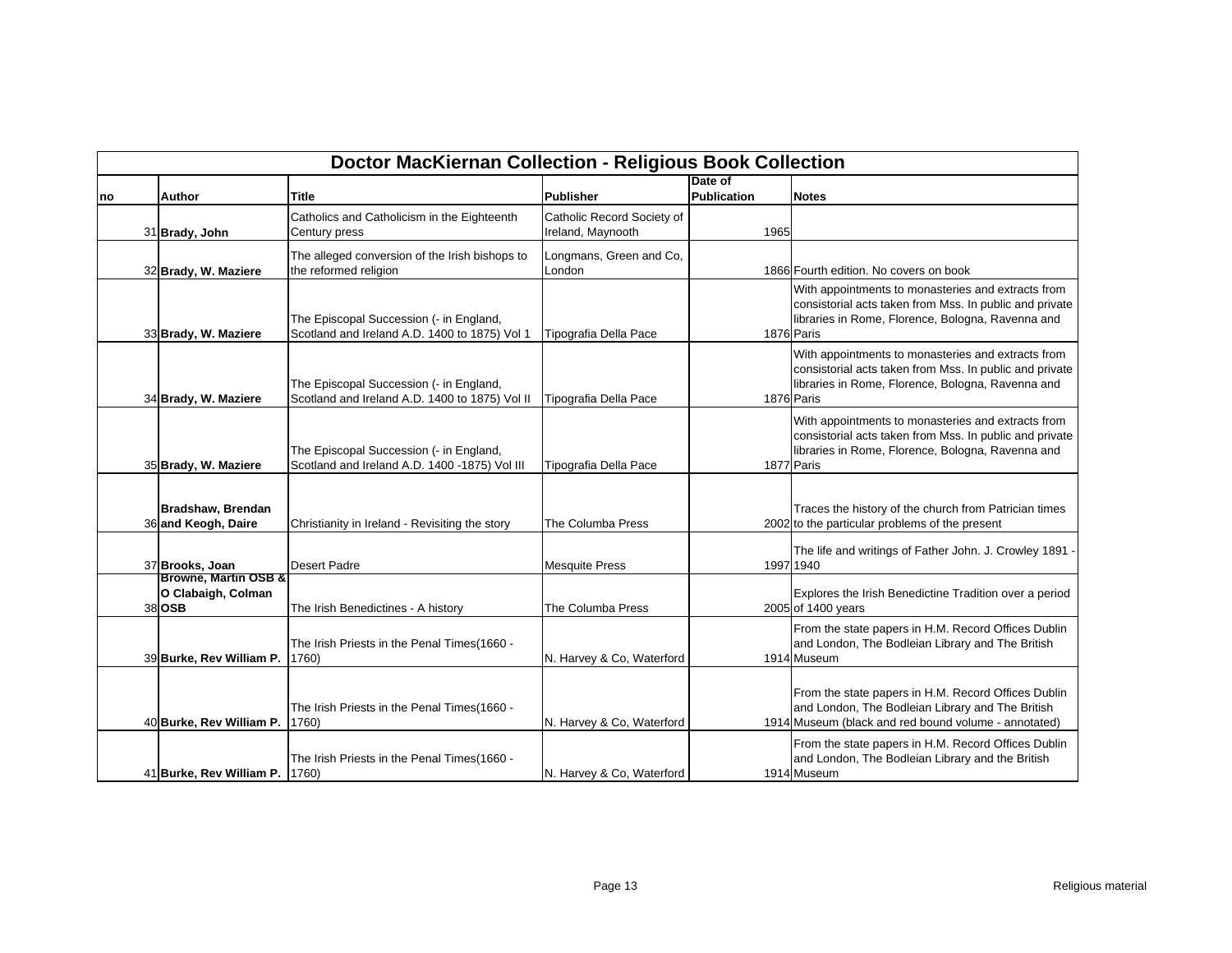|    | <b>Doctor MacKiernan Collection - Religious Book Collection</b> |                                                                                    |                                     |             |                                                                                                                        |  |  |  |
|----|-----------------------------------------------------------------|------------------------------------------------------------------------------------|-------------------------------------|-------------|------------------------------------------------------------------------------------------------------------------------|--|--|--|
|    |                                                                 |                                                                                    |                                     | Date of     |                                                                                                                        |  |  |  |
| no | <b>Author</b>                                                   | Title                                                                              | Publisher                           | Publication | <b>Notes</b>                                                                                                           |  |  |  |
|    | 42 Burke, Rev William P.                                        | The Irish Priests in the Penal Times(1660 -<br>1760)                               | N. Harvey & Co, Waterford           |             | From the state papers in H.M. Record Offices Dublin<br>and London, The Bodleian Library and the British<br>1914 Museum |  |  |  |
|    | 43 Bury, J. B. M.A.                                             | The life of St Patrick - and his place in history                                  | Macmillan and Co, Ltd,<br>London    |             | 1905 includes appendix                                                                                                 |  |  |  |
|    | 44 Butler, Alban                                                | Butler's lives of the Fathers, Martyrs and other<br>principal Saints               | Virtue & Co Ltd. London             | 1928 Vol I  |                                                                                                                        |  |  |  |
|    | 45 Butler, Alban                                                | Butler's lives of the Fathers, Martyrs and other<br>principal Saints               | Virtue & Co Ltd, London             |             | Vol II                                                                                                                 |  |  |  |
|    | 46 Butler, Alban                                                | Butler's lives of the Fathers, Martyrs and other<br>principal Saints               | Virtue & Co Ltd, London             |             | Vol III                                                                                                                |  |  |  |
|    | 47 Butler, Alban                                                | Butler's lives of the Fathers, Martyrs and other<br>principal Saints               | Virtue & Co Ltd, London             |             | Vol IV                                                                                                                 |  |  |  |
|    | 48 Butler, Alban                                                | Supplementary Volume to Butler's lives of the<br>Fathers, Martyrs and other Saints | Virtue & Co Ltd, London             |             |                                                                                                                        |  |  |  |
| 49 |                                                                 | Caiticiosma na hEaglaise Caitlicí                                                  | Veritas                             | 2001        |                                                                                                                        |  |  |  |
|    | 50J.                                                            | Canning, Rev Bernard   Irish-born secular priests in Scotland 1829-<br>1979        | Bookmag, Scotland                   |             | Contains biographies of more than 1360 Irish secular<br>1979 priests in Scotland over a period of 150 years            |  |  |  |
|    | 51 Cannon, Sean C.SS.R                                          | Irish Episcopal Meetings, 1788 - 1882 - a<br>juridico-historical study             | Giovanni Canestri, Roma             | 1979        |                                                                                                                        |  |  |  |
|    | 52 Capuchin Friars                                              | Peace and Justice - Respect for the integrity of<br>creation                       | <b>Shanway Creative</b><br>Graphics | 2001        |                                                                                                                        |  |  |  |
|    | 53 Caraman, Philip                                              | The other face - Catholic life under Elizabeth I                                   | Longmans, UK                        |             | A view of Elizabethan Catholic life, seen entirely<br>1960 through contemporary writings                               |  |  |  |
|    | 54 Caraman, Philip                                              | Henry Morse - Priest of the Plague                                                 | Western Printing services,<br>UK    |             |                                                                                                                        |  |  |  |
| 55 |                                                                 | Carrigallen Parish - A history                                                     |                                     |             | 1996 Edited by Hackett, Raymond and Reilly, Michael                                                                    |  |  |  |
|    | 56 Carrigan, Rev William                                        | The history and antiquities of the Diocese of<br>Ossary Vol I                      | Sealy, Bryers & Walker              |             | With a preface by the Most Rev Dr. Brownrigg - Lord<br>1905 Bishop of Ossary. Part of a box set                        |  |  |  |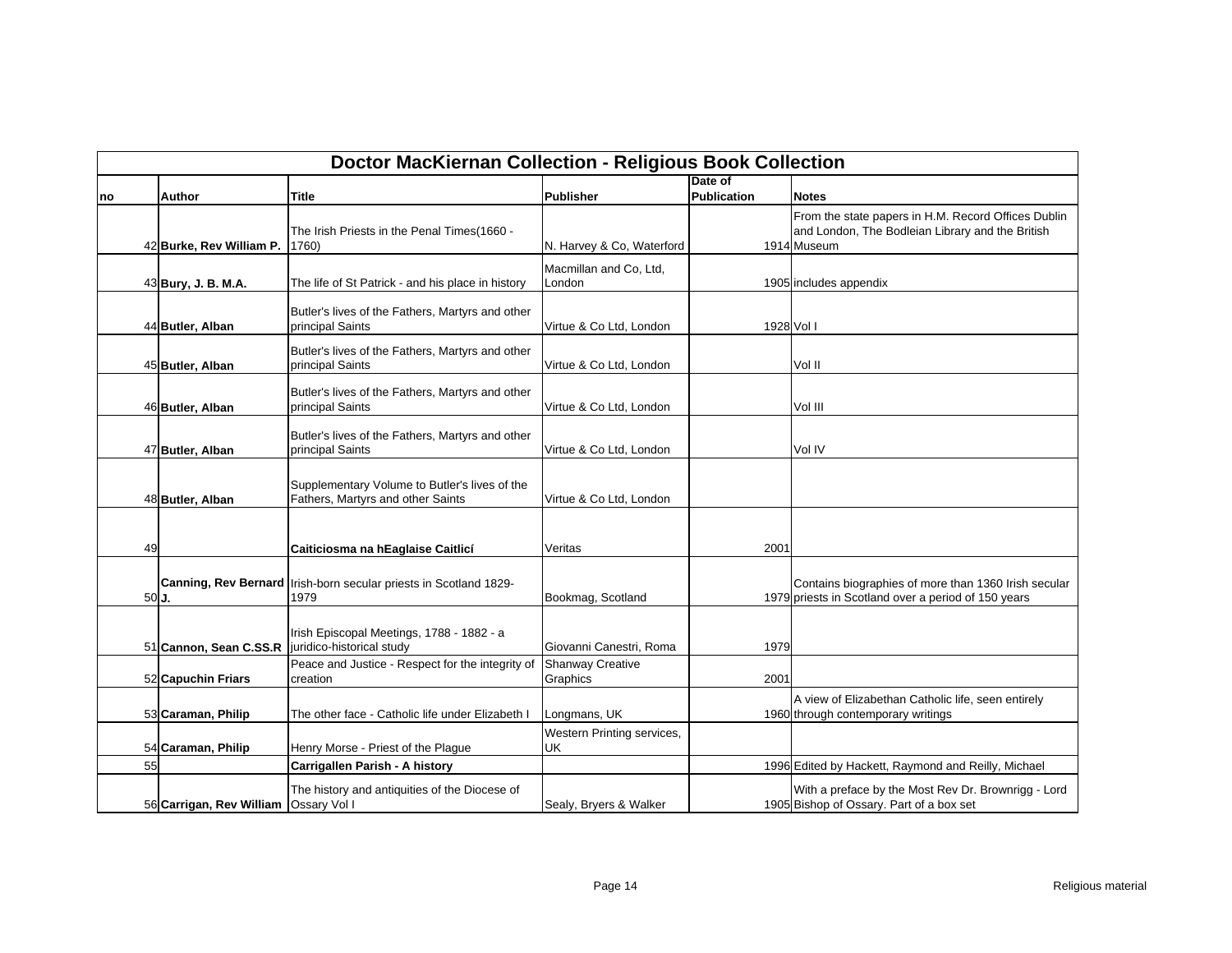|    | <b>Doctor MacKiernan Collection - Religious Book Collection</b> |                                                                                       |                                             |                        |                                                                                                                                                                                                                                                           |  |  |  |
|----|-----------------------------------------------------------------|---------------------------------------------------------------------------------------|---------------------------------------------|------------------------|-----------------------------------------------------------------------------------------------------------------------------------------------------------------------------------------------------------------------------------------------------------|--|--|--|
| no | <b>Author</b>                                                   | <b>Title</b>                                                                          | <b>Publisher</b>                            | Date of<br>Publication | <b>Notes</b>                                                                                                                                                                                                                                              |  |  |  |
|    | 57 Carrigan, Rev William                                        | The history and Antiquities of the Diocese of<br>Ossary Vol II                        | Sealy, Bryers & Walker                      |                        | With a preface by the Most Rev Dr. Brownrigg - Lord<br>1905 Bishop of Ossary. Part of a box set                                                                                                                                                           |  |  |  |
|    | 58 Carrigan, Rev William                                        | The history and antiquities of the Diocese of<br>Ossary Vol III                       | Sealy, Bryers & Walker                      |                        | With a preface by the Most Rev Dr. Brownrigg - Lord<br>1905 Bishop of Ossary. Part of a box set                                                                                                                                                           |  |  |  |
|    | 59 Carrigan, Rev William                                        | The history and antiquities of the Diocese of<br>Ossary Vol IV                        | Sealy, Bryers & Walker                      |                        | With a preface by the Most Rev Dr. Brownrigg - Lord<br>1905 Bishop of Ossary. Part of a box set                                                                                                                                                           |  |  |  |
|    | 61 Carter, Father Edward 2                                      | Sheperds of Christ - Spirituality Newsletters Vol Sheperds of Christ                  | Publications, USA                           | 2002                   |                                                                                                                                                                                                                                                           |  |  |  |
| 62 |                                                                 | <b>Catechism of the Catholic Church</b>                                               | Veritas                                     | 1994                   |                                                                                                                                                                                                                                                           |  |  |  |
|    | 63 Catholic Exchange                                            | A guide to the Passion                                                                | Catholic Exchange                           |                        | 2004 100 questions about the Passion of the Christ                                                                                                                                                                                                        |  |  |  |
|    | <b>Champneys, Arthur</b><br>64 C., M.A                          | <b>Irish Ecclesiastical Architecture</b>                                              | G. Bell and sons, Ltd,<br>London            |                        | With some notice of similar or related work in<br>England, Scotland and elsewhere. With numerous<br>1910 illustrations chiefly from photographs by the author                                                                                             |  |  |  |
|    | 65 Chart, D.A.                                                  | The Register of John Swayne, Archbishop of<br>Armagh and primate of Ireland 1418-1439 | His Majesty's Stationary<br>Office, Belfast |                        | With some entries of earlier and later Archbishops.<br>D.A. Chart was Deputy Keeper of the records of<br>1935 Nothern Ireland                                                                                                                             |  |  |  |
|    | 66 A Cistercian                                                 | An epitome of Cistercian History                                                      | Mount St. Joseph Abbey,<br>Roscrea          |                        | 1925 Covering the period of the 12th to the 20th Centuries                                                                                                                                                                                                |  |  |  |
|    | 67 Clancy, Peter S                                              | Historical notices of the parish of Inishmagrath,<br>Co Leitrim                       | Maura Clancy                                | 1956                   |                                                                                                                                                                                                                                                           |  |  |  |
|    | 68 Clancy, Peter S                                              | Historical notices of the parish of Inishmagrath,<br>Co Leitrim                       | Maura Clancy                                |                        | This copy belonged to Dr Traynor and is heavily<br>1956 annotated                                                                                                                                                                                         |  |  |  |
|    | Clancy, Eillen and<br>69 Forde, Patrick J                       | Ballinaglera Parish, Co Leitrim                                                       | Argus Press Ltd                             |                        | 1980 Add title - Aspects of its history and traditiions                                                                                                                                                                                                   |  |  |  |
|    | Clancy, Eillen and<br>70 Forde, Patrick J                       | Ballinaglera Parish, Co Leitrim                                                       | Argus Press Ltd                             |                        | Add title - Aspects of its history and traditiions. This<br>copy belonged to Dr Traynor and contains a note and<br>a letter to him from the authors. It also includes a<br>newspaper clipping in relation to the authors daughter<br>1980 Ms Maura Clancy |  |  |  |
|    | 71 Clancy and Forde                                             | Ballinaglera Parish and Inishmagrath                                                  | <b>Carrick Print</b>                        |                        | Add title - The history & Traditions of two Leitrim<br>Parishes. Includes an invitation to the launch of the<br>2000 book                                                                                                                                 |  |  |  |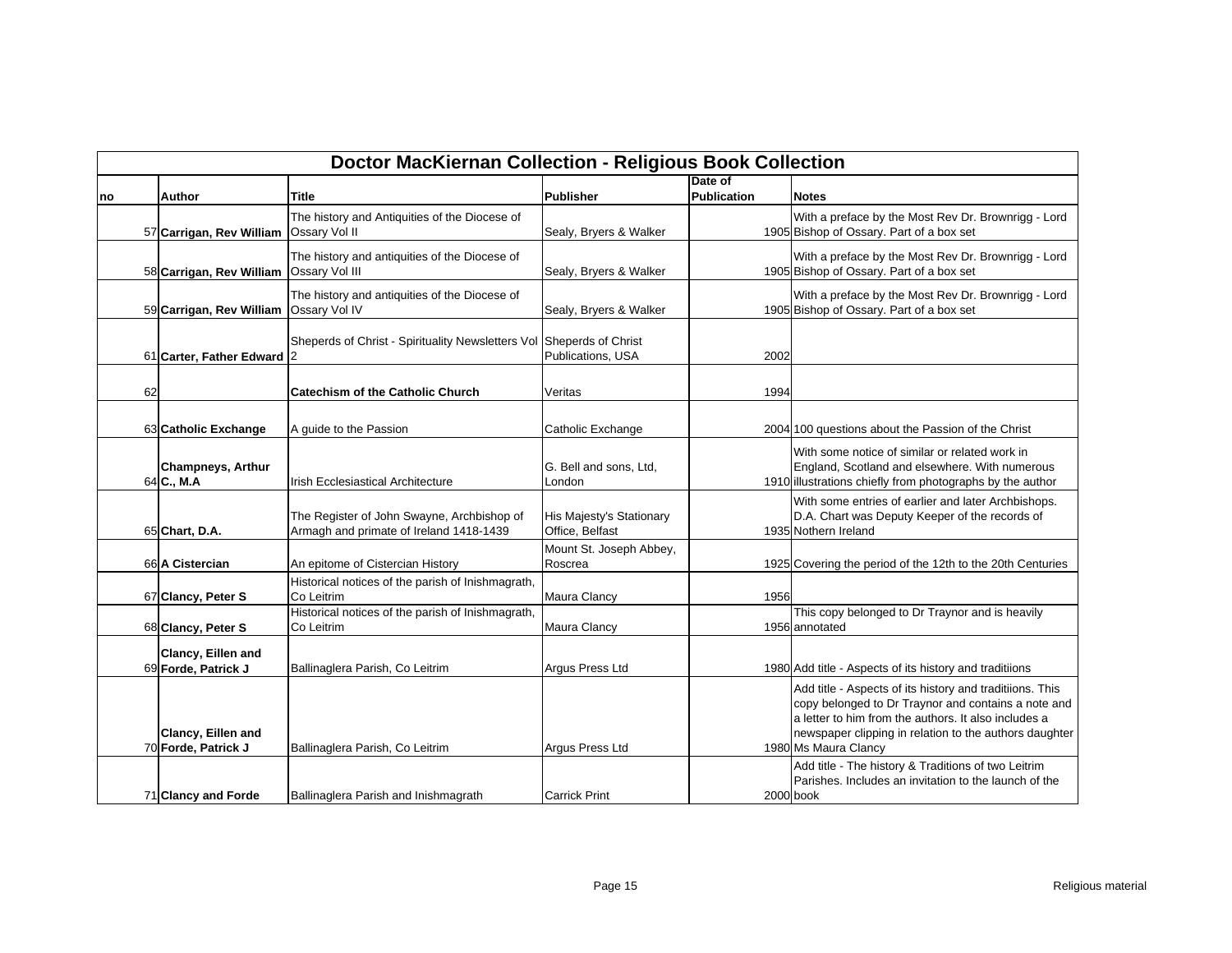|    | <b>Doctor MacKiernan Collection - Religious Book Collection</b> |                                                                            |                                  |                               |                                                                                                                                                                                                                                                                                                              |  |  |
|----|-----------------------------------------------------------------|----------------------------------------------------------------------------|----------------------------------|-------------------------------|--------------------------------------------------------------------------------------------------------------------------------------------------------------------------------------------------------------------------------------------------------------------------------------------------------------|--|--|
| no | Author                                                          | Title                                                                      | <b>Publisher</b>                 | Date of<br><b>Publication</b> | <b>Notes</b>                                                                                                                                                                                                                                                                                                 |  |  |
|    | 72 Clancy and Forde                                             | Ballinaglera Parish and Inishmagrath                                       | <b>Carrick Print</b>             |                               | Add title - The history & Traditions of two Leitrim<br>2000 Parishes                                                                                                                                                                                                                                         |  |  |
|    | 73 Clarke, M.V.                                                 | Register of the priory of the Blessed Virgin<br>Mary at Tristernagh        | Stationary Office, Dublin        |                               | Transcribed and edited from the manuscript in the<br>1941 Cathedral Library, Armagh                                                                                                                                                                                                                          |  |  |
|    | 74 Clifton-Taylor, Alec                                         | The Cathedrals of England                                                  | Thames and Hudson,<br>London     |                               | Photographs by Martin Hurlimann and others with 203<br>1977 illustrations, 4 in colour, 26 plans and a map                                                                                                                                                                                                   |  |  |
|    | 75 Cogan, Rev A.                                                | The Diocese of Meath                                                       | John F. Fowler, Dublin           |                               | 1862 Vol I, In original binding but damaged                                                                                                                                                                                                                                                                  |  |  |
|    | 76 Cogan, Rev A.                                                | The Diocese of Meath                                                       | John F. Fowler, Dublin           |                               | 1862 Vol I                                                                                                                                                                                                                                                                                                   |  |  |
|    | 77 Cogan, Rev A.                                                | The Diocese of Meath                                                       | Joseph Dollard, Dubiln           |                               | 1867 Vol II                                                                                                                                                                                                                                                                                                  |  |  |
|    | 78 Cogan, Rev A.                                                | The Diocese of Meath                                                       | Joseph Dollard, Dubiln           |                               | 1870 Vol III                                                                                                                                                                                                                                                                                                 |  |  |
|    | 79 Cogan, Rev A.                                                | The Diocese of Meath                                                       | Joseph Dollard, Dubiln           |                               | 1867 Vol II                                                                                                                                                                                                                                                                                                  |  |  |
|    | 80 Cogan, Rev A.                                                | The Diocese of Meath                                                       | Joseph Dollard, Dubiln           |                               | 1870 Vol III                                                                                                                                                                                                                                                                                                 |  |  |
|    | 81 Coldrey, Barry                                               | <b>Faith and Fatherland</b>                                                | Gill and Macmillan               |                               | The Christian brothers and the development of Irish<br>1988 Nationalism 1838-1921                                                                                                                                                                                                                            |  |  |
|    | 82 Coleman, J                                                   | Papers                                                                     |                                  |                               | Items from the Irish Catholic and Nation, the Catholic<br>press                                                                                                                                                                                                                                              |  |  |
|    | 83 Conaty, Rev. N.                                              | The Catholic Church - proved to be the Church<br>of Christ                 | James Duffy                      |                               | 1852 with an anatomy of Protestantism                                                                                                                                                                                                                                                                        |  |  |
|    | 84 Concannon, Mrs                                               | At the court of the Eucharist King                                         | M.H. Gill and Son Ltd,<br>Dublin |                               | The story of the Franciscan convent of Perpetual<br>Adoration Drumshambo, Co Leitrim, Ireland and of its<br>foundresses: Mother Elizabeth of St Clare Law,<br>Mother Mary of St Joseph Horne, and Mother Mary<br>Immaculate of St Agnes Grattan. Compiled from the<br>1929 annals and records of the convent |  |  |
|    | 85 Condon, Kevin C.M.                                           | The missionary college of All Hallows1842-1891 All Hallows College, Dublin |                                  | 1986                          |                                                                                                                                                                                                                                                                                                              |  |  |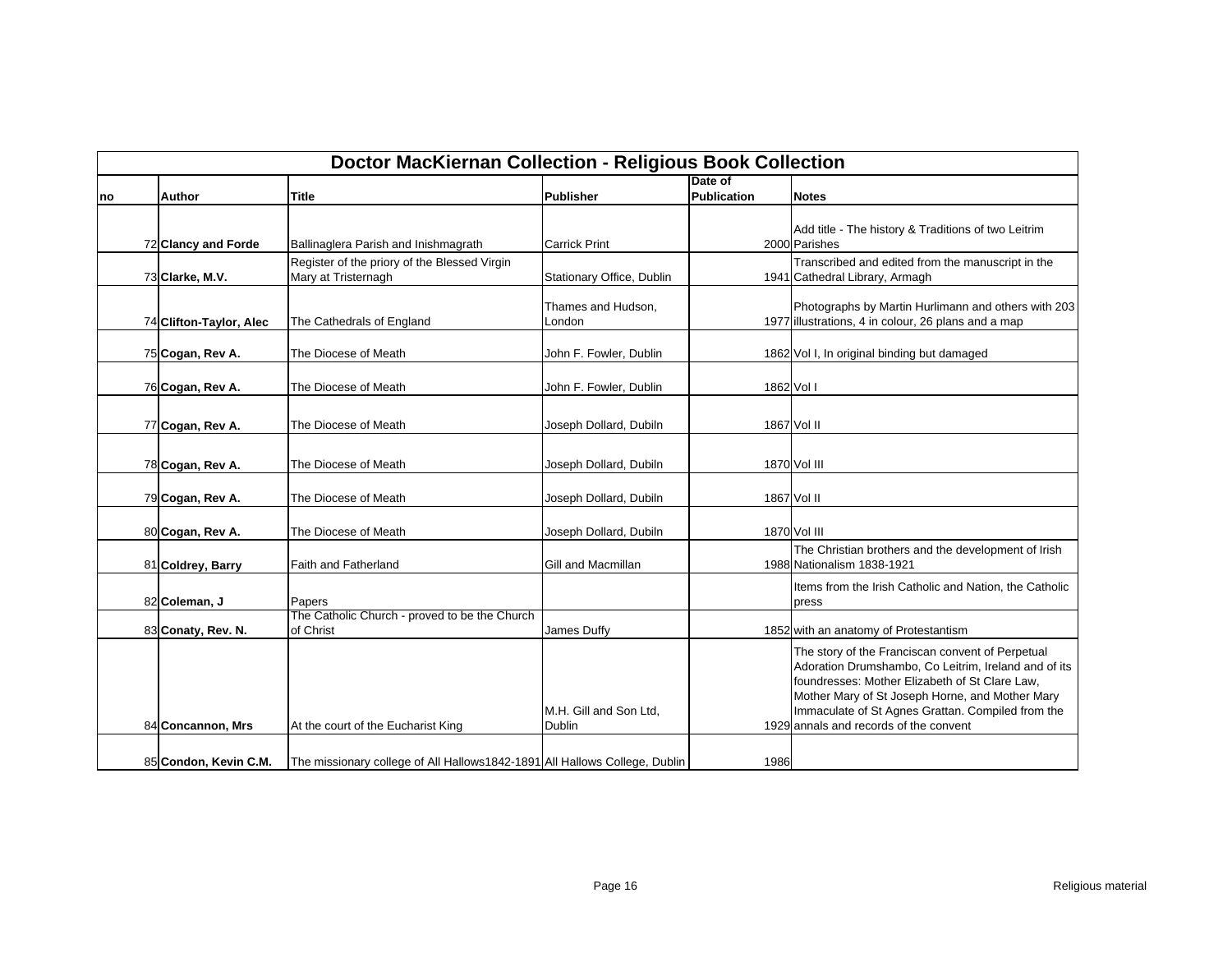|    | <b>Doctor MacKiernan Collection - Religious Book Collection</b>        |                                                                                     |                                          |                    |                                                                                                                                                                      |  |  |
|----|------------------------------------------------------------------------|-------------------------------------------------------------------------------------|------------------------------------------|--------------------|----------------------------------------------------------------------------------------------------------------------------------------------------------------------|--|--|
|    |                                                                        |                                                                                     |                                          | Date of            |                                                                                                                                                                      |  |  |
| no | <b>Author</b>                                                          | <b>Title</b>                                                                        | Publisher                                | <b>Publication</b> | <b>Notes</b>                                                                                                                                                         |  |  |
|    | <b>Congregation for</b><br>Divine Worship and<br>the discipline of the |                                                                                     |                                          |                    |                                                                                                                                                                      |  |  |
|    | 86 sacrametns                                                          | The year of the Eucharist                                                           | Veritas                                  |                    | 2005 Suggestions and proposals                                                                                                                                       |  |  |
|    | 87 Conlon, Patrick OFM                                                 | The missionary work of the Irish Franciscans                                        | Veritas                                  |                    | looking at their work in the Holy Land, Scotland,<br>Newfoundland, USA, Australia and New Zealand,<br>China, South Africa, Zimbabwe, Chile and Latin<br>1996 America |  |  |
|    | 88 Conlon, Patrick OFM                                                 | Franciscan Ireland                                                                  | <b>Mercier Press</b>                     |                    | Gives a concise and comprehensive account of the<br>1978 friars in Ireland                                                                                           |  |  |
|    | 89 Conlon, Patrick OFM                                                 | Franciscan Ireland                                                                  | The Lilliput Press                       |                    | Tells the story of the arrival and spread of the Order<br>1988 of Friars Minor in Ireland from 1226 to the present day                                               |  |  |
|    | 90 Conneely, Daniel                                                    | The letters of Saint Patrick                                                        | An Sagart, Maynooth                      |                    | A theological study of the text of St. Patrick's pastoral<br>1993 letters                                                                                            |  |  |
|    | 91 Connolly, Hugh                                                      | The Irish Penitentials                                                              | Four Courts Press, Dublin                |                    | add title - and their significance for the sacrament of<br>1995 penance today                                                                                        |  |  |
|    | 92 Connell, Paul                                                       | The Diocese of Meath under Bishop John<br>Cantwell 1830 -66                         | Four Courts Press, Dublin                | 2004               |                                                                                                                                                                      |  |  |
|    | 93 Conroy, Rev George                                                  | The ecclesiastical seminary: a sermon                                               | Browne & Nolan, Dublin                   |                    | 1871 preached at Cavan on Tuesday 23rd May 1871                                                                                                                      |  |  |
|    | Corcoran, Patrick A,<br>94 SM                                          | The Irish province of the Marists - an early<br>history 1850-1870                   | The Cardinal Press Ltd,<br>Maynooth      |                    | 1988 for private circulation                                                                                                                                         |  |  |
|    | 95 Corcoran, T                                                         | Some lists of Catholic Lay Teachers and their<br>illegal schools in the Penal Times | M.H. Gill and Son, Ltd,<br><b>Dublin</b> |                    | With historical commentary, special maps and<br>1932 illustrations                                                                                                   |  |  |
|    | 96 Costello, Rev M.A                                                   | De Annatis Hiberniae - a calender of the first<br>fruits' fees A.D. 1400 TO 1535    | W. Tempest                               |                    | Extracted from the Vatican and other Roman archives<br>1909 with copious topographical notes                                                                         |  |  |
|    | 97 Costello, Rev M.A.                                                  | De Annatis Hiberniae - a calender of the first<br>fruits' fees A.D. 1400 TO 1535    | Record Society, Maynooth                 |                    | Extracted from the Vatican and other Roman archives<br>1912 with copious topographical notes                                                                         |  |  |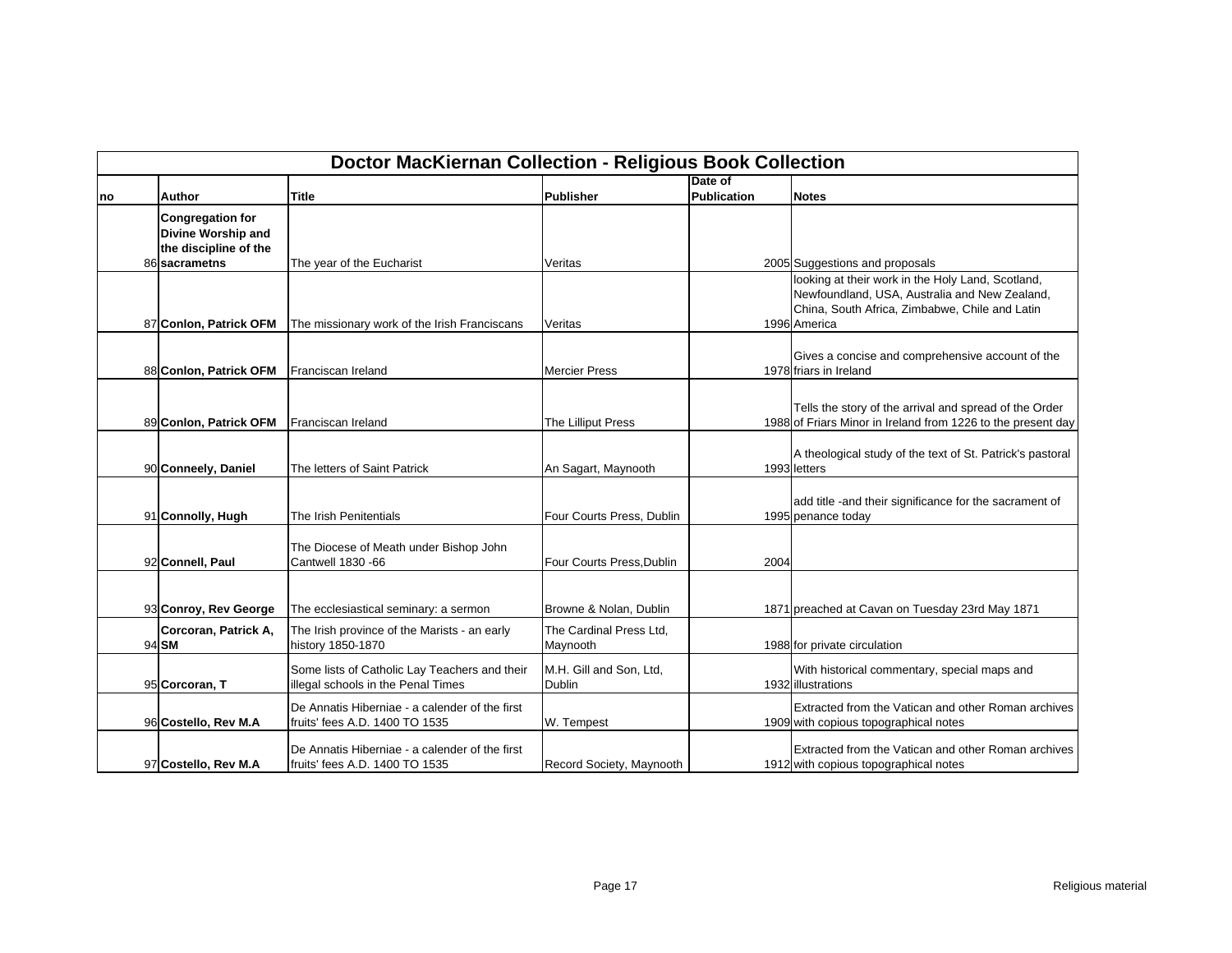|           | <b>Doctor MacKiernan Collection - Religious Book Collection</b> |                                                                                             |                                                    |                        |                                                                                                                                              |  |  |
|-----------|-----------------------------------------------------------------|---------------------------------------------------------------------------------------------|----------------------------------------------------|------------------------|----------------------------------------------------------------------------------------------------------------------------------------------|--|--|
| no        | <b>Author</b>                                                   | <b>Title</b>                                                                                | <b>Publisher</b>                                   | Date of<br>Publication | <b>Notes</b>                                                                                                                                 |  |  |
|           | 98 Coughlan, Msgr Peter                                         | The hour of the laity - their expanding role                                                | E.J. Dwyer                                         |                        | Exploring 'Christifideles Laici' the Pope's key<br>document on the laity. Easyread version commentary<br>1989 and group discussion questions |  |  |
|           | 99 Cullen, Padraic                                              | Killargue - History and Heritage                                                            | Killargue development<br>group                     | 1998                   |                                                                                                                                              |  |  |
|           | 100 Curran, Olive C.                                            | History of the Diocese of Meath 1860-1993                                                   | Most Rev. Michael Smith,<br><b>Bishop of Meath</b> |                        | Illustrated by Olive Sharkey. Includes an index of<br>1995 priests from the 1700's by Rev. Paul Connell                                      |  |  |
|           | 101 Curran, Olive C.                                            | History of the Diocese of Meath 1860-1993                                                   | Most Rev. Michael Smith.<br><b>Bishop of Meath</b> |                        | Vol II. Illustrated by Olive Sharkey. Includes an index<br>of priests from the 1700's by Rev. Paul Connell. Part<br>1995 of a box set        |  |  |
|           | 102 Curran, Olive C.                                            | History of the Diocese of Meath 1860-1993                                                   | Most Rev. Michael Smith,<br><b>Bishop of Meath</b> |                        | Vol III. Illustrated by Olive Sharkey. Includes an<br>index of priests from the 1700's by Rev. Paul Connell.<br>1995 Part of a box set       |  |  |
|           | 103 Curry, Thomas J                                             | The first freedoms: Church and state in<br>America to the passage of the First<br>Amendment | <b>Oxford University Press</b>                     | 1986                   |                                                                                                                                              |  |  |
|           | 104 Curtayne, Alice                                             | The trial of Oliver Plunkett                                                                | Record Press Ltd, Bray                             | 1975                   |                                                                                                                                              |  |  |
|           | 105 Cusack, Danny                                               | Kilmainham of the woody hollow                                                              | Kilmainhamwood Parish<br>Council                   |                        | Add title - a history of Kilmainhamwood for the<br>1998 centenary of the Church 1898-1998                                                    |  |  |
|           | <b>Cuthbert, Father</b><br>106 0.S.F.C.                         | The Capuchins - a contribution to the history of<br>the counter-reformation                 | Sheed and Ward, London                             |                        | 1928 Volume II                                                                                                                               |  |  |
|           | 107 D'Alton, John Esq                                           | The memoirs of the Archbishops of Dublin                                                    | Hodges and Smith,<br>College-Green                 |                        | <b>Binding Damaged</b>                                                                                                                       |  |  |
| $108$ $B$ | Daly, Cardinal Cathal                                           | Law & Morals                                                                                | Four Courts Press, Dublin                          | 1993                   |                                                                                                                                              |  |  |
|           | 109 Dalrymple, William                                          | From the Holy Mountain                                                                      | Henry Holt and Co                                  |                        | 1999 A journey among the Christians of the Middle East                                                                                       |  |  |
|           | Day, Angelique and<br>110 McWilliams, Patrick                   | Ordnance Survey Memoirs of Ireland - Parishes<br>of Co Fermanagh I 1834-5                   | The Royal Irish Academy                            |                        | 1990 Vol 4 - Enniskillen and Upper Lough Erne                                                                                                |  |  |
|           | Day, Angelique and<br>111 McWilliams, Patrick                   | Ordnance Survey Memoirs of Ireland - Parishes<br>of Co Fermanagh II 1834-5                  | The Royal Irish Academy                            |                        | 1992 Vol 14 - Lower Lough Erne                                                                                                               |  |  |
|           | 112 De Breffny, Brian                                           | The Churches and Abbeys of Ireland                                                          | Thames and Hudson,<br>London                       |                        | Photographs by George Mott, with 268 illustrations,<br>1976 20 in colour                                                                     |  |  |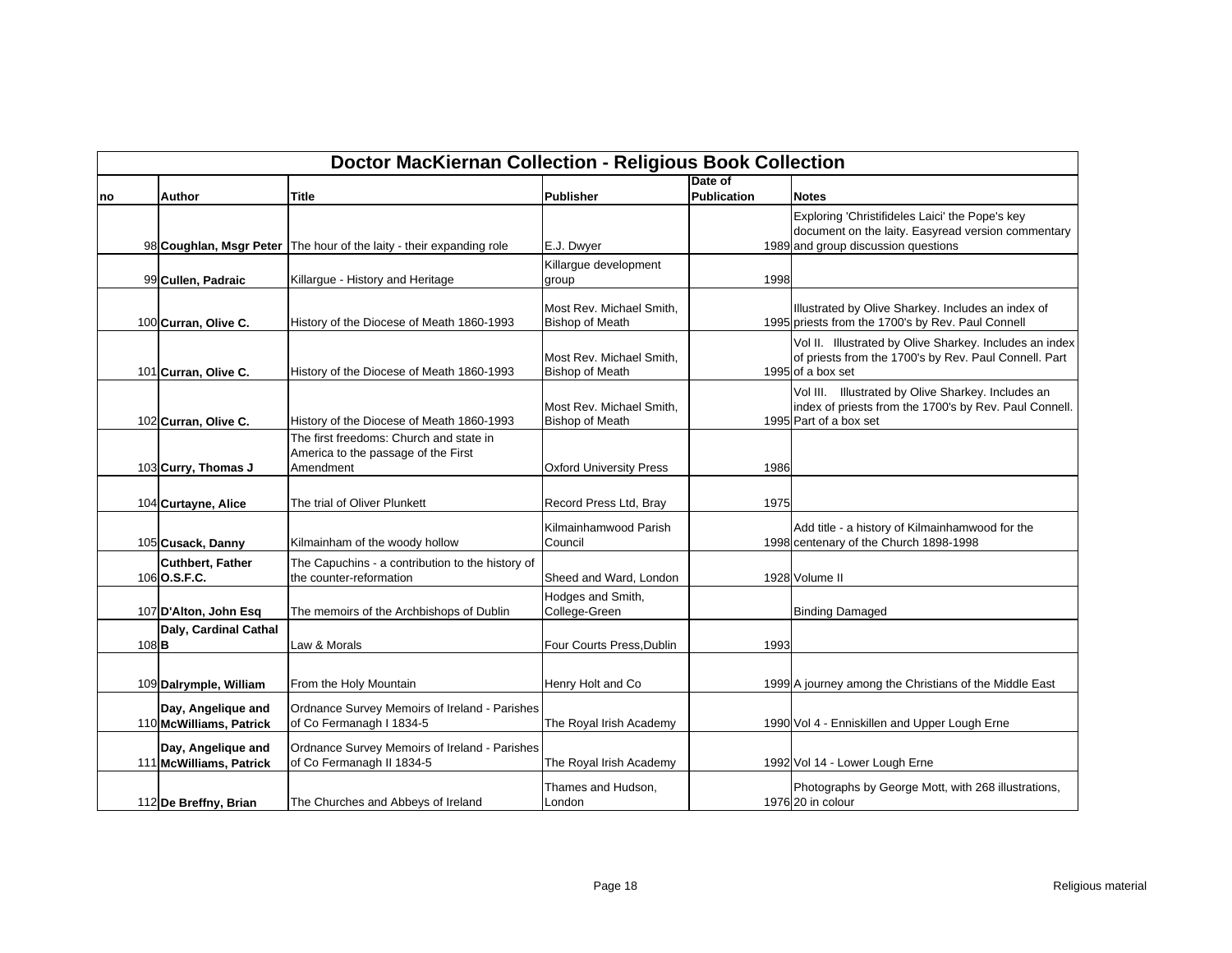|    | <b>Doctor MacKiernan Collection - Religious Book Collection</b> |                                                                        |                                             |                        |                                                                                                                   |  |  |  |
|----|-----------------------------------------------------------------|------------------------------------------------------------------------|---------------------------------------------|------------------------|-------------------------------------------------------------------------------------------------------------------|--|--|--|
| no | <b>Author</b>                                                   | Title                                                                  | Publisher                                   | Date of<br>Publication | <b>Notes</b>                                                                                                      |  |  |  |
|    | 113 De Breffny, Brian                                           | The Churches and Abbeys of Ireland                                     | Thames and Hudson,<br>London                |                        | Photographs by George Mott, with 268 illustrations,<br>1976 20 in colour                                          |  |  |  |
|    | 114 De Paor, Liam                                               | Saint Patrick's World                                                  | Four Courts Press, Dublin                   |                        | The Christian Culture of Ireland's Apostolic age. Maps<br>1993 and illustrations by the author                    |  |  |  |
|    | 115 Devaney, Rev Owen                                           | Killoe - History of a County Longford Parish                           | Abbey Printers, Cavan                       | 1981                   |                                                                                                                   |  |  |  |
|    | Devlin, Kieran and<br>116 Daly, Edward                          | The Clergy of the Diocese of Derry - An Index                          | Four Courts Press, Dublin                   |                        | 1997 Includes a map of the Diocese of Derry                                                                       |  |  |  |
|    | 117 Doherty, Linda L.                                           | An Irish legacy                                                        | <b>Mountain States</b><br>Lithographing Co. |                        | 1987 Casper's Catholic Community 100 years of Faith                                                               |  |  |  |
|    | 118 Donlevy, Rev Andrew                                         | The Catechism, or Christian Doctrine, by way of<br>question and answer | James Duffy, Dublin                         |                        | Drawn chiefly from the express word of God and other<br>1848 pure sources. Third Edition. Not in original cover   |  |  |  |
|    | 119 Donlevy, Rev Andrew                                         | The Catechism, or Christian Doctrine, by way of<br>question and answer | James Duffy, Dublin                         |                        | Drawn chiefly from the express word of God and other<br>1848 pure sources. Third Edition.                         |  |  |  |
|    | 120 Donlevy, Rev Andrew                                         | Donlevy's Irish Cathechism                                             | James Duffy, Dublin                         |                        | Drawn chiefly from the express word of God and other<br>1848 pure sources. In both the English and Irish language |  |  |  |
|    | 121 Donnelly, Joe                                               | St Mary's Church Teemore 1893-1993                                     |                                             |                        | No date supplied Add title - a brief history of the Church, the Parish, the<br>c.1993 Priests and the People      |  |  |  |
|    | <b>Drumreilly Active Age</b><br>122 Group                       | Drumreilly Parish - Yesterday and Today                                | Harvestmoon Print and<br>Design, Cavan      |                        |                                                                                                                   |  |  |  |
|    | 123 Duff, Frank                                                 | Miracles on Tap                                                        | <b>Montfort Publications New</b><br>York    |                        | The incredible transformation of Dublin's "Bentley<br>2004 Place"                                                 |  |  |  |
|    | 124 Duffy, Eamon                                                | The stripping of the Altars                                            | <b>Yale University Press</b>                |                        | 1992 Traditional religion in England 1400-1580                                                                    |  |  |  |
|    | 125 Duffy, Joseph                                               | Patrick in his own words                                               | <b>Veritas Publications</b>                 | 1972                   |                                                                                                                   |  |  |  |
|    | 126 Duffy, Joseph                                               | Patrick in his own words                                               | <b>Veritas Publications</b>                 | 2000                   |                                                                                                                   |  |  |  |
|    | ó Duigneáin,<br>127 Proinnsíos                                  | Dromahaire - story and pictures                                        | Drumlin publications                        | 1990                   |                                                                                                                   |  |  |  |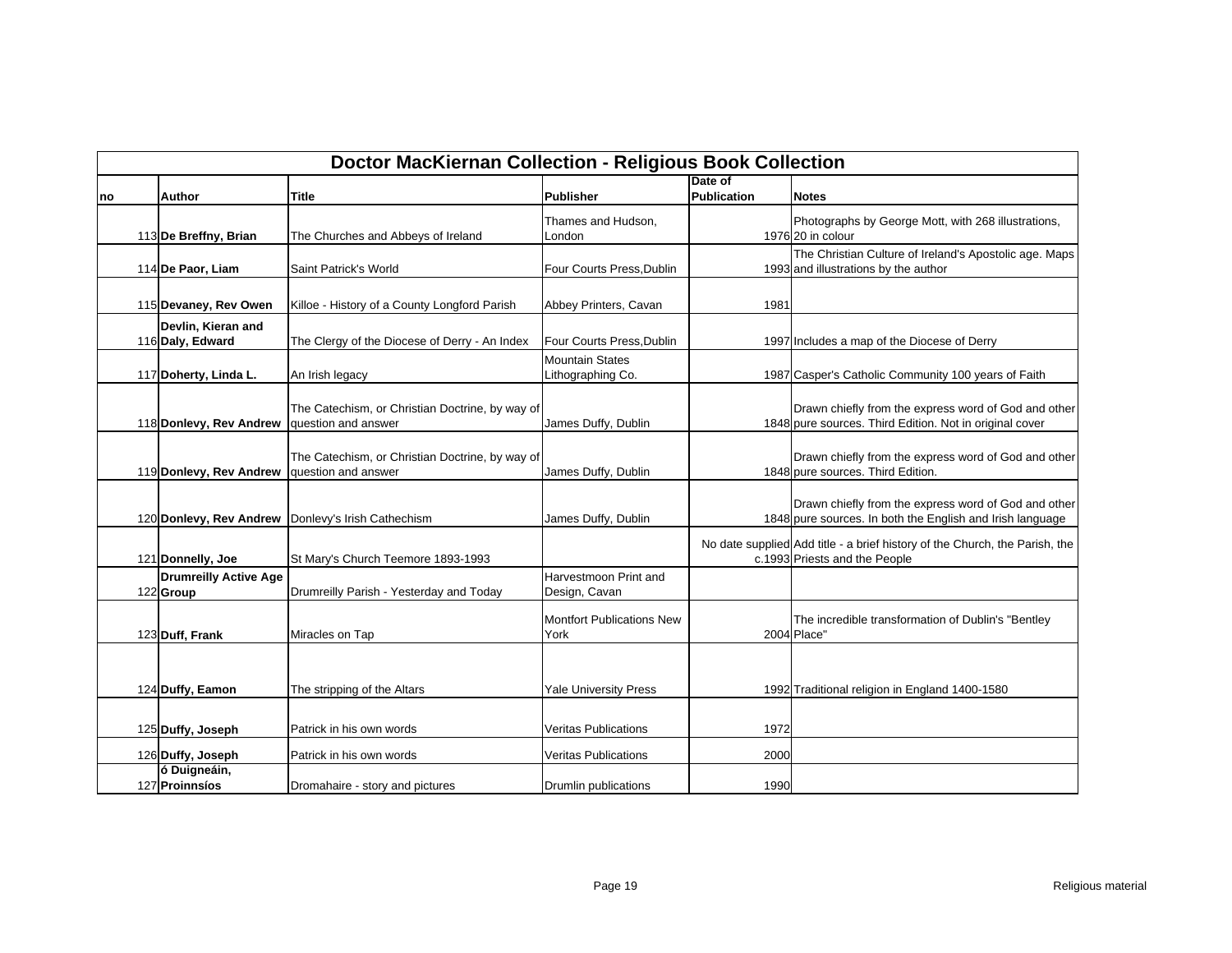|     | <b>Doctor MacKiernan Collection - Religious Book Collection</b> |                                                                  |                                                                                                  |                               |                                                                                                                                                                                                                                                                                                                                                                                                                                                                                                                                                                                                                                                                                                                                                                                                                                                                  |  |  |
|-----|-----------------------------------------------------------------|------------------------------------------------------------------|--------------------------------------------------------------------------------------------------|-------------------------------|------------------------------------------------------------------------------------------------------------------------------------------------------------------------------------------------------------------------------------------------------------------------------------------------------------------------------------------------------------------------------------------------------------------------------------------------------------------------------------------------------------------------------------------------------------------------------------------------------------------------------------------------------------------------------------------------------------------------------------------------------------------------------------------------------------------------------------------------------------------|--|--|
| no  | <b>Author</b>                                                   | Title                                                            | Publisher                                                                                        | Date of<br><b>Publication</b> | <b>Notes</b>                                                                                                                                                                                                                                                                                                                                                                                                                                                                                                                                                                                                                                                                                                                                                                                                                                                     |  |  |
|     | 128 Dundas, W.H.                                                | Enniskillen - Parish and Town                                    | William Tempest, Dundalk                                                                         | 1913                          |                                                                                                                                                                                                                                                                                                                                                                                                                                                                                                                                                                                                                                                                                                                                                                                                                                                                  |  |  |
|     | 129 Dynan, Edith                                                | A man for everybody - The story of Bishop<br>Joseph Shanahan     | <b>Veritas Publications</b>                                                                      | 2001                          |                                                                                                                                                                                                                                                                                                                                                                                                                                                                                                                                                                                                                                                                                                                                                                                                                                                                  |  |  |
| 130 |                                                                 | <b>Edmund Ignatius Rice and the Christian</b><br><b>brothers</b> | M.H. Gill and Son Ltd,<br><b>Dublin</b>                                                          |                               | 1926 By a Christian Brother                                                                                                                                                                                                                                                                                                                                                                                                                                                                                                                                                                                                                                                                                                                                                                                                                                      |  |  |
|     | 131 Edwards, David L                                            | Christianity the first two thousand years                        | Cassell                                                                                          |                               | 1998 A survey of 2000 years of Christianity                                                                                                                                                                                                                                                                                                                                                                                                                                                                                                                                                                                                                                                                                                                                                                                                                      |  |  |
| 132 |                                                                 | The encyclopedia of American Catholic<br><b>History</b>          | The Liturgical press                                                                             |                               | 1997 Edited by Michael Glazier and Thomas J. Shelley                                                                                                                                                                                                                                                                                                                                                                                                                                                                                                                                                                                                                                                                                                                                                                                                             |  |  |
|     | 133 Erck, John C.<br>134 Erck, John C.                          | The Ecclesiastical Register<br>The Irish Ecclesiastical Register | R. Milliken and other<br>booksellers in Dublin<br>R. Milliken and other<br>booksellers in Dublin |                               | The Ecclesiastical register, containing the names of<br>the Dignitaries and Parochial Clergy, of Ireland; as<br>also of the parishes, and their respective patrons, and<br>an account of monies granted for building churches<br>and Glebe-houses, with Ecclesiastical Annals<br>annexed to each diocese, and appendixes containing<br>1827 among other things several cases of "Quare Impedit"<br>An account of the Ecclesiastical establishment<br>subsisting in Ireland as also an Ecclesiastical<br>Register of the names of the Dignitaries and Parochial<br>clergy and of the parishes and their respective<br>patrons; with a detail of the monies granted for<br>building churches and Glebe-houses; and<br>ecclesiastical annals, annexed to each diocese, with<br>appendixes containing amongst other things, several<br>1830 cases of "quare impedit" |  |  |
|     | 135 Etchingham, Colman                                          | Church Organisation in Ireland AD 650 to 1000                    | Laigin Publications                                                                              | 1999                          |                                                                                                                                                                                                                                                                                                                                                                                                                                                                                                                                                                                                                                                                                                                                                                                                                                                                  |  |  |
| 136 |                                                                 | <b>Eucharist Congress</b>                                        | Veritas Company Ltd                                                                              |                               | Thirty first international Eucharist congress, Dublin<br>1932 - Pictorial Record                                                                                                                                                                                                                                                                                                                                                                                                                                                                                                                                                                                                                                                                                                                                                                                 |  |  |
|     |                                                                 | 137 Fatima Crusader, The   "The Divine Impatience"               | Immaculate Heart<br><b>Publications</b>                                                          |                               | 2000 Speeches from the First Fatima Peace Conference                                                                                                                                                                                                                                                                                                                                                                                                                                                                                                                                                                                                                                                                                                                                                                                                             |  |  |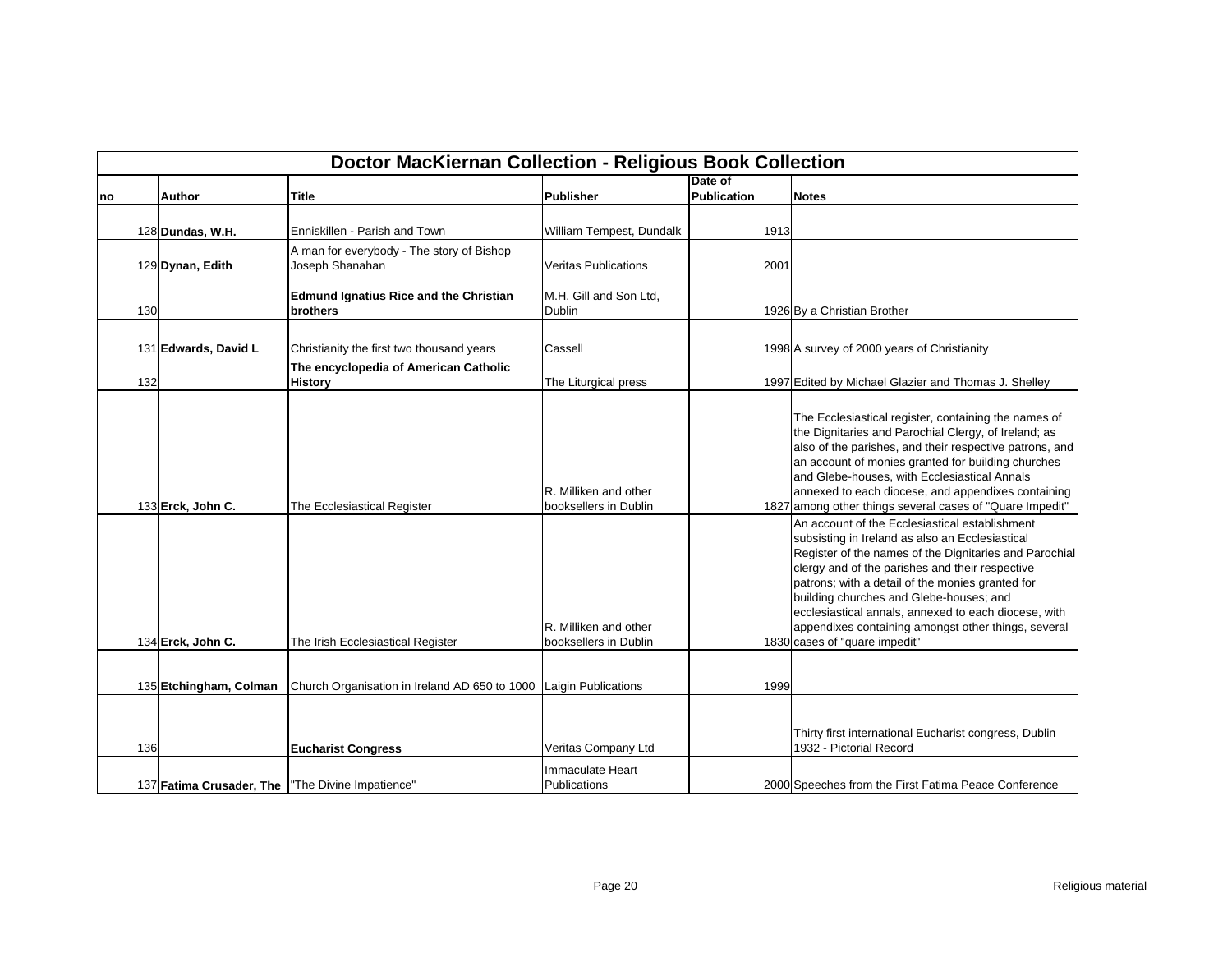|    | <b>Doctor MacKiernan Collection - Religious Book Collection</b> |                                                                 |                               |                        |                                                                                                                                                                                                                                                                                                                                                                                                                                      |  |  |  |
|----|-----------------------------------------------------------------|-----------------------------------------------------------------|-------------------------------|------------------------|--------------------------------------------------------------------------------------------------------------------------------------------------------------------------------------------------------------------------------------------------------------------------------------------------------------------------------------------------------------------------------------------------------------------------------------|--|--|--|
| no | Author                                                          | <b>Title</b>                                                    | Publisher                     | Date of<br>Publication | <b>Notes</b>                                                                                                                                                                                                                                                                                                                                                                                                                         |  |  |  |
|    | 138 Faulkner, Anselm                                            | Liber Dubliniensis                                              | Tipografia Porziuncola        |                        | Chapter documents of the Irish Franciscans 1719-<br>1978 1875                                                                                                                                                                                                                                                                                                                                                                        |  |  |  |
|    |                                                                 | 139 Feheney, J. Matthew FIA time of Grace - School Memories     | Veritas                       |                        | Edmund Rice and the presentation tradition of<br>1996 education                                                                                                                                                                                                                                                                                                                                                                      |  |  |  |
|    | 140 Fennessy, Ignatius OFI Liber Killiniensis                   |                                                                 | Franciscan Library Dublin     |                        | Irish Franciscan chapter bills 1876-1999 and other<br>lists, including a catalogue of friars on lists already<br>published                                                                                                                                                                                                                                                                                                           |  |  |  |
|    | 141 Fenning, Hugh OP                                            | The Irish Dominican Province, 1698-1797                         | <b>Dominican Publications</b> | 1990                   |                                                                                                                                                                                                                                                                                                                                                                                                                                      |  |  |  |
|    | 142 Fenning, Hugh Rev                                           | The Fottrell Papers                                             | <b>PRONI</b>                  |                        | An edition of the papers, 1729-39, found on the<br>person of Fr Joh Fottrell, Provincial of the Dominicans<br>1980 in Ireland, at his arrest in 1739                                                                                                                                                                                                                                                                                 |  |  |  |
|    | 143 Fenning, Hugh o.p                                           | The Undoing of the friars of Ireland                            | Louvain                       |                        | A study of the Novitiate Question in the Eighteenth<br>1972 Century                                                                                                                                                                                                                                                                                                                                                                  |  |  |  |
|    | 144 Fleming, John                                               | Gille of Limerick (c.1070-1145)                                 | Four Courts Press. Dublin     |                        | 2001 Architect of a medieval church                                                                                                                                                                                                                                                                                                                                                                                                  |  |  |  |
|    |                                                                 | 145 Fitzgerald-Lombard, CI English and Wesh Priests 1801-1914   | Downside Abbey, UK            |                        | 1993 A working list                                                                                                                                                                                                                                                                                                                                                                                                                  |  |  |  |
|    | 146 Fitzpatrick, W.J                                            | The life, times and correspondence of the Right<br>Rev Dr Doyle | James Duffy & Sons            |                        | 1880 Vol II                                                                                                                                                                                                                                                                                                                                                                                                                          |  |  |  |
|    | 147 Flood, J.M.                                                 | Ireland: its saints and scholars                                | <b>Talbot Press Ltd</b>       |                        | by the author of Ireland: its myths and legends                                                                                                                                                                                                                                                                                                                                                                                      |  |  |  |
|    | 148 Flynn, Thomas S.                                            | The Irish Dominicans 1536-1641                                  | Four Courts Press, Dublin     | 1993                   |                                                                                                                                                                                                                                                                                                                                                                                                                                      |  |  |  |
|    | 149 Ford, A., McGuire, J. & As by law established               |                                                                 | The Lilliput Press            |                        | 1995 The Church of Ireland since the Reformation                                                                                                                                                                                                                                                                                                                                                                                     |  |  |  |
|    | 150 Forristal, Desmond                                          | Oliver Plunkett in his own words                                | <b>Veritas Publications</b>   | 1975                   |                                                                                                                                                                                                                                                                                                                                                                                                                                      |  |  |  |
|    | 151 Forristal, Desmond                                          | Seventeen Martyrs                                               | The Columba Press             |                        | Bishop Patrick O' Healy and Fr Conn O' Rourke, (2)<br>Matthew Lambert, (3) Robert Myler, Edward Cheevers<br>and Patrick Cavanagh, (4) Margaret Bermingham, (5)<br>Dermot O' Hurley, (6) Fr Maurice MacKenraghty, (7)<br>Dominic Collins, (8) Bishop Conor O'Devany, (9) Fr<br>Patrick O' Loughran, (10), Francis Taylor, (11) Fr<br>Peter Higgins, (12) Terence Albert O' Brien, (13) Fr<br>1990 John Kearney, (14) Fr William Tirry |  |  |  |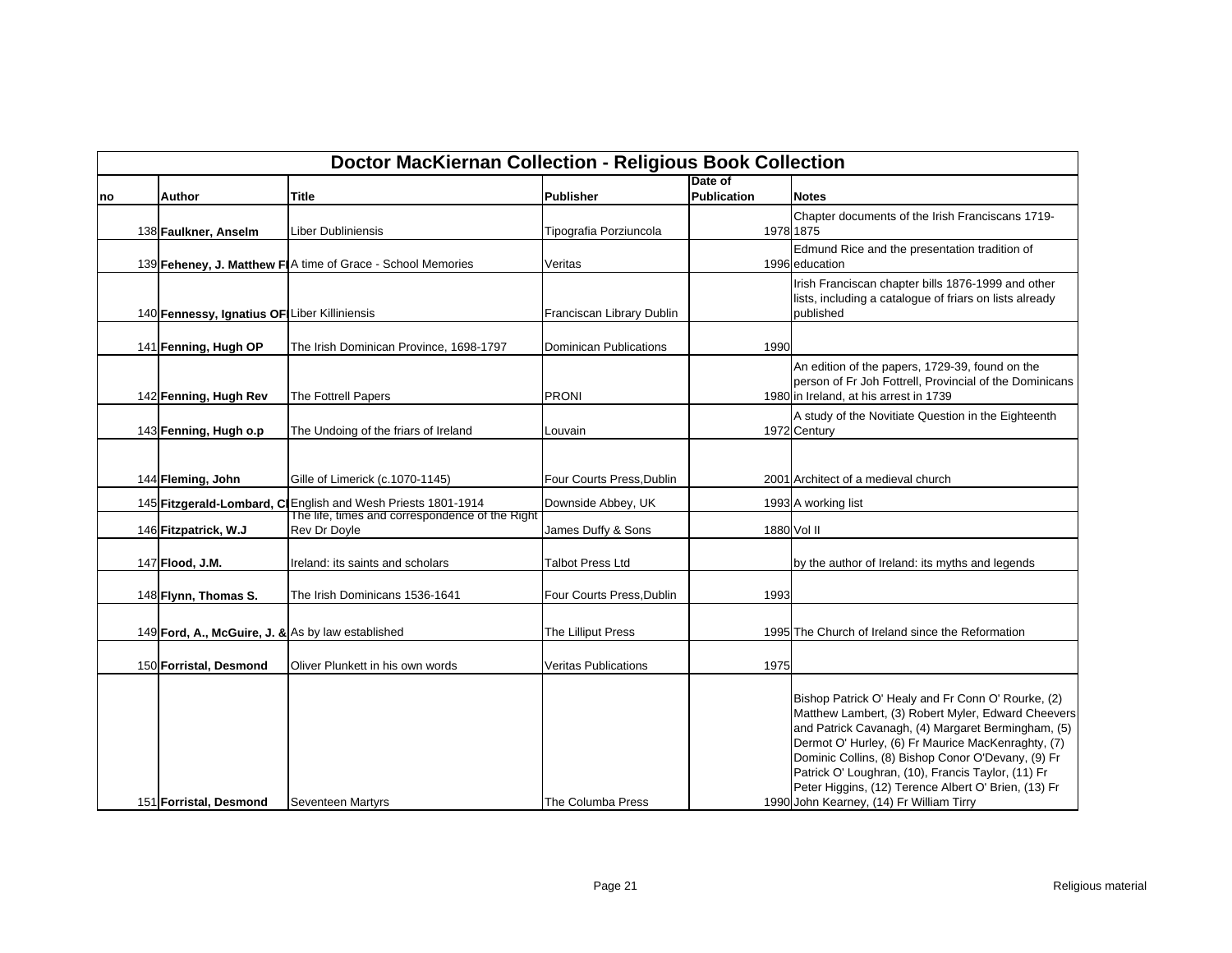|    | <b>Doctor MacKiernan Collection - Religious Book Collection</b> |                                                                           |                             |             |                                                                                             |  |  |  |
|----|-----------------------------------------------------------------|---------------------------------------------------------------------------|-----------------------------|-------------|---------------------------------------------------------------------------------------------|--|--|--|
|    |                                                                 |                                                                           |                             | Date of     |                                                                                             |  |  |  |
| no | <b>Author</b>                                                   | <b>Title</b>                                                              | Publisher                   | Publication | <b>Notes</b>                                                                                |  |  |  |
|    |                                                                 | Father Luke Wadding - Commemorative                                       |                             |             |                                                                                             |  |  |  |
|    | 152 Franciscan Fathers, Th Volume                               |                                                                           | Clonmore & Reynolds Ltd     | 1957        |                                                                                             |  |  |  |
|    | 153 Fuller, Louise                                              | Irish Catholicism since 1950                                              | Gill & Macmillan            |             | 2002 The undoing of a culture                                                               |  |  |  |
|    |                                                                 |                                                                           |                             |             |                                                                                             |  |  |  |
|    | 154 Furlong, Nicholas                                           | Fr John Murphy of Boolavogue 1753-1798                                    | Geography Publications      | 1991        |                                                                                             |  |  |  |
|    |                                                                 | Oliver - the story of the martyred Archbishop of                          | M.H. Gill and Son Ltd,      |             |                                                                                             |  |  |  |
|    | 155 Gaffney, Rev H. O.P                                         | Armagh                                                                    | <b>Dublin</b>               | 1946        |                                                                                             |  |  |  |
|    |                                                                 |                                                                           | The Institute of Irish      |             | Photographs by Cormac Simms and Foreward by the                                             |  |  |  |
|    | 156 Galloway, Peter                                             | The Catherals of Ireland                                                  | studies                     |             | 1992 Archbishops of Armagh                                                                  |  |  |  |
|    |                                                                 |                                                                           |                             |             |                                                                                             |  |  |  |
|    | 157 Gannon, Michael V.                                          | The Cross in the sand                                                     | University of Florida Press |             | 1967 The early Catholic Church in Florida 1513-1870                                         |  |  |  |
|    |                                                                 |                                                                           |                             |             |                                                                                             |  |  |  |
|    | 158 Gaughan J. Anthony                                          | Olivia Mary Taaffe 1832-1918                                              | Kingdom Books, Dublin       |             | 1995 Foundress of St Joseph's young priests society                                         |  |  |  |
|    |                                                                 |                                                                           |                             |             | A collection of Irish Franciscan documents 1629-<br>1956 1717. includes about 130 documents |  |  |  |
|    | 159 Giblin, Cathaldus OFM Liber Lovaniensis                     |                                                                           | Clonmore & Reynolds Ltd     |             |                                                                                             |  |  |  |
|    |                                                                 |                                                                           |                             |             |                                                                                             |  |  |  |
|    | 160 Gilmartin, Rev T.                                           | Manual of Church History - Vol 1                                          | M.H.Gill and Son Dublin     |             | 1909 Third edition                                                                          |  |  |  |
|    |                                                                 |                                                                           |                             |             |                                                                                             |  |  |  |
|    | 161 Gilmartin, Rev T.                                           | Manual of Church History - Vol II                                         | M.H.Gill and Son Dublin     |             | 1897 Second edition                                                                         |  |  |  |
|    |                                                                 |                                                                           |                             |             | Part I - The early period, Part II - The Middle ages.                                       |  |  |  |
|    |                                                                 | 162 Gleeson, Dermot F. an A history of the Diocese of Killaloe            | M.H.Gill and Son Dublin     |             | 1962 With illustrations                                                                     |  |  |  |
|    |                                                                 |                                                                           |                             |             | confronting child sexual abuse by Catholic Clergy in                                        |  |  |  |
|    | 163 Goode, Helen, McGee, Time to listen                         |                                                                           | The Liffey Press            |             | 2003 Ireland                                                                                |  |  |  |
|    |                                                                 | Criticism of the history and antiquities of the                           | James Duffy and Co,         |             |                                                                                             |  |  |  |
|    | 164 G.P.O                                                       | Diocese of Ossary                                                         | <b>Dublin</b>               | 1907        |                                                                                             |  |  |  |
|    |                                                                 |                                                                           |                             |             |                                                                                             |  |  |  |
|    |                                                                 | 165 Gwynn, Aubrey and Ha Medieval religious houses Ireland                | Irish Academic press        |             | 1988 with an appendix to early sites                                                        |  |  |  |
|    |                                                                 |                                                                           |                             |             |                                                                                             |  |  |  |
|    | 166 Gwynn, Aubrey S.J                                           | The Irish Church in the 11th and 12th Centuries Four Courts Press, Dublin |                             |             | 1992 edited by Gerard O' Brien, Includes an index of places                                 |  |  |  |
|    |                                                                 |                                                                           |                             |             |                                                                                             |  |  |  |
|    | 167 Gwynn, Aubrey                                               | The Medieval province of Armagh 1470-1545                                 | W. Tempest, Dundalk         | 1946        |                                                                                             |  |  |  |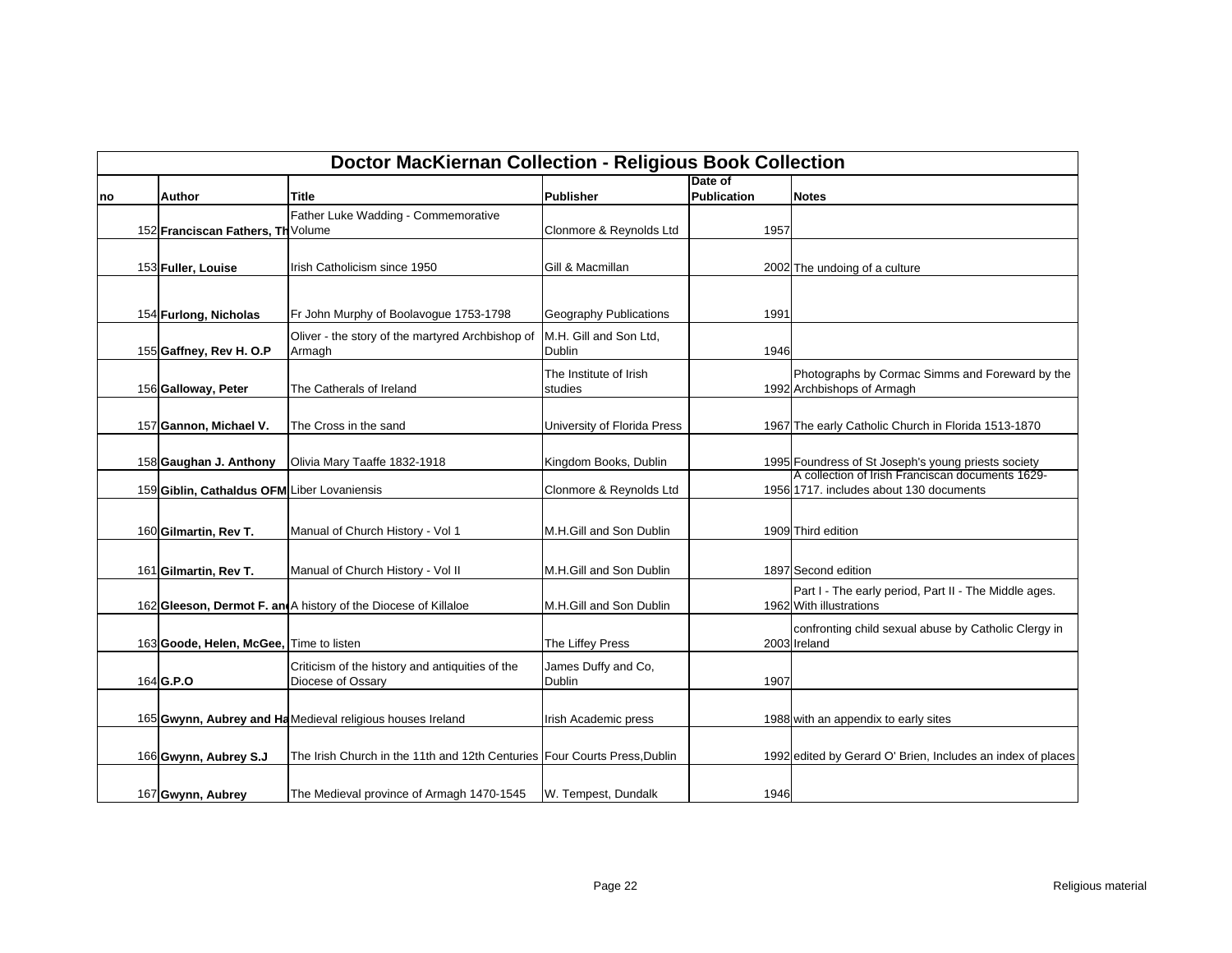|       | <b>Doctor MacKiernan Collection - Religious Book Collection</b> |                                                                              |                                      |                        |                                                                                                                                                                                                                      |  |  |  |
|-------|-----------------------------------------------------------------|------------------------------------------------------------------------------|--------------------------------------|------------------------|----------------------------------------------------------------------------------------------------------------------------------------------------------------------------------------------------------------------|--|--|--|
| no    | Author                                                          | Title                                                                        | Publisher                            | Date of<br>Publication | <b>Notes</b>                                                                                                                                                                                                         |  |  |  |
|       | 168 Gwynn, Denis                                                | A hundred years of Catholic Emancipation<br>(1829-1929)                      | Longmans, Green and Co,<br>London    |                        | 1929 with illustrations and a map                                                                                                                                                                                    |  |  |  |
| 169   |                                                                 | The Greatest Man who ever lived                                              |                                      |                        |                                                                                                                                                                                                                      |  |  |  |
|       | 170 Hamell, Mgr P.J.                                            | Maynooth Students and ordinations 1795-1895<br>Index part II                 | Maynooth                             |                        | 1973 Self-printed                                                                                                                                                                                                    |  |  |  |
|       | 171 Hamell, Patrick J.                                          | Maynooth Students and ordinations index 1795 The Cardinal Press Ltd,<br>1895 | Maynooth                             |                        | 1982 Bound but slightly damaged                                                                                                                                                                                      |  |  |  |
|       | 172 Hamell, Patrick J.                                          | Maynooth Students and ordinations 1795-1895<br>Index part II                 |                                      | 1973                   |                                                                                                                                                                                                                      |  |  |  |
|       | 173 Hamell, Patrick J.                                          | Maynooth Students and Ordinations1895-1984 J.F. Walsh printers Ltd           |                                      |                        | includes index diocese by diocese, Maynooth<br>ordinations in Irish diocese, Maynooth students<br>ordained abroad. Also includes a number of<br>1984 illustrations                                                   |  |  |  |
|       | 174 Hanly, Msgr John                                            | The letters of Saint Oliver Plunkett 1625 - 1681                             | Dolmen Press, Dublin                 |                        | 1979 Archbishop of Armagh and primate of All-Ireland                                                                                                                                                                 |  |  |  |
|       | 175 Harbison, Peter                                             | Pilgrimage in Ireland - The monuments and the<br>people                      | Barrie & Jenkins, London             |                        | 1991 Including photographs of these sites                                                                                                                                                                            |  |  |  |
|       | Haren, Michael & De<br>176 Pontfarcy, Yolande                   | The medieval pilgrimage to St Patrick's<br>Purgatory                         | R&S Printers, Monaghan               |                        | Lough Derg and the European Tradition. Clogher<br>1988 Historical Society                                                                                                                                            |  |  |  |
|       | 177 Harris                                                      | Wares Irish Bishops (by Harris)                                              | not available                        | not available          | First 24 pages including title page missing                                                                                                                                                                          |  |  |  |
|       |                                                                 | 178 Healy, Most Rev John   Maynooth College - its Centenary History          | Brown & Nolan Ltd                    |                        | 1895 includes maps and photographs of the college                                                                                                                                                                    |  |  |  |
|       | 179 Healy, Most Rev Dr.                                         | The life and writings of St. Patrick                                         | M.H.Gill and Son Ltd,<br>Dublin      |                        | 1905 with appendices                                                                                                                                                                                                 |  |  |  |
| 180 G | Herbermann, Charles                                             | The Catholic Encyclopedia - Vol XIII                                         | Robert Appleton Company,<br>New York |                        | An international work of reference on the constitution,<br>doctrine, discipline and history of the Catholic Church.<br>1912 Revelation to Simon Stock                                                                |  |  |  |
|       |                                                                 | 181 Hiacyntho, Fr Ignatio   Historia ecclesiastica variis colloquiis digesta | Rome                                 | MDCCXIX 1900.          | Includes a text card stating that the book belonged to<br>Jacobus Gallagher a native of Kilmore who became<br>Bishop of Raphoe and Kildare and Leighlin. Also<br>includes a pamphlet on O' Gallagher's Irish sermons |  |  |  |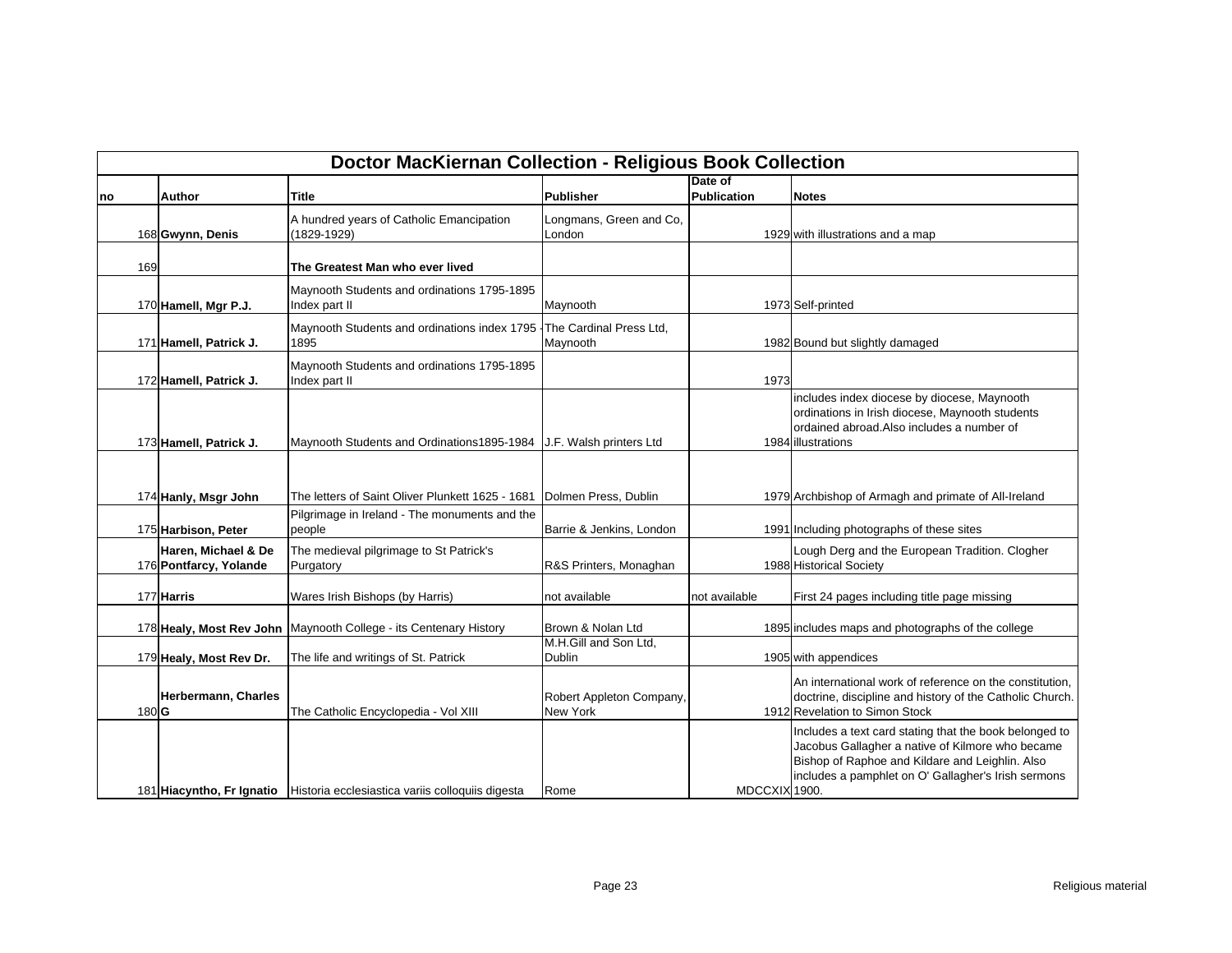|    | <b>Doctor MacKiernan Collection - Religious Book Collection</b> |                                                                         |                                                            |                        |                                                                                   |  |  |  |
|----|-----------------------------------------------------------------|-------------------------------------------------------------------------|------------------------------------------------------------|------------------------|-----------------------------------------------------------------------------------|--|--|--|
| no | Author                                                          | <b>Title</b>                                                            | <b>Publisher</b>                                           | Date of<br>Publication | <b>Notes</b>                                                                      |  |  |  |
|    | Hirtzel, Fredericvs<br>182 Artvrvs                              | P. Vergili Moronis opera                                                | E Typograheo<br>clarendoniano                              | <b>OXONII</b>          |                                                                                   |  |  |  |
|    | 183 Hocken, Peter                                               | The banquet of life                                                     | Alive Publishing                                           |                        | 2004 The dignity of the human person                                              |  |  |  |
|    | 184 Hogan, James                                                | Negociations de M. Le Comte D'avaux en<br><b>Irlande 1689-90</b>        | The Stationary Office                                      | 1934                   |                                                                                   |  |  |  |
|    | 185 Hughes, Kathleen                                            | The Church in early Irish society                                       | Methuen & Co Ltd                                           | 1966                   |                                                                                   |  |  |  |
|    | 186 Hughes, Kathleen                                            | The Church in early Irish society                                       | Methuen & Co Ltd                                           | 1966                   |                                                                                   |  |  |  |
|    | 187 Hughes, Kathleen                                            | Early Christian Ireland: Introduction to the<br>sources                 | Hodder & Stoughton<br>Limited                              |                        | The sources of history: studies in the uses of<br>1972 historical evidence        |  |  |  |
|    | 188 Hunter, Jim                                                 | Colmcille - Saint of destiny                                            | Centre for Irish literature<br>and bibliography, Coleraine | 1997                   |                                                                                   |  |  |  |
|    | Hurley, The Very Rev<br>189 Timothy Canon                       | St Patrick and the Parish of Kilkeevan- Vol I                           | Dollard Printing house,<br><b>Dublin</b>                   |                        | 1943 includes photographs                                                         |  |  |  |
|    | Hurley, The Very Rev<br>190 Timothy Canon                       | St Patrick and the Parish of Kilkeevan- Vol I                           | Dollard Printing house,<br><b>Dublin</b>                   | 1943                   |                                                                                   |  |  |  |
|    | 191 Hynes, Michael J.                                           | The mission of Rinuccini - Nuncio Extraordinary<br>to Ireland 1645-1649 | Brown & Nolan Ltd                                          | 1932                   |                                                                                   |  |  |  |
|    | <b>Ilrish Catholic</b><br>192 Bishops' Conference               | Towards healing - a Lenten reflection                                   | Veritas                                                    | 2005                   |                                                                                   |  |  |  |
|    | <b>Irish Catholic</b><br>193 Historical Committee               | Proceedings of the Irish Catholic Historical<br>Committee 1962          | Browne & Nolan Ltd                                         |                        | Papers read at the conference on Diocesan and Local<br>1963 History, Easter 1962  |  |  |  |
|    | <b>Irish Houses in Rome</b><br>194 Jubilee Committee            | An Irish pilgrims guide to Rome                                         | Veritas                                                    |                        | 1999 Great Jubilee of the year 2000                                               |  |  |  |
|    | 195 Irish Priests, By                                           | Tact & Talent                                                           | M.H.Gill and Son Ltd.<br>Dublin                            | 1915                   |                                                                                   |  |  |  |
|    | 196 Jedin, Hubert                                               | History of the Church                                                   | Crossroads Publishing Co                                   |                        | Volume I - From the Apostolic Community to<br>1982 Constantine                    |  |  |  |
|    | Jedin, Hubert and<br>197 Dolan, John                            | History of the Church Vol II                                            | <b>Seabury Press</b>                                       |                        | Volume II - The imperial Church from Constantine to<br>1980 the Early middle ages |  |  |  |
|    | Jedin, Hubert and<br>198 Dolan, John                            | History of the Church Vol III                                           | Seabury Press                                              |                        | 1980 Vol III - The Church in the age of feudalism                                 |  |  |  |
|    | Jedin, Hubert and<br>199 Dolan, John                            | History of the Church Vol IV                                            | <b>Seabury Press</b>                                       |                        | Vol IV - From the high middle ages to the eve of<br>1980 Reformation              |  |  |  |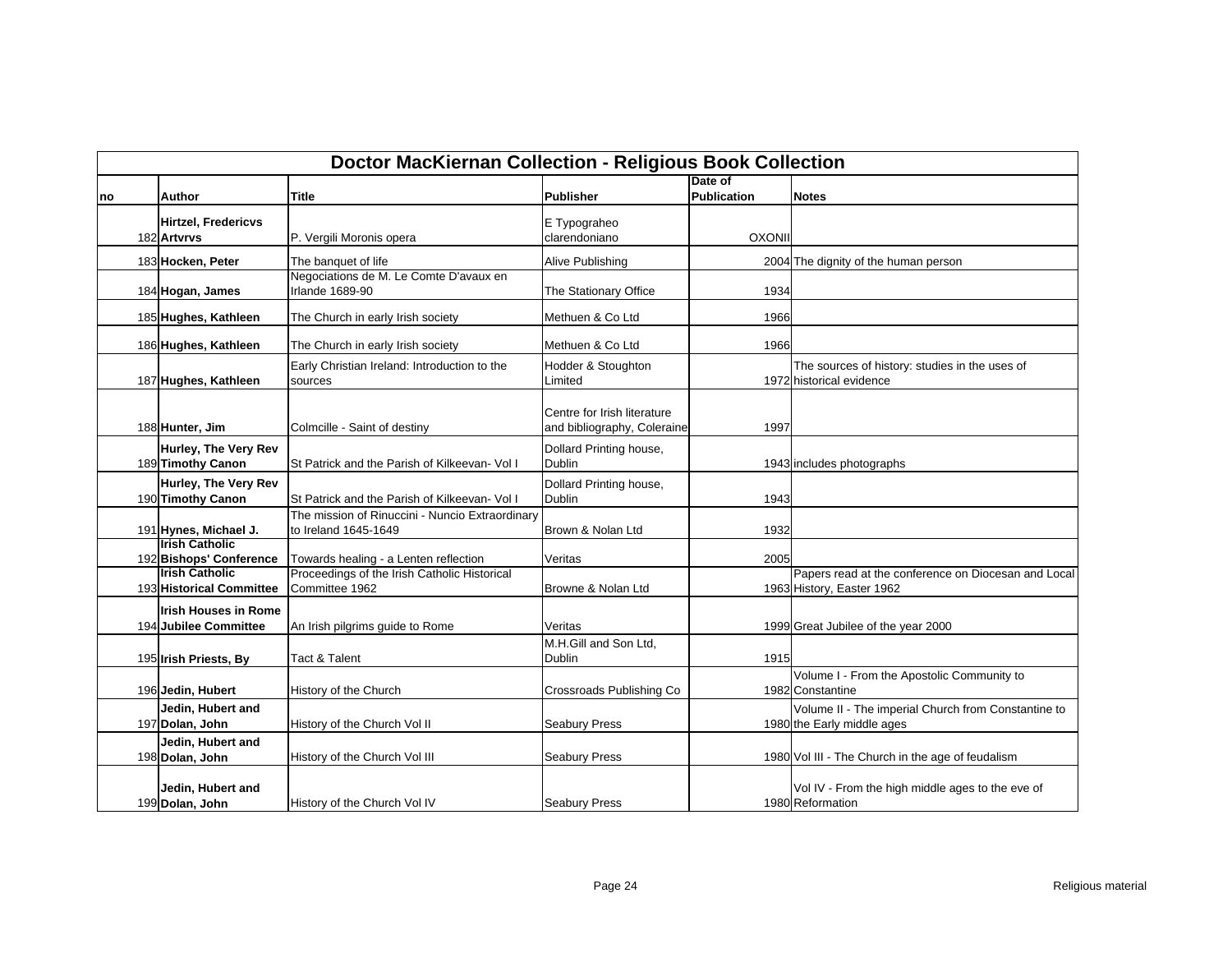| <b>Doctor MacKiernan Collection - Religious Book Collection</b> |                                      |                                                                                            |                                |                        |                                                                                                                                                                   |  |
|-----------------------------------------------------------------|--------------------------------------|--------------------------------------------------------------------------------------------|--------------------------------|------------------------|-------------------------------------------------------------------------------------------------------------------------------------------------------------------|--|
| no                                                              | Author                               | <b>Title</b>                                                                               | Publisher                      | Date of<br>Publication | <b>Notes</b>                                                                                                                                                      |  |
|                                                                 | Jedin, Hubert and                    |                                                                                            |                                |                        |                                                                                                                                                                   |  |
|                                                                 | 200 Dolan, John                      | History of the Church Vol V                                                                | <b>Seabury Press</b>           |                        | 1980 Reformation and Counter Reformation                                                                                                                          |  |
|                                                                 | Jedin, Hubert and                    |                                                                                            |                                |                        | The church in the age of absolutism and                                                                                                                           |  |
|                                                                 | 201 Dolan, John                      | History of the Church Vol VI                                                               | <b>Seabury Press</b>           |                        | 1981 enlightenment                                                                                                                                                |  |
|                                                                 | Jedin. Hubert and                    |                                                                                            |                                |                        |                                                                                                                                                                   |  |
|                                                                 | 202 Dolan, John                      | History of the Church Vol VII                                                              | Crossroad New York             |                        | 1981 The Church between revolution and restoration                                                                                                                |  |
|                                                                 | Jedin, Hubert and<br>203 Dolan, John |                                                                                            | Crossroad, New York            |                        |                                                                                                                                                                   |  |
|                                                                 | Jedin, Hubert and                    | History of the Church Vol VIII                                                             |                                |                        | 1981 The Church in the age of Liberalism                                                                                                                          |  |
|                                                                 | 204 Dolan, John                      | History of the Church Vol IX                                                               | Crossroad, New York            |                        | 1981 The Church in the Industrial age                                                                                                                             |  |
|                                                                 | Jedin, Hubert and                    |                                                                                            |                                |                        |                                                                                                                                                                   |  |
|                                                                 | 205 Dolan, John                      | History of the Church Vol X                                                                | Crossroad, New York            |                        | 1981 The Church in the modern age                                                                                                                                 |  |
|                                                                 |                                      | Priests and Prelates of Armagh in the age of                                               |                                |                        |                                                                                                                                                                   |  |
|                                                                 | 206 Jefferies, Henry A.              | the reformations 1518-1558                                                                 | <b>Four Courts Press</b>       | 1997                   |                                                                                                                                                                   |  |
|                                                                 | 207 Jenkins, Philip                  | The new Anti-Catholicism                                                                   | <b>Oxford University Press</b> |                        | 2003 The last accceptable prejudice                                                                                                                               |  |
|                                                                 | Jennings, Rev                        |                                                                                            |                                |                        |                                                                                                                                                                   |  |
|                                                                 | 208 Brendan                          | Michael O Cleirigh and his associates                                                      | The Talbot Press Ltd           |                        | 1936 Chief of the four masters                                                                                                                                    |  |
|                                                                 | 209 John Paul II                     | Crossing the threshold of hope                                                             | Jonathan Cape, London          | 1994                   |                                                                                                                                                                   |  |
|                                                                 | 210 John Paul II                     | Encyclical Letter Ecclesia De Eucharistia                                                  | Libreria Editrice Vaticana     |                        | to the Bishops, Priests and Deacons, men and<br>women in the consecrated life and all the lay faithful<br>2003 on the eucharist in its relationship to the Church |  |
|                                                                 |                                      | Letter of the Holy Father John Paul II to priests                                          |                                |                        |                                                                                                                                                                   |  |
|                                                                 | 211 John Paul II                     | for Holy Thursday 2005                                                                     | Libreria Editrice Vaticana     | 2005                   |                                                                                                                                                                   |  |
|                                                                 | 212 John Paul II                     | Apostolic Letter Mane Nobiscum Domine of the<br>Holy Father John Paul II                   | Libreria Editrice Vaticana     |                        | To the bishops, clergy and faithful for the year of the<br>2005 Eucharist                                                                                         |  |
|                                                                 | 213 John Paul II                     | Post-synodal apostolic exhortation Pastores<br>Gregis of his Holiness Pope John Paul II    | Libreria Editrice Vaticana     |                        | On the Bishop, servant of the Gospel of Jesus Christ<br>2003 for the hope of the world                                                                            |  |
|                                                                 | 214 John Paul II                     | Apostolic Letter Rosarium Virginis Mariae of the<br>Supreme Pontiff John Paul II           | Libreria Editrice Vaticana     |                        | To the Bishops, clergy and faithful on the most holy<br>2002 rosary                                                                                               |  |
|                                                                 | 215 John Paul II                     | Message of his Holiness Pope John Paul II for<br>the celebration of the World day of peace | Libreria Editrice Vaticana     | 2003                   |                                                                                                                                                                   |  |
|                                                                 | 216 Kelly, Fr Liam                   | St Brigid's Church, Kiltubrid, Co Leitrim                                                  | Turner's, Longford             | 1995                   |                                                                                                                                                                   |  |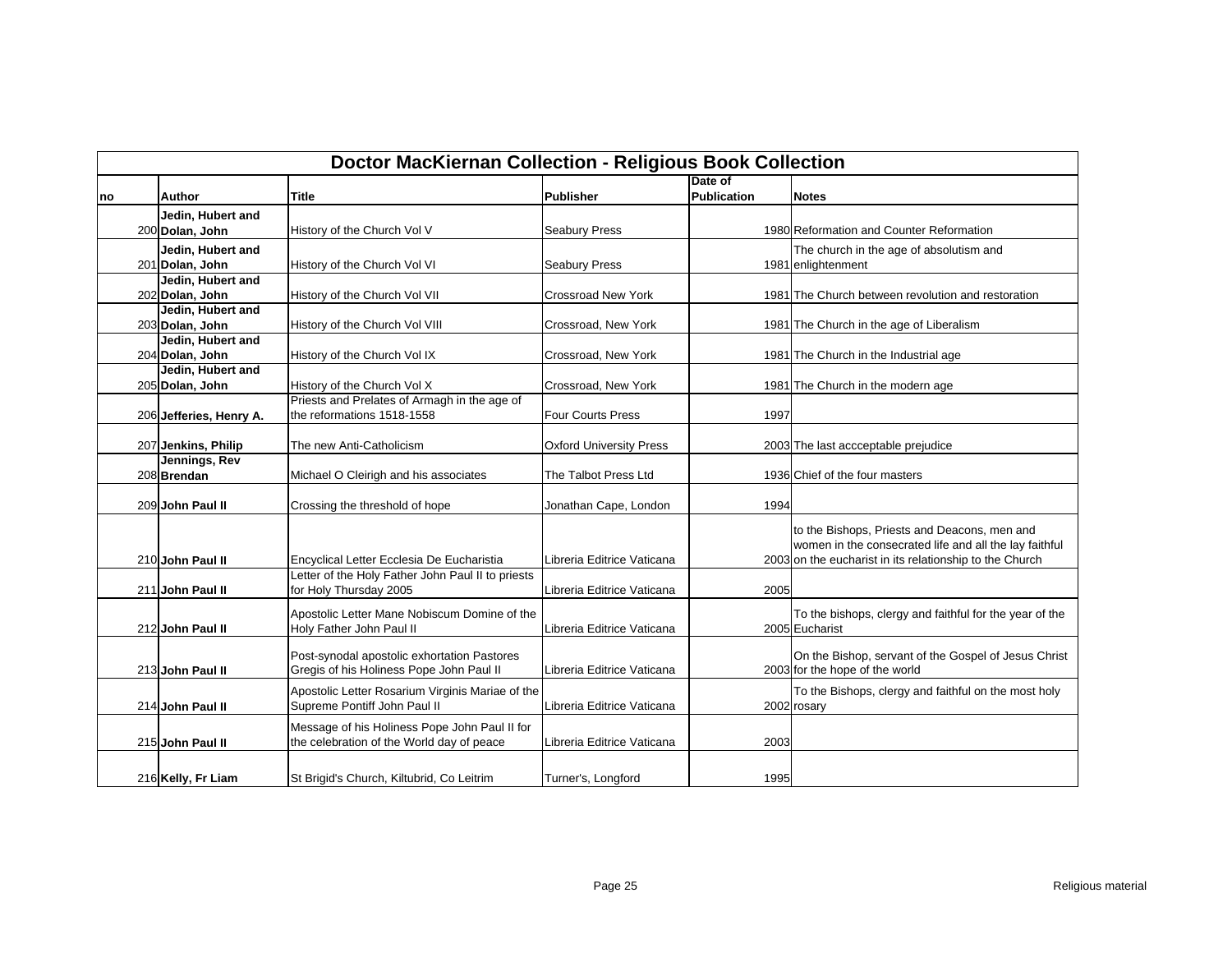| <b>Doctor MacKiernan Collection - Religious Book Collection</b> |                         |                                                                             |                                   |                               |                                                                                                                                                                               |  |
|-----------------------------------------------------------------|-------------------------|-----------------------------------------------------------------------------|-----------------------------------|-------------------------------|-------------------------------------------------------------------------------------------------------------------------------------------------------------------------------|--|
| no                                                              | Author                  | <b>Title</b>                                                                | Publisher                         | Date of<br><b>Publication</b> | <b>Notes</b>                                                                                                                                                                  |  |
|                                                                 | 217 Keogh, Daire        | The French Disease                                                          | <b>Four Courts Press</b>          |                               | The Catholic Church and radicalism in Ireland 1790-<br>1993 1800                                                                                                              |  |
|                                                                 | 218 Keogh, Dermot       | The Vatican, the Bishops and Irish Politics 1919-Cambridge University<br>39 | Press                             |                               | A detailed study of the political relations between<br>1986 Church and Sate in Ireland between 1919 and 1939                                                                  |  |
|                                                                 | 219 Kerr, D.A.          | Religion, State and ethnic groups                                           | <b>New York University Press</b>  |                               | Comparative studies on governments and non-<br>1992 dominant ethnic groups in Europe, 1850 - 1940                                                                             |  |
|                                                                 | 220 Kerr, Donal A.      | Peel, Priests and politics                                                  | Clarendon Press, Oxford           |                               | Sir Robert Peel's administration and the Roman<br>Catholic Church in Ireland, 1841-1846. Part of the<br>1982 Oxford Historical Monographs series                              |  |
|                                                                 | 222 Kerr, Donal A.      | Peel, Priests and politics                                                  | Clarendon Press, Oxford           |                               | Sir Robert Peel's administration and the Roman<br>Catholic Church in Ireland, 1841-1846. Part of the<br>1982 Oxford Historical Monographs series                              |  |
|                                                                 | 221 Kerr, Donal         | Jean-Claude Colin Marist                                                    | Columba Press                     |                               | A founder in an era of revolution and restoration: the<br>2000 early years 1790-1836                                                                                          |  |
|                                                                 | 223 Kerr, Donal Dr      | Charles MacNally Maynooth, Professor and<br><b>Bishop of Clogher</b>        | St Patrick's College,<br>Maynooth | 1982                          |                                                                                                                                                                               |  |
| 224                                                             |                         | Key to the Catholic Ecclesiastical map of<br>Ireland                        | Mark Allen, Dublin                |                               | containing a list of all the chapels with a reference to<br>1859 the parishes in which they are situated                                                                      |  |
|                                                                 | 225 Kiernan, T.J.       | A study on Catholic Ecclesiastical and religion<br>statistics               | not available                     | not available                 | Paper read before the statistical and social inquiry<br>society of Ireland, 6th October 1950                                                                                  |  |
|                                                                 | 226 Kiernan, T.J.       | A study on Catholic Ecclesiastical and religion<br>statistics               | not available                     | not available                 | Paper read before the statistical and social inquiry<br>society of Ireland, 6th October 1950                                                                                  |  |
|                                                                 | 227 Killen, W.D.        | Ecclesiastical History of Ireland Vol II                                    | Macmillan and Co                  |                               | 1875 From the earliest period to the present times                                                                                                                            |  |
|                                                                 | 228 Kingston, Rev John  | Parish of Fairview                                                          | Dundalgan Press                   | 1953                          |                                                                                                                                                                               |  |
|                                                                 | 229 Kramer, Father Paul | The Devil's final battle                                                    | <b>Good Counsel Publications</b>  | 2002                          |                                                                                                                                                                               |  |
|                                                                 | 230 Lanigan, Rev John   | An ecclesiastical history of Ireland                                        | J Cumming, Dublin                 |                               | From the introduction of Christianity among the Irish<br>to thebeginning of the thirteenth century - Vol 1<br>second edition. Item seems to be slightly water<br>1829 damaged |  |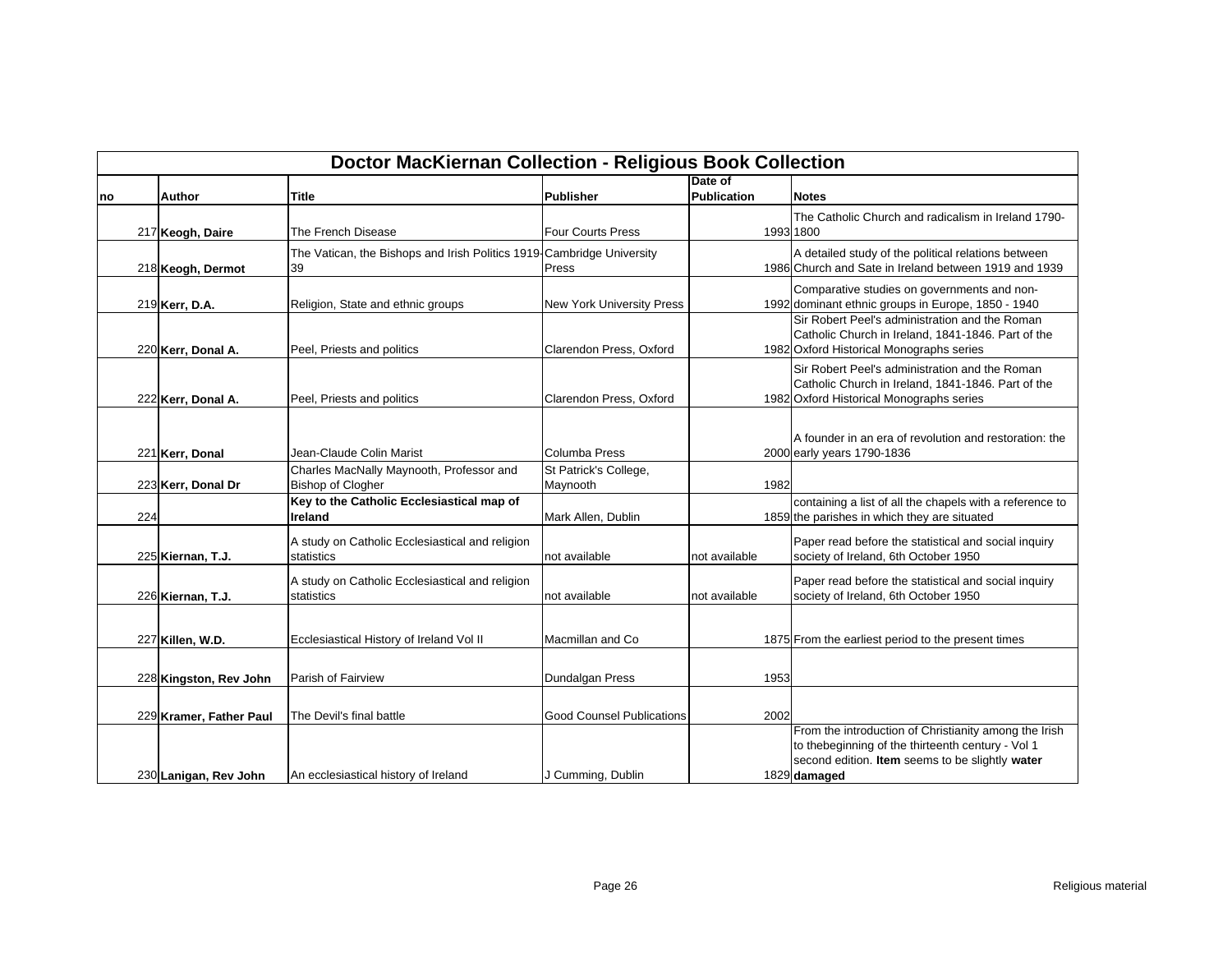|     | <b>Doctor MacKiernan Collection - Religious Book Collection</b>                      |                                                                                   |                                        |                               |                                                                                                                                                                                                                                      |  |  |
|-----|--------------------------------------------------------------------------------------|-----------------------------------------------------------------------------------|----------------------------------------|-------------------------------|--------------------------------------------------------------------------------------------------------------------------------------------------------------------------------------------------------------------------------------|--|--|
| Ino | <b>Author</b>                                                                        | <b>Title</b>                                                                      | <b>Publisher</b>                       | Date of<br><b>Publication</b> | <b>Notes</b>                                                                                                                                                                                                                         |  |  |
|     | 231 Lanigan, Rev John                                                                | An ecclesiastical history of Ireland                                              | J Cumming, Dublin                      |                               | From the introduction of Christianity among the Irish<br>to thebeginning of the thirteenth century - Vol II<br>second edition. From Irish annals and other authentic<br>documents. Item seems to be slightly water<br>1829 damaged   |  |  |
|     | 232 Lanigan, Rev John                                                                | An ecclesiastical history of Ireland                                              | J Cumming, Dublin                      |                               | From the introduction of Christianity among the Irish<br>to the beginning of the thirteenth century - Vol III<br>second edition. From Irish Annals and other authentic<br>documents. Item seems to be slightly water<br>1829 damaged |  |  |
|     | 233 Lanigan, Rev John                                                                | An ecclesiastical history of Ireland                                              | J Cumming, Dublin                      |                               | From the introduction of Christianity among the Irish<br>to the beginning of the thirteenth century - Vol IV<br>1829 second edition. From Irish Annals and other authentic                                                           |  |  |
|     | 234 Larkin, Emmet                                                                    | The Roman Catholic Church and the plan of<br>campaign 1886-1888                   | <b>Cork University Press</b>           | 1978                          |                                                                                                                                                                                                                                      |  |  |
|     | 235 Larkin, Emmet                                                                    | The Roman Catholic Church and the Home<br>Rule movement in Ireland 1870-1874      | Gill and Macmillan                     |                               | discusses the the Church's role in the first stage of<br>1990 the emergence of the modern Irish political system                                                                                                                     |  |  |
|     | 236 Larkin, Emmet                                                                    | The Roman Catholic Church and the creation of<br>the modern Irish State 1878-1886 | Gill and Macmillan                     | 1975                          |                                                                                                                                                                                                                                      |  |  |
|     | 237 Larkin, Emmet                                                                    | The Roman Catholic Church in Ireland and the<br>fall of Parnell 1888-1891         | <b>Liverpool University Press</b>      | 1979                          |                                                                                                                                                                                                                                      |  |  |
|     | 238 Larkin, Emmet                                                                    | The Consolidation of the Roman Catholic<br>Church in Ireland 1860-1870            | Gill and Macmillan                     | 1987                          |                                                                                                                                                                                                                                      |  |  |
|     | Le Tourneau,<br>239 Dominique                                                        | What is Opus Dei?                                                                 | <b>Mercier Press</b>                   |                               | Presents all the important facts about this institution<br>of the Church, which in 60 years has spread throught<br>1984 the entire world                                                                                             |  |  |
|     | 240 Laheen. Kevin A                                                                  | The Jesuits in Killaloe 1850-1880                                                 | O' Brien book Publications             |                               | 1998 The Parish mission and its place in Irish History                                                                                                                                                                               |  |  |
|     | Leahy, Brendan &<br>241 McGlynn, Fergus                                              | Contemplating Jesus through the eyes of Mary                                      | Veritas                                |                               | Living the rosary in the light of the Focolare<br>2003 Spirituality                                                                                                                                                                  |  |  |
|     | League of Prayer for<br>the canonisation of<br><b>Blessed Oliver</b><br>242 Plunkett | Blessed Oliver Plunkett - Historical Studies                                      | M.H.Gill and Son Ltd.<br><b>Dublin</b> | 1937                          |                                                                                                                                                                                                                                      |  |  |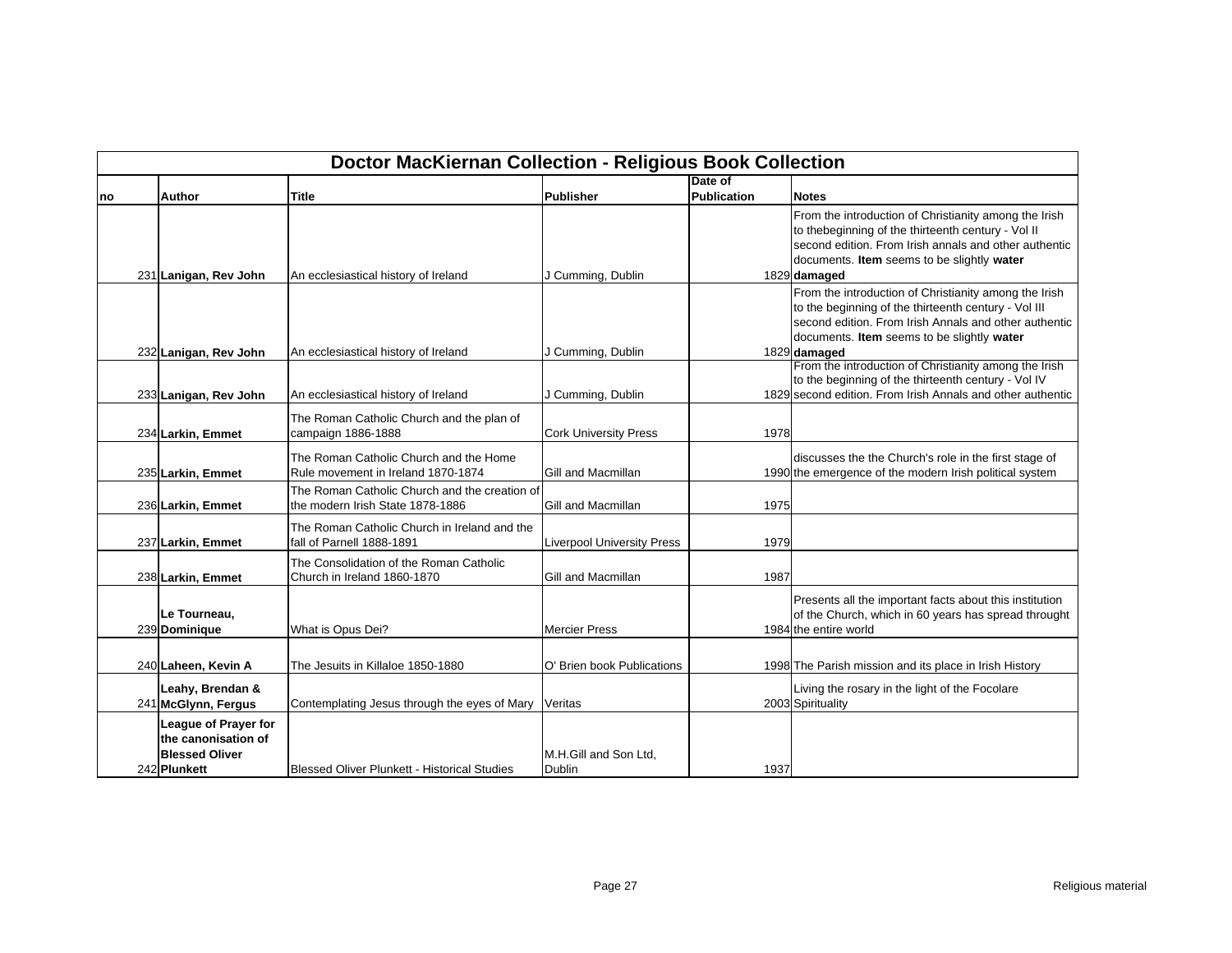| <b>Doctor MacKiernan Collection - Religious Book Collection</b> |                         |                                                                                                |                                  |                               |                                                                                                 |  |
|-----------------------------------------------------------------|-------------------------|------------------------------------------------------------------------------------------------|----------------------------------|-------------------------------|-------------------------------------------------------------------------------------------------|--|
| Ino                                                             | <b>Author</b>           | Title                                                                                          | <b>Publisher</b>                 | Date of<br><b>Publication</b> | <b>Notes</b>                                                                                    |  |
|                                                                 | 243 Leask, Harold G.    | Irish Churches and Monastic Buildings - Vol 1                                                  | <b>Dundalgan Press</b>           |                               | 1977 The first phases and the romanesque                                                        |  |
|                                                                 | 244 Leask, Harold G.    | Irish Churches and Monastic Buildings - Vol 2                                                  | Dundalgan Press                  |                               | 1966 Gothic architecture to A.D. 1400                                                           |  |
|                                                                 | 245 Leask, Harold G.    | Irish Churches and Monastic Buildings - Vol 3                                                  | Dundalgan Press                  |                               | 1971 Medieval Gothic - the last phases                                                          |  |
|                                                                 | 246 Leighton, C.D.A.    | Catholicism in a Protestant Kingdo,                                                            | <b>St Martin's Press</b>         |                               | 1994 A study of the Irish Ancien Regime                                                         |  |
|                                                                 | 247 Leslie, Shane       | Henry Edward Manning - His life and labours                                                    | Burns, Oates &<br>Washbourne Ltd |                               | 1921 Second edition revised                                                                     |  |
|                                                                 | 248 Leyden, Padraig     | Fenagh - The church of Ireland story                                                           | Donegal Democrat                 | 1989                          |                                                                                                 |  |
|                                                                 | 249 Litton, Helen       | An index to the Rev William Carrigan's The<br>history and antiquities of the Diocese of Ossary | The diocese of Ossary            |                               | The history and antiquities of the Diocese of Ossary<br>2005 was published in 4 volumes in 1905 |  |
|                                                                 | 250 Logan, Patrick L.   | Outeragh - my native parish                                                                    |                                  | 1963                          |                                                                                                 |  |
|                                                                 | 251 Lucas, A.T.         | <b>Penal Crucifixes</b>                                                                        | The Stationary Office            | 1958                          |                                                                                                 |  |
|                                                                 | 252 Lucas, A.T.         | <b>Penal Crucifixes</b>                                                                        |                                  |                               | Reprinted from Co Louth Archaeological Journal Vol<br>1954 XIII, No2 1954                       |  |
|                                                                 | 253 Luddy, Rev Ailbe J. | The order of Citeaux                                                                           | M.H. Gill and Son, Ltd           |                               | 1932 includes some drawings                                                                     |  |
|                                                                 | 254 Lyons, Mary Ann     | Church and Society in County Kildare c1470-<br>1547                                            | Four courts press                | 2000                          |                                                                                                 |  |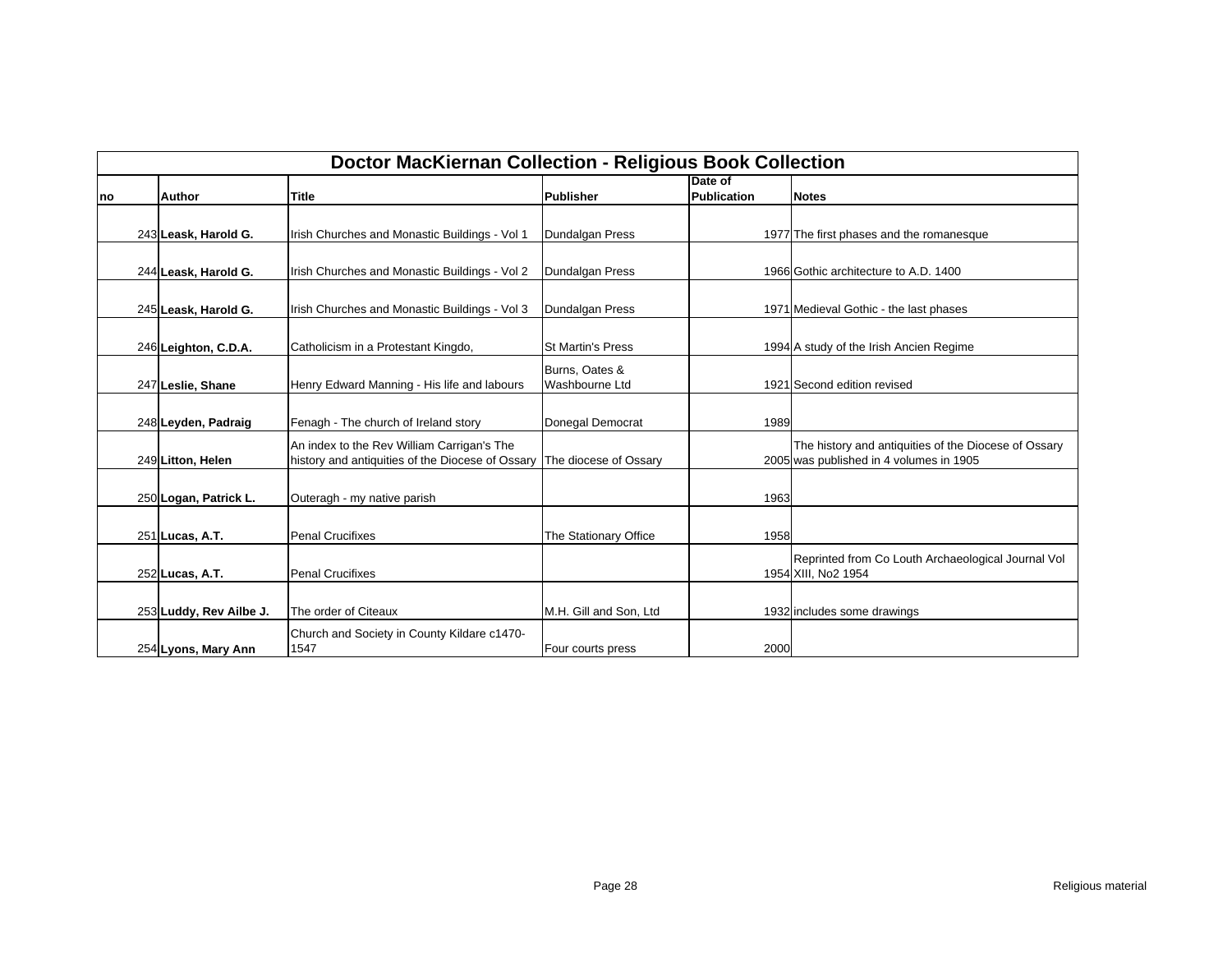|    | <b>Doctor MacKiernan Collection - Religious Book Collection</b> |                                                                                             |                        |                        |                                                                                                                                                                                                                                                                                                                                                                                                                                                                                                                                                                                                                                                                    |  |  |
|----|-----------------------------------------------------------------|---------------------------------------------------------------------------------------------|------------------------|------------------------|--------------------------------------------------------------------------------------------------------------------------------------------------------------------------------------------------------------------------------------------------------------------------------------------------------------------------------------------------------------------------------------------------------------------------------------------------------------------------------------------------------------------------------------------------------------------------------------------------------------------------------------------------------------------|--|--|
| no | <b>Author</b>                                                   | <b>Title</b>                                                                                | Publisher              | Date of<br>Publication | <b>Notes</b>                                                                                                                                                                                                                                                                                                                                                                                                                                                                                                                                                                                                                                                       |  |  |
|    | 255 MacCaffrey, Rev James century 1789-1908                     | History of the Catholic Church in the Nineteenth                                            | M.H. Gill and Son, Ltd |                        | Vol I The Church in France 1789-1848, The Church<br>in the German states, The Church in Switzerland, The<br>Church in Belgium and Holland, The Church in Spain<br>and Portugal, The Church in Poland and Russia, The<br>Papacy and Italy, The Church in France 1848-1908,<br>The German States 1848-1870, The Kulturkampf in<br>the German Empire, Education, Religious orders and<br>Catholic organisation in Germany, The Church in the<br>Austrian empire, The Church in Switzerland, The<br>Church in Belgium and Holland, Spain and Portugal,<br>The Church in Poland, Russia and the Balkan<br>Provinces, The Church in Northern Europe, The<br>1910 Papacy, |  |  |
|    | <b>MacCaffrey, Rev</b><br>256 James                             | History of the Catholic Church from the<br>Renaissance ot the French Revolution Vol I       | M.H. Gill and Son, Ltd | 1915                   |                                                                                                                                                                                                                                                                                                                                                                                                                                                                                                                                                                                                                                                                    |  |  |
|    | <b>MacCaffrey, Rev</b><br>257 James                             | History of the Catholic Church from the<br>Renaissance ot the French Revolution Vol I       | M.H. Gill and Son, Ltd | 1915                   |                                                                                                                                                                                                                                                                                                                                                                                                                                                                                                                                                                                                                                                                    |  |  |
|    | <b>MacCaffrey, Rev</b><br>258 James                             | History of the Catholic Church in the Nineteenth M.H.Gill and Son Ltd,<br>century 1789-1908 | Dublin                 |                        | <b>Volume II Revised</b>                                                                                                                                                                                                                                                                                                                                                                                                                                                                                                                                                                                                                                           |  |  |
|    | 259 MacCaffrey, Rev James century 1789-1908                     | History of the Catholic Church in the Nineteenth M.H.Gill and Son Ltd,                      | <b>Dublin</b>          |                        | 1909 Volume II                                                                                                                                                                                                                                                                                                                                                                                                                                                                                                                                                                                                                                                     |  |  |
|    | 260 MacCaffrey, Rev James century 1789-1908                     | History of the Catholic Church in the Nineteenth                                            | M.H. Gill and Son, Ltd |                        | 1915 Volume II                                                                                                                                                                                                                                                                                                                                                                                                                                                                                                                                                                                                                                                     |  |  |
|    | 261 McDonald, Walter                                            | Reminscences of a Maynooth Professor                                                        | Jonathan Cape, London  |                        |                                                                                                                                                                                                                                                                                                                                                                                                                                                                                                                                                                                                                                                                    |  |  |
|    | 262 McCarthy, Daniel                                            | Collections on Irish Church history                                                         | C.M. Warren, Dublin    | 1861                   |                                                                                                                                                                                                                                                                                                                                                                                                                                                                                                                                                                                                                                                                    |  |  |
|    | 263 McCarthy, Dermod                                            | Saint Mary's Pro-Cathedral                                                                  |                        |                        | Part of the Irish Heritage series 60                                                                                                                                                                                                                                                                                                                                                                                                                                                                                                                                                                                                                               |  |  |
|    | 264 Macaulay, Ambrose                                           | Down and Connor - A short history                                                           | Editions du signe      | 2003                   |                                                                                                                                                                                                                                                                                                                                                                                                                                                                                                                                                                                                                                                                    |  |  |
|    | 265 Macaulay, Ambrose                                           | William Crolly - Archbishop of Armagh 1835-49 Four Courts Press                             |                        | 1994                   |                                                                                                                                                                                                                                                                                                                                                                                                                                                                                                                                                                                                                                                                    |  |  |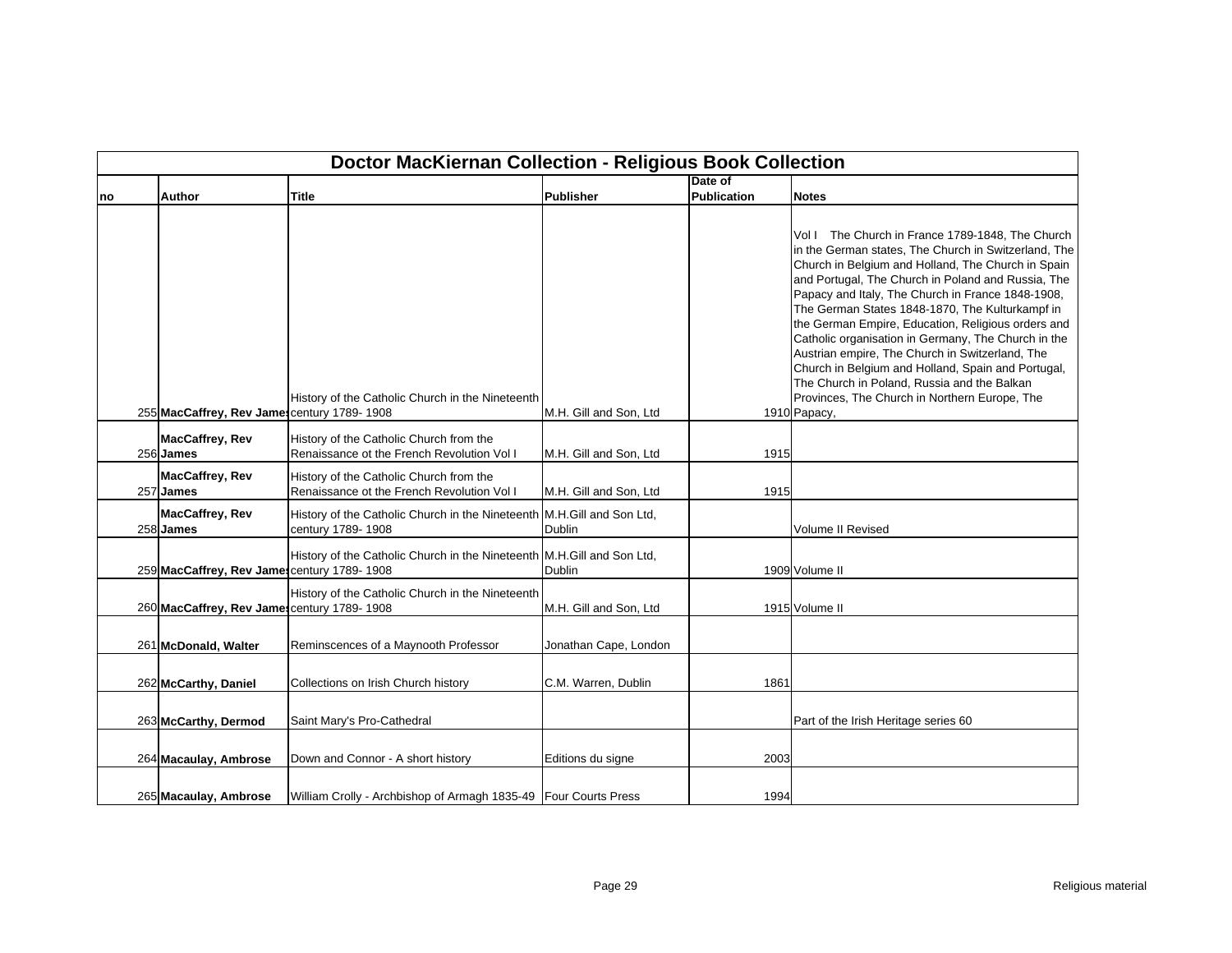| Doctor MacKiernan Collection - Religious Book Collection |                        |                                                          |                                      |                        |                                                                                                                                                      |  |  |
|----------------------------------------------------------|------------------------|----------------------------------------------------------|--------------------------------------|------------------------|------------------------------------------------------------------------------------------------------------------------------------------------------|--|--|
| no                                                       | <b>Author</b>          | <b>Title</b>                                             | <b>Publisher</b>                     | Date of<br>Publication | <b>Notes</b>                                                                                                                                         |  |  |
|                                                          | 266 Macaulay, Ambrose  | Patrick Dorrian - Bishop of Down & Connor<br>1865 - 1885 | Irish academic press                 | 1987                   |                                                                                                                                                      |  |  |
|                                                          | 267 Macaulay, Ambrose  | Dr Russell of Maynooth                                   | Darton, Longman and<br>Todd, London  | 1983                   |                                                                                                                                                      |  |  |
|                                                          | 268 MacHale, Rev J     | The letters of the Most Rev. John MacHale Vol            | M.H. Gill and Son                    | 1888                   |                                                                                                                                                      |  |  |
|                                                          | 269 MacHale, Rev E.    | The Parishes in the Diocese of Killala (IV)              | Western People, Ballina              |                        | Tireragh, Skreen and Dromard, Templeboy,<br>1985 Kilmacshalgan, Easkey, Kilglass, Castleconnor                                                       |  |  |
|                                                          | 270 MacHale, Rev E.    | The Parishes in the Diocese of Killala (III)             | Western People, Ballina              |                        | Erris - Kilmore-Erris, Belmullet, Kilcommon-Erris,<br>Kiltane, Ballycroy                                                                             |  |  |
|                                                          | 271 MacNamee, James J  | History of the Diocese of Ardagh                         | Browne and Nolan Ltd                 |                        | This book has been heavily written on with many<br>comments relating to the content. It also includes<br>1954 some newspaper articles and obituary's |  |  |
|                                                          | 272 MacNamee, James J. | History of the Diocese of Ardagh                         | Browne and Nolan Ltd                 |                        | 1954 Second Copy                                                                                                                                     |  |  |
|                                                          | 273 MacNamee, James J. | History of the Diocese of Ardagh                         | Browne and Nolan Ltd                 |                        | 1954 Third copy                                                                                                                                      |  |  |
|                                                          | 274 MacNeill, Eoin     | <b>St Patrick</b>                                        | Sheed & Ward London                  |                        | 1934 Apostle of Ireland                                                                                                                              |  |  |
|                                                          | 275 MacNeill, Eoin     | <b>St Patrick</b>                                        | Sheed & Ward London                  |                        | 1934 Cheap edition 1s. 4d.                                                                                                                           |  |  |
|                                                          | 276 MacNeill, Eoin     | <b>St Patrick</b>                                        | Clonmore and Renyolds<br>Ltd, Dublin |                        | This volume contains a short biography of St Patrick<br>1964 and 6 essays in Patrician scholarship                                                   |  |  |
|                                                          | 277 MacSuibhne, Peadar | Paul Cullen and his contemporaries                       | Leinster Leader Ltd                  |                        | 1961 with their letters from 1820-1902 Vol I                                                                                                         |  |  |
|                                                          | 278 MacSuibhne, Peadar | Paul Cullen and his contemporaries                       | Leinster Leader Ltd                  |                        | 1962 with their letters from 1820-1902 Vol II                                                                                                        |  |  |
|                                                          | 279 MacSuibhne, Peadar | Paul Cullen and his contemporaries                       | Leinster Leader Ltd                  |                        | 1965 with their letters from 1820-1902 III                                                                                                           |  |  |
|                                                          | 280 MacSuibhne, Peadar | Paul Cullen and his contemporaries                       | Leinster Leader Ltd                  |                        | 1974 with their letters from 1820-1902 Vol IV                                                                                                        |  |  |
|                                                          | 281 MacSuibhne, Peadar | Paul Cullen and his contemporaries                       | Leinster Leader Ltd                  |                        | 1977 with their letters from 1820-1902 Vol V                                                                                                         |  |  |
|                                                          | 282 McKenna, Rev J.E.  | The Parish of Dromore - Diocese of Clogher               | Fermanagh Herald                     |                        | a study of Dromore Parish in the Barony of East<br>1921 Omagh in Co Tyrone                                                                           |  |  |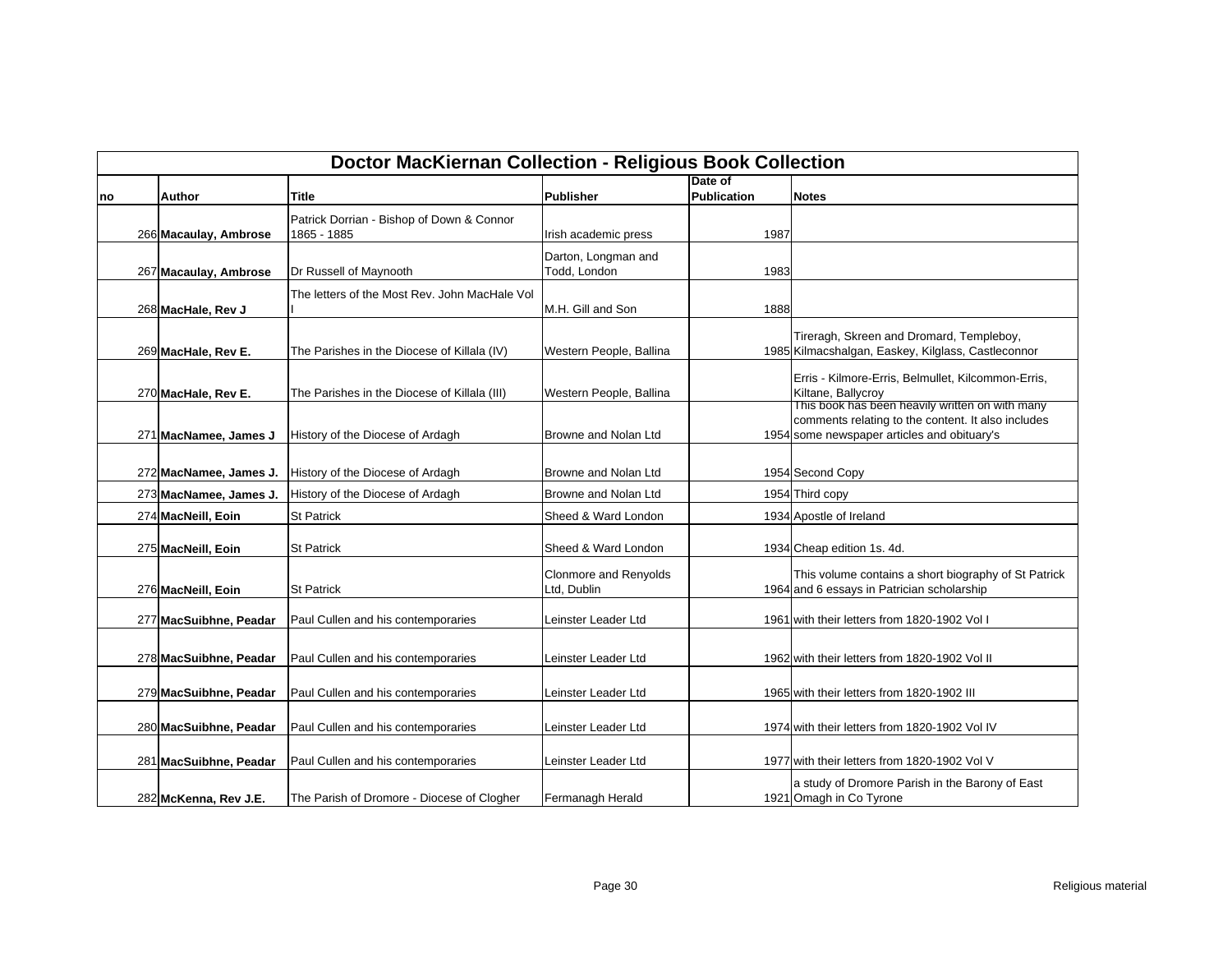|     | <b>Doctor MacKiernan Collection - Religious Book Collection</b> |                                                                                                                                                 |                                         |                        |                                                                                       |  |  |
|-----|-----------------------------------------------------------------|-------------------------------------------------------------------------------------------------------------------------------------------------|-----------------------------------------|------------------------|---------------------------------------------------------------------------------------|--|--|
| no  | Author                                                          | <b>Title</b>                                                                                                                                    | Publisher                               | Date of<br>Publication | <b>Notes</b>                                                                          |  |  |
|     | 283 McKenna, Rev J.E.                                           | Diocese of Clogher - Parochial Records<br>Monaghan                                                                                              | Fermanagh Herald                        | 1920 Vol I             |                                                                                       |  |  |
|     | 284 McKenna, Rev J.E.                                           | Diocese of Clogher - Parochial Records<br>Monaghan                                                                                              | Fermanagh Herald                        |                        | Vol II                                                                                |  |  |
|     | 285 McCone, Kim                                                 | Pagan past and Christian present                                                                                                                | An Sagart, Maynooth                     |                        | 1990 Maynooth monographs 3                                                            |  |  |
|     | 286 McDonnell, Most Rev T The Diocese of Killala                |                                                                                                                                                 | R&S Monaghan                            |                        | 1976 From its institution to the end of the penal times                               |  |  |
|     | 287 McDonnell, Albert                                           | Reflections at an anniversary                                                                                                                   | Irish College, Rome                     |                        | Celebrating 75 years of diplomatic relations between<br>2005 Ireland and the Holy See |  |  |
|     | 288 McDonald, Walter                                            | Reminscences of a Maynooth Professor                                                                                                            | <b>Mercier Press</b>                    | 1967                   |                                                                                       |  |  |
|     | 289 McEvoy, James and Ho The Mystery of Faith                   |                                                                                                                                                 | The Columba Press                       |                        | 2005 Reflections on the Encyclical Ecclesia de Eucharistia                            |  |  |
|     | 290 McEvoy, John                                                | Carlow College 1793-1993                                                                                                                        | The Carlovian Press                     |                        | A celebration of 200 years of achievement in<br>1993 education                        |  |  |
| 291 |                                                                 | <b>St Mel's of Longford</b>                                                                                                                     | Longford Leader Ltd                     |                        | 1996 a history 1865-1990                                                              |  |  |
|     | 292 McGrath, Thomas                                             | Politics. Interdenominational relations and<br>education in the public ministry of Bishop<br>James Doyle of Kildare and Leighlin, 1786-<br>1834 | <b>Four Courts Press</b>                | 1999                   |                                                                                       |  |  |
|     | 293 McGrath, Thomas                                             | Religious Renewal and Reform in the pastoral<br>ministry of Bishop James Doyle of Kildare and<br>Leighlin, 1786-1834                            | <b>Four Courts Press</b>                | 1999                   |                                                                                       |  |  |
|     | McKenna, Rev J.E.<br>294 Canon                                  | Devenish (Lough Erne): its History, Antiquities<br>and traditions                                                                               | M.H. Gill & Son Ltd                     | 1931                   |                                                                                       |  |  |
|     | McKenna, Rev J.E.<br>295 Canon                                  | Devenish (Lough Erne): its History, Antiquities<br>and traditions                                                                               | M.H. Gill & Son Ltd                     | 1931                   |                                                                                       |  |  |
|     | 296 McKenna, J.E.                                               | The Friaries of Lisgool & Gaula on Lough Erne                                                                                                   | Fermanagh Herald                        | no date supplied       |                                                                                       |  |  |
|     | 297 McNeill, Charles                                            | Registrum de Kilmainham                                                                                                                         | The Stationary Office,<br><b>Dublin</b> |                        | Add title - Register of Chapter acts                                                  |  |  |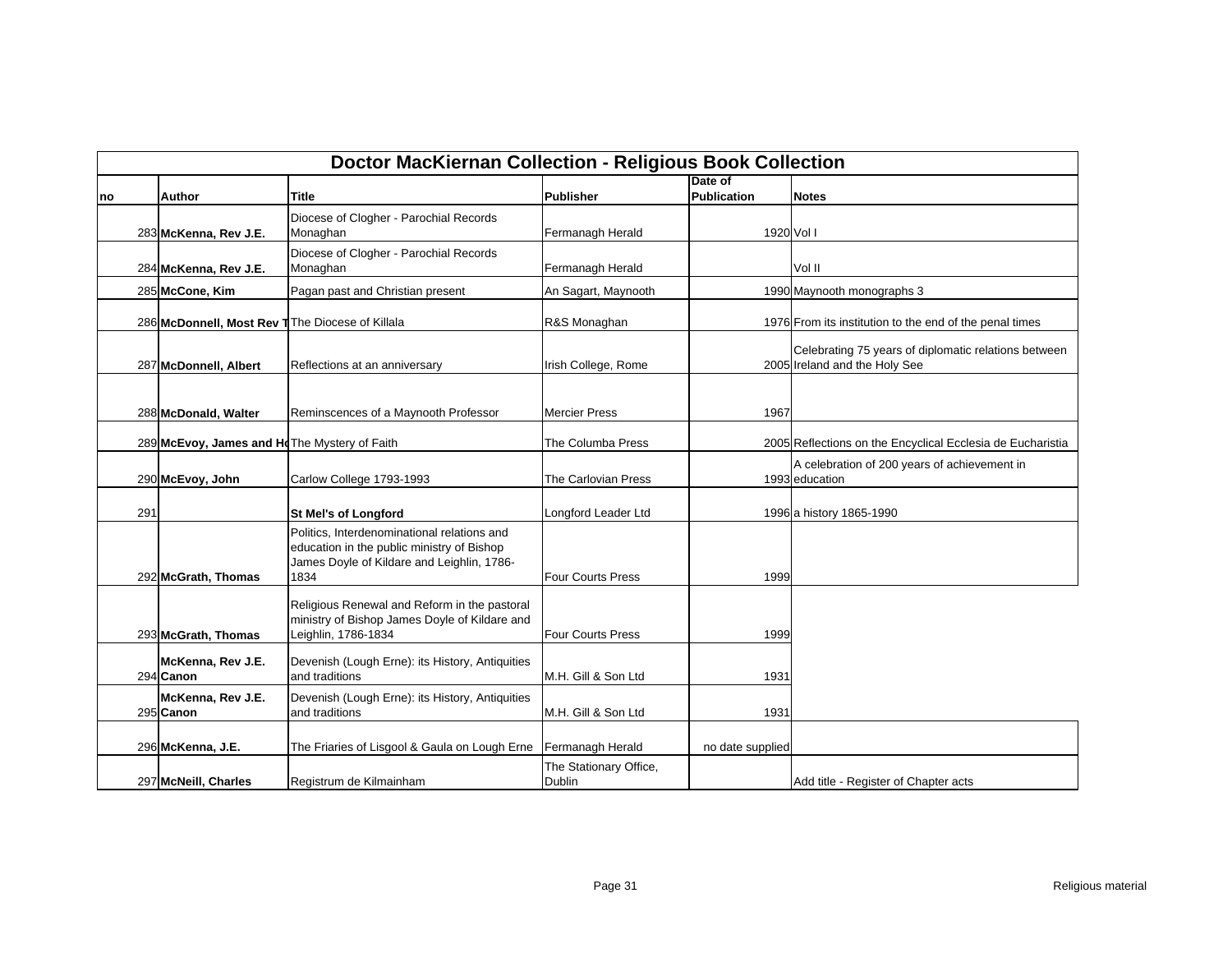|     | <b>Doctor MacKiernan Collection - Religious Book Collection</b> |                                                                                                          |                                                          |                        |                                                                                                                                                                                                       |  |  |
|-----|-----------------------------------------------------------------|----------------------------------------------------------------------------------------------------------|----------------------------------------------------------|------------------------|-------------------------------------------------------------------------------------------------------------------------------------------------------------------------------------------------------|--|--|
| no  | <b>Author</b>                                                   | <b>Title</b>                                                                                             | Publisher                                                | Date of<br>Publication | <b>Notes</b>                                                                                                                                                                                          |  |  |
|     | 298 McTague, Edward                                             | The bishop tees off and other stories                                                                    | <b>Exposition Press, New</b><br>York                     | 1968                   |                                                                                                                                                                                                       |  |  |
|     | Magee, John Bishop<br>299 of Cloyne                             | Diocese of Cloyne A.D. 2002                                                                              | Editions du Signe                                        |                        | 2002 Add Title - A glimpse of our Christian Heritage                                                                                                                                                  |  |  |
|     | Magee, John Bishop<br>300 of Cloyne                             | Diocese of Cloyne A.D. 2002                                                                              | Editions du Signe                                        |                        | 2002 Add Title - A glimpse of our Christian Heritage                                                                                                                                                  |  |  |
|     | <b>Maguire of Fermanagh</b><br>301 (The)                        | <b>Historic Maguire Chalices</b>                                                                         | Fermanagh county<br>museum                               |                        | 1993 Includes a note to the Bishop from the author                                                                                                                                                    |  |  |
|     | 302 Martin, James                                               | An inquiry whether Roman Catholics separated<br>from Protestants, or Protestants from Roman<br>Catholics | T.K. Henderson                                           |                        | or which of these seperated from the Church founded<br>1851 by Christ and his apostles. Cover missing                                                                                                 |  |  |
|     | 303 Martin, James                                               | The Mass                                                                                                 | Printed for the author                                   |                        | Add title - shown to be a real sacrifice, fromt the<br>prophecies in the Old Testament and its institution by<br>Christ clearly shown from the text of the New<br>1853 Testament. Front cover missing |  |  |
| 304 |                                                                 | <b>Matrimonial decisions of Great Britain and</b><br>Ireland for 1987                                    | Canon law society of<br><b>Great Britain and Ireland</b> |                        | 1989 Vol no 23. Private circulation only                                                                                                                                                              |  |  |
|     | 305 Meagher, Rev William                                        | Life of Archbishop Murray                                                                                | Gerald Bellew, Dublin                                    |                        | Notices of the life and character of His Grace Most<br>Rev Daniel Murray as contained in the<br>commemorative oration. With historical and<br>1853 biographical notes                                 |  |  |
|     | 306 Meehan, Rev C.P.                                            | The Franciscan monasteries and the Irish<br>hierarchy in the 17th Century                                | James Duffy Sons and Co                                  |                        | Alt title: The rise and fall of the Irish Franciscan<br>Monasteries and memoirs of the Irish Hierarchy in the<br>1872 17th century                                                                    |  |  |
|     | Millett, Benignus and<br>307 Lynch, Anthony                     | Dun Mhuire Killiney 1945-95                                                                              | The Lilliput Press                                       |                        | Celebrating 50 years since the Franciscans founded<br>Dun Mhuire as a house of Celtic Studies and<br>1995 historical research                                                                         |  |  |
|     | 308 Millett, Benignus                                           | The Irish Franciscans                                                                                    | <b>Gregorian University Press</b>                        | 1964                   |                                                                                                                                                                                                       |  |  |
|     | 309 Miravalle, Mark                                             | "With Jesus" - The story of Mary Co-redemptrix Queenship publishing                                      |                                                          | 2003                   |                                                                                                                                                                                                       |  |  |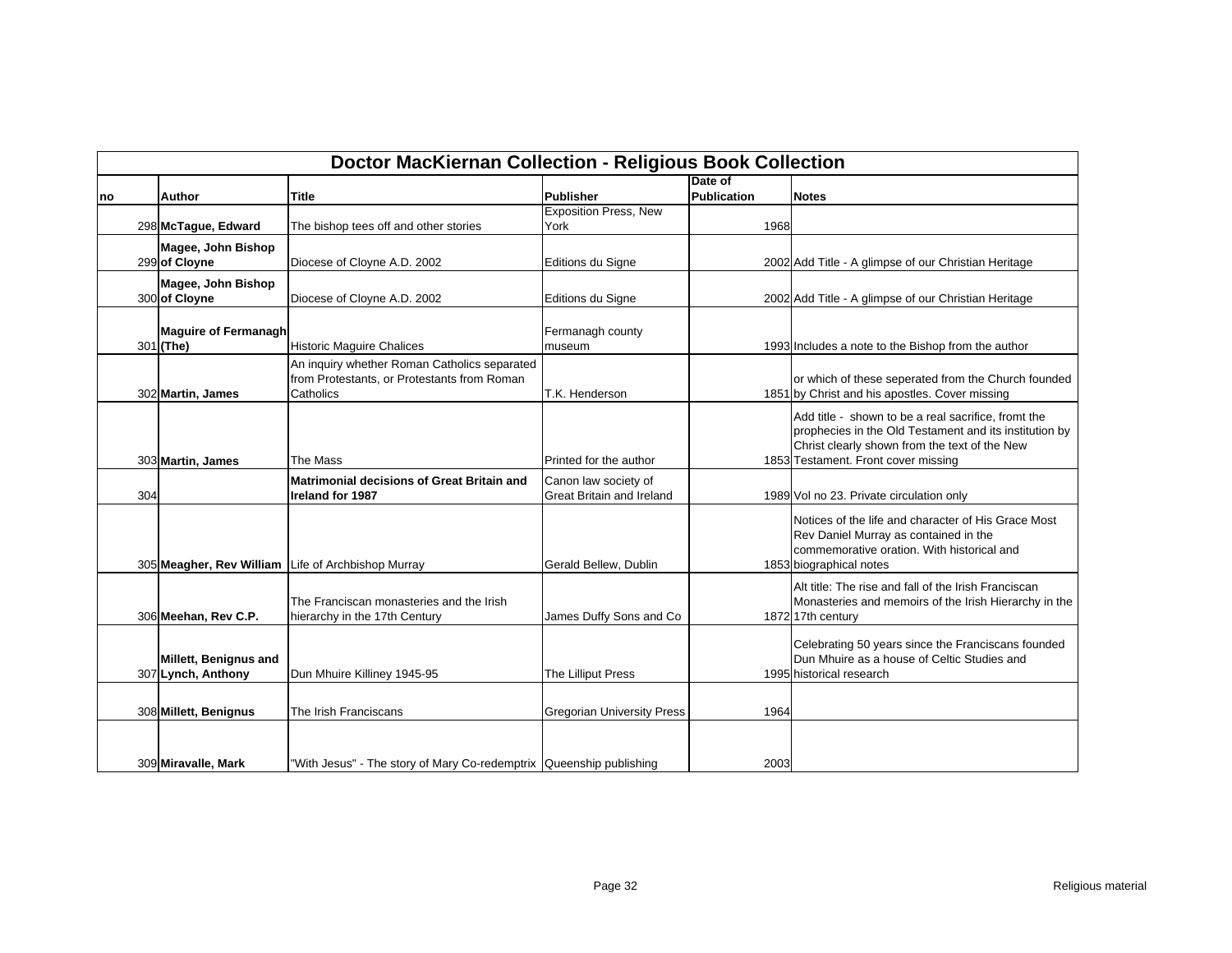|    | <b>Doctor MacKiernan Collection - Religious Book Collection</b> |                                                                                                                              |                                             |                               |                                                                                                                                                             |  |  |  |
|----|-----------------------------------------------------------------|------------------------------------------------------------------------------------------------------------------------------|---------------------------------------------|-------------------------------|-------------------------------------------------------------------------------------------------------------------------------------------------------------|--|--|--|
| no | <b>Author</b>                                                   | Title                                                                                                                        | <b>Publisher</b>                            | Date of<br><b>Publication</b> | <b>Notes</b>                                                                                                                                                |  |  |  |
|    | 310 Mohrmann, Christine                                         | The Latin of Saint Patrick                                                                                                   | Dublin Institute for<br>advanced studies    |                               | 1961 Four Lectures                                                                                                                                          |  |  |  |
|    | 311 Molloy, Fr Francisco                                        | Lvcerna Fidelivm                                                                                                             | Typis Sacre Congreg.de<br>Propaganda Fide   |                               | In latin                                                                                                                                                    |  |  |  |
|    | Monahan, Very Rev.<br>312 John Canon                            | Records relating to the Dioceses of Ardagh and<br>Clonmacnoise                                                               | M.H. Gill and Sons, Dublin                  |                               | 1886 With Map                                                                                                                                               |  |  |  |
|    | Monahan, Very Rev.<br>313 John Canon                            | Records relating to the Dioceses of Ardagh and<br>Clonmacnoise                                                               | M.H. Gill and Sons, Dublin                  |                               | 1886 With Map                                                                                                                                               |  |  |  |
|    | Moody, T.W. and<br>314 Simms, J.G.                              | The bishopric of Derry and the Irish society of<br>London 1602-1705                                                          | <b>Irish Manuscripts</b><br>commission      |                               | Vol I. A collection of documents taken from the Ellis<br>manuscripts now in the Public Records Office of<br>1968 Northern Ireland                           |  |  |  |
|    | 315 Mooney, Canice OFM                                          | Was Wadding a patriotic Irishman?                                                                                            | Clonmore and Renyolds<br>Ltd, Dublin        | no date supplied              |                                                                                                                                                             |  |  |  |
|    | 316 Mooney, Canice OFM                                          | <b>Irish Franciscans and France</b>                                                                                          | <b>Clonmore and Renyolds</b><br>Ltd, Dublin |                               | 1964 The author draws on printed and manuscript sources                                                                                                     |  |  |  |
|    | 317 Moran, Rev William                                          | The Government of the Church in the First<br>century                                                                         | M.H. Gill and Sons, Dublin                  |                               | 1913 An essay on the beginnings of the Christian ministry                                                                                                   |  |  |  |
|    | 318 Moran, Cardinal                                             | Occassional papers                                                                                                           | Browne & Nolan, Dublin                      |                               | 1890 Cardinal Moran - Archbishop of Sydney                                                                                                                  |  |  |  |
|    | 319 Moran, Gerard                                               | Radical Irish Priests 1660-1970                                                                                              | <b>Four Courts Press</b>                    | 1998                          |                                                                                                                                                             |  |  |  |
|    | Moran, Patrick<br>320 Francis                                   | Spicilegium Ossoriense                                                                                                       | W.B. Kelly, Dublin                          |                               | A collection of original letters and papers illustrative of<br>the History of the Irish Church from the reformation to<br>1874 the year 1800. First Series  |  |  |  |
|    | <b>Moran, Patrick</b><br>321 Francis                            | Spicilegium Ossoriense                                                                                                       | W.B. Kelly, Dublin                          |                               | A collection of original letters and papers illustrative of<br>the History of the Irish Church from the reformation to<br>1878 the year 1800. Second Series |  |  |  |
|    | <b>Moran, Patrick</b><br>322 Francis                            | Spicilegium Ossoriense                                                                                                       | W.B. Kelly, Dublin                          |                               | A collection of original letters and papers illustrative of<br>the History of the Irish Church from the Reformation<br>1884 to the year 1800. Third series  |  |  |  |
|    | <b>Moran, Patrick</b><br>323 Francis                            | Historical sketch of the persecutions suffered<br>by the Catholics of Ireland under the rule of<br>Cromwell and the puritans | M.H. Gill and Sons, Dublin                  | 1907                          |                                                                                                                                                             |  |  |  |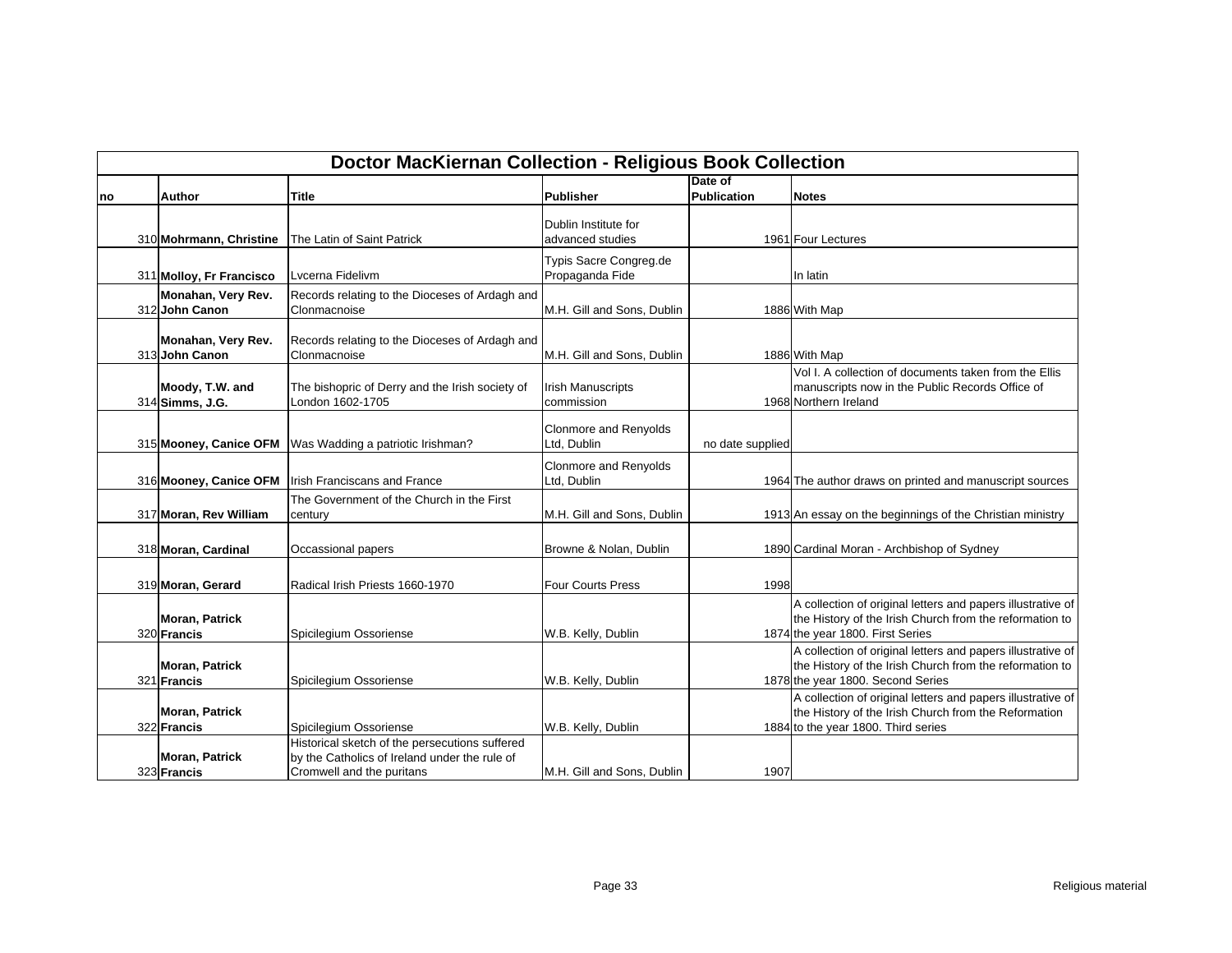|    | <b>Doctor MacKiernan Collection - Religious Book Collection</b> |                                                          |                                    |                        |                                                                                                                                                                  |  |  |
|----|-----------------------------------------------------------------|----------------------------------------------------------|------------------------------------|------------------------|------------------------------------------------------------------------------------------------------------------------------------------------------------------|--|--|
| no | <b>Author</b>                                                   | <b>Title</b>                                             | Publisher                          | Date of<br>Publication | <b>Notes</b>                                                                                                                                                     |  |  |
|    | Moran, Patrick<br>324 Francis                                   | <b>Life of Oliver Plunkett</b>                           | James Duffy Sons and Co            |                        | Archbishop of Armagh and primate of All Ireland who<br>1870 suffered death for the Catholic faith in the year 1681                                               |  |  |
|    | <b>Moran, Rev Patrick</b><br>325 Francis                        | Memoirs of the Most Rev Oliver Plunkett                  | James Duffy, Dublin                |                        | Archbishop of Armagh and primate of All Ireland who<br>1861 suffered death for the Catholic faith in the year 1681                                               |  |  |
|    | <b>Moran, Rev Patrick</b><br>326 Francis                        | Memoirs of the Most Rev Oliver Plunkett                  | James Duffy Sons and Co            |                        | Archbishop of Armagh and primate of All Ireland who<br>1861 suffered death for the Catholic faith in the year 1681                                               |  |  |
|    | 327 Moran, Cardinal                                             | Irish saints in Great Britain                            | Desclee Rome                       |                        | 1903 new edition - enlarged                                                                                                                                      |  |  |
|    | 328 Morissey, Thomas J                                          | Bishop Edward Thomas O' Dwyer of Limerick<br>1842-1917   | <b>Four Courts Press</b>           | 2003                   |                                                                                                                                                                  |  |  |
|    | 329 Morrissey, Thomas J                                         | William Ronan, S.J 1825-1907                             |                                    |                        | War chaplain, missioner, founder of Mungret College                                                                                                              |  |  |
|    | 330 Morrissey, Thomas                                           | As one sent Peter Kenney SJ 1779-1841                    | <b>Four Courts Press</b>           |                        | His mission in Ireland and North America. Includes<br>1996 Photographs                                                                                           |  |  |
|    | Mould, Daphne D.C.<br>331 Pochin                                | The Irish Dominicans                                     | Cahil and Co, Dublin               |                        | The Friars Preachers in the history of Catholic Ireland.<br>1957 This book has been annotated.                                                                   |  |  |
|    | 332 Mulligan, Patrick                                           | The Diocese of Clogher - a short guide to its<br>history | <b>Clogher Historical Society</b>  |                        | includes a map of the Clogher Diocese from the<br>1986 Catholic map of Ireland 1859                                                                              |  |  |
|    | 333 Murphy, Ignatius                                            | The Diocese of Killaloe in the Eighteenth<br>Century     | <b>Four Courts Press</b>           | 1991                   |                                                                                                                                                                  |  |  |
|    | 334 Murphy, Ignatius                                            | The Diocese of Killaloe 1800-1850                        | <b>Four Courts Press</b>           |                        | This book is the second volume in a three part study<br>1992 of Killaloe diocese in the 18th and 19th centuries                                                  |  |  |
|    | 335 Murphy, Ignatius                                            | The Diocese of Killaloe 1850-1904                        | <b>Four Courts Press</b>           |                        | The concluding volume of Monsignor Murphy's<br>1995 magisterial history of the diocese of Killaloe                                                               |  |  |
|    | 336 Murray, Patrick                                             | Oracles of God                                           | University College Dublin<br>Press | 2000 37                | The Roman Catholic Church and Irish Politics 1922-                                                                                                               |  |  |
|    | Newman, John Henry<br>337 Cardinal                              | (The) Idea of a University - defined and<br>illustrated  | Longmans Green and Co,<br>London   |                        | 1) in 9 discourses delivered to the Catholics of Dublin<br>and 2) in occassional lectures and essays addressed<br>1925 to the members of the Catholic University |  |  |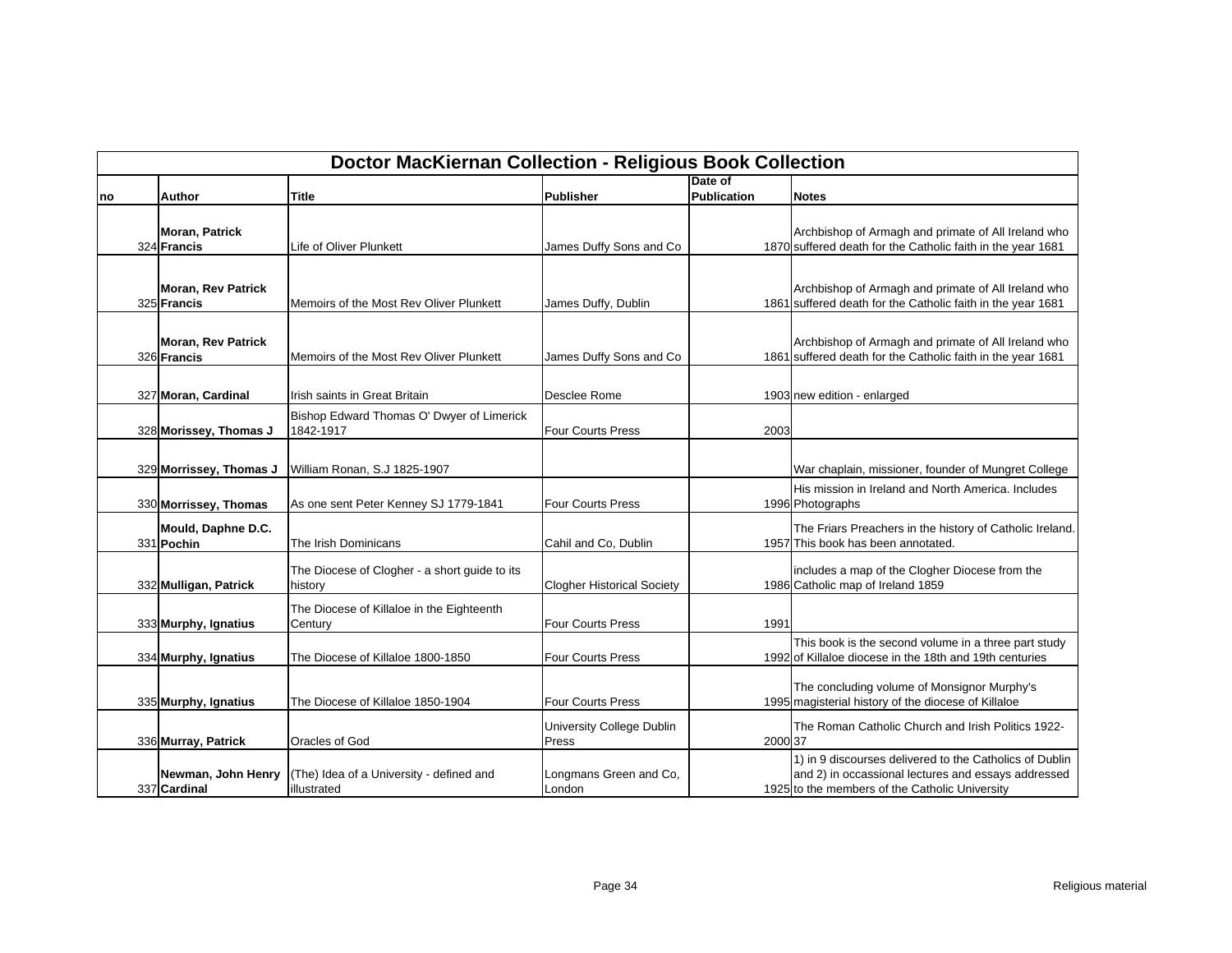|     | <b>Doctor MacKiernan Collection - Religious Book Collection</b> |                                                                          |                                      |                               |                                                                                                                                       |  |  |
|-----|-----------------------------------------------------------------|--------------------------------------------------------------------------|--------------------------------------|-------------------------------|---------------------------------------------------------------------------------------------------------------------------------------|--|--|
| Ino | Author                                                          | Title                                                                    | Publisher                            | Date of<br><b>Publication</b> | <b>Notes</b>                                                                                                                          |  |  |
|     | 338 Norman, E.R                                                 | The Catholic Church and Ireland in the age of<br>rebellion 1859-1873     | Longmans                             |                               | Includes 2 newspaper articles relating to this book<br>1965 (Irish times literary supplement)                                         |  |  |
|     | 339 Norman, E.R.                                                | The Catholic Church and Ireland in the age of<br>rebellion 1859-1873     | Longmans                             | 1965                          |                                                                                                                                       |  |  |
|     | 340 Norman, Edward                                              | The English Catholic Church in the nineteenth<br>century                 | Clarendon Press, Oxford              | 1985                          |                                                                                                                                       |  |  |
|     | <b>O'Boyle, Rev James</b><br>341 Canon                          | The Irish colleges on the continent                                      | Browne & Nolan, Dublin               |                               | 1935 Their origin and history                                                                                                         |  |  |
|     | 342 O'Brien, Gerard                                             | Catholic Ireland in the Eighteenth century                               | Geography publications               |                               | 1989 Collected essays of Maureen Wall                                                                                                 |  |  |
|     | 343 O'Brien, Gearoid                                            | St Mary's Parish Athlone - a history                                     | St Mel's Diocesan trust,<br>Longford |                               | includes information on the origins of the parish,<br>townlands, priests native to and who served the<br>1989 parish and developments |  |  |
|     | 344 O'Brien, George                                             | An essay on the economic effects of the<br>Reformation                   | Augustus M. Kelley, New<br>York      | 1970                          |                                                                                                                                       |  |  |
|     | 345 O'Brien, Terence                                            | Living in personal relationship with God, Father,<br>Son and Holy Spirit | <b>Guild Publications</b>            |                               | Add Title- The understanding of it and a way of<br>achieving it. Includes a letter to Bishop MacKiernan<br>from the author            |  |  |
|     | O'Byrne, Máire and<br>346 Brady, Doreen                         | Contemplating Christ with the eyes of Mary                               |                                      |                               | 2003 Castelgandolfo, Rome 28th -30th April 2003                                                                                       |  |  |
|     | 347 O'Byrne, Eileen                                             | The Convert rolls                                                        | <b>Dublin Stationary Office</b>      | 1981                          |                                                                                                                                       |  |  |
|     | 348 O'Byrne, Fr Simon                                           | The Franciscans at Rossnowlagh                                           | Franciscan Friary,<br>Rossknowlagh   |                               | with Franciscan tribute to the late Monsignor Jas<br>1961 McGinley, PP. VG                                                            |  |  |
|     | O'Clabaigh, Colman<br>349 OSB                                   | The Franciscans in Ireland, 1400-1534                                    | <b>Four Courts Press</b>             |                               | 2002 Add Title- From Reformation to reform                                                                                            |  |  |
|     | 350 O'Connell, Patricia                                         | The Irish College at Alcala de Henares 1649-<br>1785                     | <b>Four Courts Press</b>             | 1997                          |                                                                                                                                       |  |  |
|     | 351 O'Connell, Patricia                                         | The Irish College at Lisbon 1590-1834                                    | <b>Four Courts Press</b>             | 2001                          |                                                                                                                                       |  |  |
|     | O'Connor, V Rev<br>352 Laurence                                 | Parish of Tintern - priests, churches and<br>graveyards                  | <b>Impression Print</b>              |                               | includes a history of the parish and an examination of<br>the local graveyards                                                        |  |  |
|     | 353 O'Cuiv, Brian                                               | Seven centuries of Irish learning 1000-1700                              | Stationary Office, Dublin            | 1961                          |                                                                                                                                       |  |  |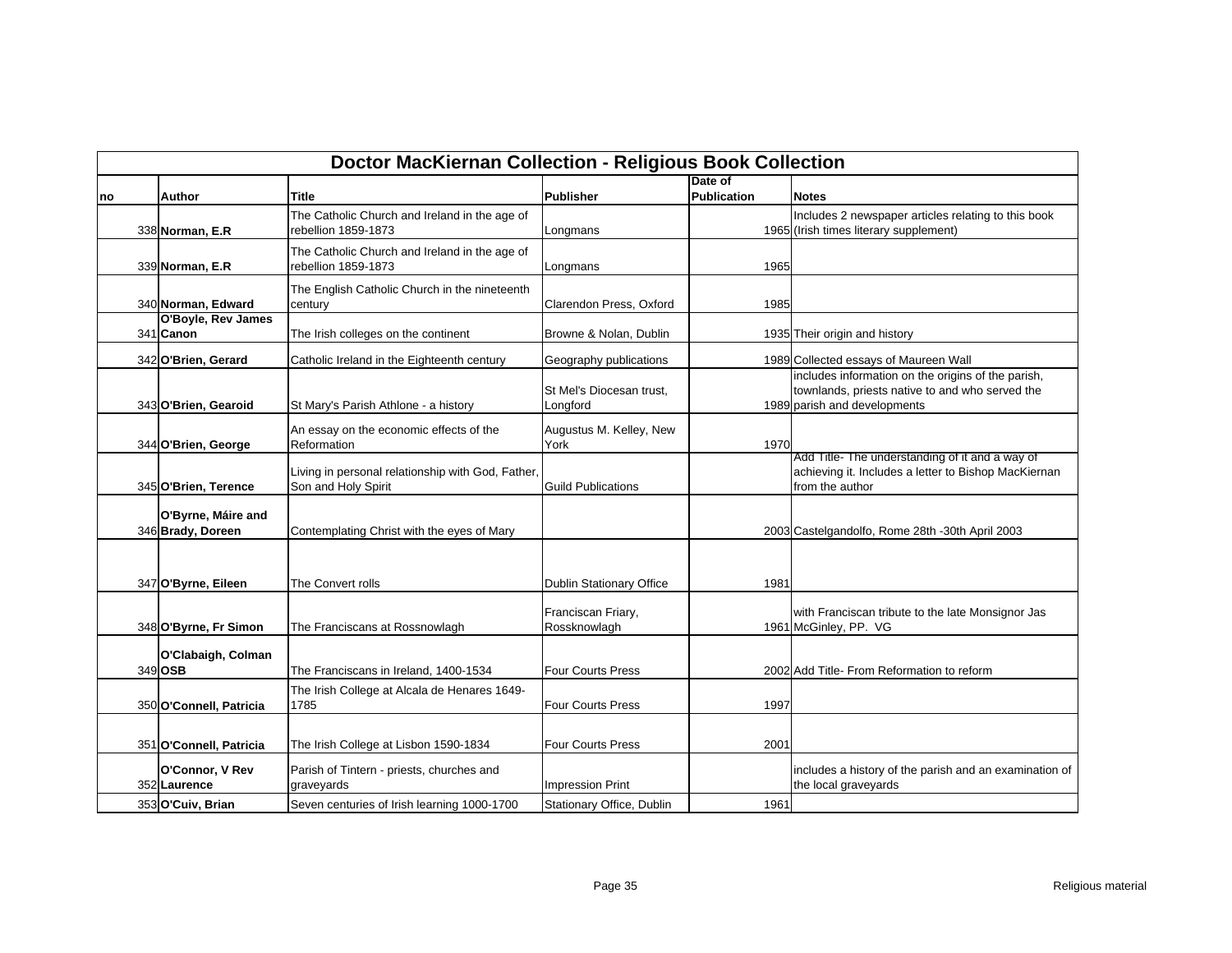|    | <b>Doctor MacKiernan Collection - Religious Book Collection</b> |                                                                        |                            |                               |                                                                     |  |  |  |  |
|----|-----------------------------------------------------------------|------------------------------------------------------------------------|----------------------------|-------------------------------|---------------------------------------------------------------------|--|--|--|--|
| no | Author                                                          | <b>Title</b>                                                           | Publisher                  | Date of<br><b>Publication</b> | <b>Notes</b>                                                        |  |  |  |  |
|    |                                                                 |                                                                        |                            |                               |                                                                     |  |  |  |  |
|    | O'Doherty, Rev John                                             |                                                                        |                            |                               |                                                                     |  |  |  |  |
|    | 354 Francis                                                     | De Praesulibus Hiberniae                                               | Stationary Office, Dublin  |                               | 1944 Vol I Provinces of Armagh and Dublin - Latin                   |  |  |  |  |
|    | O'Doherty, Rev John<br>355 Francis                              | De Praesulibus Hiberniae                                               | Stationary Office, Dublin  |                               | 1944 Vol II Provinces of Cashel and Tuam<br>- Latin                 |  |  |  |  |
|    |                                                                 | 356 O'Doherty, Rev John F A history of the Catholic Church for schools | The National Press, Dublin | 1943                          |                                                                     |  |  |  |  |
|    |                                                                 |                                                                        |                            |                               |                                                                     |  |  |  |  |
|    | O' Donnell, Rev<br>357 Augustine                                | Saint Patrick's Rock                                                   | The Cashel Press           |                               | Rock of Cashel. Contains many photographs and<br>1963 plans         |  |  |  |  |
|    | O'Donnell, Fr Terence                                           |                                                                        |                            |                               |                                                                     |  |  |  |  |
|    | 358 OFM                                                         | Franciscan Abbey of Multyfarnham                                       | The Abbey, Multyfarnham    |                               | 1951 Needs some repair                                              |  |  |  |  |
|    | O'Donnell, Terence<br>359 OFM                                   | Father John Colgan OFM 1592-1658                                       | Assisi Press, Dublin       |                               | essays in commemoration of the third centenary of<br>1959 his death |  |  |  |  |
|    | O'Donnell, Terence                                              |                                                                        |                            |                               | essays in commemoration of the third centenary of                   |  |  |  |  |
|    | 360 OFM                                                         | Father John Colgan OFM 1592-1658                                       | Assisi Press, Dublin       |                               | 1959 his death                                                      |  |  |  |  |
|    | 361 O'Dwyer, Peter                                              | Celi De                                                                | <b>Editions Tailliura</b>  |                               | 1981 Add Title- Spiritual reform in Ireland 750-900                 |  |  |  |  |
|    |                                                                 |                                                                        |                            |                               |                                                                     |  |  |  |  |
|    |                                                                 | 362 O'Fearghail, Fearghus St Kieran's College, Kilkenny 1782-1982      | <b>Wellbrook Press Ltd</b> |                               | 1982 Contains a number of photographs and illustrations             |  |  |  |  |
|    |                                                                 | 363 O'Fearghail, Fearghus St Kieran's College, Kilkenny 1782-1982      | <b>Wellbrook Press Ltd</b> |                               | 1982 Contains a number of photographs and illustrations             |  |  |  |  |
|    | O'Ferrall, Barnabas                                             |                                                                        |                            |                               |                                                                     |  |  |  |  |
|    | 364 and O'Connell, Daniel                                       | Commentarius Rinuccinianus                                             | Stationary Office, Dublin  |                               | 1932 Vol I - Latin                                                  |  |  |  |  |
|    | O'Ferrall, Barnabas                                             |                                                                        |                            |                               |                                                                     |  |  |  |  |
|    | 365 and O'Connell, Daniel                                       | Commentarius Rinuccinianus                                             | Stationary Office, Dublin  |                               | 1936 Vol II - Latin                                                 |  |  |  |  |
|    | O'Ferrall, Barnabas                                             |                                                                        |                            |                               |                                                                     |  |  |  |  |
|    | 366 and O'Connell, Daniel                                       | Commentarius Rinuccinianus                                             | Stationary Office, Dublin  |                               | MCMXXXIX Vol III - Latin                                            |  |  |  |  |
|    | O'Ferrall, Barnabas                                             |                                                                        |                            |                               |                                                                     |  |  |  |  |
|    |                                                                 | 367 and O'Connell, Daniel Commentarius Rinuccinianus                   | Stationary Office, Dublin  |                               | MCMXLI Vol IV - Latin                                               |  |  |  |  |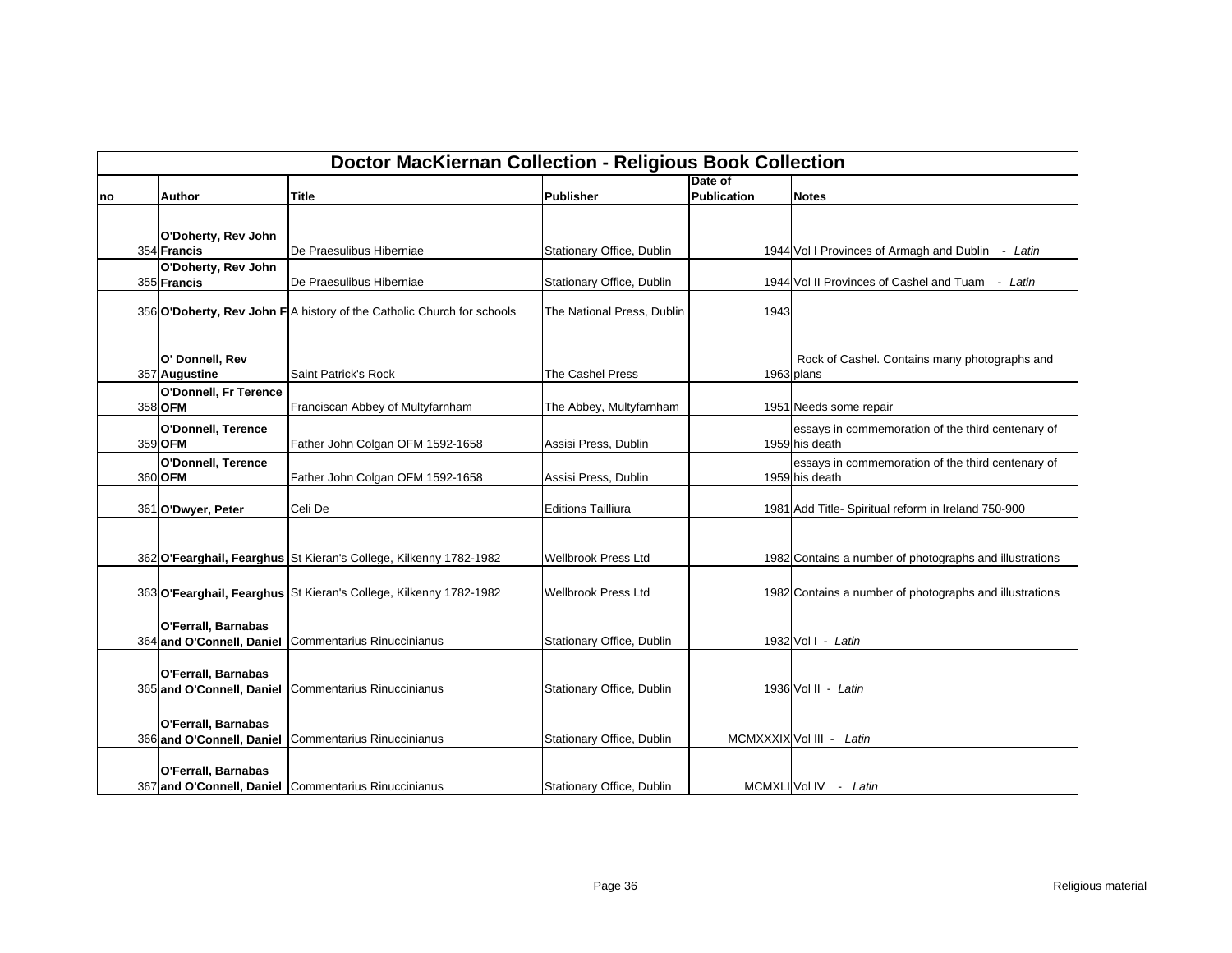|    | <b>Doctor MacKiernan Collection - Religious Book Collection</b> |                                        |                           |                    |                                                         |  |  |  |
|----|-----------------------------------------------------------------|----------------------------------------|---------------------------|--------------------|---------------------------------------------------------|--|--|--|
|    |                                                                 |                                        |                           | Date of            |                                                         |  |  |  |
| no | Author                                                          | <b>Title</b>                           | Publisher                 | <b>Publication</b> | <b>Notes</b>                                            |  |  |  |
|    |                                                                 |                                        |                           |                    |                                                         |  |  |  |
|    | O'Ferrall, Barnabas                                             |                                        |                           |                    |                                                         |  |  |  |
|    | 368 and O'Connell, Daniel                                       | Commentarius Rinuccinianus             | Stationary Office, Dublin |                    | MCMXLIV Vol V - Latin                                   |  |  |  |
|    |                                                                 |                                        |                           |                    |                                                         |  |  |  |
|    | O'Ferrall, Barnabas                                             |                                        |                           |                    |                                                         |  |  |  |
|    | 369 and O'Connell, Daniel                                       | Commentarius Rinuccinianus             | Stationary Office, Dublin |                    | MCMXLIX Vol VI - History, Synopses, Index               |  |  |  |
|    |                                                                 |                                        |                           |                    |                                                         |  |  |  |
|    |                                                                 |                                        |                           |                    | Add title - Daniel O'Connell and the birth of Irish     |  |  |  |
|    | 370 O'Ferrall, Fergus                                           | <b>Catholic Emancipation</b>           | Gill and Macmillan        |                    | 1985 democracy 1820-30                                  |  |  |  |
|    |                                                                 |                                        |                           |                    |                                                         |  |  |  |
|    | 371 O'Fiaich, Tomas                                             | Armagh Cathedral                       | Eason and Son Ltd         |                    | 1987 The Irish Heritage series: 58                      |  |  |  |
|    |                                                                 |                                        |                           |                    | Part I - Life, Part II - Writings and Part III -        |  |  |  |
|    | 372 O'Fiaich, Tomas                                             | Columbanus in his own words            | Veritas                   |                    | 1974 Remembrance                                        |  |  |  |
|    |                                                                 |                                        |                           |                    | Part I - Life, Part II - Writings and Part III -        |  |  |  |
|    | 373 O'Fiaich, Tomas                                             | Columbanus in his own words            | Veritas                   |                    | 1974 Remembrance                                        |  |  |  |
|    |                                                                 |                                        |                           |                    |                                                         |  |  |  |
|    | O'Fiaich, Tomas and                                             |                                        |                           |                    | Part I - Irelands new Saint by Tomas O'Fiaich and       |  |  |  |
|    | 374 Forristal, Desmond                                          | Oliver Plunkett - his life and letters | Veritas                   |                    | 1975 Part II In his own words by Desmond Forristal      |  |  |  |
|    | O'Fiaich, Tomas and                                             |                                        |                           |                    | Part I - Irelands new Saint by Tomas O'Fiaich and       |  |  |  |
|    | 375 Forristal, Desmond                                          | Oliver Plunkett - his life and letters | Veritas                   |                    | 1975 Part II In his own words by Desmond Forristal      |  |  |  |
|    |                                                                 |                                        |                           |                    | Looks at his childhood in Ireland, student days in      |  |  |  |
|    |                                                                 |                                        |                           |                    | Rome, his return to Armagh as Bishop, his trial and     |  |  |  |
|    | 376 O'Fiaich, Tomas                                             | Oliver Plunkett - Ireland's new Saint  | Veritas                   |                    | 1975 execution and the movement for his canonisation    |  |  |  |
|    |                                                                 |                                        |                           |                    | The life of St. Oliver Plunkett - in celebration of the |  |  |  |
|    |                                                                 |                                        |                           |                    | tercentenary of his death 1981. Magazine type           |  |  |  |
|    | 377 O'Fiaich, Tomas                                             | Saint Oliver of Armagh                 | Veritas                   |                    | 1981 publication                                        |  |  |  |
|    | O'Fiaich, Cardinal                                              |                                        |                           |                    |                                                         |  |  |  |
|    | 378 Tomas                                                       | The Irish Colleges in France           | Veritas                   | 1990               |                                                         |  |  |  |
|    |                                                                 |                                        |                           |                    | This mini-history of the parish of Carn completes the   |  |  |  |
|    |                                                                 |                                        |                           |                    | series of brief sketches of the parishes of the diocese |  |  |  |
|    | 379 O'Gallachair, Rev P.                                        | The Parish of Carn                     | no details supplied       |                    | no date supplied of Clogher by the late Canon McKenna   |  |  |  |
|    |                                                                 |                                        |                           |                    |                                                         |  |  |  |
|    | 380 O'Gallachair, Rev P.                                        | Shrines of the Sillies Valley          | Donegal Democrat          |                    | Includes a letter to the Bishop from the author         |  |  |  |
|    |                                                                 |                                        |                           |                    |                                                         |  |  |  |
|    |                                                                 |                                        |                           |                    | Stations of the Cross for pilgrim people. Includes a    |  |  |  |
|    | 381 O' Hanlon, Joseph                                           | Walk one hour                          | St Paul's                 |                    | 2004 personal note to the Bishop by the author.         |  |  |  |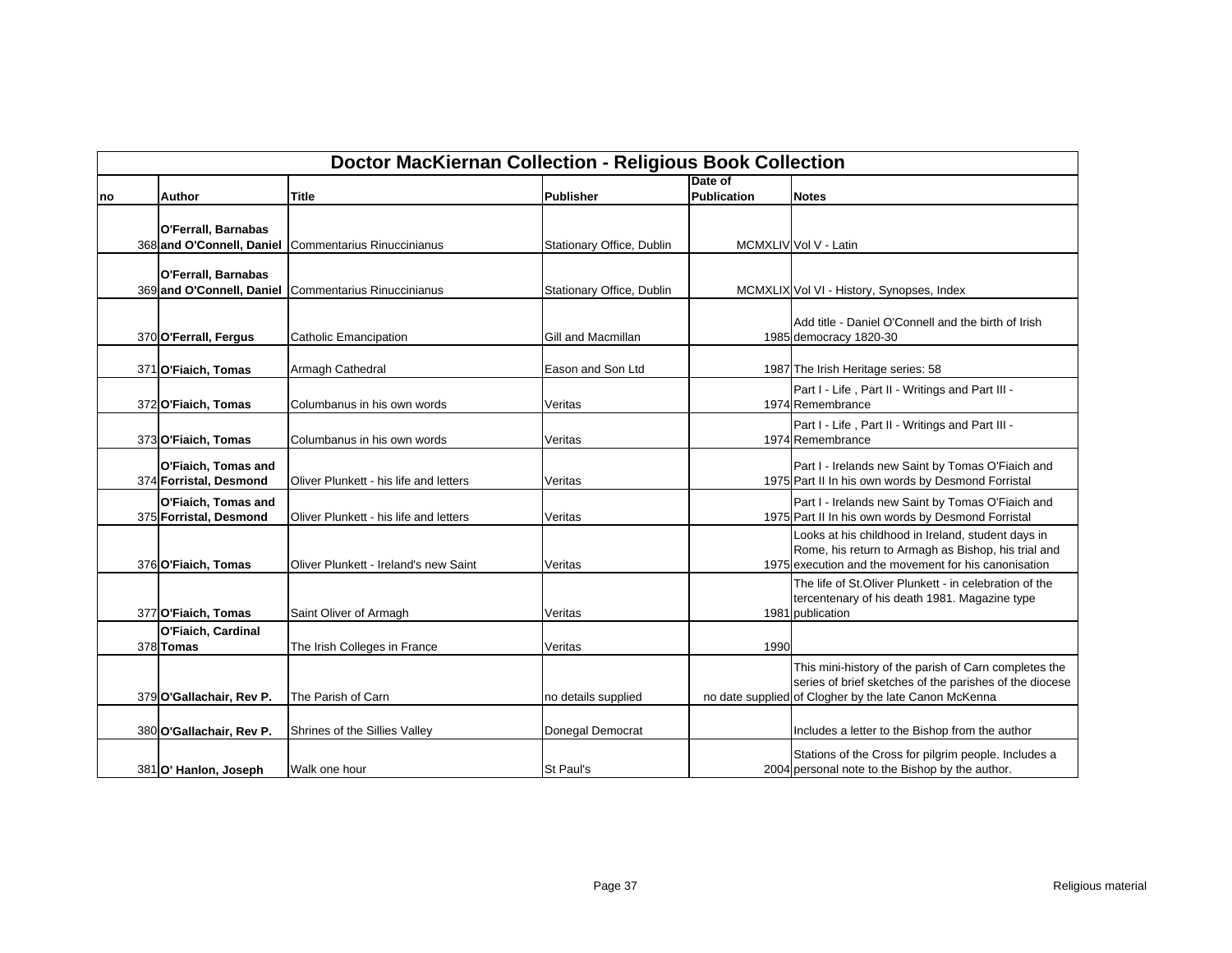|    | <b>Doctor MacKiernan Collection - Religious Book Collection</b> |                                                                               |                                              |                        |                                                                                                                                       |  |  |  |
|----|-----------------------------------------------------------------|-------------------------------------------------------------------------------|----------------------------------------------|------------------------|---------------------------------------------------------------------------------------------------------------------------------------|--|--|--|
| no | Author                                                          | Title                                                                         | Publisher                                    | Date of<br>Publication | <b>Notes</b>                                                                                                                          |  |  |  |
|    | 382 O' Hanluain, M.S.                                           | The first Christian altars and the early Christian<br>inscriptions of Ireland | Portarlington                                |                        | An introduction to Ogham letters - wheel oghams from<br>1935 La Tourelle, Brittany                                                    |  |  |  |
|    | O'Laverty, Rev J.<br>383 PP.M.R.I.A                             | Diocese of Down and Connor - Ancient and<br>Modern                            | Davidson books, Down                         | C 1878, 1980           | Vol I                                                                                                                                 |  |  |  |
|    | O'Laverty, Rev J.<br>384 PP.M.R.I.A                             | Diocese of Down and Connor - Ancient and<br>Modern                            | Davidson books, Down                         | c1880,1981             | Vol II                                                                                                                                |  |  |  |
|    | O'Laverty, Rev J.<br>385 PP.M.R.I.A                             | Diocese of Down and Connor - Ancient and<br>Modern                            | Davidson books, Down                         | c 1881, 1981           | Vol III                                                                                                                               |  |  |  |
|    | O'Laverty, Rev J.<br>386 PP.M.R.I.A                             | Diocese of Down and Connor - Ancient and<br>Modern                            | Davidson books, Down                         | c 1887, 1982           | Vol IV - Latin                                                                                                                        |  |  |  |
|    | O'Laverty, Rev J.<br>387 PP.M.R.I.A                             | Diocese of Down and Connor - Ancient and<br>Modern                            | Davidson books, Down                         | c1895                  | This book includes a list of the Bishops of the Diocese<br>of Down, The Diocese of Connor and the Diocese of<br>Down & Connor         |  |  |  |
|    | O'Laverty, Rev J.<br>388 M.R.I.A                                | A digest of the historical account of the Diocese<br>of Down & Connor         | P. Quinn and Co Belfast                      |                        | Having regard only to the priests of Down & Connor<br>1945 between the years 1595-1895                                                |  |  |  |
|    | 389 O'Rahilly, Thomas F.                                        | The two Patricks                                                              | Dublin Institute for<br>Advanced studies     |                        | A lecture on the history of Christianity in fifth-century<br>1971 Ireland                                                             |  |  |  |
|    | 390 O'Rahilly, Thomas F.                                        | The two Patricks                                                              | Dublin Institute for<br>Advanced studies     |                        | A lecture on the history of Christianity in fifth-century<br>1942 Ireland                                                             |  |  |  |
|    | 391 O' Sullivan, Gwen                                           | Diocese of Limerick 2005                                                      |                                              | 2005                   |                                                                                                                                       |  |  |  |
|    | 392 Okeke, Valerian M                                           | Bigard Diamond Jubilee essays                                                 | <b>Fulladu Publishing</b><br>Company, Nsukka |                        | Includes a personal card to the Bishop on his Golden<br>2001 Jubilee by the person who purchased the book                             |  |  |  |
|    | 393 Orban, Dr J.G.                                              | Violence against the Christians in the year 2001 Aid to the Church in need    |                                              |                        | Contains a list of 64 countries where persecution is<br>2002 common                                                                   |  |  |  |
|    | 394 Papasogli, Giorgio                                          | A life of Don Orione                                                          | St Paul's                                    |                        | Looks at the life of Don Orione, founder of the Sons of<br>the Divine Providence and the Little Missionary<br>2000 sisters of Charity |  |  |  |
|    | 395 Plummer. Carolus                                            | Vitae Sanctorum Hiberniae                                                     | Oxford                                       | <b>MCMX</b>            |                                                                                                                                       |  |  |  |
|    | 396 Plummer. Carolus                                            | Vitae Sanctorum Hiberniae                                                     | Oxford                                       | <b>MCMX</b>            |                                                                                                                                       |  |  |  |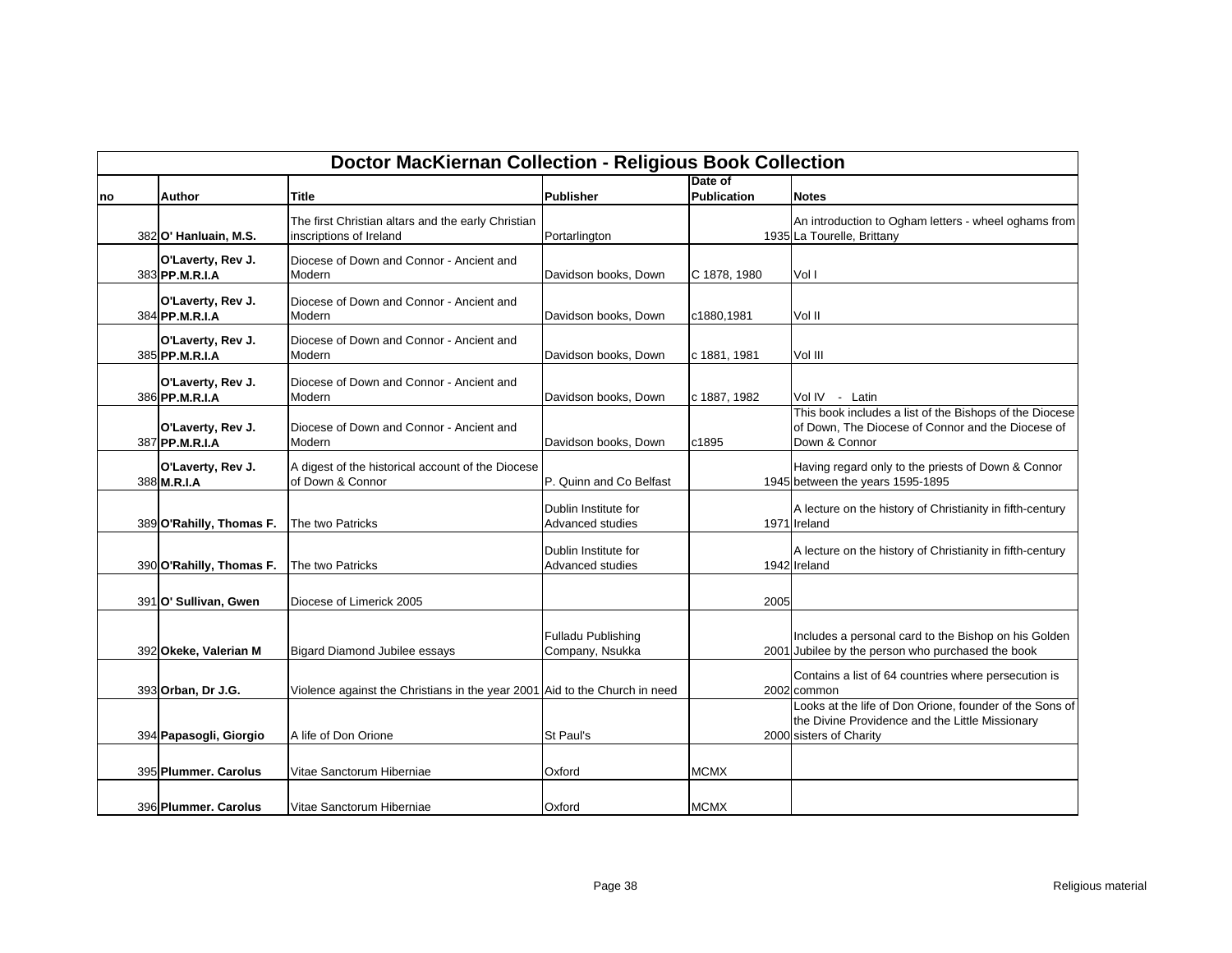|     | <b>Doctor MacKiernan Collection - Religious Book Collection</b> |                                                                                                                                                                      |                                            |                        |                                                                                                                                                                                                                                                    |  |  |  |  |
|-----|-----------------------------------------------------------------|----------------------------------------------------------------------------------------------------------------------------------------------------------------------|--------------------------------------------|------------------------|----------------------------------------------------------------------------------------------------------------------------------------------------------------------------------------------------------------------------------------------------|--|--|--|--|
| no  | <b>Author</b>                                                   | <b>Title</b>                                                                                                                                                         | <b>Publisher</b>                           | Date of<br>Publication | <b>Notes</b>                                                                                                                                                                                                                                       |  |  |  |  |
| 397 |                                                                 | The Pope in Britain                                                                                                                                                  | St Paul's publications                     |                        | 1982 Add title - collected homilies and speeches                                                                                                                                                                                                   |  |  |  |  |
|     | 398 Power, Jan                                                  | Kilmore Diocesan Archives                                                                                                                                            |                                            |                        | 1994 Index                                                                                                                                                                                                                                         |  |  |  |  |
|     | Quigley, W.G.H. and<br>399 Roberts, E.F.D.                      | Registrum Iohannis Mey                                                                                                                                               | Her Majesty's Sationary<br>Office, Belfast |                        | The register of John Mey, Archbishop of Armagh<br>1972 1443-1456                                                                                                                                                                                   |  |  |  |  |
|     | 400 Radcliffe, Timothy O.P I call you friends                   |                                                                                                                                                                      | Continuum                                  |                        | Father Radcliffe talks of his own life in part 1. The<br>second part includes a series of addresses and talks<br>2001 which the author has given                                                                                                   |  |  |  |  |
|     | 401 Rafferty, Oliver P.                                         | Catholicism in Ulster 1603 - 1983 - an<br>interpretative history                                                                                                     | Hurst and Company,<br>London               |                        | This book tells the story of the Roman Catholic<br>community in north-east Ulster from the final defeat of<br>the Ulster Irish chieftans O'Neill and O'Donnell in<br>1603 to the success of Sinn Fein in the Westminster<br>1994 elections of 1983 |  |  |  |  |
|     | <b>Restoration</b><br>402 Committee                             | Holy Cross Abbey Restoration                                                                                                                                         | <b>Wellbrook Press</b>                     | 1978                   |                                                                                                                                                                                                                                                    |  |  |  |  |
|     | 403 Ridgeway, William                                           | A report of the proceedings under a special<br>commission, of oyer and terminer and gaol<br>delivery for the counties of sligo, mayo, leitrim,<br>longford and cavan | Graisberry and Campbell,<br><b>Dublin</b>  |                        | 1807 Edges of pages worn                                                                                                                                                                                                                           |  |  |  |  |
|     | 404 Rocca, Rev Peter D                                          | The order of prayer in the liturgy of the hours<br>and celebration of the Eucharist 1990                                                                             | Paulist Press, Ordo                        | 1989                   |                                                                                                                                                                                                                                                    |  |  |  |  |
|     | 405 Rocca, Rev Peter D                                          | The order of prayer in the liturgy of the hours<br>and celebration of the Eucharist 1993                                                                             | Paulist Press, Ordo                        | 1992                   |                                                                                                                                                                                                                                                    |  |  |  |  |
|     | 406 Rocca, Rev Peter D                                          | The order of praryer in the liturgy of the hours<br>and celebration of the eucharist 1993                                                                            | Paulist Press, Ordo                        | 1992                   |                                                                                                                                                                                                                                                    |  |  |  |  |
|     | 407 Rocca, Rev Peter D                                          | The order of prayer in the liturgy of the hours<br>and celebration of the eucharist 1994                                                                             | Paulist Press, Ordo                        | 1993                   |                                                                                                                                                                                                                                                    |  |  |  |  |
|     | 408 Rocca, Rev Peter D                                          | The order of prayer in the liturgy of the hours<br>and celebration of the eucharist 1994                                                                             | Paulist Press, Ordo                        | 1993                   |                                                                                                                                                                                                                                                    |  |  |  |  |
|     | 409 Rocca, Rev Peter D                                          | The order of prayer in the liturgy of the hours<br>and celebration of the eucharist 1995                                                                             | Paulist Press, Ordo                        | 1994                   |                                                                                                                                                                                                                                                    |  |  |  |  |
|     | 410 Rocca, Rev Peter D                                          | The order of prayer in the liturgy of the hours<br>and celebration of the eucharist 1995                                                                             | Paulist Press, Ordo                        | 1994                   |                                                                                                                                                                                                                                                    |  |  |  |  |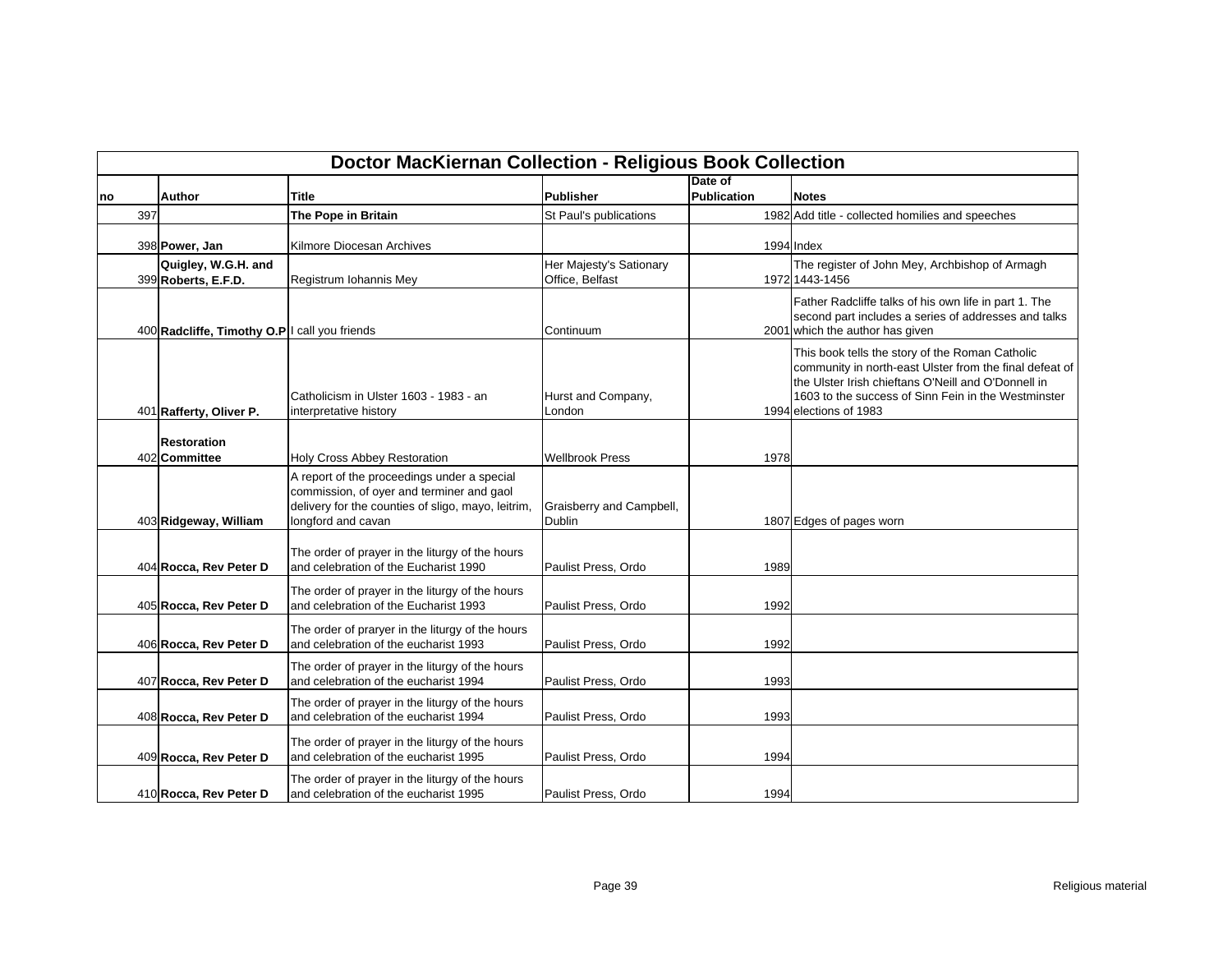|    | <b>Doctor MacKiernan Collection - Religious Book Collection</b> |                                                                                          |                                                |                               |                                                                                                                                                                                            |  |  |  |
|----|-----------------------------------------------------------------|------------------------------------------------------------------------------------------|------------------------------------------------|-------------------------------|--------------------------------------------------------------------------------------------------------------------------------------------------------------------------------------------|--|--|--|
| no | <b>Author</b>                                                   | Title                                                                                    | Publisher                                      | Date of<br><b>Publication</b> | <b>Notes</b>                                                                                                                                                                               |  |  |  |
|    | 411 Rocca, Rev Peter D                                          | The order of prayer in the liturgy of the hours<br>and celebration of the eucharist 1996 | Paulist Press, Ordo                            | 1995                          |                                                                                                                                                                                            |  |  |  |
|    | 412 Rocca, Rev Peter D                                          | The order of prayer in the liturgy of the hours<br>and celebration of the eucharist 1996 | Paulist Press, Ordo                            | 1995                          |                                                                                                                                                                                            |  |  |  |
|    | 413 Rocca, Rev Peter D                                          | The order of prayer in the liturgy of the hours<br>and celebration of the eucharist 1996 | Paulist Press, Ordo                            | 1995                          |                                                                                                                                                                                            |  |  |  |
|    | 414 Rocca, Rev Peter D                                          | The order of prayer in the liturgy of the hours<br>and celebration of the eucharist 1996 | Paulist Press, Ordo                            | 1995                          |                                                                                                                                                                                            |  |  |  |
|    | 415 Rocca, Rev Peter D                                          | The order of prayer in the liturgy of the hours<br>and celebration of the eucharist 1999 | Paulist Press, Ordo                            | 1998                          |                                                                                                                                                                                            |  |  |  |
|    | 416 Roe, Helen M                                                | Medieval fonts of Meath                                                                  | Meath Archaeological and<br>historical society | 1968                          |                                                                                                                                                                                            |  |  |  |
|    | 417 Roe, Helen M                                                | The high crosses of Kells                                                                | Meath Archaeological and<br>historical society | 1975                          |                                                                                                                                                                                            |  |  |  |
|    | 418 Rogan, Edward                                               | Synods and Catechesis in Ireland, c445-1962                                              | Ennio Appignanesi                              |                               | A juridico-historical study of Irish synodal activity,<br>from the early days of Christianity in Ireland up to the<br>second vatican council, with special reference to<br>1987 catechesis |  |  |  |
|    | 419 Rogan, Edward                                               | Synods and Catechesis in Ireland, c445-1962                                              | Ennio Appignanesi                              |                               | A juridico-historical study of Irish synodal activity,<br>from the early days of Christianity in Ireland up to the<br>second vatican council, with special reference to<br>1987 catechesis |  |  |  |
|    | 420 Rogan, Edward                                               | <b>Irish Catechesis</b>                                                                  | Ennio Appignanesi                              |                               | A juridico-historical study of the five plenary synods,<br>1987 1850-1956                                                                                                                  |  |  |  |
|    | 421 Rolfo, Luigi                                                | James Alberione - apostle for our times                                                  | Alba house, New York                           | 1987                          |                                                                                                                                                                                            |  |  |  |
|    |                                                                 |                                                                                          |                                                |                               |                                                                                                                                                                                            |  |  |  |
|    | 422 Ronan, Myles V                                              | Glendalough and its ruins - a story and a guide Redmond Bros                             |                                                |                               | 1959 12th edition                                                                                                                                                                          |  |  |  |
|    | 423 Rooney, Brendan                                             | St Osnat's Church Glencar                                                                | Drumlin publications                           |                               | 1996 150th Anniversary 1846-1996                                                                                                                                                           |  |  |  |
|    | 424 Rooney, Brendan                                             | St Osnat's Church Glencar                                                                | Drumlin publications                           |                               | 1996 150th Anniversary 1846-1996                                                                                                                                                           |  |  |  |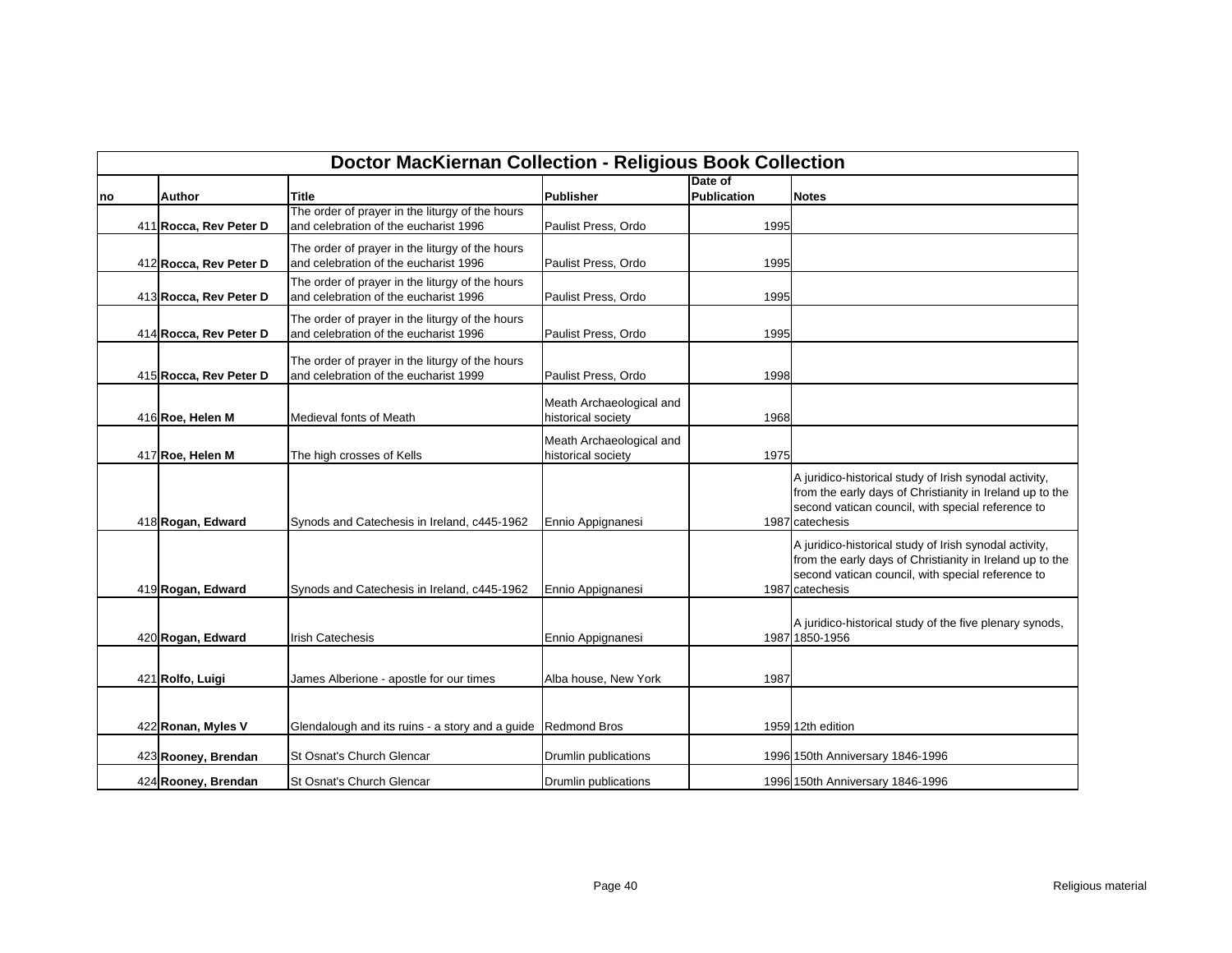|     | <b>Doctor MacKiernan Collection - Religious Book Collection</b> |                                                                            |                                  |                               |                                                                                                                    |  |  |  |
|-----|-----------------------------------------------------------------|----------------------------------------------------------------------------|----------------------------------|-------------------------------|--------------------------------------------------------------------------------------------------------------------|--|--|--|
| Ino | Author                                                          | Title                                                                      | <b>Publisher</b>                 | Date of<br><b>Publication</b> | <b>Notes</b>                                                                                                       |  |  |  |
|     | 425 Ryan, Brendan                                               | A land by the river of God - a history of Ferbane<br>Parish                | St Mel's Diocesan press          |                               | 1994 from earliest times to c1900                                                                                  |  |  |  |
|     | 426 Ryan, Rev John                                              | <b>Saint Patrick</b>                                                       | <b>Stationary Office</b>         |                               | Published as part of the Radio Eirean Thomas Davis<br>1958 lecture series                                          |  |  |  |
|     | 427 Ryan, Rev John                                              | Irish monasticism - origins and early<br>development                       | Talbot press Itd, Dublin         | 1931                          |                                                                                                                    |  |  |  |
|     | 428 Ryan, Rev John                                              | Irish monasticism - origins and early<br>development                       | Talbot press Itd, Dublin         | 1931                          |                                                                                                                    |  |  |  |
|     | 429 Ryan, John                                                  | Irish monks in the golden age                                              | Clonmore and Renyolds,<br>Dublin | 1963                          |                                                                                                                    |  |  |  |
|     | 430 Ryan, John K                                                | The confessions of Saint Augustine                                         | Doubleday                        |                               | The greatest spiritual autobiography of all time, in a<br>1960 distinguished new translation for the modern reader |  |  |  |
| 431 |                                                                 | <b>Saint Oliver Plunkett</b>                                               |                                  |                               | 1975 Canonization Commemorative booklet 12 Oct 1975                                                                |  |  |  |
| 432 |                                                                 | <b>Saint Patrick</b>                                                       | Browne & Nolan, Dublin           | c. 1961                       | A symposium held in St Patrick's Hall, Armagh<br>17/03/61. Includes a newspaper cutting                            |  |  |  |
|     | Salvany, Fr Felix<br>433 Sarda Y                                | What is liberalism?                                                        | Tan books and publishers         |                               | 1979 translated by Conde B Pallen                                                                                  |  |  |  |
|     | 434 Satorius, Veronica                                          | Between the lines                                                          | Graphic Arts center<br>Oregan    |                               | The Catholic church in Shasta County, California<br>1978 1853-1977                                                 |  |  |  |
|     | 435 Silke, John J                                               | Relics, refugees and Rome                                                  | Irish College, Rome              | no date supplied              | Add title - Being a sort of Irish guide-book to the<br>eternal city                                                |  |  |  |
|     | 436 Silke, John J                                               | Relics, refugees and Rome                                                  | Irish College, Rome              | no date supplied              | Add title - Being a sort of Irish guide-book to the<br>eternal city                                                |  |  |  |
|     | 437 Skehan, Walter G                                            | Cashel and Emly Heritage                                                   | <b>Abbey Books</b>               |                               | including Thurles, Cashel, Fethard, Ballingarry,<br>1993 Tipperary, Calbally, Hospital, Murroe                     |  |  |  |
|     | Small, Very Rev<br>438 Terence                                  | Churches and Priests of Knockninny                                         | no details supplied              | no date supplied              | This is a 4 page article which has been taken from a<br>printed book.                                              |  |  |  |
|     | 439 Smith, Brendan                                              | The register of Milo Sweteman - Archbishop of<br>Armagh 1361-1380          | Irish manuscripts<br>commission  | 1996                          |                                                                                                                    |  |  |  |
|     | 440 Smyth, Alfred P                                             | Faith, Famine and Fatherland - in the<br>nineteenth century Irish midlands | Four courts press                |                               | Perceptions of a priest and historian - Anthony Cogan<br>1992 1826-1872                                            |  |  |  |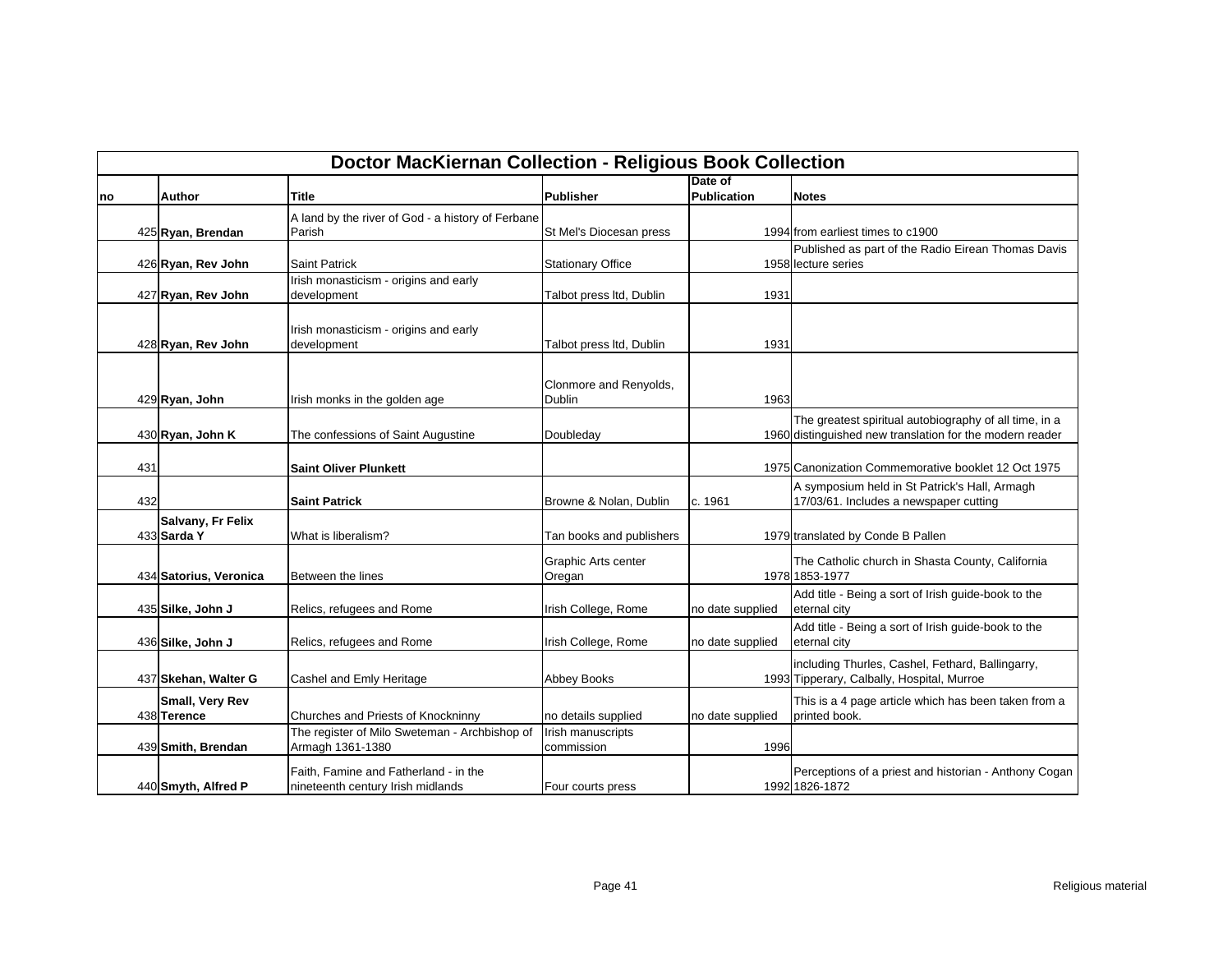|     | <b>Doctor MacKiernan Collection - Religious Book Collection</b> |                                                               |                                                      |                  |                                                                                                                                                                       |  |  |  |
|-----|-----------------------------------------------------------------|---------------------------------------------------------------|------------------------------------------------------|------------------|-----------------------------------------------------------------------------------------------------------------------------------------------------------------------|--|--|--|
|     |                                                                 |                                                               |                                                      | Date of          |                                                                                                                                                                       |  |  |  |
| no  | <b>Author</b>                                                   | Title                                                         | Publisher                                            | Publication      | <b>Notes</b>                                                                                                                                                          |  |  |  |
|     | 441 Southerwood, W.T.                                           | A prayer-calender of deceased priests in<br>Australia         |                                                      |                  |                                                                                                                                                                       |  |  |  |
|     |                                                                 |                                                               |                                                      |                  |                                                                                                                                                                       |  |  |  |
| 442 |                                                                 | St Macartan's College 1840-1990                               | St Macartan's College                                | no date supplied |                                                                                                                                                                       |  |  |  |
| 443 |                                                                 | St Macartan's College 1840-1990                               | St Macartan's College                                | no date supplied |                                                                                                                                                                       |  |  |  |
| 444 |                                                                 | St Mary's Drumreilly 1872-1972                                | Anglo-Celt                                           | no date supplied |                                                                                                                                                                       |  |  |  |
| 445 |                                                                 | <b>St Mary's Church Drumreilly</b>                            | Anglo-Celt                                           |                  | 1974 Re-dedication 28th July, 1974                                                                                                                                    |  |  |  |
|     |                                                                 |                                                               |                                                      |                  |                                                                                                                                                                       |  |  |  |
| 446 |                                                                 | <b>St Mary's Church Drumreilly</b>                            | Anglo-Celt                                           |                  | 1974 Re-dedication 28th July, 1974                                                                                                                                    |  |  |  |
|     | 447 Stokes, Margaret                                            | Early Christian architecture in Ireland                       | George Bell and Sons,<br>London                      |                  | 1878 illustrated with woodcuts                                                                                                                                        |  |  |  |
|     | 448 Swords, Liam                                                | Protestant, Catholic and dissenter: the clergy<br>and 1798    | The Columba press                                    |                  | focuses on the role played by clergymen of different<br>1997 denominations in the 1798 rebellion                                                                      |  |  |  |
|     | 449 Swords, Liam                                                | Soldiers, Scholars, Priests                                   | The Irish College, Paris                             |                  | 1985 Add title - A short history of the Irish College Paris                                                                                                           |  |  |  |
|     |                                                                 |                                                               |                                                      |                  |                                                                                                                                                                       |  |  |  |
|     | 450 Swords, Liam                                                | Soldiers, Scholars, Priests                                   | The Irish College, Paris                             |                  | 1985 Add title - A short history of the Irish College Paris                                                                                                           |  |  |  |
|     | 451 Swords, Liam                                                | Soldiers, Scholars, Priests                                   | The Irish College, Paris                             |                  | 1985 Add title - A short history of the Irish College Paris                                                                                                           |  |  |  |
|     | 452 Swords, Liam                                                | A hidden Church - the diocese of Achonry 1689-<br>1818        | The Columba press                                    |                  | tells the story of a people who, though persecuted<br>and impoverished, generated a remarkably vibrant<br>1997 religion, with an all-pervasive homespun spirituality. |  |  |  |
|     |                                                                 | A dominant Church - the diocese of Achonry                    |                                                      |                  |                                                                                                                                                                       |  |  |  |
|     | 453 Swords, Liam                                                | 1818-1960                                                     | The Columba press                                    | 2004             |                                                                                                                                                                       |  |  |  |
|     | 454 Tierney, Mark                                               | Croke of Cashel                                               | Gill and Macmillan<br><del>Down County Museum,</del> |                  | the life of Archbishop Thomas William Croke 1832-<br>1976 1902                                                                                                        |  |  |  |
|     | 455 Turner, Brian S                                             | <del>טטשטט וואטט וואסטאס די טטטש פאזוויס וואט</del><br>Museum | Downpatrick                                          | 2000             |                                                                                                                                                                       |  |  |  |
|     | 456 Twomey, Dr Vincent                                          | The end of Irish Catholicism?                                 | Veritas                                              | 2003             |                                                                                                                                                                       |  |  |  |
|     | 457 Tynan, Michael                                              | Catholic instruction in Ireland 1720-1950                     | Four courts press                                    |                  | 1985 The O'Reilly/Donlevy Catechetical tradition                                                                                                                      |  |  |  |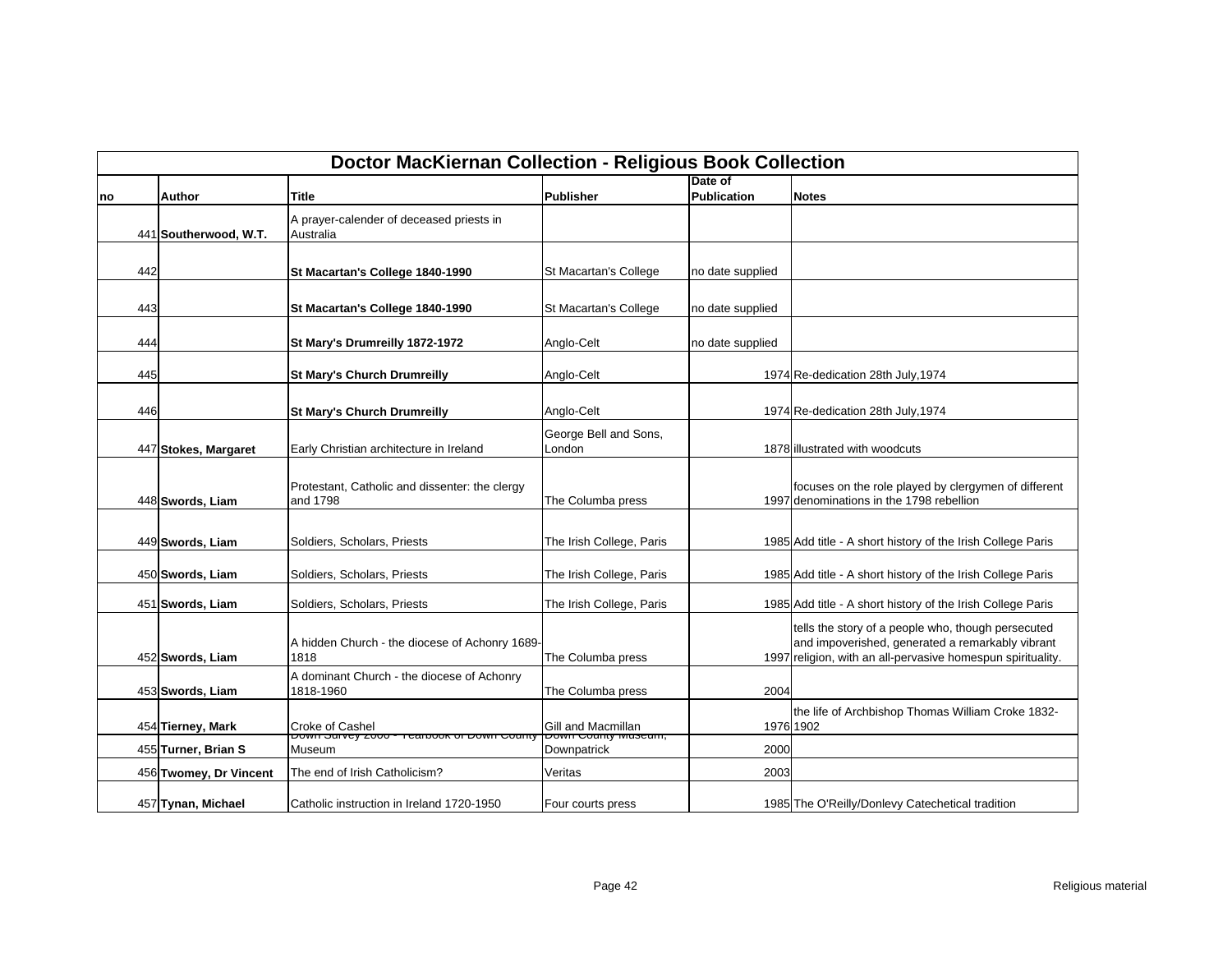|     | <b>Doctor MacKiernan Collection - Religious Book Collection</b> |                                                                                                  |                                      |                        |                                                                                                                                                       |  |  |  |
|-----|-----------------------------------------------------------------|--------------------------------------------------------------------------------------------------|--------------------------------------|------------------------|-------------------------------------------------------------------------------------------------------------------------------------------------------|--|--|--|
| no  | Author                                                          | Title                                                                                            | <b>Publisher</b>                     | Date of<br>Publication | <b>Notes</b>                                                                                                                                          |  |  |  |
|     | 458 Valigi, Cinzia                                              | Rome and Vatican                                                                                 | Plurigraf Narni-Terni                |                        | 1996 Travel quide                                                                                                                                     |  |  |  |
|     | 459 Wall, Thomas                                                | The sign of Doctor Hay's head                                                                    | M.H. Gill and Son                    |                        | being some account of the hazards and fortunes of<br>Catholic printers and publishers in Dublin from the<br>1958 later penal times to the present day |  |  |  |
|     | Walsh, John R and<br>460 Bradley, Thomas                        | A history of the Church 400-700AD                                                                | The Columba press                    |                        | Illustrated with maps and photographs, the book ends<br>1991 with a very substantial bibliography of the period                                       |  |  |  |
|     | 461 Walsh, Katherine                                            | A fourteenth-century scholar and<br>primate: Richard Fitz Ralph in Oxford, Avignon<br>and Armagh | <b>Clarendon Press</b>               | 1981                   |                                                                                                                                                       |  |  |  |
|     | 462 Walsh, Michael                                              | Butler's lives of the saints                                                                     | Burns & Oates                        |                        | 1997 New concise edition                                                                                                                              |  |  |  |
|     | 463 Walsh, T.J                                                  | The Irish continental college movement                                                           | Golden Eagle books,<br><b>Dublin</b> |                        | 1973 The colleges at Bordeaux, Toulouse and Lille                                                                                                     |  |  |  |
|     | 464 Walsh, Patrick J                                            | William J. Walsh - Archbishop of Dublin                                                          | The Talbot Press Ltd                 | 1928                   |                                                                                                                                                       |  |  |  |
|     | 465 Ward, Michael                                               | Sacred Heart Church, Laytown                                                                     | Drogheda Printers Ltd                |                        | 1976 Centenary 1876-1976                                                                                                                              |  |  |  |
|     | 466 Waraei, Jacobi                                              | Equitis Aurati de Hibernia & Antiquitatibus ejus<br><b>Disquisitiones</b>                        | Jo Crook                             | <b>MDCLVIII</b>        | This work is in latin                                                                                                                                 |  |  |  |
|     | Watt, J, Morrall, J.B<br>467 and Martin, F.X                    | Medieval Studies - presented to Aubrey Gwynn<br>S.J                                              | The Three Candles                    | 1964                   |                                                                                                                                                       |  |  |  |
|     | 468 Weigel, George                                              | The courage to be Catholic                                                                       | <b>Basic Books</b>                   |                        | 2002 Crisis, reform and the future of the Church                                                                                                      |  |  |  |
| 469 |                                                                 | What counts is the wonder                                                                        | Trenta Giorni Societá<br>cooperativa |                        | Add title - Articles and interviews on Charles Péguy<br>with a foreward by Cardinal Roger Etchegaray                                                  |  |  |  |
|     | 470 Whately, E. Jane                                            | Life and correspondence of Richard Whately,<br>D.D - Late Archbishop of Dublin                   | Longmans, Green and co               |                        | New edition in one volume with additional<br>1875 correspondence. This book has been annotated.                                                       |  |  |  |
|     | 471 White, Newport B                                            | Extents of Irish Monastic Possessions 1540-<br>1541                                              | Stationary Office, Dublin            |                        | 1943 From manuscripts in the public record office, London                                                                                             |  |  |  |
|     | 472 Wood, Herbert B.A.                                          | Court book of the Liberty of Saint Sepulchre                                                     | The Royal Society of Antiqu          |                        | within the jurisdiction of the Archbishop of Dublin<br>1930 1586-1590                                                                                 |  |  |  |
| 473 |                                                                 | <b>Worship of the Virgin Mary</b>                                                                | George Herbert, Dublin               | no date supplied       | Add title - the entire correspondence between Rev.<br>William Wilkins and Rev Thomas Mulvany                                                          |  |  |  |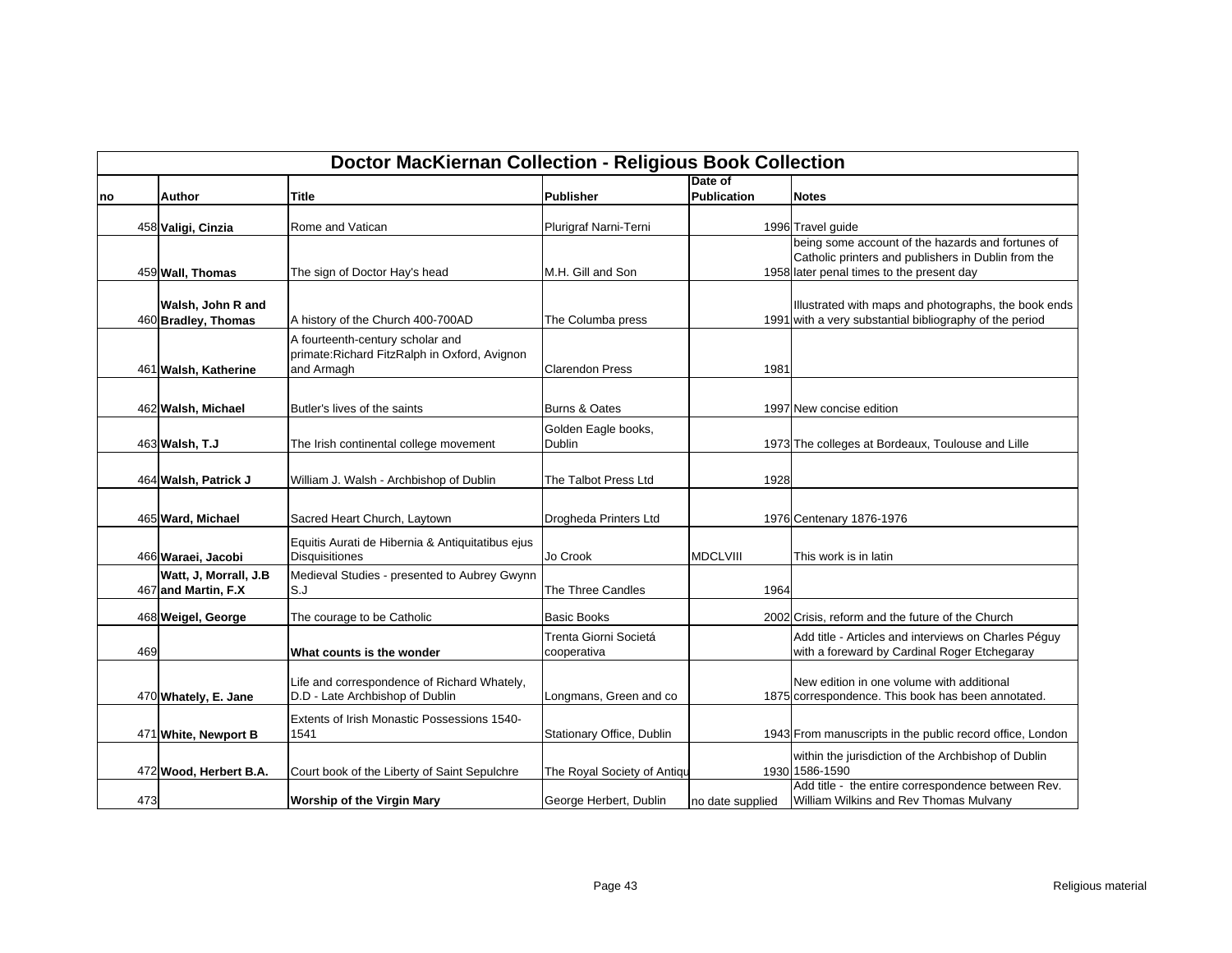|                | <b>Doctor MacKiernan - Local Collection</b> |                                                                                                                                                                                                                    |                  |                  |                    |                                                                                                  |  |
|----------------|---------------------------------------------|--------------------------------------------------------------------------------------------------------------------------------------------------------------------------------------------------------------------|------------------|------------------|--------------------|--------------------------------------------------------------------------------------------------|--|
|                |                                             |                                                                                                                                                                                                                    | <b>Accession</b> |                  | Date of            |                                                                                                  |  |
| lNo.           | <b>Author</b>                               | <b>Title</b>                                                                                                                                                                                                       | no               | Publisher        | <b>Publication</b> | <b>Notes</b>                                                                                     |  |
|                |                                             |                                                                                                                                                                                                                    |                  | Aogán M. ó       |                    |                                                                                                  |  |
| 1              |                                             | An Maide Bán                                                                                                                                                                                                       | C/205970         | Fearghail        |                    | 1991 Editor Aogán M. ó Fearghail                                                                 |  |
|                |                                             | An accurate report of the<br>speeches delivered at the<br>meeting for discussion in<br>Derry on Tuesday<br>January 9th, 1827 on the<br>comparative merits of<br><b>Protestantism and</b><br>Popery with an address |                  |                  |                    | Title on spine - Ireland 1827. Includes a<br>letter from the Rev Richard T.P. Pope to            |  |
|                |                                             | to the Roman Catholics                                                                                                                                                                                             |                  | Richard Moore,   |                    | the Rev J. M'guire, Parish Priest of                                                             |  |
|                |                                             | of the Diocese of Derry.                                                                                                                                                                                           |                  | <b>Dublin</b>    |                    | 1827 Innismagrath.                                                                               |  |
|                |                                             | Authenticated report of<br>the Discussion which<br>took place between the<br>Rev. Richard T.P. Pope<br>and the Rev Thomas                                                                                          |                  |                  |                    | Add title - in the lecture room of the<br>Dublin Institution on 19th-25th of April               |  |
| $\overline{c}$ |                                             | <b>Maguire</b>                                                                                                                                                                                                     |                  | R. Coyne, Dublin |                    | 1827 1827. Copy damaged                                                                          |  |
| 3              |                                             | <b>Authenticated report of</b><br>the Discussion which<br>took place between the<br>Rev. Richard T.P. Pope<br>and the Rev Thomas<br><b>Maguire</b>                                                                 | C/206098         | R. Coyne, Dublin |                    | Add title - in the lecture room of the<br>Dublin Institution on 19th-25th of April<br>1827 1827  |  |
| 4              |                                             | Authenticated report of<br>the Discussion which<br>took place between the<br>Rev. Richard T.P. Pope<br>and the Rev Thomas<br><b>Maguire</b>                                                                        | C/206099         | R. Coyne, Dublin |                    | Add title - in the lecture room of the<br>Dublin institution on 19th -25th of April<br>1827 1827 |  |
|                | <b>Ballyconnell Heritage</b>                | <b>Beneath Slieve Rushen's</b>                                                                                                                                                                                     |                  |                  |                    |                                                                                                  |  |
|                | 9Group                                      | Slopes                                                                                                                                                                                                             | C/205991         |                  |                    | C.2000 Kildallan-Tomregan - A look at the past                                                   |  |
|                | <b>Ballyconnell Heritage</b><br>10 Group    | <b>Beneath Slieve Rushen's</b><br>Slopes                                                                                                                                                                           | C/205992         |                  |                    | C.2000 Kildallan-Tomregan - A look at the past                                                   |  |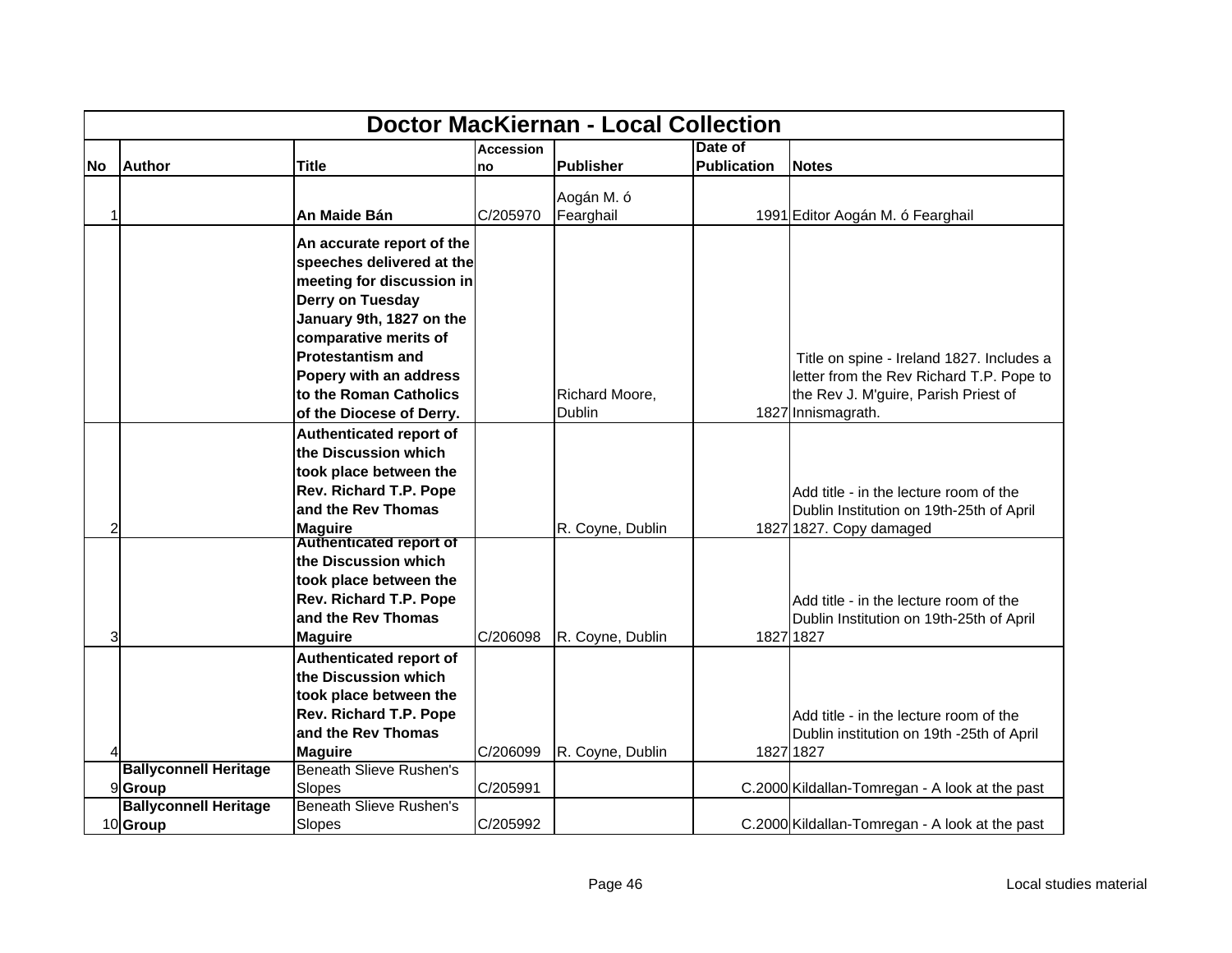|           | <b>Doctor MacKiernan - Local Collection</b> |                                   |                  |                       |                    |                                                |  |
|-----------|---------------------------------------------|-----------------------------------|------------------|-----------------------|--------------------|------------------------------------------------|--|
|           |                                             |                                   | <b>Accession</b> |                       | Date of            |                                                |  |
| <b>No</b> | <b>Author</b>                               | <b>Title</b>                      | no               | <b>Publisher</b>      | <b>Publication</b> | <b>Notes</b>                                   |  |
|           | <b>Ballyconnell Heritage</b>                | <b>Beneath Slieve Rushen's</b>    |                  |                       |                    |                                                |  |
|           | 11 Group                                    | Slopes                            | C/205993         |                       |                    | C.2000 Kildallan-Tomregan - A look at the past |  |
|           |                                             |                                   |                  | G&J Grierson & M.     |                    |                                                |  |
|           | 12 Bhedel, Uilliam                          | Leabhuir an Tsean Tiomna C/206080 |                  | Keene                 |                    | 1827 Cover loose                               |  |
|           |                                             |                                   |                  |                       |                    | Add title - Souvenir of consecration of the    |  |
|           |                                             | The book of Kilmore               |                  |                       |                    | Cathedral of S.S. Patrick and Felim,           |  |
| 13        |                                             | <b>Cathedral</b>                  | C/206013         | John English & Co     |                    | 1947 Cavan                                     |  |
|           |                                             |                                   |                  |                       |                    | Add title - Souvenir of consecration of the    |  |
|           |                                             | The book of Kilmore               |                  |                       |                    | Cathedral of S.S. Patrick and Felim,           |  |
| 14        |                                             | <b>Cathedral</b>                  | C/206014         | John English & Co     |                    | 1947 Cavan. Cover loose and written upon       |  |
|           |                                             |                                   |                  |                       |                    | Add title - Souvenir of consecration of the    |  |
|           |                                             | The book of Kilmore               |                  |                       |                    | Cathedral of S.S. Patrick and Felim,           |  |
| 15        |                                             | <b>Cathedral</b>                  | C/206015         | John English & Co     |                    | 1947 Cavan. Back cover missing                 |  |
|           |                                             |                                   |                  |                       |                    |                                                |  |
|           |                                             |                                   |                  |                       |                    | Add title - Souvenir of consecration of the    |  |
|           |                                             |                                   |                  |                       |                    | Cathedral of S.S. Patrick and Felim,           |  |
|           |                                             | The book of Kilmore               |                  |                       |                    | Cavan. With note to Dr Philip O Connell        |  |
| 16        |                                             | <b>Cathedral</b>                  | C/206026         | John English & Co     |                    | 1947 from Dr Patrick Lyons - Bishop of Kilmore |  |
|           |                                             |                                   |                  | Alex, Thom & Co       |                    | Alt title - Leabhar Méig Shamhradháin.         |  |
| 17        |                                             | The book of Magauran              | C/206115         | Ltd, Dublin           |                    | 1947 Edited by Lambert McKenna, S.J.           |  |
|           | <b>Boylan, Rev Edward</b>                   |                                   |                  |                       |                    |                                                |  |
|           | <b>Canon and Gray, Rev</b>                  |                                   |                  | Diocese of Ardagh     |                    | Add title - A history of St Mary's Apostolic   |  |
|           | 18 Francis                                  | The Latin School                  | C/206084         | and Clonmacnois       |                    | 1979 School, Moyne. Signed by the author       |  |
|           | Boylan, Rev Edward                          |                                   |                  |                       |                    |                                                |  |
|           | <b>Canon and Gray, Rev</b>                  |                                   |                  | Diocese of Ardagh     |                    | Add title - A history of St Mary's Apostolic   |  |
|           | 19 Francis                                  | The Latin School                  | C/206085         | and Clonmacnois       |                    | 1979 School, Moyne. Signed by the author       |  |
|           |                                             |                                   |                  |                       |                    | Add title - Drumlumman North and               |  |
|           | 20 Boylan, Edward                           | The parish of Mullahoran          | C/205999         | Leinster Leader       |                    | 1977 Loughduff. Signed by the author           |  |
|           |                                             | Scrabby and Colmcille             |                  | Diocese of Ardagh     |                    | Add title - Lough Gowna and                    |  |
|           | 21 Boylan, Rev Edward J.                    | East                              | C/206020         | and Clonmacnois       |                    | c. 1992 Mullinalaghta a history                |  |
|           |                                             | <b>Ceremony of Dedication</b>     |                  |                       |                    | Add title- in St Clare's Chapel Cavan,         |  |
| 22        |                                             | of Nurses                         | N/A              | <b>Abbey Printers</b> |                    | 1976 Monday 8th November 1976                  |  |
|           |                                             | The Bradys of Cavan in            |                  | Genealogical society  |                    | Contains a note to the Bishop from the         |  |
|           | 23 MacBrádaigh, Seán                        | history and genealogy             | C/206116         | of Ireland            |                    | 2002 author                                    |  |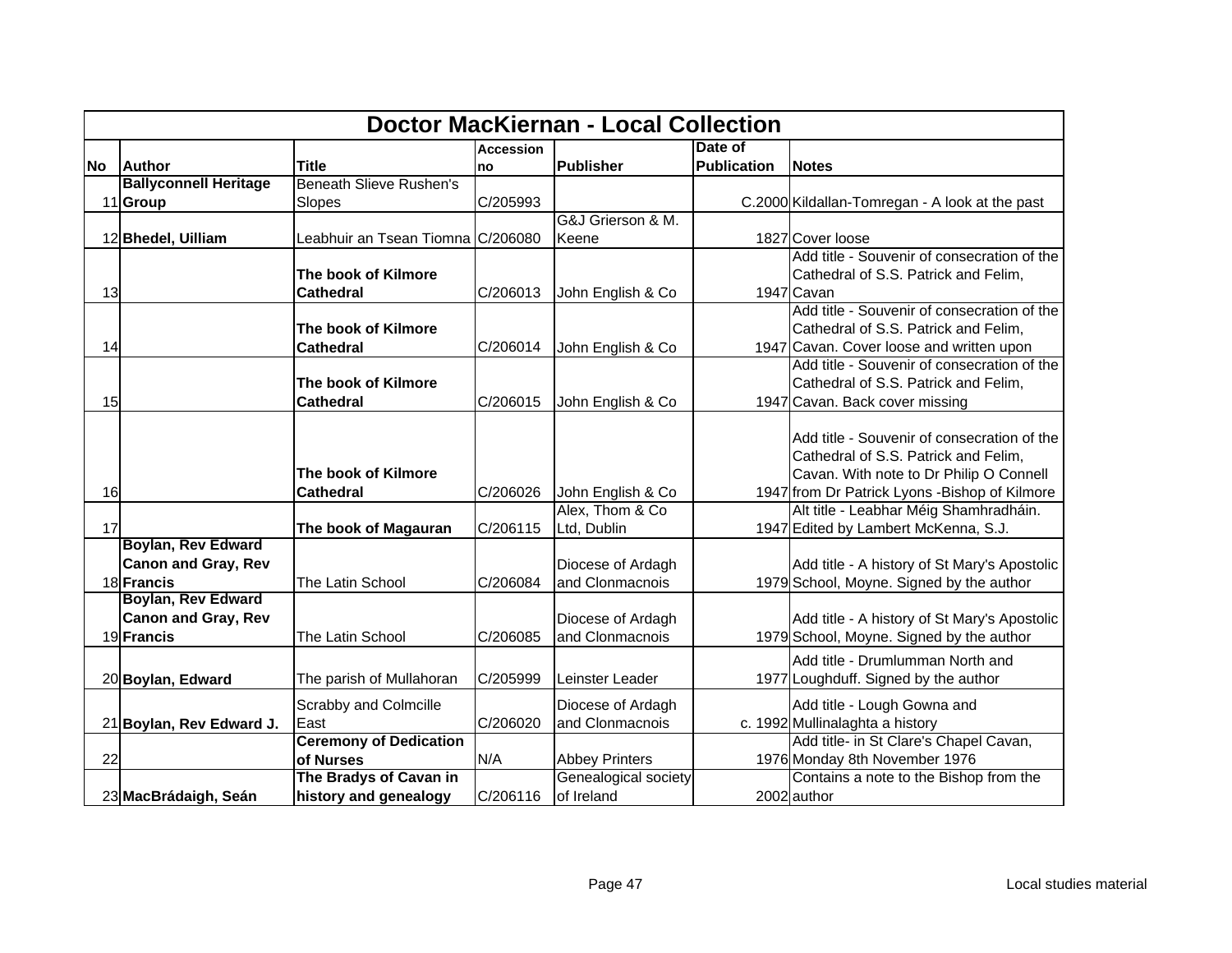|       | <b>Doctor MacKiernan - Local Collection</b> |                                     |                  |                       |                    |                                            |  |  |
|-------|---------------------------------------------|-------------------------------------|------------------|-----------------------|--------------------|--------------------------------------------|--|--|
|       |                                             |                                     | <b>Accession</b> |                       | Date of            |                                            |  |  |
| lNo l | <b>Author</b>                               | <b>Title</b>                        | <b>Ino</b>       | Publisher             | <b>Publication</b> | <b>Notes</b>                               |  |  |
|       |                                             |                                     |                  |                       |                    |                                            |  |  |
|       |                                             | Last sacraments and the             |                  | James Duffy & Co      |                    | This is a photocopy of the original work.  |  |  |
|       | 24 Brady, Rev Thomas                        | <b>Holy Souls in Purgatory</b>      | C/206041         | Ltd                   |                    | N/A Held in JCL                            |  |  |
|       |                                             | <b>Bunnoe - its schools and</b>     |                  | <b>Bunoe schools</b>  |                    | Edited by Gerard Cusack. Includes a note   |  |  |
| 25    |                                             | people                              | C/205973         | reunion committee     |                    | 2003 to the Bishop from the author         |  |  |
|       |                                             |                                     |                  |                       |                    |                                            |  |  |
|       |                                             |                                     |                  | Carrickallen schoolls |                    |                                            |  |  |
| 26    |                                             | Carrickallen & its people C/205974  |                  | reunion committee     | 2001               |                                            |  |  |
|       |                                             | <b>Cathedral of St Patrick</b>      |                  |                       |                    |                                            |  |  |
| 27    |                                             | and St Felim, Cavan                 | C/206138         | Anglo-Celt, Cavan     |                    | N/A Pamphlet                               |  |  |
|       |                                             | <b>Cathedral of St Patrick</b>      |                  |                       |                    |                                            |  |  |
| 28    |                                             | and St Felim, Cavan                 | C/206027         | Anglo-Celt, Cavan     |                    | 1992 Add title - Golden Jubilee 1942-1992  |  |  |
|       |                                             | <b>Cathedral of St Patrick</b>      |                  |                       |                    |                                            |  |  |
| 29    |                                             | and St Felim, Cavan                 | C/206025         | Anglo-Celt, Cavan     |                    | 1992 Add title - Golden Jubilee 1942-1992  |  |  |
|       |                                             | <b>Cavan association</b>            |                  |                       |                    | Add title - Golden jubilee celebrations    |  |  |
| 30    |                                             | London                              | C/206004         | <b>Blacks Ltd</b>     |                    | 2002 1952-2002 50 years Golden memories    |  |  |
|       |                                             |                                     |                  |                       |                    |                                            |  |  |
|       |                                             | Cavan - Essays on the               |                  |                       |                    | Edited by Raymond Gillespie. Includes a    |  |  |
| 31    |                                             | history of an Irish County C/206005 |                  | Irish academic press  |                    | 1995 note to the Bishop from the author    |  |  |
|       |                                             |                                     |                  |                       |                    |                                            |  |  |
|       |                                             |                                     |                  |                       |                    |                                            |  |  |
|       |                                             | Cavan - Essays on the               |                  |                       |                    |                                            |  |  |
| 32    |                                             | history of an Irish County C/206006 |                  | Irish academic press  |                    | 1995 Edited by Raymond Gillespie.          |  |  |
|       |                                             |                                     |                  |                       |                    |                                            |  |  |
|       |                                             | Cavan - Essays on the               |                  |                       |                    | Edited by Raymond Gillespie. Paperbook     |  |  |
| 33    |                                             | history of an Irish County C/206043 |                  | Irish academic press  |                    | 2004 edition                               |  |  |
|       |                                             |                                     |                  |                       |                    | Add title- specimens of the conversions at |  |  |
|       |                                             |                                     |                  |                       |                    | Cavan by bible saints; submitted to the    |  |  |
|       |                                             |                                     |                  | W.E. Andrews,         |                    | Common Sense of the People of              |  |  |
| 34    |                                             | <b>Cavan conversions</b>            | C/206034         | London                |                    | c.1827 England. Held in JCL                |  |  |
|       |                                             |                                     |                  |                       |                    | Add title - Golden Jubilee Celebration,    |  |  |
|       |                                             |                                     |                  |                       |                    | Commemorative Booklet. Kieran Cullivan     |  |  |
| 35    |                                             | Cavan C.Y.M.S 1936-1986 C/206002    |                  |                       |                    | c.1986 and Anselm Lovett Co-editors        |  |  |
|       |                                             |                                     |                  |                       |                    | Add title - Golden Jubilee Celebration,    |  |  |
|       |                                             |                                     |                  |                       |                    | Commemorative Booklet. Kieran Cullivan     |  |  |
| 36    |                                             | Cavan C.Y.M.S 1936-1986 C/206003    |                  |                       |                    | c.1986 and Anselm Lovett Co-editors        |  |  |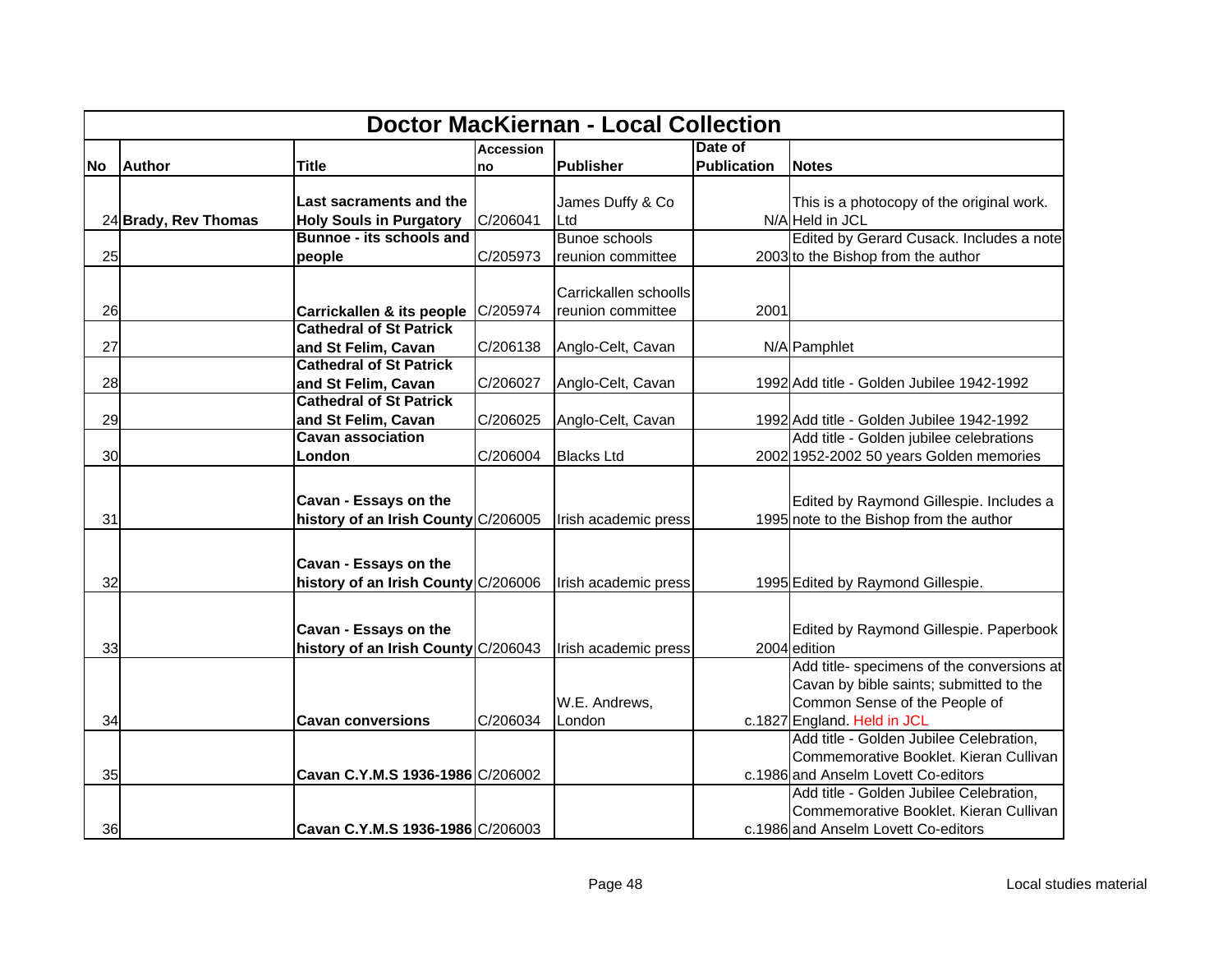|           | <b>Doctor MacKiernan - Local Collection</b> |                                 |                  |                           |                    |                                              |  |
|-----------|---------------------------------------------|---------------------------------|------------------|---------------------------|--------------------|----------------------------------------------|--|
|           |                                             |                                 | <b>Accession</b> |                           | Date of            |                                              |  |
| <b>No</b> | <b>Author</b>                               | <b>Title</b>                    | no               | Publisher                 | <b>Publication</b> | <b>Notes</b>                                 |  |
|           |                                             |                                 |                  |                           |                    | Add title - An introduction to the schools   |  |
| 37        |                                             | <b>Cavan Folklore</b>           | C/206143         |                           |                    | 1994 manuscripts collection                  |  |
|           |                                             | A celebration of the life       |                  |                           |                    |                                              |  |
|           |                                             | and work of William             |                  |                           |                    |                                              |  |
|           |                                             | Hague - Architect 1836-         |                  | Abbeyset Print &          |                    |                                              |  |
| 38        |                                             | 1899 A.D.                       | C/206117         | Design, Cavan             |                    | N/A A schools integration project            |  |
| 39        |                                             | <b>Child sexual abuse</b>       | C/206094         | Lynchprint                |                    | 2001 Protocol for the Diocese of Kilmore     |  |
|           |                                             | <b>Memoir of the Life and</b>   |                  |                           |                    |                                              |  |
|           |                                             | <b>Episcopate of Dr William</b> |                  | Wertheim,                 |                    |                                              |  |
|           | 40 Clogy, Rev Alexander                     | <b>Bedell</b>                   | C/206079         | Macintosh & Hunt          | 1862               |                                              |  |
|           |                                             |                                 |                  |                           |                    | Add title: a medieval island castle in       |  |
| 41        |                                             | <b>Clogh Oughter</b>            |                  | Archaeology Ireland       |                    | 1999 County Cavan. Heritage Guide no 7       |  |
|           |                                             | <b>Community Council</b>        |                  |                           |                    |                                              |  |
|           |                                             | Yearbook - Ballinamore          |                  | The Community             |                    |                                              |  |
| 42        |                                             | Area                            |                  | council                   |                    | 1976 Yearbook 1976                           |  |
|           | <b>Corlough Macra na</b>                    |                                 |                  |                           |                    |                                              |  |
|           | 43 Tuaithe                                  | <b>Outlook on Corlough</b>      | C/206024         | <b>Abbey Printers Ltd</b> |                    | c.1978 St Patrick's Church Corlough          |  |
| 44        |                                             | <b>County Cavan Poll book</b>   |                  | N/A                       | 1761               |                                              |  |
|           |                                             | County of Cavan -               |                  |                           |                    |                                              |  |
|           |                                             | <b>Scheme of Polling</b>        |                  |                           |                    |                                              |  |
|           |                                             | districts and polling           |                  |                           |                    |                                              |  |
| 45        |                                             | places                          |                  | Donegal Democrat          |                    |                                              |  |
|           |                                             | <b>The Sisters of Mercy</b>     |                  |                           |                    |                                              |  |
|           |                                             | Kilmore Ireland 1868-           |                  | Congregation of the       |                    |                                              |  |
|           | 46 Crowe, Sister M. Clare                   | 1994                            | C/206139         | sisters of mercy          | 1994               |                                              |  |
|           |                                             | <b>Books &amp; Authors of</b>   |                  | <b>Cavan County</b>       |                    |                                              |  |
|           | 47 Cullen, Sara                             | <b>County Cavan</b>             | C/206033         | Council                   |                    | 1965 A bibliography and an essay             |  |
|           | 48 Cullen, Sara                             | <b>Castlerahan</b>              | C/205975         | The Anglo-Celt            | 1981               |                                              |  |
|           | 49 Cullivan, Philip                         | A century of Golf               | C/206012         |                           |                    | 1994 The history of Co Cavan Golf Club       |  |
|           | Cunningham, Rev                             | The ecclesiastical history      |                  |                           |                    | Add title - Souvenir of the dedication of    |  |
|           | 50 Terence P.                               | of Larah Parish                 | C/206051         | The Anglo-Celt            |                    | 1984 the new Church of St Brigid June 1984   |  |
|           |                                             |                                 |                  |                           |                    |                                              |  |
|           | Cunningham, Rev                             | The ecclesiastical history      |                  |                           |                    | Add title- Souvenir of the dedication of the |  |
|           | 51 Terence P.                               | of Lavey Parish                 | C/206050         | The Anglo-Celt            |                    | 1984 new Church of St Dympna, October 1984   |  |
|           |                                             |                                 |                  | Harvestmoon print         |                    | Kilmore National school 1916-1982 and        |  |
| 52        |                                             | An Dá scoil                     |                  | and design                |                    | Drumdiffer National school 1929-1965         |  |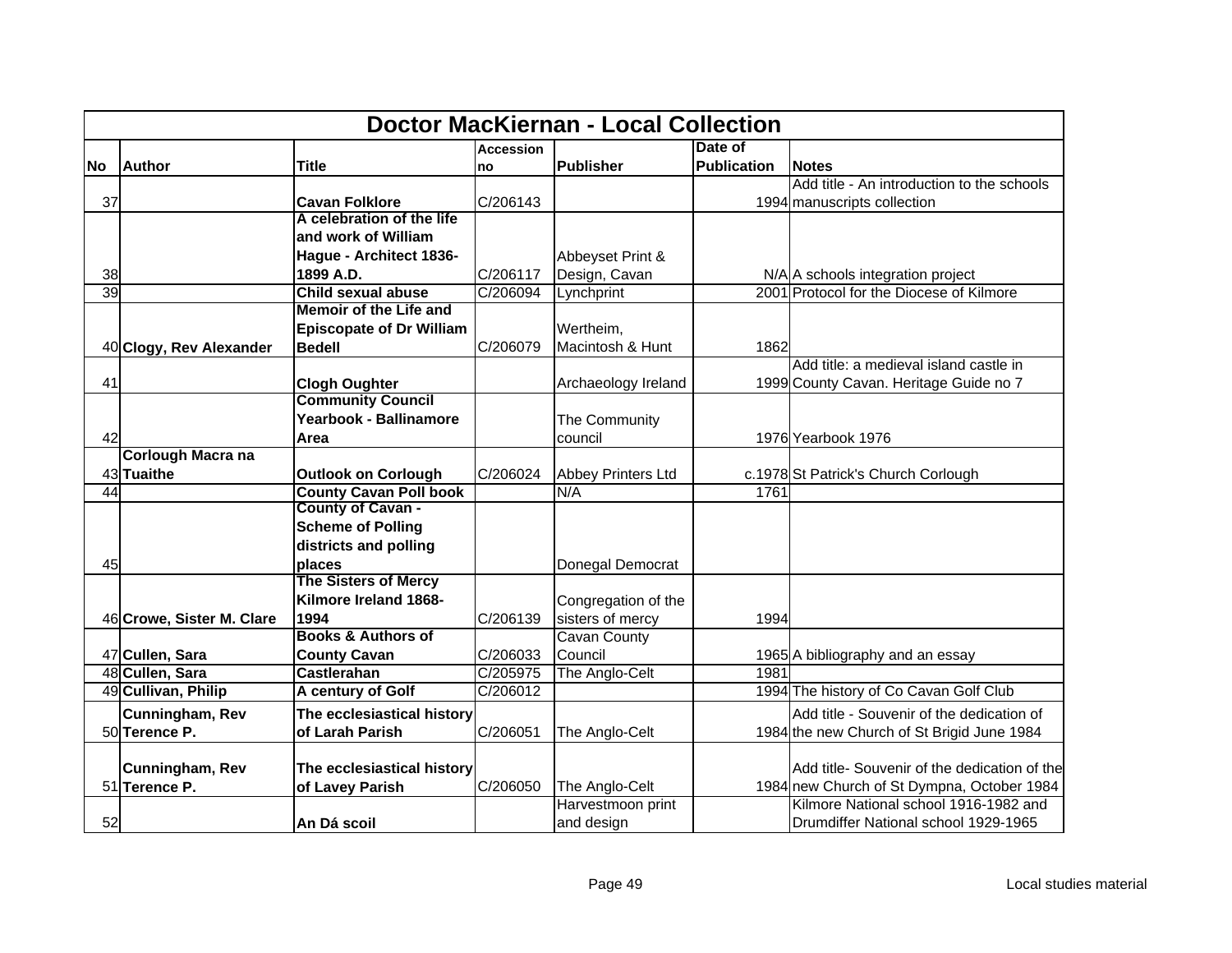|    | <b>Doctor MacKiernan - Local Collection</b> |                                                               |                  |                                      |                    |                                               |  |  |  |
|----|---------------------------------------------|---------------------------------------------------------------|------------------|--------------------------------------|--------------------|-----------------------------------------------|--|--|--|
|    |                                             |                                                               | <b>Accession</b> |                                      | Date of            |                                               |  |  |  |
| No | <b>Author</b>                               | <b>Title</b>                                                  | Ino              | Publisher                            | <b>Publication</b> | <b>Notes</b>                                  |  |  |  |
|    |                                             | The churches of county                                        |                  |                                      |                    | Reprinted from the journal of royal society   |  |  |  |
|    | 53 Davis, O                                 | Cavan                                                         | C/206078         |                                      |                    | 1948 of antiquaries of Ireland                |  |  |  |
|    |                                             | Ardagh and Clonmacnois -                                      |                  |                                      |                    |                                               |  |  |  |
|    |                                             | Footprints of Mel and                                         |                  | Dr Claude                            |                    |                                               |  |  |  |
|    | 54 Devaney, Rev Owen                        | Ciaran                                                        | C/206118         | Costecalde                           | 2005               |                                               |  |  |  |
|    |                                             | Down memory lane - St                                         |                  |                                      |                    |                                               |  |  |  |
| 55 |                                             | <b>Felim's Hospital Cavan</b>                                 | C/206038         | <b>Blacks of Cavan</b>               |                    |                                               |  |  |  |
|    |                                             |                                                               |                  |                                      |                    |                                               |  |  |  |
|    |                                             | Drumcor - its school and                                      |                  | Drumcor old school                   |                    |                                               |  |  |  |
| 56 |                                             | surrounding district                                          | C/205976         | committee                            | 2002               |                                               |  |  |  |
|    |                                             | County Cavan in old                                           |                  |                                      |                    |                                               |  |  |  |
|    | 57 Dunne, P.J                               | picture postcards                                             | C/206009         | P.J Dunne                            |                    | with historical commentary                    |  |  |  |
|    |                                             |                                                               |                  |                                      |                    | A volume of select documents with             |  |  |  |
|    |                                             |                                                               |                  |                                      |                    | explanatory notes and introduction by         |  |  |  |
|    |                                             | The extraordinary career<br>of the 2nd Earl of                |                  | Her majesty's                        |                    | A.P.W. Malcomson and a foreward by the        |  |  |  |
|    |                                             |                                                               |                  | stationary office,<br><b>Belfast</b> |                    | Rt. Hon. The Viscount Massereene and          |  |  |  |
| 58 |                                             | <b>Massereene, 1743-1805</b><br><b>Farnham School and its</b> | C/206082         |                                      |                    | 1972 Ferrard, D.L Held in JCL                 |  |  |  |
| 59 |                                             | community                                                     | C/205977         |                                      |                    | c.1996 Edited by P.J. Dunne and Eugene Reilly |  |  |  |
|    |                                             |                                                               |                  |                                      |                    | containing the celebrated speeches of         |  |  |  |
|    |                                             |                                                               |                  |                                      |                    | O'Connell and north and O'Connells            |  |  |  |
|    |                                             |                                                               |                  |                                      |                    | powerful cross-examination of Anne            |  |  |  |
|    |                                             |                                                               |                  |                                      |                    | McGarahan to which is appended the            |  |  |  |
|    |                                             |                                                               |                  |                                      |                    | Trial of Father Brady of Cavan. Held in       |  |  |  |
| 60 |                                             | <b>Father Maguire's Trial</b>                                 | C/206096         | N. Harding                           | 1827 JCL           |                                               |  |  |  |
|    |                                             |                                                               |                  |                                      |                    | containing the celebrated speeches of         |  |  |  |
|    |                                             |                                                               |                  |                                      |                    | O'Connell and north and O'Connells            |  |  |  |
|    |                                             |                                                               |                  |                                      |                    | powerful cross-examination of Anne            |  |  |  |
|    |                                             |                                                               |                  |                                      |                    | McGarahan to which is appended the            |  |  |  |
| 61 |                                             | <b>Father Maguire's Trial</b>                                 | C/206101         | N. Harding                           |                    | 1865 Trial of Father Brady of Cavan           |  |  |  |
|    |                                             | Drumgoon - an                                                 |                  |                                      |                    | To commemorate the rededication of St         |  |  |  |
|    | 62 O Fearghail, Aogan                       | ecclesiastical history                                        | C/206060         |                                      |                    | 1988 Mary's Middle chapel, Drumgoon           |  |  |  |
|    |                                             |                                                               |                  | <b>Richard Bentley and</b>           |                    |                                               |  |  |  |
|    | 63 Fitzgerald, Percy                        | The lives of the Sheridans                                    | C/206105         | Son, London                          |                    | 1886 In two vols Vol I                        |  |  |  |
|    |                                             |                                                               |                  | <b>Richard Bentley and</b>           |                    | In two vols Vol II. Front cover and page      |  |  |  |
|    | 64 Fitzgerald, Percy                        | The lives of the Sheridans   C/206106                         |                  | Son, London                          |                    | 1886 loose                                    |  |  |  |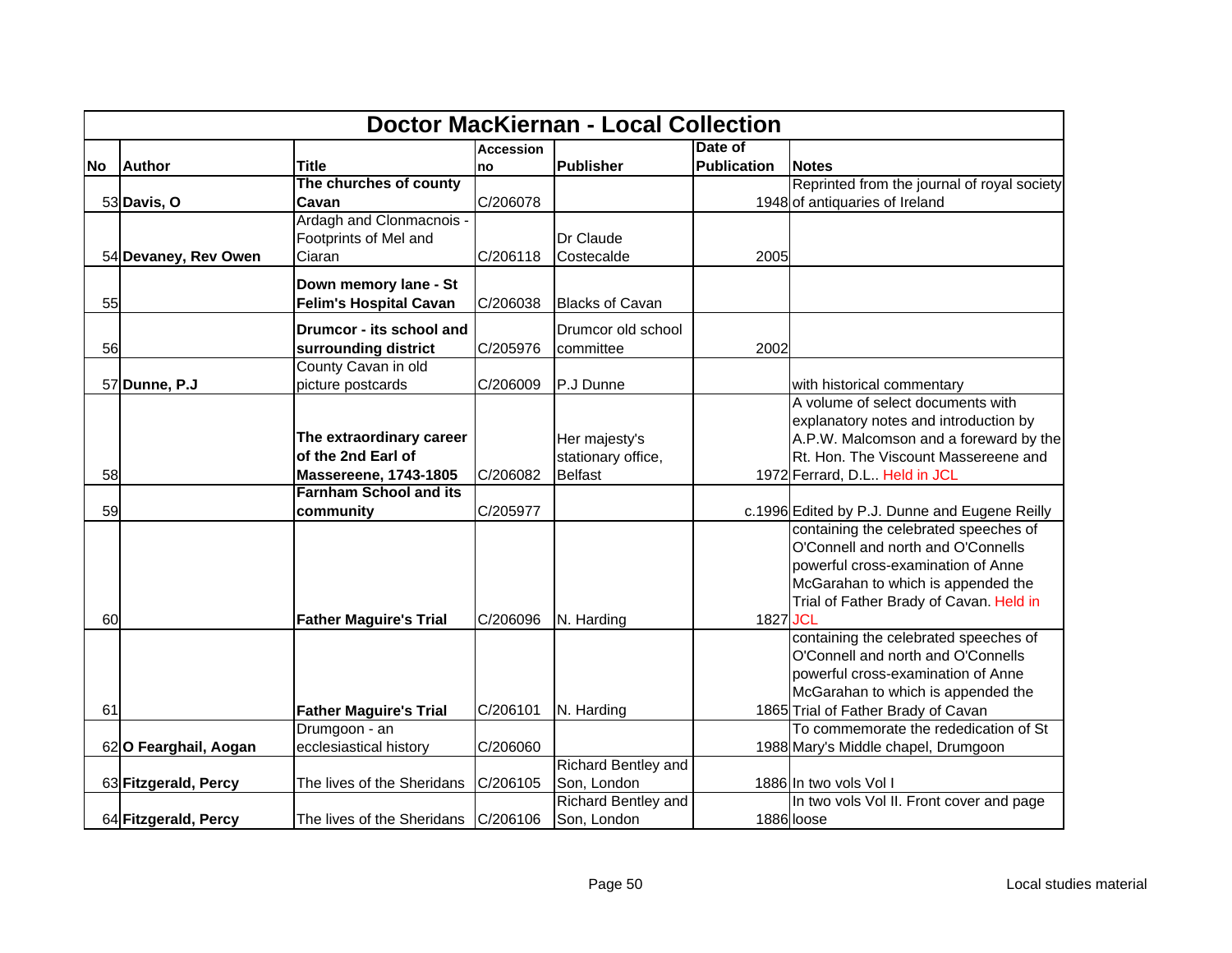|       | <b>Doctor MacKiernan - Local Collection</b> |                                |                  |                         |                    |                                              |  |  |  |
|-------|---------------------------------------------|--------------------------------|------------------|-------------------------|--------------------|----------------------------------------------|--|--|--|
|       |                                             |                                | <b>Accession</b> |                         | Date of            |                                              |  |  |  |
| lNo l | <b>Author</b>                               | <b>Title</b>                   | <b>no</b>        | <b>Publisher</b>        | <b>Publication</b> | <b>Notes</b>                                 |  |  |  |
|       |                                             |                                |                  |                         |                    | With a note to the Bishop from the           |  |  |  |
|       |                                             | The Cavan & Leitrim            |                  |                         |                    | author. Also includes some promotional       |  |  |  |
|       | 65 Flanagan, Patrick J                      | Railway                        | C/206136         | David & Charles         |                    | 1966 pamphlets                               |  |  |  |
|       |                                             | The Ballinamore and            |                  |                         |                    |                                              |  |  |  |
|       | 66 Flanagan, Patrick                        | <b>Ballyconnell Canal</b>      | C/206088         | David & Charles         |                    | 1972 With a note to Fr Frank from the author |  |  |  |
|       |                                             | The Ballinamore and            |                  |                         |                    |                                              |  |  |  |
|       | 67 Flanagan, Patrick                        | <b>Ballyconnell Canal</b>      | C/206089         | David & Charles         | 1972               |                                              |  |  |  |
|       |                                             | A fond farewell - St           |                  |                         |                    |                                              |  |  |  |
|       |                                             | Felim's hospital Cavan,        |                  |                         |                    |                                              |  |  |  |
| 68    |                                             | 1841-2003                      | C/206039         | Abbeyset                | 2003               |                                              |  |  |  |
|       |                                             | The Diocese of Kilmore         |                  | <b>Cumann Seanchais</b> |                    |                                              |  |  |  |
|       | 69 Gallogly, Daniel                         | 1800-1950                      | C/206104         | <b>Breifne</b>          | 1999               |                                              |  |  |  |
|       |                                             |                                |                  |                         |                    | Add title- history of the town and parish of |  |  |  |
|       | 70 Gallogly, Fr Dan                         | Sliabh an Iarainn slopes       |                  | Gallogly, Fr Dan        |                    | 1991 Ballinamore, Co Leitrim                 |  |  |  |
|       |                                             |                                |                  |                         |                    | Add title- history of the town and parish of |  |  |  |
|       | 71 Gallogly, Fr Dan                         | Sliabh an Iarainn slopes       | C/205994         | Gallogly, Fr Dan        |                    | 1991 Ballinamore, Co Leitrim                 |  |  |  |
|       |                                             | A genealogical history of      |                  | <b>Cumann Seanchais</b> |                    |                                              |  |  |  |
| 72    |                                             | the O' Reillys                 | C/206092         | <b>Breifne</b>          |                    | 1959 Edited by James Carney                  |  |  |  |
|       |                                             | A genealogical history of      |                  | <b>Cumann Seanchais</b> |                    |                                              |  |  |  |
| 73    |                                             | the O' Reillys                 | C/206093         | <b>Breifne</b>          |                    | 1959 Edited by James Carney                  |  |  |  |
|       |                                             |                                |                  |                         |                    | County of Cavan - Valuation of the           |  |  |  |
|       |                                             | <b>General Valuation of</b>    |                  | Alex. Thom and          |                    | several tenements comprising the union       |  |  |  |
| 74    |                                             | <b>Ireland - Cavan</b>         |                  | Sons, Dublin            |                    | 1856 of Bailieborough                        |  |  |  |
|       |                                             | The highlights of              |                  |                         |                    |                                              |  |  |  |
| 75    |                                             | Crosserlough                   | C/205979         | Macra na Feirme         | c.1968             |                                              |  |  |  |
|       |                                             | An historical account of the   |                  |                         |                    |                                              |  |  |  |
|       |                                             | Plantation of Ulster at the    |                  |                         |                    |                                              |  |  |  |
|       |                                             | commencement of the            |                  |                         |                    |                                              |  |  |  |
|       |                                             | seventeenth century 1608-      |                  | <b>Irish Universtiy</b> |                    | This is a photocopy of the original work     |  |  |  |
|       | 76 Hill, George                             | 1620                           | C/206110         | Press                   |                    | beginning on page 90                         |  |  |  |
|       |                                             | <b>Historical and Military</b> |                  |                         |                    |                                              |  |  |  |
|       |                                             | exhibition in                  |                  |                         |                    |                                              |  |  |  |
|       |                                             | commemoration of               |                  |                         |                    |                                              |  |  |  |
|       |                                             | Eoghan Ruadh O Neill           |                  |                         |                    |                                              |  |  |  |
| 77    |                                             | 1949                           | C/206031         |                         |                    | c.1949 General catalogue and description     |  |  |  |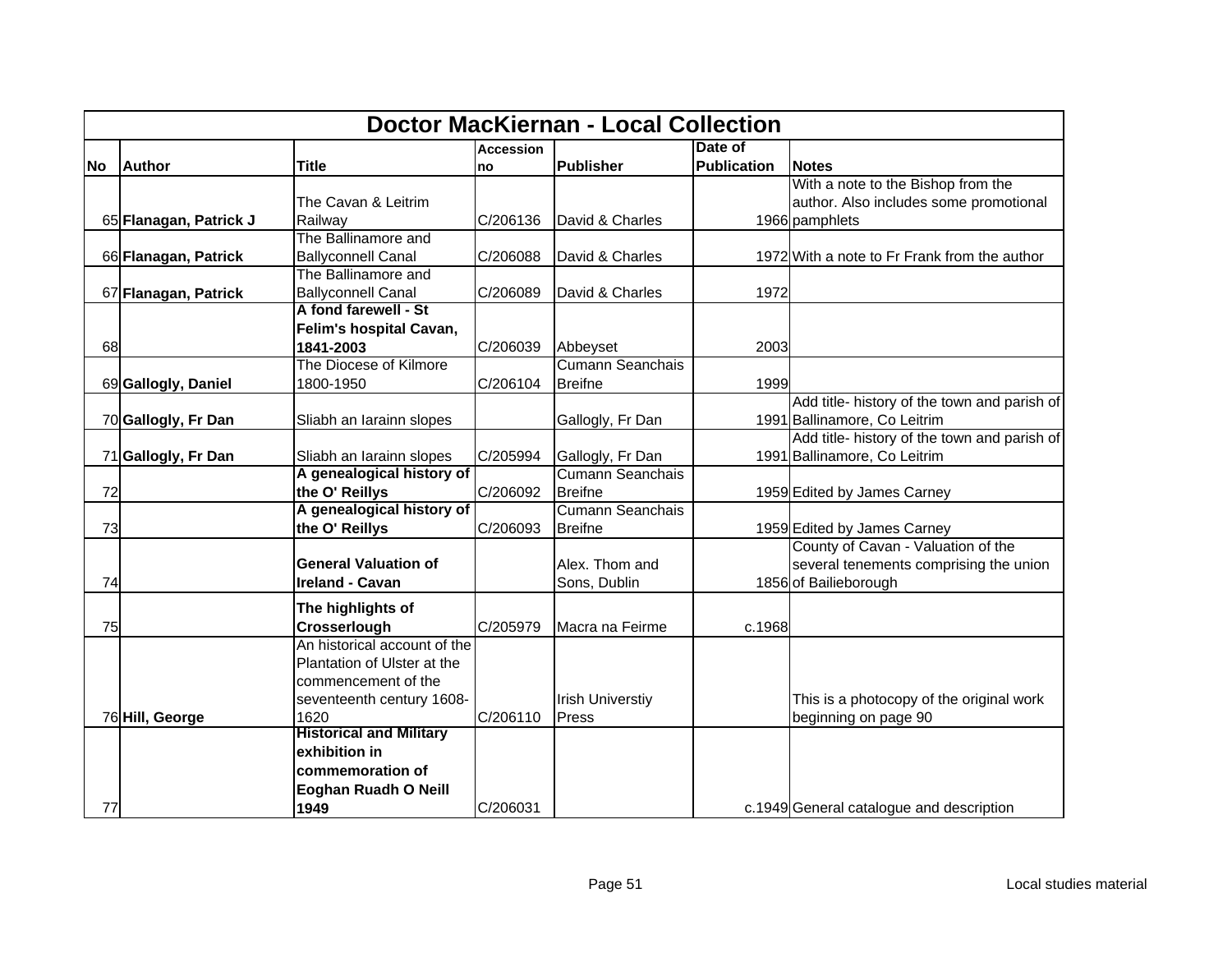|           |                      |                                           |                  | <b>Doctor MacKiernan - Local Collection</b> |                    |                                                 |
|-----------|----------------------|-------------------------------------------|------------------|---------------------------------------------|--------------------|-------------------------------------------------|
|           |                      |                                           | <b>Accession</b> |                                             | Date of            |                                                 |
| <b>No</b> | Author               | <b>Title</b>                              | Ino              | <b>Publisher</b>                            | <b>Publication</b> | <b>Notes</b>                                    |
|           |                      | <b>Historical and Military</b>            |                  |                                             |                    |                                                 |
|           |                      | exhibition in                             |                  |                                             |                    |                                                 |
|           |                      | commemoration of                          |                  |                                             |                    |                                                 |
|           |                      | Eoghan Ruadh O Neill                      |                  |                                             |                    |                                                 |
| 78        |                      | 1949                                      | C/206074         |                                             |                    | c.1949 General catalogue and description        |
|           |                      | <b>Historical and Military</b>            |                  |                                             |                    |                                                 |
|           |                      | exhibition in                             |                  |                                             |                    | General catalogue and description. Also         |
|           |                      | commemoration of                          |                  |                                             |                    | includes an invitation to the event to Dr O'    |
|           |                      | Eoghan Ruadh O Neill                      |                  |                                             |                    | Connell and a timetable of events for the       |
| 79        |                      | 1949                                      | C/206035         |                                             |                    | c.1949 9th October 1949                         |
|           |                      | <b>History of Killinagh</b>               |                  |                                             |                    |                                                 |
|           |                      | Parish, Blacklion, Co                     |                  |                                             |                    |                                                 |
| 80        |                      | Cavan                                     | C/205980         | The Sligo Champion                          |                    | c.1996 St Patrick's Church 1846-1996, 150 years |
|           |                      | A hundred years of                        |                  |                                             |                    |                                                 |
| 81        |                      | Killygarry school                         | C/206141         |                                             |                    | c.1994 1894-1994                                |
|           |                      | <b>Immaculate Conception</b>              |                  | Golden Jubilee                              |                    | 50th Anniversary Golden Jubilee 1954-           |
| 82        |                      | <b>Catholic Church</b>                    |                  | Committee                                   |                    | c.2004 2004. Held in JCL                        |
|           |                      |                                           |                  |                                             |                    |                                                 |
| 83        |                      | <b>Irish Heritage Series</b>              | C/206007         | Rialtas na hEireann                         |                    | 1983 Includes a booklet Stair an Chabhain       |
|           |                      |                                           |                  |                                             |                    |                                                 |
|           |                      |                                           |                  | Macmillan and Co                            |                    |                                                 |
|           | 84 Hunt, B.          | Folk tales of Breffny                     | C/206044         | Limited                                     | 1912               |                                                 |
|           |                      | The Ulster Plantation in the              |                  |                                             |                    | Vol I. Thesis presented to the university       |
|           |                      | Counties of Armagh and                    |                  |                                             |                    | of Dublin for the degree of Doctor of           |
|           | 85 Hunter, Robert J. | Cavan, 1608-41                            | C/195956         |                                             |                    | Philosophy                                      |
|           |                      | The Ulster Plantation in the              |                  |                                             |                    |                                                 |
|           |                      | Counties of Armagh and                    |                  |                                             |                    | Vol II                                          |
|           | 86 Hunter, Robert J. | Cavan, 1608-41<br><b>Index to Kilmore</b> | C/195955         |                                             |                    |                                                 |
| 87        |                      | <b>Diocesan wills</b>                     | C/206081         | G.M. Jerrold & Co                           |                    |                                                 |
|           |                      |                                           |                  |                                             |                    | 1975 Edited by Patrick Smythe-Wood              |
|           |                      |                                           |                  |                                             | No date            |                                                 |
| 88        |                      | <b>Inquisitions - Cavan</b>               | N/A              | No details available                        | available          |                                                 |
|           |                      | <b>Inscriptions in</b>                    |                  |                                             |                    |                                                 |
|           |                      | <b>Crosserlough Old</b>                   |                  | Crosserlough Macra                          | No date            |                                                 |
| 89        |                      | <b>Cemetary</b>                           | C/206011         | na Tuaithe Club                             | available          |                                                 |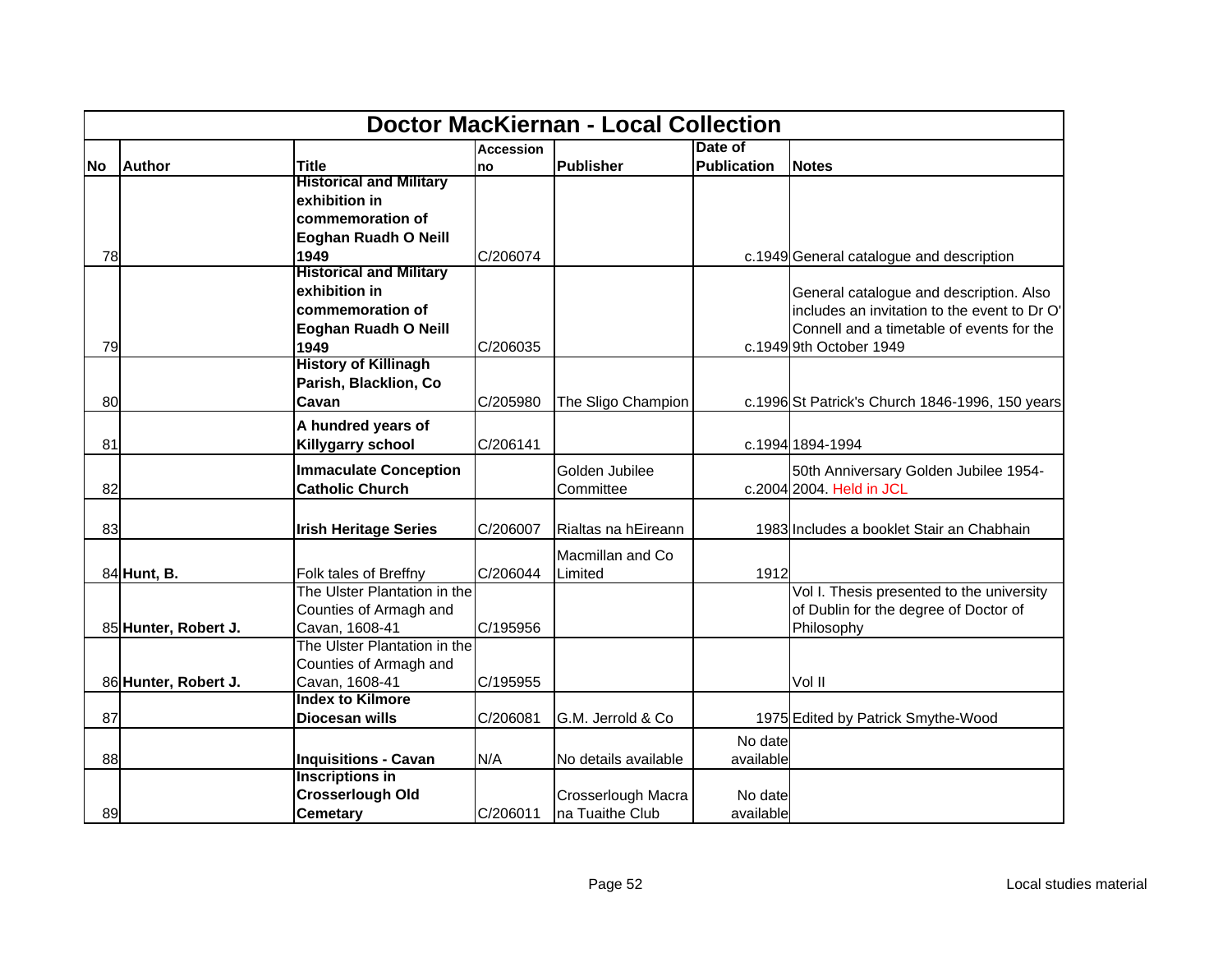|       | <b>Doctor MacKiernan - Local Collection</b> |                                  |                  |                         |                    |                                             |  |  |  |
|-------|---------------------------------------------|----------------------------------|------------------|-------------------------|--------------------|---------------------------------------------|--|--|--|
|       |                                             |                                  | <b>Accession</b> |                         | Date of            |                                             |  |  |  |
| lNo l | <b>Author</b>                               | <b>Title</b>                     | Ino              | Publisher               | <b>Publication</b> | <b>Notes</b>                                |  |  |  |
|       |                                             | The Irish adventure of           |                  |                         |                    |                                             |  |  |  |
|       |                                             | <b>Richard Kukura and</b>        |                  |                         |                    |                                             |  |  |  |
|       |                                             | Tommy Hulme and the              |                  |                         |                    |                                             |  |  |  |
|       |                                             | <b>Fate of their Beaufighter</b> |                  |                         |                    |                                             |  |  |  |
| 90    |                                             | <b>JL710</b>                     | C/206140         | Lynchprint              |                    | 2006 Add title - St Patricks night 1943     |  |  |  |
|       |                                             | Churches of the Diocese of       |                  |                         |                    |                                             |  |  |  |
|       | 91 Kelly, Liam                              | Kilmore                          | C/206119         | <b>Booklink Ireland</b> |                    | 2005 Signed copy                            |  |  |  |
|       |                                             | St Patrick's Church,             |                  | Abbeyset print and      |                    |                                             |  |  |  |
|       | 92 Kelly, Liam Fr                           | Castletara 1829-2000             | C/206066         | design                  | c.2000             |                                             |  |  |  |
|       |                                             | St Patrick's Church,             |                  | Abbeyset print and      |                    |                                             |  |  |  |
|       | 93 Kelly, Liam Fr                           | Castletara 1829-2000             | C/206056         | design                  | c.2000             |                                             |  |  |  |
|       |                                             | Killinkere - its history         |                  |                         | No date            |                                             |  |  |  |
| 94    |                                             | and heritage                     | C/205981         | The Anglo-Celt Ltd      | available          |                                             |  |  |  |
|       |                                             |                                  |                  | Killyconnan N.S         |                    |                                             |  |  |  |
|       |                                             | Killyconnan N.S 1899-            |                  | Centenary               |                    |                                             |  |  |  |
| 95    |                                             | 1999                             | C/205989         | Committee               |                    | c.1999 The first 100 years, hardback copy   |  |  |  |
|       |                                             |                                  |                  | Killyconnan N.S         |                    |                                             |  |  |  |
|       |                                             | Killyconnan N.S 1899-            |                  | Centenary               |                    |                                             |  |  |  |
| 96    |                                             | 1999                             | C/205982         | Committee               |                    | c. 1999 The first 100 years, paperback copy |  |  |  |
|       |                                             | Killygarry looks to the          |                  |                         |                    |                                             |  |  |  |
| 97    |                                             | future                           | C/205984         | Abbey printers          | c.1980             |                                             |  |  |  |
|       |                                             | Killygarry looks to the          |                  |                         |                    |                                             |  |  |  |
| 98    |                                             | future                           | C/205983         | Abbey printers          | c.1980             |                                             |  |  |  |
|       |                                             |                                  |                  |                         |                    | Souvenir of the dedication of St Brigid's   |  |  |  |
|       |                                             | Kilsherdany: its history         |                  | Kilsherdany parish      |                    | Church 1826-1977. Edited by Rev John        |  |  |  |
| 99    |                                             | and its people                   | C/205985         | council                 |                    | 1977 Quinn                                  |  |  |  |
|       |                                             |                                  |                  |                         |                    | Souvenir of the centenary of St Naile's     |  |  |  |
|       |                                             | Kinawley through the             |                  | Kinawley parish         |                    | Church 1876-1976. Edited by Liam            |  |  |  |
| 100   |                                             | ages                             | C/205986         | council                 |                    | Gaffney                                     |  |  |  |
|       |                                             |                                  |                  | Glangevlin guild        |                    |                                             |  |  |  |
| 101   |                                             | The Kingdom of Glan              | c/205988         | I.C.A.                  | 1983               |                                             |  |  |  |
|       |                                             |                                  |                  |                         | No date            |                                             |  |  |  |
| 102   |                                             | Knockbride - a history           | C/205987         |                         | available          |                                             |  |  |  |
|       |                                             |                                  |                  | Laragh macra na         | No date            |                                             |  |  |  |
| 103   |                                             | Laragh looks back                |                  | tuaithe                 | available          |                                             |  |  |  |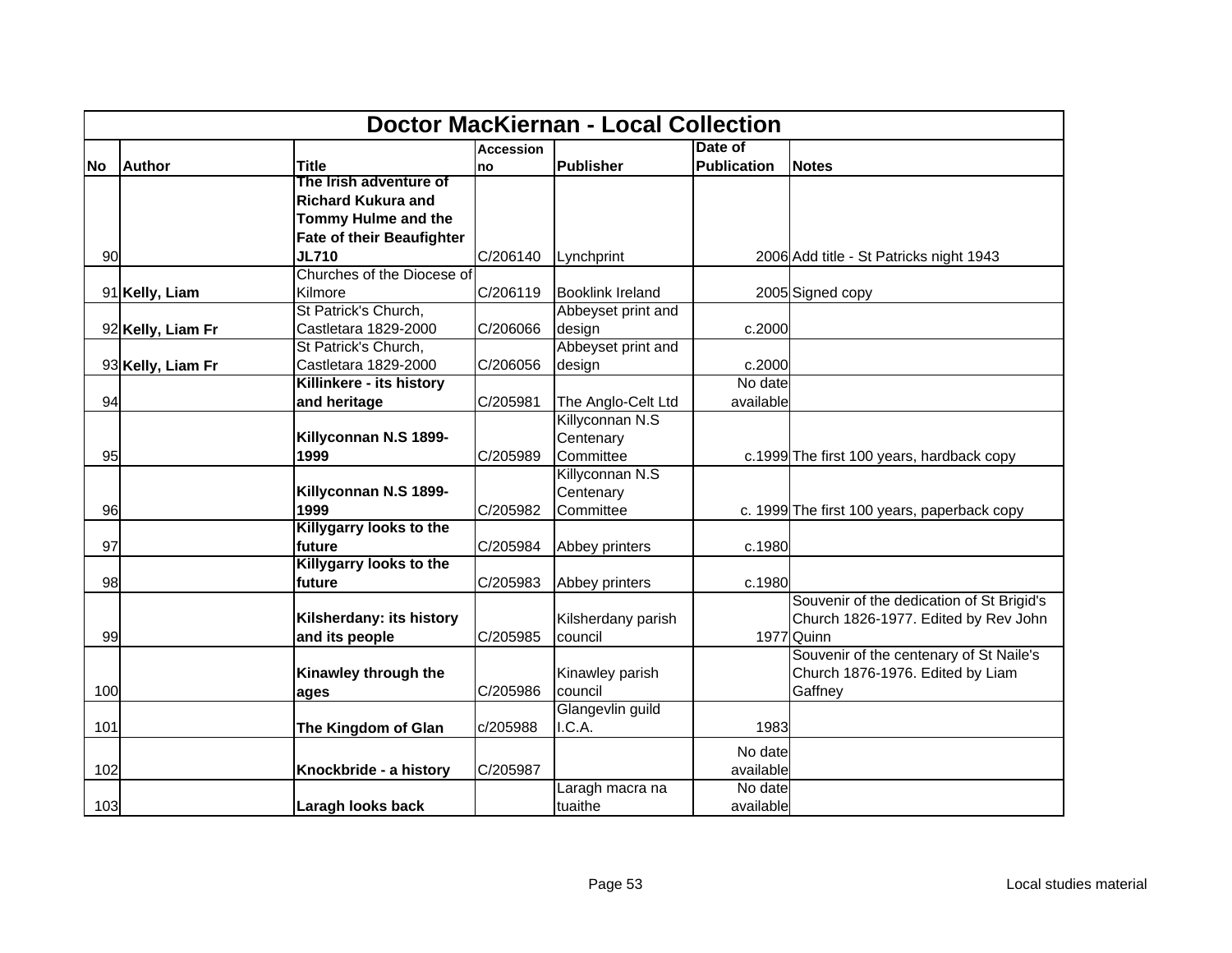|           | <b>Doctor MacKiernan - Local Collection</b> |                                                                                                                                                     |                  |                                           |                    |                                                                                                                                                                             |  |  |  |
|-----------|---------------------------------------------|-----------------------------------------------------------------------------------------------------------------------------------------------------|------------------|-------------------------------------------|--------------------|-----------------------------------------------------------------------------------------------------------------------------------------------------------------------------|--|--|--|
|           |                                             |                                                                                                                                                     | <b>Accession</b> |                                           | Date of            |                                                                                                                                                                             |  |  |  |
| <b>No</b> | Author                                      | <b>Title</b>                                                                                                                                        | no               | <b>Publisher</b>                          | <b>Publication</b> | <b>Notes</b>                                                                                                                                                                |  |  |  |
|           |                                             | The sisters of Mercy in                                                                                                                             |                  |                                           |                    |                                                                                                                                                                             |  |  |  |
|           | 104 Leaden, Rev A.H.                        | Kilmore (1868-1968)                                                                                                                                 | C/206000         |                                           |                    | 1969 Reprinted from Breifne Vol III no 12                                                                                                                                   |  |  |  |
|           |                                             | Letters containing<br>information relative to<br>the antiquities of the<br>counties of Cavan and<br>Leitrim collected during<br>the progress of the |                  |                                           |                    | Title on spine Ordnance Survey Letters -                                                                                                                                    |  |  |  |
| 105       |                                             | Ordnance survey in 1836 C/206114                                                                                                                    |                  | Rev. M O'Flanagan                         |                    | 1929 O Donovon and others                                                                                                                                                   |  |  |  |
|           | 106 McCaughey, Francis J                    | Arva - sources for local<br>history                                                                                                                 | C/205971         | Arvagh area<br>development<br>association | 1998               |                                                                                                                                                                             |  |  |  |
|           | 107 MacDermot, Betty                        | O Ruairc of Breifne                                                                                                                                 |                  | Lady MacDermot                            | 1983               |                                                                                                                                                                             |  |  |  |
|           | 108 MacDermot, Betty                        | O Ruairc of Breifne                                                                                                                                 | C/206109         | Drumlin publications                      |                    | 1990 Published copy                                                                                                                                                         |  |  |  |
|           | 109 MacKiernan, Dr Francis                  | The O' Reillys of<br>Corlattylannan and their<br>relations                                                                                          | C/206040         | No details available                      |                    | No date appears to have been photocopied from<br>available another sourcs                                                                                                   |  |  |  |
|           | 110 MacKiernan, Francis J.                  | Parish Priests of Kilmore                                                                                                                           | C/206095         | No details available                      | No date            | available Very heavily annotated                                                                                                                                            |  |  |  |
|           | 111 MacKiernan, Francis J.                  | St Mary's Abbey, Cavan                                                                                                                              | C/206037         | <b>Cumann Seanchais</b><br><b>Breifne</b> |                    | 2000 Add title - The franciscan friary in Cavan                                                                                                                             |  |  |  |
|           | 112 MacKiernan, Francis J.                  | St Mary's Abbey, Cavan                                                                                                                              | C/206036         | Cumann Seanchais<br><b>Breifne</b>        |                    | 2000 Add title - The franciscan friary in Cavan                                                                                                                             |  |  |  |
|           | 113 Maguire, Chris                          | Bawnboy and Templeport                                                                                                                              | C/205972         |                                           |                    | C.1999 History Heritage Folklore                                                                                                                                            |  |  |  |
|           | 114 Maguire, Rev Thomas                     | False weights and<br>measures of the protestant<br>curate of Cavan examined<br>and exposed or the<br>Inspector Inspected                            | C206097          | Richard Coyne,<br>Dublin                  |                    | Add title - in reply to the first great literary<br>essay of the Rev James Collins, a.m.<br>entitled "the priest's detected" by the Rev<br>1933 Thomas Maguire. Held in JCL |  |  |  |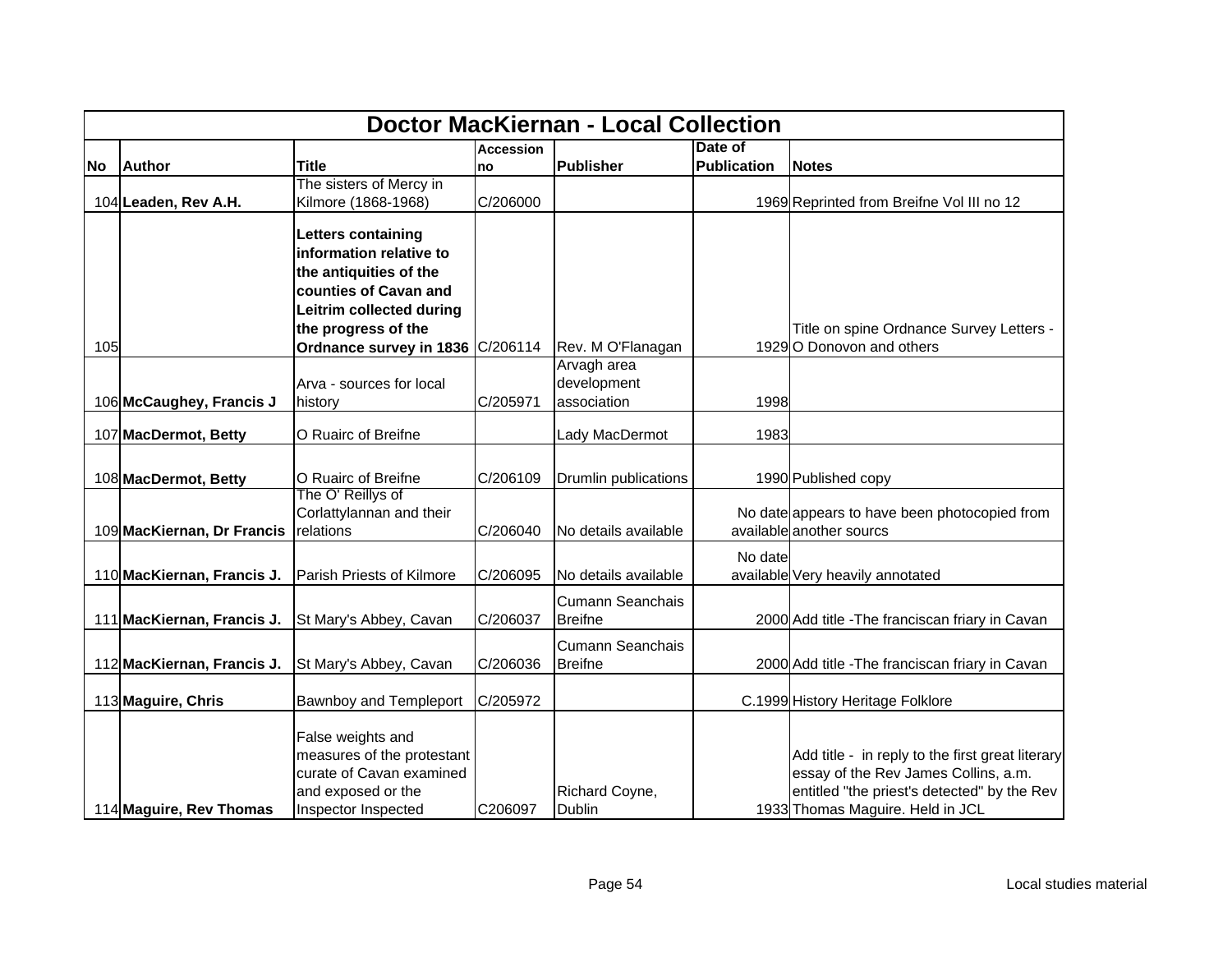|           | <b>Doctor MacKiernan - Local Collection</b>     |                                 |                  |                      |                    |                                                  |  |  |  |
|-----------|-------------------------------------------------|---------------------------------|------------------|----------------------|--------------------|--------------------------------------------------|--|--|--|
|           |                                                 |                                 | <b>Accession</b> |                      | Date of            |                                                  |  |  |  |
| lNo l     | <b>Author</b>                                   | <b>Title</b>                    | no               | Publisher            | <b>Publication</b> | <b>Notes</b>                                     |  |  |  |
|           |                                                 |                                 | <b>Accession</b> |                      | Date of            |                                                  |  |  |  |
| <b>No</b> | <b>Author</b>                                   | <b>Title</b>                    | no               | <b>Publisher</b>     | Publication        | <b>Notes</b>                                     |  |  |  |
|           |                                                 |                                 |                  |                      |                    |                                                  |  |  |  |
|           |                                                 | False weights and               |                  |                      |                    |                                                  |  |  |  |
|           |                                                 | measures of the protestant      |                  |                      |                    | Add title - in reply to the first great literary |  |  |  |
|           |                                                 | curate of Cavan examined        |                  |                      |                    | essay of the Rev James Collins, a.m.             |  |  |  |
|           |                                                 | and exposed or the              |                  | Richard Coyne,       |                    | entitled "the priest's detected" by the Rev      |  |  |  |
|           | 115 Maguire, Rev Thomas                         | Inspector Inspected             | C/206021         | Dublin               |                    | 1833 Thomas Maguire.                             |  |  |  |
|           |                                                 |                                 |                  |                      |                    | A souvenir of the Kilmore Centenary              |  |  |  |
|           |                                                 | The tale of a century           |                  |                      |                    | Celebrations compiled for the citizen's          |  |  |  |
|           | 116 Maher, J.A.                                 | Kilmore 1837-1937               |                  | Spectator publishing |                    | 1938 committee                                   |  |  |  |
|           |                                                 | <b>Mass of Thanksgiving for</b> |                  |                      |                    |                                                  |  |  |  |
|           |                                                 | the Golden Jubilee of           |                  |                      |                    |                                                  |  |  |  |
|           |                                                 | <b>Bishop Francis J</b>         |                  |                      |                    |                                                  |  |  |  |
| 117       |                                                 | <b>MacKiernan</b>               |                  |                      |                    | <b>Held in JCL</b>                               |  |  |  |
|           |                                                 | <b>Mass of Thanksgiving for</b> |                  |                      |                    |                                                  |  |  |  |
|           |                                                 | the Golden Jubilee of           |                  |                      |                    |                                                  |  |  |  |
|           |                                                 | <b>Bishop Francis J</b>         |                  |                      |                    |                                                  |  |  |  |
| 118       |                                                 | <b>MacKiernan</b>               |                  |                      |                    | Mass booklet                                     |  |  |  |
|           |                                                 | <b>Mass of Thanksgiving for</b> |                  |                      |                    |                                                  |  |  |  |
|           |                                                 | the Golden Jubilee of           |                  |                      |                    |                                                  |  |  |  |
|           |                                                 | <b>Bishop Francis J</b>         |                  |                      |                    |                                                  |  |  |  |
| 119       |                                                 | <b>MacKiernan</b>               |                  |                      |                    | Mass booklet                                     |  |  |  |
|           |                                                 | <b>Mass of Thanksgiving for</b> |                  |                      |                    |                                                  |  |  |  |
|           |                                                 | the Golden Jubilee of           |                  |                      |                    |                                                  |  |  |  |
|           |                                                 | <b>Bishop Francis J</b>         |                  |                      |                    |                                                  |  |  |  |
| 120       |                                                 | <b>MacKiernan</b>               |                  |                      |                    | Mass booklet                                     |  |  |  |
|           |                                                 | <b>Mass of Thanksgiving for</b> |                  |                      |                    |                                                  |  |  |  |
|           |                                                 | the Golden Jubilee of           |                  |                      |                    |                                                  |  |  |  |
|           |                                                 | <b>Bishop Francis J</b>         |                  |                      |                    |                                                  |  |  |  |
| 121       |                                                 | <b>MacKiernan</b>               |                  |                      |                    | Mass booklet                                     |  |  |  |
|           |                                                 | The birthplace of General       |                  |                      |                    |                                                  |  |  |  |
|           | 122 Meehan, Rev Joseph B.                       | Philip Henry Sheridan           | C/206023         |                      | c.1964             |                                                  |  |  |  |
|           |                                                 | The birthplace of General       |                  | m.h. Gill & Son,     |                    | Reprinted from the Anglo celt March 20th         |  |  |  |
|           | 123 Meehan, Rev Joseph B. Philip Henry Sheridan |                                 | C/206022         | <b>Dublin</b>        |                    | 1926 1925                                        |  |  |  |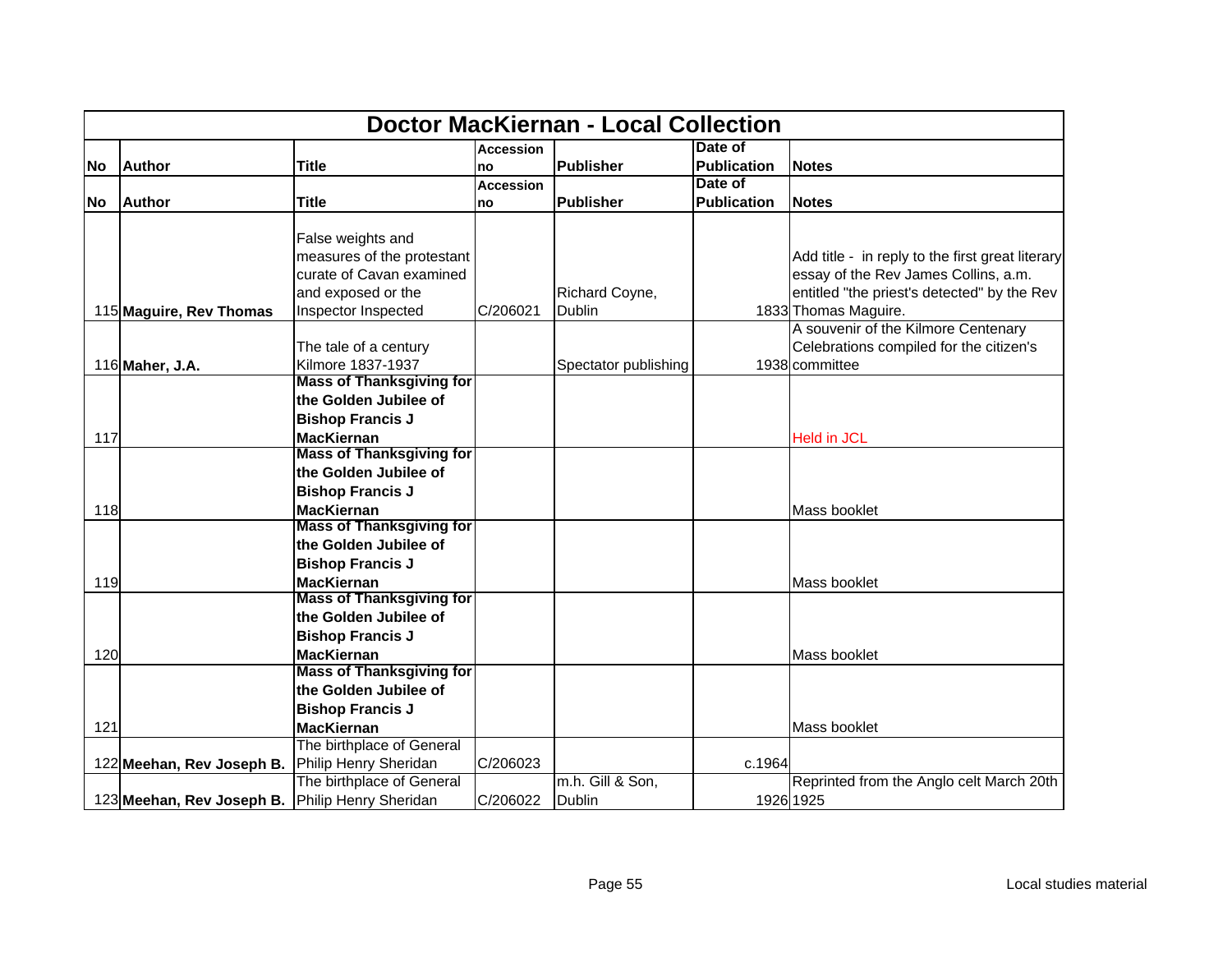|     | <b>Doctor MacKiernan - Local Collection</b> |                              |                  |                         |                    |                                                    |  |  |
|-----|---------------------------------------------|------------------------------|------------------|-------------------------|--------------------|----------------------------------------------------|--|--|
|     |                                             |                              | <b>Accession</b> |                         | Date of            |                                                    |  |  |
| No  | <b>Author</b>                               | <b>Title</b>                 | Ino              | Publisher               | <b>Publication</b> | <b>Notes</b>                                       |  |  |
|     |                                             |                              |                  |                         |                    | Reprinted from the Anglo celt March 20th           |  |  |
|     |                                             | The birthplace of General    |                  | m.h. Gill & Son,        |                    | 1925. Contains a number of letters to Dr           |  |  |
|     | 124 Meehan, Rev Joseph B.                   | Philip Henry Sheridan        | C/206135         | <b>Dublin</b>           |                    | 1926 O'Connell                                     |  |  |
|     |                                             | The missionary priests and   |                  |                         |                    |                                                    |  |  |
|     |                                             | bishops of the Diocese of    |                  | <b>Cumann Seanchais</b> |                    |                                                    |  |  |
|     | 125 Mitchell, Kilian J.                     | Kilmore                      | C/206103         | <b>Breifne</b>          | 2000               |                                                    |  |  |
|     |                                             |                              |                  |                         |                    |                                                    |  |  |
|     |                                             | Sheridan - the life and wars |                  | Crown Publishers,       |                    |                                                    |  |  |
|     | 126 Morris, Roy Jnr                         | of General Phil Sheridan     | C/206107         | New York                | 1992               |                                                    |  |  |
|     |                                             | Munterconnaught - a          |                  | Knocktemple History     |                    |                                                    |  |  |
| 127 |                                             | history 1847-1997            | C/205998         | Committee               |                    | c.1997 Edited by Declan Cooney                     |  |  |
|     |                                             | Munterconnaught - a          |                  | Knocktemple History     |                    |                                                    |  |  |
| 128 |                                             | history 1847-1997            | C/205997         | Committee               |                    | c.1997 Edited by Declan Cooney                     |  |  |
|     | Murtagh, Tom and                            |                              |                  |                         |                    |                                                    |  |  |
|     | 129 Carthy, John                            | Gowna Valley Revisited       | C/205978         | The Leinster Leader     | 2003               |                                                    |  |  |
|     |                                             |                              |                  |                         |                    | A brief history of the Church: its buildings       |  |  |
|     | 130 O'Brien, Hugh                           | Saint Michael's Cootehill    | C/206068         |                         |                    | 1993 and its people                                |  |  |
|     |                                             | The Diocese of Kilmore       |                  | <b>Browne and Nolan</b> |                    |                                                    |  |  |
|     | 131 O'Connell, Philip                       | 1800-1950                    | C/206075         | Ltd                     |                    | 1937 Its history and its antiquities               |  |  |
|     |                                             | The Diocese of Kilmore       |                  | <b>Browne and Nolan</b> |                    | Its history and its antiquities. This work         |  |  |
|     | 132 O'Connell, Philip                       | 1800-1950                    |                  | Ltd                     |                    | 1937 has been heavily annotated.                   |  |  |
|     |                                             |                              |                  |                         |                    | No date Add title - the diary of the Rev P.E.      |  |  |
|     | 133 O'Connell, Philip                       | A dublin Convert roll        |                  | No details available    |                    | available O'Farrelly                               |  |  |
|     |                                             |                              |                  |                         |                    |                                                    |  |  |
|     |                                             | Parochial history of         |                  |                         |                    | No date (Civil and ecclesiastical) with an account |  |  |
|     | 134 O'Connell, Philip                       | Moybolge                     | C206047          | No details available    |                    | available of the Preceptory of Kilmainham-wood     |  |  |
|     |                                             | The schools and scholars     |                  | Browne and Nolan        |                    |                                                    |  |  |
|     | 135 O'Connell, Philip                       | of Breiffne                  | C/206077         | Ltd                     | 1942               |                                                    |  |  |
|     | 136 O'Gallachair, Rev P                     | Tirconaill in 1641           | C/206145         |                         |                    | c.1959 Includes a letter from the author           |  |  |
|     |                                             | Dr J.C. Mc Quade and         |                  |                         |                    | Add title - insights on the Church and             |  |  |
|     | 137 O'Neill, Thomas P                       | Eamon deValera               |                  |                         |                    | state. Held in JCL                                 |  |  |
|     |                                             | Dr J.C. Mc Quade and         |                  |                         |                    | Add title - insights on the Church and             |  |  |
|     | 138 O'Neill, Thomas P                       | Eamon deValera               |                  |                         |                    | state                                              |  |  |
|     |                                             | Dr J.C. Mc Quade and         |                  |                         |                    | Add title - insights on the Church and             |  |  |
|     | 139 O'Neill, Thomas P                       | Eamon deValera               |                  |                         |                    | state                                              |  |  |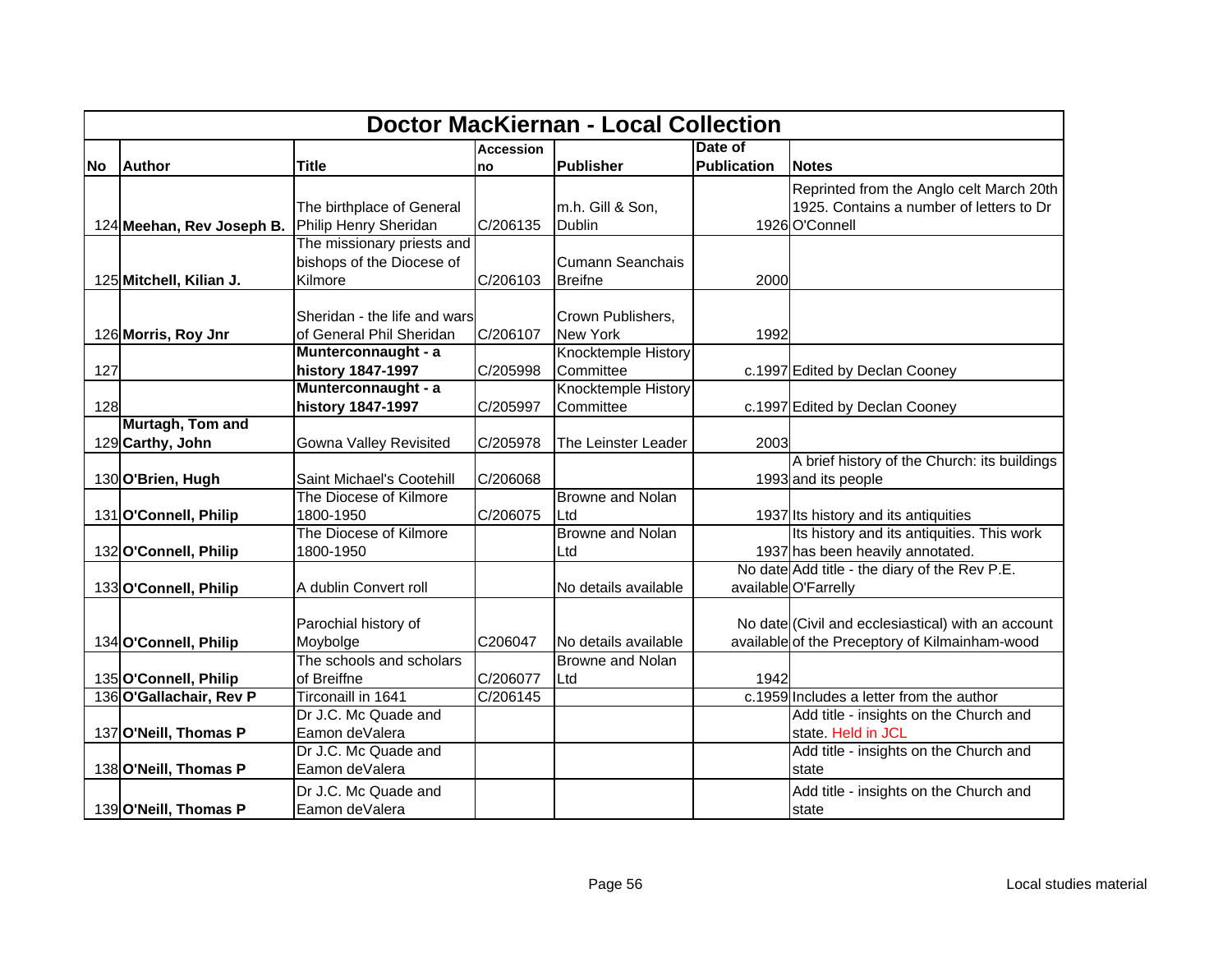|       | <b>Doctor MacKiernan - Local Collection</b> |                                                                                  |                        |                                                     |                               |                                                                                        |  |  |  |
|-------|---------------------------------------------|----------------------------------------------------------------------------------|------------------------|-----------------------------------------------------|-------------------------------|----------------------------------------------------------------------------------------|--|--|--|
| lNo l | <b>Author</b>                               | <b>Title</b>                                                                     | <b>Accession</b><br>no | <b>Publisher</b>                                    | Date of<br><b>Publication</b> | <b>Notes</b>                                                                           |  |  |  |
|       | 140 O'Neill, Thomas P                       | Dr J.C. Mc Quade and<br>Eamon deValera                                           |                        |                                                     |                               | Add title - insights on the Church and<br>state                                        |  |  |  |
|       | 141 O'Neill, Thomas P                       | Dr J.C. Mc Quade and<br>Eamon deValera                                           |                        |                                                     |                               | Add title - insights on the Church and<br>state                                        |  |  |  |
|       | 142 O'Reilly, J.J                           | The history of Breifne<br>O'Reilly                                               | C/206083               | Vantage press                                       | 1976                          |                                                                                        |  |  |  |
|       | 143 O'Reilly, J.J                           | The history of Breifne<br>O'Reilly                                               | C/206042               | Vantage press                                       | 1976                          |                                                                                        |  |  |  |
| 144   |                                             | The official guide to<br>Cavan                                                   | C/206010               | The Irish and<br>overseas publishing<br>company Itd |                               | issued by the authority of the Cavan<br>N/A Town Commissioners                         |  |  |  |
|       | 145 O' Tuathail, Eamonn                     | <b>Seanchas Ghleann</b><br>Ghaibhle, Glangevlin<br>folklore                      |                        | Institiúid<br>Bealoideasa<br>Eieeann                |                               | Collected and edited with introduction<br>1934 notes and glossary by Eamonn o tuathail |  |  |  |
| 147   |                                             | The official guide to<br><b>Cavan and Monaghan</b>                               | C/206032               | <b>Bord Failte Eireann</b>                          |                               |                                                                                        |  |  |  |
| 148   |                                             | Personal memoirs of P.H.<br>Sheridan - General<br><b>United States army</b>      |                        | Da Capo Press,<br><b>New York</b>                   |                               | 1992 New introduction by Jeffry D. Wert                                                |  |  |  |
| 149   |                                             | Poems on the O'Reillys                                                           | C/206091               | Dublin institute for<br>advanced studies            |                               | 1950 Edited by James Carney                                                            |  |  |  |
| 150   |                                             | Poems on the O'Reillys                                                           | C/206090               | Dublin institute for<br>advanced studies            |                               | 1950 Edited by James Carney                                                            |  |  |  |
| 151   |                                             | Portrait of a parish                                                             | C/205996               | Mullagh Historical<br>Committee                     | 1988                          |                                                                                        |  |  |  |
|       | 152 Quinn, Most Rev Austin   Cavan          | Souvenir of the dedication<br>of Our Lady of Lourdes<br>Church, Ballyconnell, Co | C/206052               |                                                     | 1968                          |                                                                                        |  |  |  |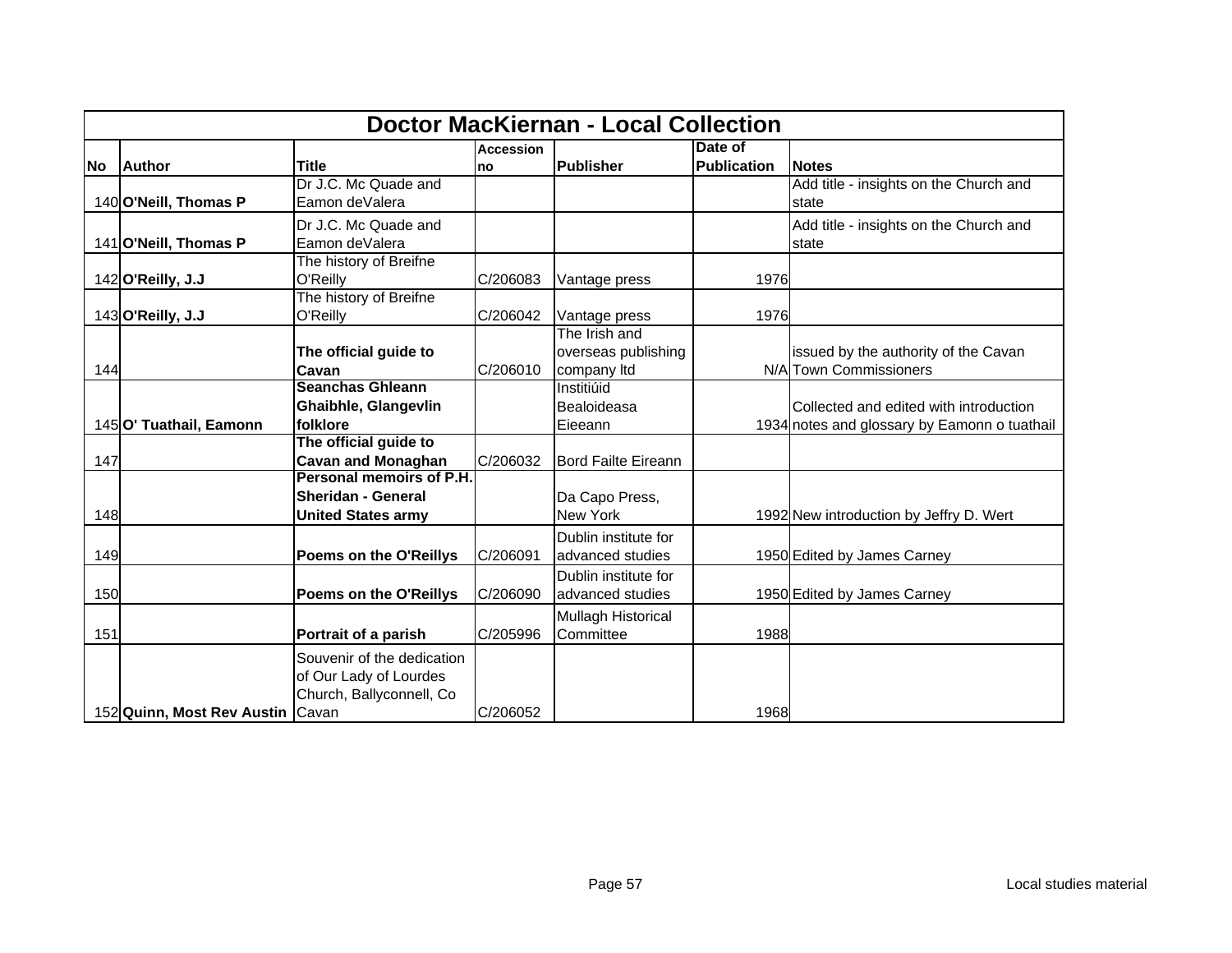|           | <b>Doctor MacKiernan - Local Collection</b> |                                                                                                                                                                               |                  |                                        |                    |                                                                                                                                         |  |  |  |
|-----------|---------------------------------------------|-------------------------------------------------------------------------------------------------------------------------------------------------------------------------------|------------------|----------------------------------------|--------------------|-----------------------------------------------------------------------------------------------------------------------------------------|--|--|--|
|           |                                             |                                                                                                                                                                               | <b>Accession</b> |                                        | Date of            |                                                                                                                                         |  |  |  |
| <b>No</b> | <b>Author</b>                               | <b>Title</b>                                                                                                                                                                  | no               | Publisher                              | <b>Publication</b> | <b>Notes</b>                                                                                                                            |  |  |  |
|           | 153 Ridgeway, William                       | A report of the proceedings<br>under a special<br>commission, of oyer and<br>terminer and gaol delivery<br>for the counties of sligo,<br>mayo, leitrim, longford and<br>cavan |                  | Graisberry and<br>Campbell, Dublin     |                    | 1807 Edges of pages worn                                                                                                                |  |  |  |
|           | 154 Sheridan, Thomas                        | Some revelations in Irish<br>history                                                                                                                                          | C/206108         | Longmans, Green,<br>Reader and Dyer    |                    | Alt title - old elements of creed and class<br>conciliation in Ireland. Edited by Saxe<br>1870 Bannister. Held in JCL. Front cover lose |  |  |  |
| 155       |                                             | Sisters of Mercy, Cootehill                                                                                                                                                   | C/206028         |                                        | c.1980             |                                                                                                                                         |  |  |  |
|           | 156 Smith, Bridie M                         | Cavan past and present                                                                                                                                                        | C/206030         | Cavan urban district<br>council        |                    | Official guide of the Cavan urban district<br>council                                                                                   |  |  |  |
|           | 157 Smith, Bridie M                         | Cavan past and present                                                                                                                                                        | C/206008         | Cavan urban district<br>council        |                    | Official guide of the Cavan urban district<br>council                                                                                   |  |  |  |
|           | 158 Smyth, Terence S                        | The civic history of the<br>Town of Cavan<br>Solemn re-dedication of                                                                                                          | C/206045         | By the author                          | 1934               |                                                                                                                                         |  |  |  |
| 159       |                                             | <b>St Mary's Church</b><br>(Cootehill)                                                                                                                                        | C/206061         |                                        |                    | 1988 13th March, 1988                                                                                                                   |  |  |  |
| 160       |                                             | <b>Souvenir of Cavan</b><br><b>Parishes</b><br>Souvenir of the                                                                                                                | C/206071         |                                        |                    | A collection of souvenir programmes                                                                                                     |  |  |  |
| 161       |                                             | dedication St Patrick's<br><b>Church Glangevlin</b>                                                                                                                           | C/206049         | <b>Abbey Printers</b>                  |                    | 1978 1856-1978                                                                                                                          |  |  |  |
| 163       |                                             | Souvenir of solemn<br>dedication St Felim's<br>Church, Ballinagh                                                                                                              | C/206067         | <b>Abbey Printers</b>                  |                    | The parish of Kilmore and the church of<br>1978 St Feidhlimidh, Ballinagh                                                               |  |  |  |
| 164       |                                             | Souvenir programme of<br>the Owen Roe O'Neill<br><b>Tercentenary</b><br>commemoration                                                                                         | C/206019         | Owen Roe O'Neill<br>memorial committee | 1949               |                                                                                                                                         |  |  |  |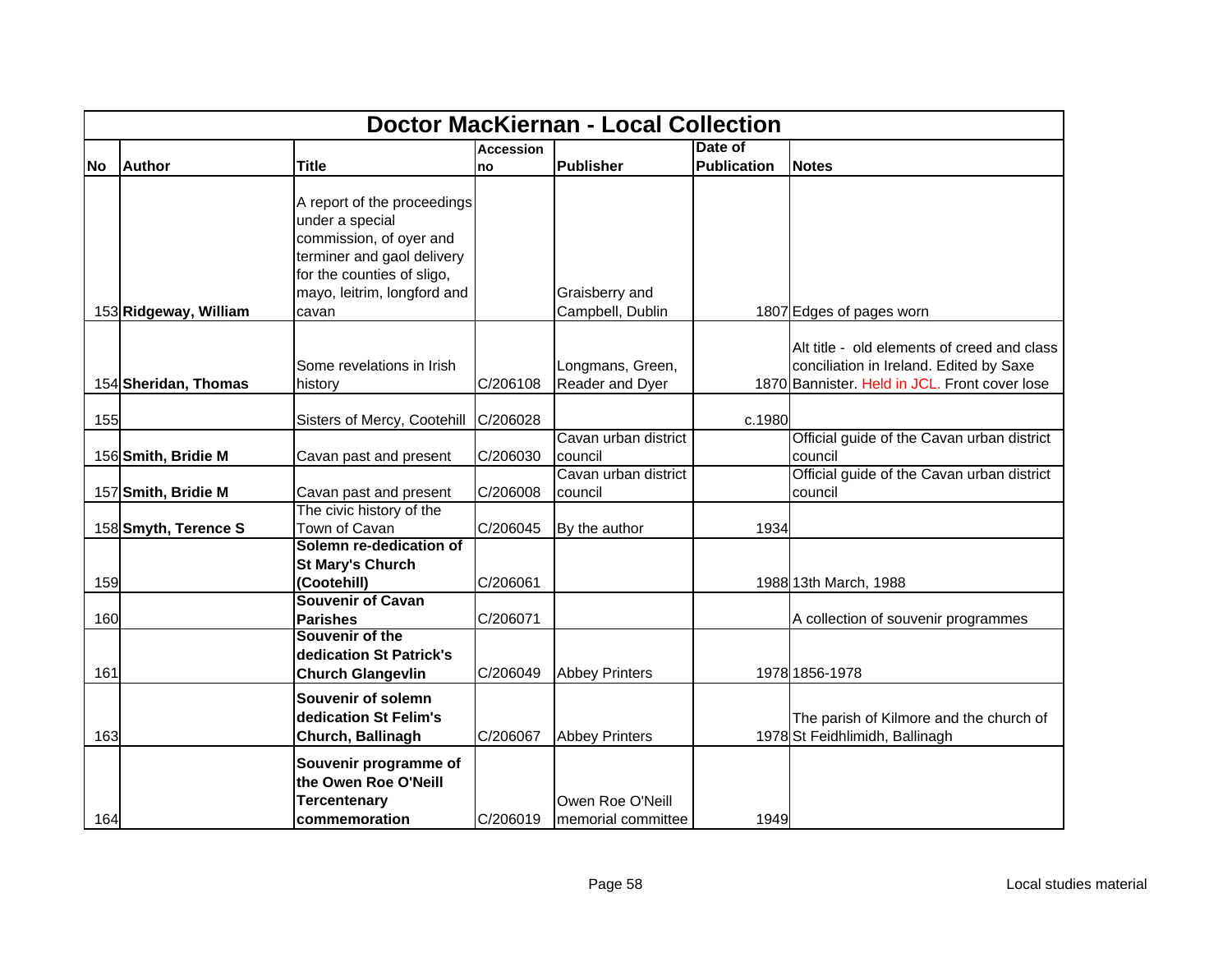|           | <b>Doctor MacKiernan - Local Collection</b> |                               |                  |                         |                    |                                             |  |  |  |
|-----------|---------------------------------------------|-------------------------------|------------------|-------------------------|--------------------|---------------------------------------------|--|--|--|
|           |                                             |                               | <b>Accession</b> |                         | Date of            |                                             |  |  |  |
| <b>No</b> | <b>Author</b>                               | <b>Title</b>                  | <b>no</b>        | Publisher               | <b>Publication</b> | <b>Notes</b>                                |  |  |  |
|           |                                             | Souvenir programme of         |                  |                         |                    |                                             |  |  |  |
|           |                                             | the Owen Roe O'Neill          |                  |                         |                    |                                             |  |  |  |
|           |                                             | <b>Tercentenary</b>           |                  | Owen Roe O'Neill        |                    |                                             |  |  |  |
| 165       |                                             | commemoration                 | C/206073         | memorial committee      | 1949               |                                             |  |  |  |
|           |                                             | Souvenir programme of         |                  |                         |                    |                                             |  |  |  |
|           |                                             | the Owen Roe O'Neill          |                  |                         |                    |                                             |  |  |  |
|           |                                             | <b>Tercentenary</b>           |                  | Owen Roe O'Neill        |                    |                                             |  |  |  |
| 166       |                                             | commemoration                 | C/206016         | memorial committee      | 1949               |                                             |  |  |  |
|           |                                             | Souvenir programme of         |                  |                         |                    |                                             |  |  |  |
|           |                                             | the Owen Roe O'Neill          |                  |                         |                    |                                             |  |  |  |
|           |                                             | <b>Tercentenary</b>           |                  | Owen Roe O'Neill        |                    |                                             |  |  |  |
| 167       |                                             | commemoration                 | C/206017         | memorial committee      |                    | 1949 Cover loose                            |  |  |  |
|           |                                             | <b>Spotlight on the North</b> |                  |                         |                    |                                             |  |  |  |
| 168       |                                             | <b>West</b>                   | C/206142         |                         |                    | 1996 Kilmore P.T.A.A                        |  |  |  |
|           |                                             | Souvenir programme of         |                  |                         |                    |                                             |  |  |  |
|           |                                             | the Owen Roe O'Neill          |                  |                         |                    |                                             |  |  |  |
|           |                                             | Tercentenary                  |                  | Owen Roe O'Neill        |                    |                                             |  |  |  |
| 169       |                                             | commemoration                 | N/A              | memorial committee      | 1949               |                                             |  |  |  |
|           |                                             | <b>St Brigid's Church</b>     |                  |                         |                    |                                             |  |  |  |
| 170       |                                             | Killeshandra                  | C/206064         |                         |                    | 1977 Solemn blessing and rededication       |  |  |  |
|           |                                             | <b>St Brigid's Church</b>     |                  |                         |                    |                                             |  |  |  |
| 171       |                                             | Killeshandra                  | C/206054         | Anglo-Celt              |                    | 1977 Souvenir of Rededication 7 August 1977 |  |  |  |
|           |                                             | St Dallan's Church,           |                  | <b>Blacks printers</b>  |                    |                                             |  |  |  |
| 172       |                                             | Kildallan                     | C/206063         | Cavan                   |                    | 1975 Dedicated 4th May 1975                 |  |  |  |
|           |                                             | St Felim's Church,            |                  |                         |                    |                                             |  |  |  |
| 173       |                                             | Gowlan, Blacklion             | C/206069         | Donegal Democrat        |                    | 1991 April 7th 1991                         |  |  |  |
|           |                                             |                               |                  |                         |                    |                                             |  |  |  |
|           |                                             | <b>St Felim's Church,</b>     |                  |                         |                    |                                             |  |  |  |
| 174       |                                             | <b>Gowlan, Blacklion</b>      | C/206070         | Donegal Democrat        |                    | 1991 April 7th 1991                         |  |  |  |
|           |                                             | St Joseph's Church,           |                  |                         |                    |                                             |  |  |  |
| 175       |                                             | <b>Ballyjamesduff</b>         | C/206065         | <b>R&amp;S Printers</b> |                    | 1966 October 9th 1966                       |  |  |  |
|           |                                             |                               |                  |                         |                    |                                             |  |  |  |
|           |                                             | St Joseph's Church,           |                  |                         |                    |                                             |  |  |  |
| 176       |                                             | <b>Ballyjamesduff</b>         | C/206055         | <b>R&amp;S Printers</b> |                    | 1966 October 9th 1966                       |  |  |  |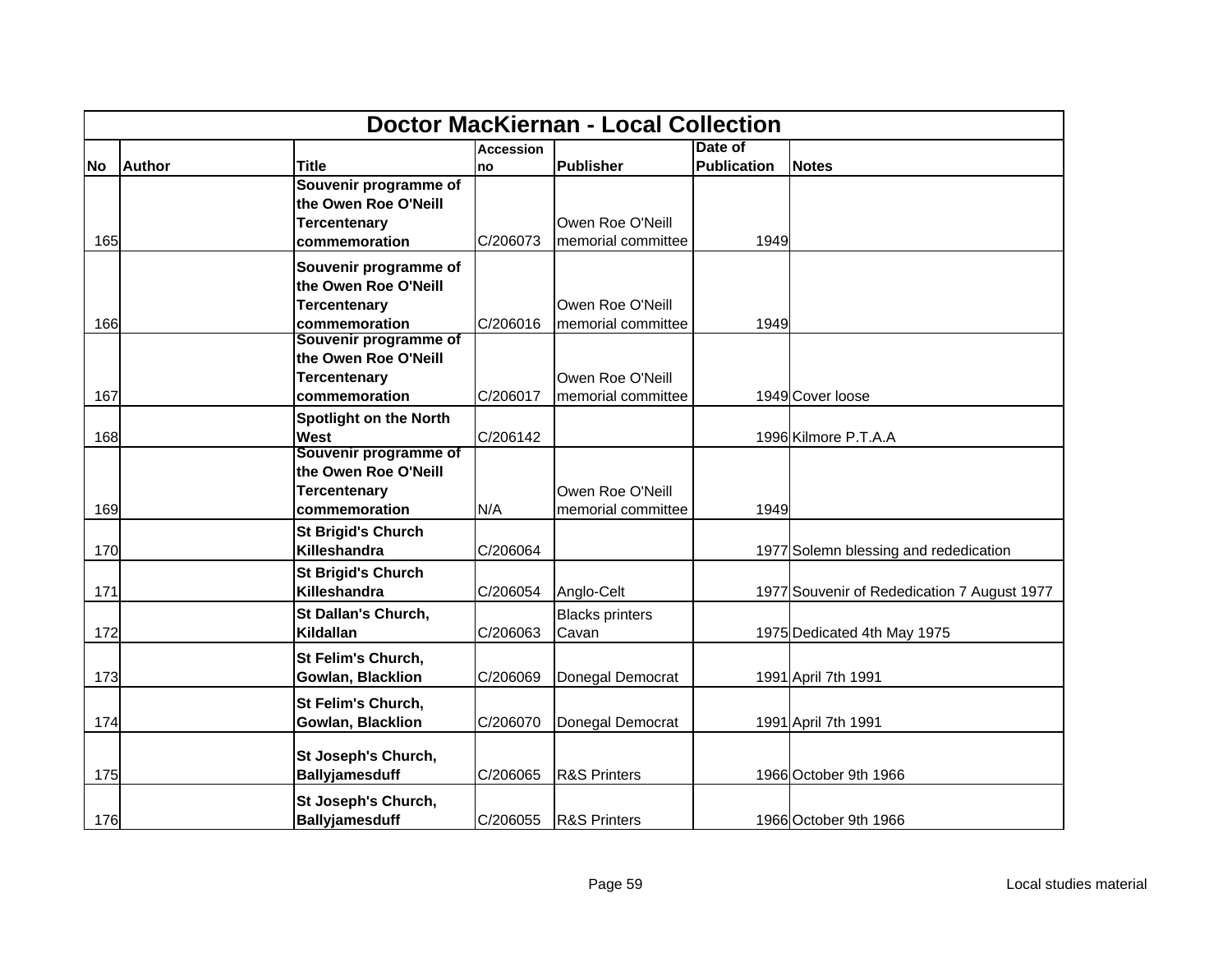|     | <b>Doctor MacKiernan - Local Collection</b> |                              |                  |                                   |                    |                                                                                         |  |  |  |
|-----|---------------------------------------------|------------------------------|------------------|-----------------------------------|--------------------|-----------------------------------------------------------------------------------------|--|--|--|
|     |                                             |                              | <b>Accession</b> |                                   | Date of            |                                                                                         |  |  |  |
| No. | <b>Author</b>                               | <b>Title</b>                 | Ino              | <b>Publisher</b>                  | <b>Publication</b> | <b>Notes</b>                                                                            |  |  |  |
|     |                                             | St Mary's Church,            |                  |                                   |                    | Concelebrated mass of thanksgiving for                                                  |  |  |  |
| 177 |                                             | <b>Bruskey</b>               | C/206048         |                                   |                    | 1993 the 150th Anniversary                                                              |  |  |  |
|     |                                             | <b>St Mary's Church</b>      |                  |                                   |                    |                                                                                         |  |  |  |
| 178 |                                             | <b>Clanaphilip, Co Cavan</b> | C/206062         | Anglo-Celt                        |                    | 1974 Dedicated 21 July 1974                                                             |  |  |  |
|     |                                             | St Mary's Church,            |                  |                                   |                    |                                                                                         |  |  |  |
| 179 |                                             | Swanlinbar, Co Cavan         | C/206058         | <b>R&amp;S Printers</b>           |                    | 1978 Tuesday 15th August 1978                                                           |  |  |  |
|     |                                             | St Mary's Church,            |                  |                                   |                    |                                                                                         |  |  |  |
| 180 |                                             | Swanlinbar, Co Cavan         | C/206059         | <b>R&amp;S Printers</b>           |                    | 1978 Tuesday 15th August 1978                                                           |  |  |  |
|     |                                             | St Mary's Church,            |                  |                                   |                    |                                                                                         |  |  |  |
| 181 |                                             | Swanlinbar, Co Cavan         | C/206057         | <b>R&amp;S Printers</b>           |                    | 1978 Tuesday 15th August 1978                                                           |  |  |  |
|     |                                             | St Mary's Parish Church,     |                  |                                   |                    |                                                                                         |  |  |  |
| 182 |                                             | Crosserlough                 | C/206053         |                                   |                    | 1988 Centenary 1888-1988                                                                |  |  |  |
|     |                                             | St Norbet and his order      |                  |                                   |                    |                                                                                         |  |  |  |
| 183 |                                             | at Kilnacrott                | C/206086         | <b>Holy Trinity Priory</b>        | 1944               |                                                                                         |  |  |  |
|     |                                             | <b>St Patrick's Church,</b>  |                  |                                   |                    |                                                                                         |  |  |  |
| 184 |                                             | Aughaloora                   | C/206072         |                                   |                    | 1994 Sesuicentenary 1844-1994                                                           |  |  |  |
|     |                                             | St Patrick's Church,         |                  |                                   |                    |                                                                                         |  |  |  |
| 185 |                                             | <b>Tarmon</b>                |                  |                                   |                    | 1973 Dedicated 9th December 1973<br>Add title - Jubal Early's Nemesis. Maps             |  |  |  |
|     |                                             | Sheridan in the              |                  | The Stackpole                     |                    | by Colonel Wilbur S. Nye Illustrations                                                  |  |  |  |
|     | 186 Stackpole, Edward J                     | Shenandoah                   | C/206102         | Company                           |                    | from the Kean Archives                                                                  |  |  |  |
|     |                                             |                              |                  |                                   |                    |                                                                                         |  |  |  |
| 187 |                                             | Staghall - a history         | C/205990         | A church committee<br>publication | 1995               |                                                                                         |  |  |  |
|     |                                             |                              |                  |                                   |                    |                                                                                         |  |  |  |
|     |                                             | The graveyards of County     |                  |                                   |                    |                                                                                         |  |  |  |
|     | 188 Sullivan, Mary                          | Cavan - a survey             | C/206001         |                                   | 1998               |                                                                                         |  |  |  |
| 189 |                                             | <b>Templeport</b>            | C/205995         | Anglo-Celt                        |                    | Souvenir of the dedication of St Mogue's<br>1979 Church. Editied by Rev Daniel Gallogly |  |  |  |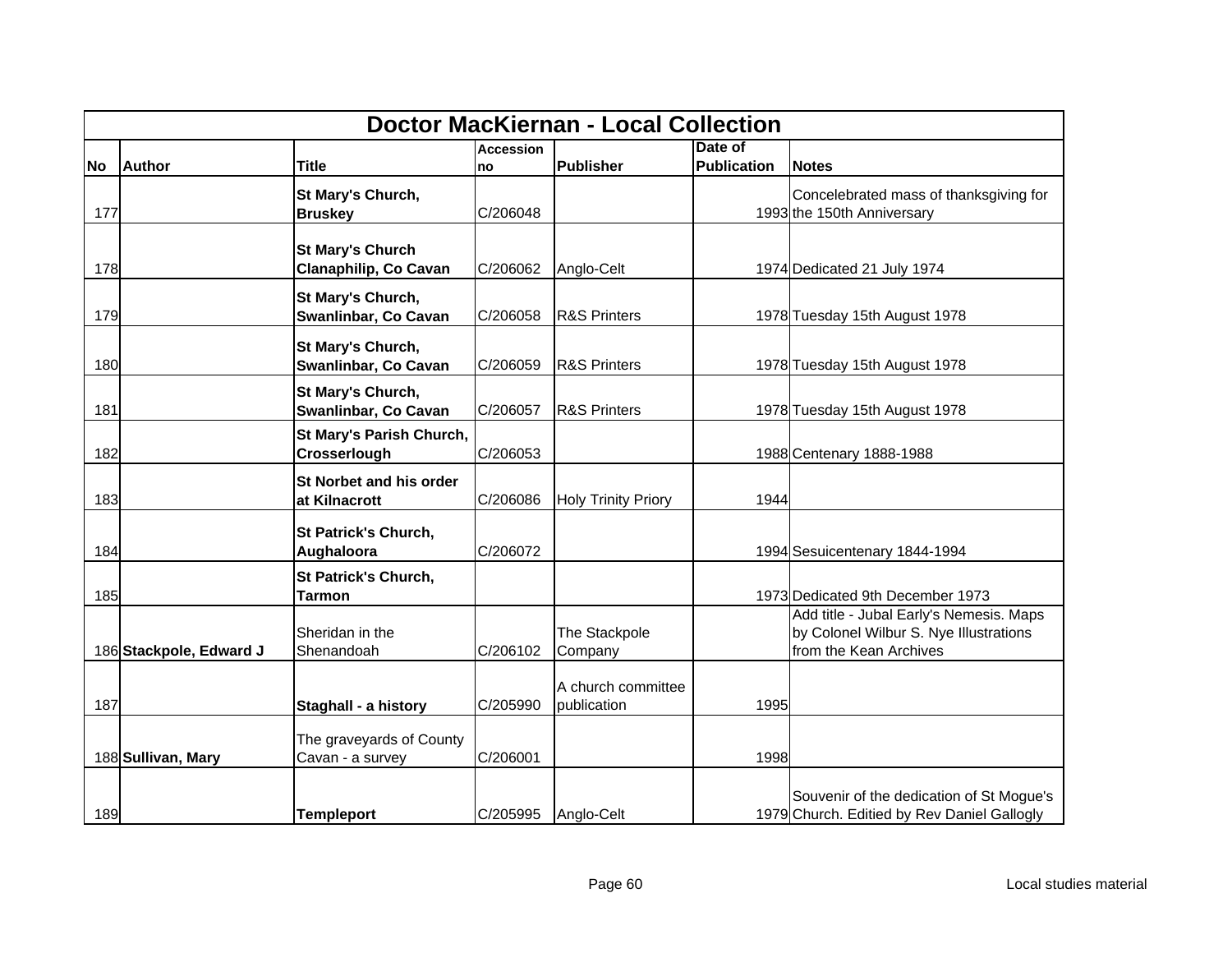|           | <b>Doctor MacKiernan - Local Collection</b> |                                                                                                                                     |                  |                                      |                    |                                                                                                                                                                                       |  |  |  |
|-----------|---------------------------------------------|-------------------------------------------------------------------------------------------------------------------------------------|------------------|--------------------------------------|--------------------|---------------------------------------------------------------------------------------------------------------------------------------------------------------------------------------|--|--|--|
|           |                                             |                                                                                                                                     | <b>Accession</b> |                                      | Date of            |                                                                                                                                                                                       |  |  |  |
| <b>No</b> | <b>Author</b>                               | Title                                                                                                                               | Ino              | <b>Publisher</b>                     | <b>Publication</b> | <b>Notes</b>                                                                                                                                                                          |  |  |  |
| 190       |                                             | Tierlahood School looks<br>back                                                                                                     | C/206029         | Reunion committee                    |                    | c.2000 Add title - end of an era1866-2000                                                                                                                                             |  |  |  |
| 191       |                                             | Two biographies of<br>William Bedell, Bishop of<br><b>Kilmore</b>                                                                   | C/206111         | Cambridge<br><b>University Press</b> |                    | With a selection of his letters and an<br>unpublished treatise. Edited with notes<br>and index by E.S Shuckburgh. Includes a<br>newspaper cutting referring to William<br>1902 Bedell |  |  |  |
| 192       |                                             | Two biographies of<br>William Bedell, Bishop of<br><b>Kilmore</b>                                                                   | C/206112         | Cambridge<br><b>University Press</b> |                    | With a selection of his letters and an<br>unpublished treatise. Edited with notes<br>1902 and index by E.S Shuckburgh.                                                                |  |  |  |
| 193       |                                             | Two biographies of<br>William Bedell, Bishop of<br><b>Kilmore</b>                                                                   | c/206113         | Cambridge<br><b>University Press</b> |                    | With a selection of his letters and an<br>unpublished treatise. Edited with notes<br>1902 and index by E.S Shuckburgh.                                                                |  |  |  |
|           | Ulster Architectural<br>194 Taisce          | Historic Buildings, Groups<br>of Buildings and areas of<br>Heritage Society and An Architectural importance in<br>the town of Cavan | C/206144         | Murphy Taylor print,<br>Belfast      |                    | 1978 Prepared by William Garner                                                                                                                                                       |  |  |  |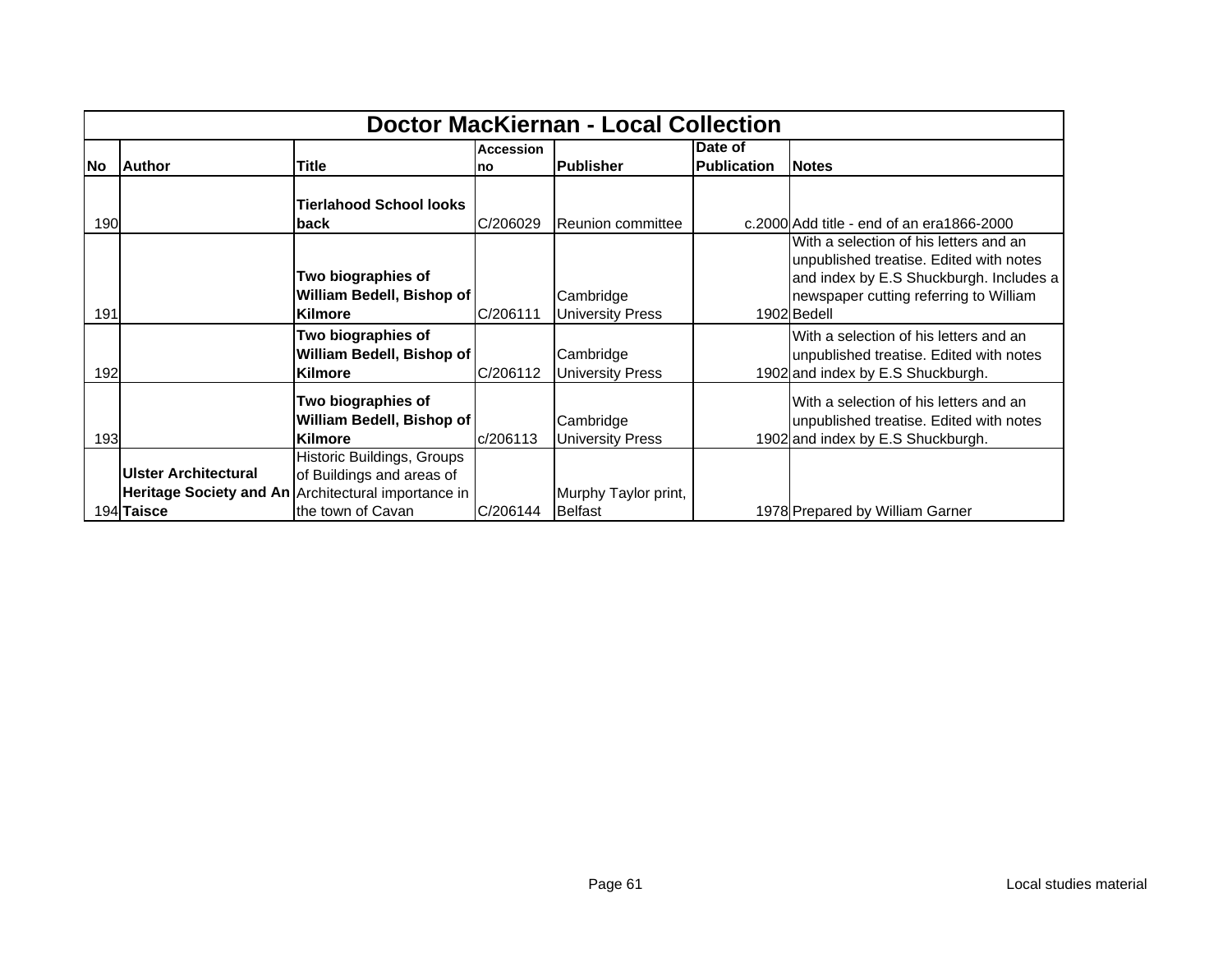|           | <b>Doctor MacKiernan - History Collection</b> |                                                     |                                          |                               |                                                                                                                   |  |  |
|-----------|-----------------------------------------------|-----------------------------------------------------|------------------------------------------|-------------------------------|-------------------------------------------------------------------------------------------------------------------|--|--|
| <b>No</b> | <b>Author</b>                                 | <b>Title</b>                                        | <b>Publisher</b>                         | Date of<br><b>Publication</b> | <b>Notes</b>                                                                                                      |  |  |
|           | Freeman, A. Martin                            | The annals of connacht                              | Dublin Institute for<br>advanced studies | 1944                          |                                                                                                                   |  |  |
|           | 2 Freeman, A. Martin                          | The annals of Connacht                              | Dublin Institute for<br>advanced studies |                               | 1970 A.D. 1224-1544                                                                                               |  |  |
|           | 3 MacAirt, Sean                               | The annals of Inisfallen                            | Dublin Institute for<br>advanced studies | c1951, 1977                   |                                                                                                                   |  |  |
|           | 4 MacAirt, Sean                               | The annals of Inisfallen                            | Dublin Institute for<br>advanced studies | c 1951, 1977                  |                                                                                                                   |  |  |
|           | 5 O'Donovan, John                             | Annals of Ireland - Vol I                           | Hodges, Smith and<br>Co, Dublin          |                               | Annals of the kingdom of Ireland by the<br>Four Masters from the earliest period to<br>c 1854, 1966 the year 1616 |  |  |
|           | 6 O'Donovan, John                             | Annals of Ireland - Vol II                          | Hodges, Smith and<br>Co, Dublin          |                               | Annals of the kingdom of Ireland by the<br>Four Masters from the earliest period to<br>c 1854, 1966 the year 1616 |  |  |
|           | 7 O'Donovan, John                             | Annals of Ireland - Vol III                         | Hodges, Smith and<br>Co, Dublin          |                               | Annals of the kingdom of Ireland by the<br>Four Masters from the earliest period to<br>c 1854, 1966 the year 1616 |  |  |
|           | 8 O'Donovan, John                             | Annals of Ireland - Vol IV                          | Hodges, Smith and<br>Co, Dublin          |                               | Annals of the kingdom of Ireland by the<br>Four Masters from the earliest period to<br>c 1854, 1966 the year 1616 |  |  |
|           | 9O'Donovan, John                              | Annals of Ireland - Vol V                           | Hodges, Smith and<br>Co, Dublin          |                               | Annals of the kingdom of Ireland by the<br>Four Masters from the earliest period to<br>c 1854, 1966 the year 1616 |  |  |
|           | 10 O'Donovan, John                            | Annals of Ireland - Vol VI                          | Hodges, Smith and<br>Co, Dublin          |                               | Annals of the kingdom of Ireland by the<br>Four Masters from the earliest period to<br>c 1854, 1966 the year 1616 |  |  |
|           | 11 O'Donovan, John                            | Annals of Ireland - Vol VII                         | Hodges, Smith and<br>Co, Dublin          |                               | Annals of the kingdom of Ireland by the<br>Four Masters from the earliest period to<br>c 1854, 1966 the year 1616 |  |  |
|           |                                               | 12 Hennessey, William M. Annals of Lough Ce - Vol I | Stationary Office,<br><b>Dublin</b>      |                               | Reproduced at the Ordnance Survey,<br>1939 Dublin. Text in both English and Irish                                 |  |  |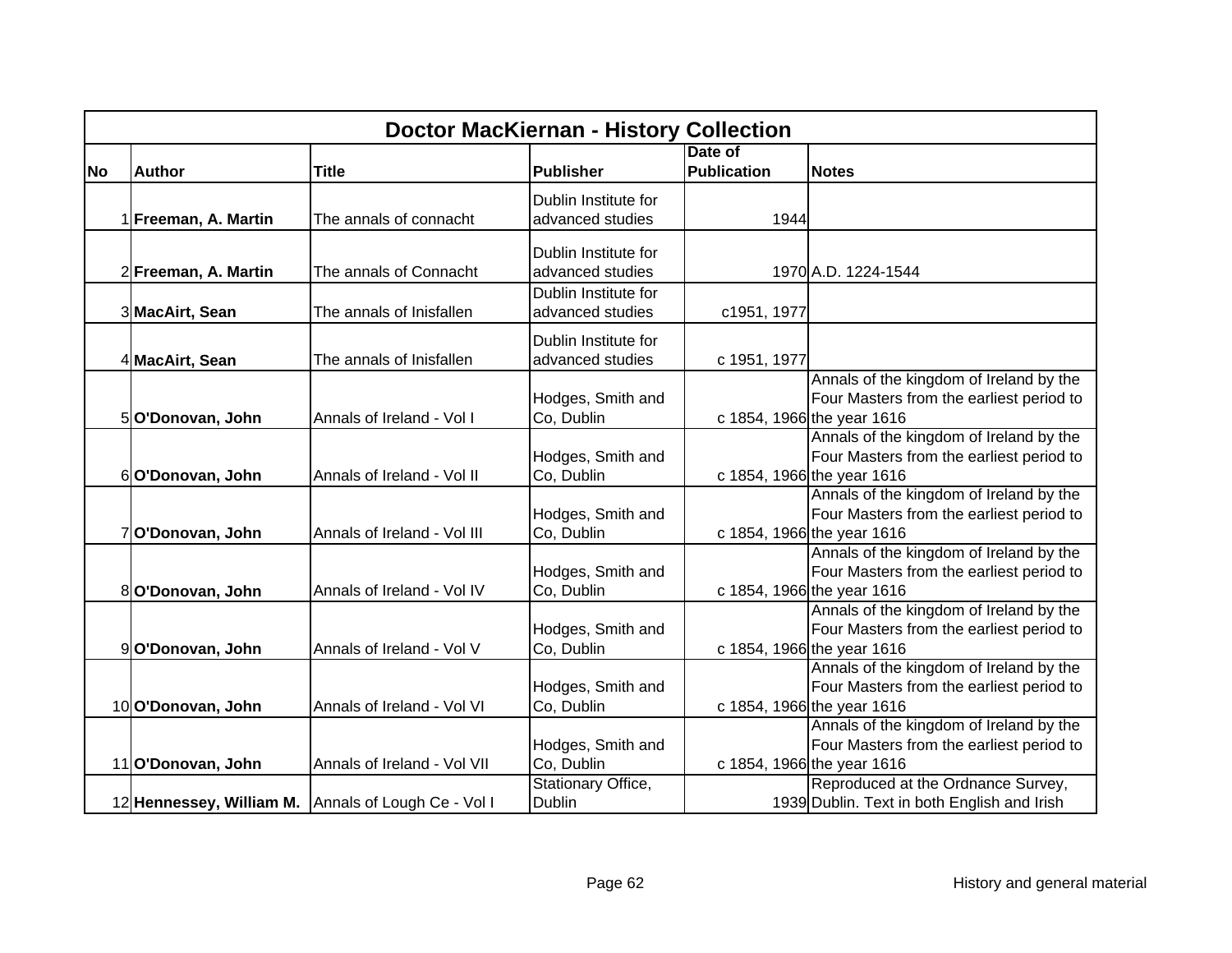|           | <b>Doctor MacKiernan - History Collection</b>     |                                                      |                             |                    |                                             |  |  |
|-----------|---------------------------------------------------|------------------------------------------------------|-----------------------------|--------------------|---------------------------------------------|--|--|
|           |                                                   |                                                      |                             | Date of            |                                             |  |  |
| <b>No</b> | <b>Author</b>                                     | <b>Title</b>                                         | <b>Publisher</b>            | <b>Publication</b> | <b>Notes</b>                                |  |  |
|           |                                                   |                                                      |                             |                    | A chronicle of Irish Affairs From A.D       |  |  |
|           |                                                   |                                                      | Longman & Co,               |                    | 1014 to AD 1590. Text in both English       |  |  |
|           |                                                   | 13 Hennessey, William M. Annals of Lough Ce - Vol II | London                      |                    | 1871 and Irish                              |  |  |
|           |                                                   |                                                      |                             |                    | Otherwise Annala senait, Annals of          |  |  |
|           |                                                   |                                                      | Her Majesty's               |                    | Senat. A chronicle of Irish affairs from    |  |  |
|           |                                                   |                                                      | Stationary Office,          |                    | 431AD to 1056AD. Edited with                |  |  |
|           | 14 Hennessey, William M. Annals of Ulster - Vol I |                                                      | <b>Dublin</b>               |                    | 1887 translation and notes                  |  |  |
|           |                                                   |                                                      |                             |                    | Otherwise Annala senait, Annals of          |  |  |
|           |                                                   |                                                      | Her Majesty's               |                    | Senat. A chronicle of Irish affairs from    |  |  |
|           |                                                   |                                                      | Stationary Office,          |                    | 1057-1131: 1155-1378AD. Edited with         |  |  |
|           | 15 MacCarthy, B                                   | Annals of Ulster - Vol II                            | <b>Dublin</b>               |                    | 1893 translation and notes                  |  |  |
|           |                                                   |                                                      |                             |                    | Otherwise Annala senait, Annals of          |  |  |
|           |                                                   |                                                      | Her Majesty's               |                    | Senat. A chronicle of Irish affairs from    |  |  |
|           |                                                   |                                                      | Stationary Office,          |                    | 1379AD to 1541AD. Edited with               |  |  |
|           | 16 MacCarthy, B                                   | Annals of Ulster - Vol III                           | <b>Dublin</b>               |                    | 1895 translation and notes                  |  |  |
|           |                                                   |                                                      |                             |                    | Otherwise Annala senait, Annals of          |  |  |
|           |                                                   |                                                      |                             |                    | Senat. A chronicle of Irish affairs from    |  |  |
|           |                                                   |                                                      | His Majesty's               |                    | AD. 431-1131: 1155-1541. Introduction       |  |  |
|           | 17 MacCarthy, B                                   | Annals of Ulster - Vol IV                            | <b>Stationary Office</b>    |                    | 1901 and Index                              |  |  |
|           |                                                   |                                                      | Dublin Institute for        |                    | (to A.D. 1131). Part I. Includes both pre-  |  |  |
|           | 18 MacAirt, Sean                                  | The Annals of Ulster                                 | advanced studies            |                    | 1983 Patrician and Post - Patrician text    |  |  |
|           |                                                   |                                                      |                             |                    |                                             |  |  |
|           |                                                   |                                                      | Alexander Thom,             |                    | In English and Irish. Originally compiled   |  |  |
|           | 19 Hennessey, William M.                          | The book of Fenagh                                   | <b>Dublin</b>               |                    | 1875 by St Caillin. Beautifully bound copy  |  |  |
|           |                                                   |                                                      | Alexander Thom,             |                    | In English and Irish. Originally compiled   |  |  |
|           | 20 Hennessey, William M.                          | The book of Fenagh II                                | <b>Dublin</b>               |                    | 1875 by St Caillin.                         |  |  |
|           |                                                   |                                                      | Stationary Office,          |                    | Reproduced at the Ordnance Survey,          |  |  |
|           | 21 Hennessey, William M.                          | The book of Fenagh II                                | <b>Dublin</b>               |                    | 1939 Dublin. Text in both English and Irish |  |  |
|           |                                                   |                                                      | Stationary Office,          |                    |                                             |  |  |
|           | 22 MacAlister, R.A.S                              | Book of Fenagh                                       | <b>Dublin</b>               |                    | 1939 Supplementary volume                   |  |  |
|           |                                                   |                                                      |                             |                    |                                             |  |  |
|           | O'Grady, Standish                                 | Catalogue of Irish manuscripts                       | <b>William Clowes &amp;</b> |                    |                                             |  |  |
|           | 23 Hayes                                          | in the British Museum                                | Sons Ltd                    | 1926 Vol I         |                                             |  |  |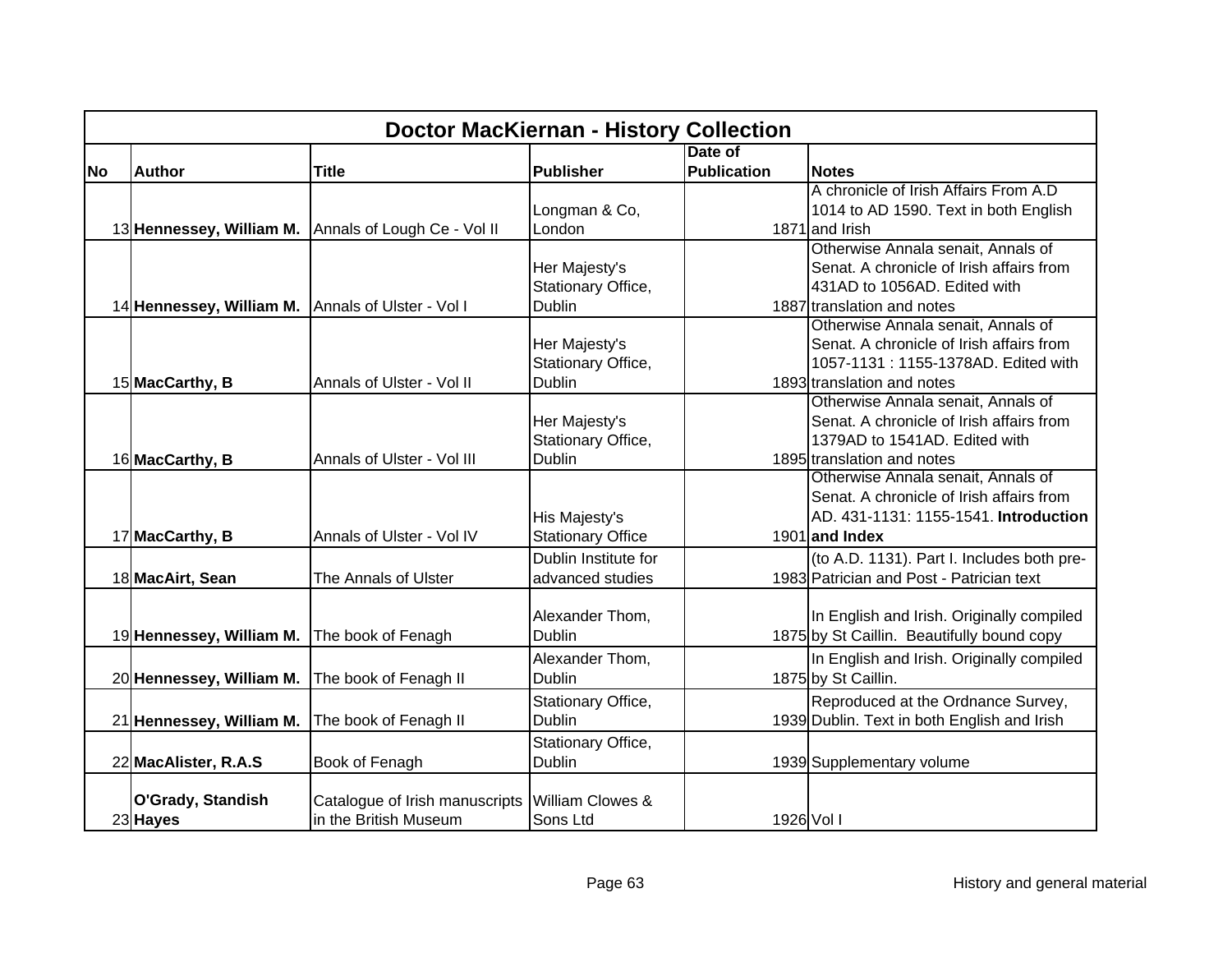|           | <b>Doctor MacKiernan - History Collection</b>                       |                                                                           |                                                             |                               |                                                                         |  |  |
|-----------|---------------------------------------------------------------------|---------------------------------------------------------------------------|-------------------------------------------------------------|-------------------------------|-------------------------------------------------------------------------|--|--|
| <b>No</b> | <b>Author</b>                                                       | <b>Title</b>                                                              | Publisher                                                   | Date of<br><b>Publication</b> | <b>Notes</b>                                                            |  |  |
|           | O'Grady, Standish<br>24 Hayes                                       | Catalogue of Irish manuscripts<br>in the British Museum                   | William Clowes &<br>Sons Ltd, London                        |                               | 1926 Vol I                                                              |  |  |
|           | 25 Flower, Robin                                                    | Catalogue of Irish manuscripts<br>in the British Museum                   | <b>William Clowes &amp;</b><br>Sons Ltd, London             |                               | 1926 Vol II                                                             |  |  |
|           | 26 Flower, Robin                                                    | Catalogue of Irish manuscripts<br>in the British Museum                   | The trustees of the<br>British Museum,<br>London            |                               | 1953 Vol III. Revised by Myles Dillon                                   |  |  |
|           | 27 ó Cróinín, Dáibhí (Ed)                                           | A new history of Ireland I                                                | <b>Oxford University</b><br>Press                           |                               | 2005 Add title - Prehistoric and early Ireland                          |  |  |
|           | Moody, T.W., Martin,<br>28 F.X and Byrne, F.J                       | A new history of Ireland III                                              | Clarendon Press,<br>Oxford                                  |                               | Add title - Early modern Ireland 1534-<br>1976 1691                     |  |  |
|           | Moody, T.W., Vaughan,<br>29 W.E                                     | A new history of Ireland IV                                               | Clarendon Press,<br>Oxford                                  |                               | Add title - Eighteenth century Ireland<br>1986 1691-1800                |  |  |
|           | 30 Hill, J.R.                                                       | A new history of Ireland VII                                              | <b>Oxford University</b><br>Press                           |                               | 2003 Add title - Ireland 1921-84                                        |  |  |
|           | Moody, T.W, Martin,<br>$31$ F.X and Byrne, F.J                      | A new history of Ireland IX                                               | Clarendon Press,<br>Oxford                                  |                               | Maps, genealogies, lists - a companion<br>1984 to Irish history part II |  |  |
| 32        |                                                                     | <b>Bibliography of Irish</b><br>Philology and printed Irish<br>Literature | <b>His Majesty's</b><br>Stationary Office,<br><b>Dublin</b> |                               | 1913 National Library of Ireland                                        |  |  |
| 33        |                                                                     | <b>Bibliography of Irish</b><br>Philology and printed Irish<br>Literature | His Majesty's<br>Stationary Office,<br><b>Dublin</b>        |                               | National Library of Ireland. This copy has<br>1913 been written on      |  |  |
|           | 34 Carty, James                                                     | Bibliography of Irish History<br>1870-1911                                | Stationary Office,<br><b>Dublin</b>                         |                               | 1940 National Library of Ireland                                        |  |  |
|           | Aalen, F.H.A, Whelan,<br><b>Kevin and Stout</b><br>35 Matthew (Eds) | Atlas of the Irish Rural<br>landscape                                     | <b>Cork University Press</b>                                | 1997                          |                                                                         |  |  |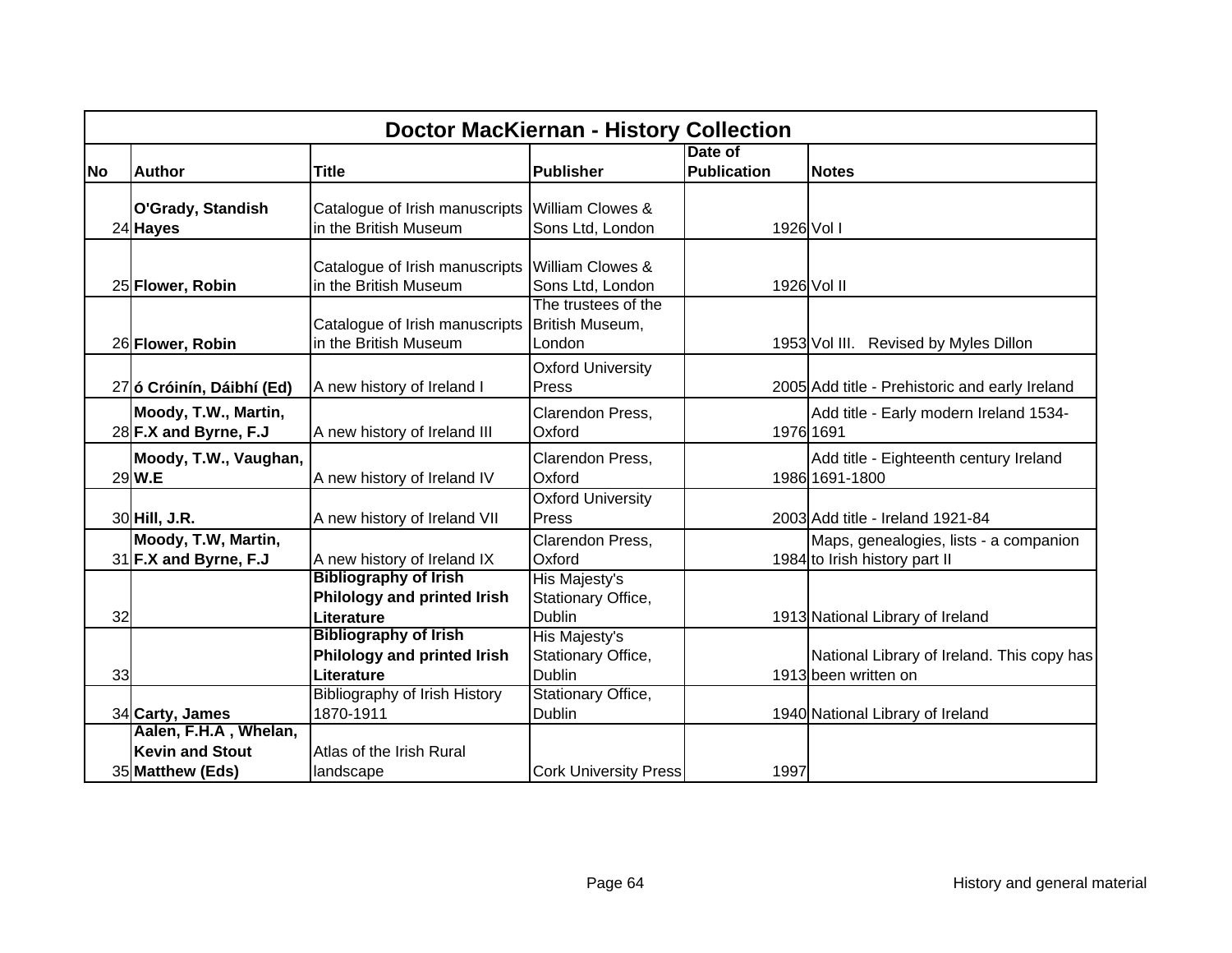|           | <b>Doctor MacKiernan - History Collection</b> |                                    |                          |                    |                                          |  |  |
|-----------|-----------------------------------------------|------------------------------------|--------------------------|--------------------|------------------------------------------|--|--|
|           |                                               |                                    |                          | Date of            |                                          |  |  |
| <b>No</b> | <b>Author</b>                                 | <b>Title</b>                       | <b>Publisher</b>         | <b>Publication</b> | <b>Notes</b>                             |  |  |
|           |                                               |                                    |                          |                    |                                          |  |  |
|           |                                               | <b>Account of the disturbances</b> |                          |                    |                                          |  |  |
|           |                                               | in the county of Meath in the      |                          |                    |                                          |  |  |
| 36        |                                               | years 1792, 1793 and 1794          | N.Kelly, Dublin          |                    | 1794 By a county Meath Freeholder        |  |  |
|           |                                               | The five people you meet in        | Timewarner               |                    |                                          |  |  |
|           | 37 Albom, Mitch                               | Heaven                             | paperbacks               | 2003               |                                          |  |  |
|           |                                               | <b>Ancient monuments of</b>        | Her Majesty's            |                    |                                          |  |  |
| 38        |                                               | Northern Ireland                   | <b>Stationary Office</b> |                    | 1966 Volume I: In state care             |  |  |
|           |                                               | <b>Ancient monuments of</b>        | Her Majesty's            |                    |                                          |  |  |
| 39        |                                               | <b>Northern Ireland</b>            | <b>Stationary Office</b> |                    | 1963 Volume II: Not in state care        |  |  |
|           |                                               |                                    | Royal Irish academy,     |                    |                                          |  |  |
|           | 40 Asplin, P.W.A                              | Medieval Ireland c1170-1495        | <b>Dublin</b>            |                    | 1971 A bibliography of Secondary works   |  |  |
|           |                                               |                                    | Longmans, Green &        |                    |                                          |  |  |
|           | 41 Bagwell, Richard                           | Ireland under the Tudors           | Co                       |                    | 1885 Vol I with map                      |  |  |
|           |                                               |                                    | Longmans, Green &        |                    |                                          |  |  |
|           | 42 Bagwell, Richard                           | Ireland under the Tudors           | Co                       |                    | 1885 Vol II                              |  |  |
|           |                                               |                                    | Longmans, Green &        |                    |                                          |  |  |
|           | 43 Bagwell, Richard                           | Ireland under the Tudors           | Co                       |                    | 1890 Vol III                             |  |  |
|           |                                               | Ireland under the Stuarts and      | Longmans, Green &        |                    |                                          |  |  |
|           | 44 Bagwell, Richard                           | during the Interregnum             | Co                       |                    | 1909 Vol I 1603-1642, with map           |  |  |
|           |                                               | Ireland under the Stuarts and      | Longmans, Green &        |                    |                                          |  |  |
|           | 45 Bagwell, Richard                           | during the Interregnum             | Co                       |                    | 1909 Vol II 1642-1660, with map          |  |  |
|           |                                               | Ireland under the Stuarts and      | Longmans, Green &        |                    |                                          |  |  |
|           | 46 Bagwell, Richard                           | during the Interregnum             | Co                       |                    | 1916 Vol III 1660-1690 with map          |  |  |
|           |                                               |                                    |                          |                    | Official opening of the new clubhouse by |  |  |
| 47        |                                               | <b>Ballinamore Golf Club</b>       | Harvestmoon Print        |                    | 2004 J.P. McManus                        |  |  |
|           | Bannon, Michael J.                            | The emergence of Irish             |                          |                    |                                          |  |  |
|           | $48$ (Ed)                                     | planning 1880-1920                 | Turoe press              | 1985               |                                          |  |  |
|           |                                               |                                    |                          |                    |                                          |  |  |
|           |                                               |                                    | The blackstaff press,    |                    |                                          |  |  |
|           | 49 Bardon, Jonathan                           | A history of Ulster                | <b>Belfast</b>           |                    | 2001 new updated edition                 |  |  |
|           | Bartlett, Thomas,                             |                                    |                          |                    |                                          |  |  |
|           | Dawson, Kevin and                             | Rebellion - a television history   |                          |                    | Published in the bicentenary year to     |  |  |
|           | 50 Keogh, Daire                               | of 1798                            | Gill & Macmillan         |                    | 1998 conincide with an RTE series        |  |  |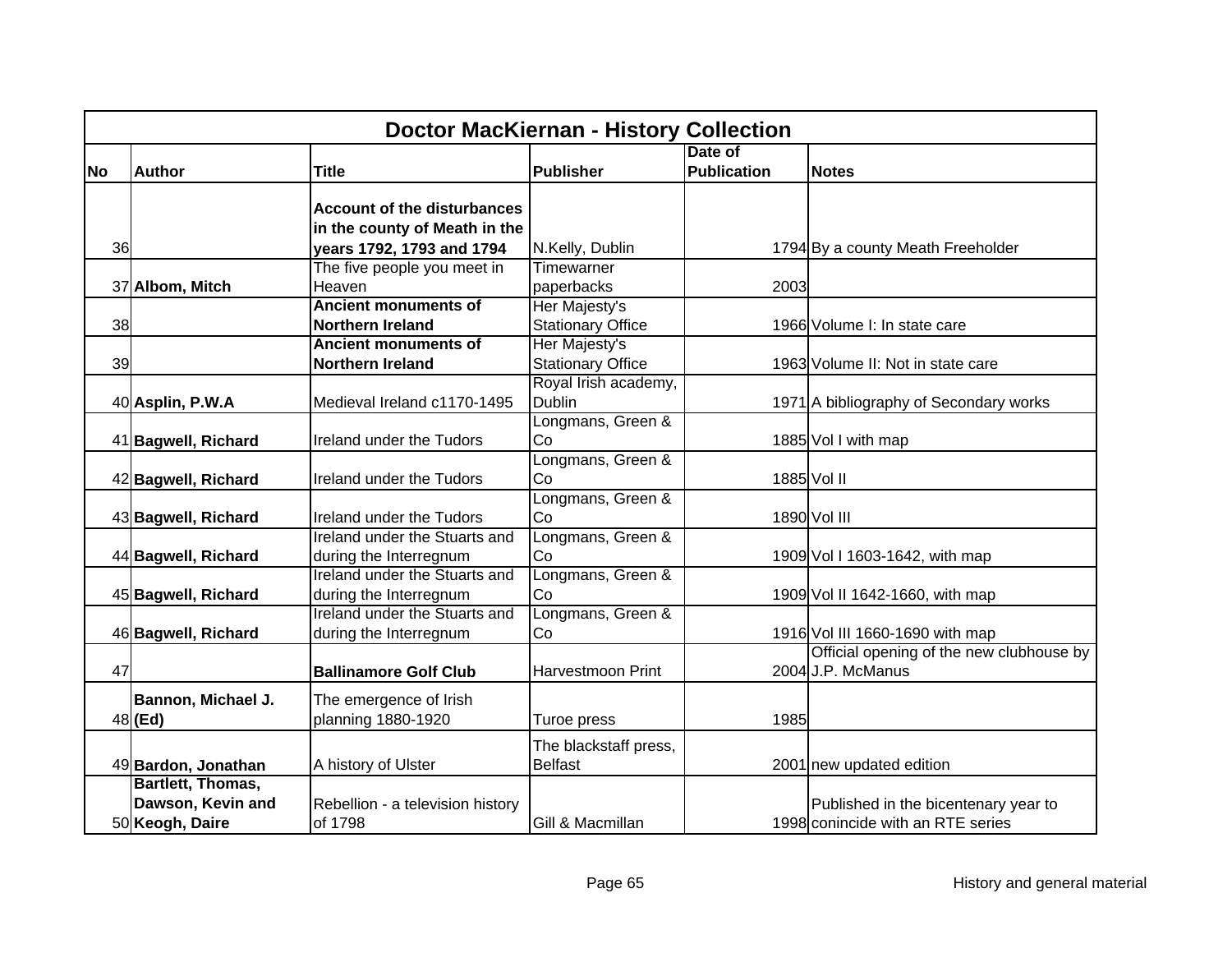|           | <b>Doctor MacKiernan - History Collection</b>     |                                                                             |                                           |                               |                                                                                                                                           |  |  |
|-----------|---------------------------------------------------|-----------------------------------------------------------------------------|-------------------------------------------|-------------------------------|-------------------------------------------------------------------------------------------------------------------------------------------|--|--|
| <b>No</b> | <b>Author</b>                                     | <b>Title</b>                                                                | Publisher                                 | Date of<br><b>Publication</b> | <b>Notes</b>                                                                                                                              |  |  |
|           | 51 Blackstock, Allan                              | An ascendancy army                                                          | <b>Four Courts Press</b>                  |                               | add title - the Irish yeomanry 1796-1834<br>1998 (signed by the author)                                                                   |  |  |
| 52        |                                                   | <b>Books relating to Ireland</b><br><b>History and modern</b><br>literature | Hodges Figgis & Co<br>Ltd                 | 1768                          |                                                                                                                                           |  |  |
|           | 53 Bowe, Nicola Gordon                            | The life and work of Harry<br>Clarke                                        | Irish academic press                      | 1989                          |                                                                                                                                           |  |  |
|           | 54 Brady, Ciaran                                  | Interpreting Irish history                                                  | Irish academic press                      |                               | 1994 the debate on historical revisionism                                                                                                 |  |  |
|           | <b>Brady, Ciaran and</b><br>55 Gillespie, Raymond | Natives and newcomers                                                       | Irish academic press                      |                               | add title - essays on the making of Irish<br>1986 colonial society 1534-1641                                                              |  |  |
|           | 56 Brenan, Rev Martin                             | Schools of Kildare and Leighlin<br>A.D. 1775-1835                           | m.h. Gill and Son Ltd.<br>Dublin          | 1935                          |                                                                                                                                           |  |  |
|           | 57 Broin, Leon ó                                  | Parnell                                                                     | Oifig an tSoláthair,<br>Baile átha Cliath |                               | 1937 Ta an leabhair seo as gaeilge                                                                                                        |  |  |
|           | 58 Browne, Kevin J                                | Eamon de Valera & the Banner<br>county                                      | Glendale                                  | 1982                          |                                                                                                                                           |  |  |
|           | 59 Buachalla, Brendán ó                           | Cathal Buí - Amhráin                                                        | An Clóchomhar Tta                         |                               | 1975 Ta an leabhair seo as gaeilge                                                                                                        |  |  |
|           | 60 Buachalla, Brendán ó                           | Peadar ó Doirnín - Amhráin                                                  | An Clóchomhar Tta                         |                               | 1970 Ta an leabhair seo as gaeilge                                                                                                        |  |  |
|           | 61 Buachalla, Séamus ó                            | Education policy in twentieth<br>century Ireland                            | Wolfhound press                           | 1988                          |                                                                                                                                           |  |  |
|           | 62 Bullock, Alan                                  | Hitler and Stalin - Parallel lives Vintage Books                            |                                           | 1993                          |                                                                                                                                           |  |  |
|           | 63 Burke, Sir Bernard                             | <b>Burkes Landed Gentry</b>                                                 | Harrison, London                          |                               | alt title - Genealogical and heraldic<br>dictionary of the peerage and baronetage<br>Vol I. 44th edition. Cover in poor<br>1882 condition |  |  |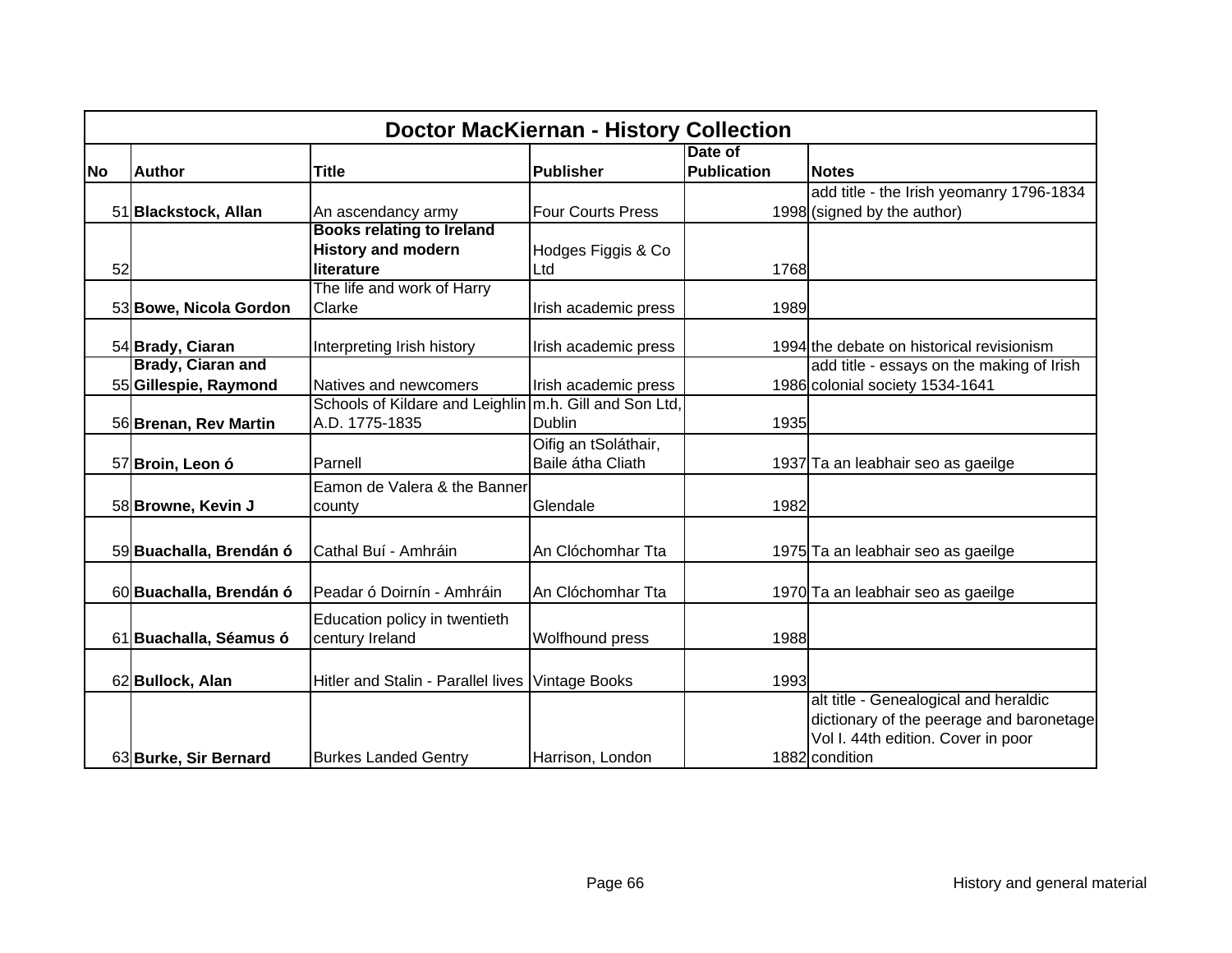|           | <b>Doctor MacKiernan - History Collection</b> |                                   |                            |                    |                                              |  |  |  |
|-----------|-----------------------------------------------|-----------------------------------|----------------------------|--------------------|----------------------------------------------|--|--|--|
|           |                                               |                                   |                            | Date of            |                                              |  |  |  |
| <b>No</b> | <b>Author</b>                                 | <b>Title</b>                      | <b>Publisher</b>           | <b>Publication</b> | <b>Notes</b>                                 |  |  |  |
|           |                                               |                                   |                            |                    | alt title - Genealogical and heraldic        |  |  |  |
|           |                                               |                                   |                            |                    | history of the landed gentry of Great        |  |  |  |
|           |                                               |                                   |                            |                    | Britain and Ireland. Vol I. 7th edition.     |  |  |  |
|           | 64 Burke, Sir Bernard                         | <b>Burkes Landed Gentry</b>       | <b>Harrison and Sons</b>   |                    | 1886 Cover in poor condition                 |  |  |  |
| 65        |                                               |                                   |                            |                    |                                              |  |  |  |
|           | 66 Butterfield, Herbert                       | <b>Christianity and History</b>   | G. Bell and sons Itd       | 1950               |                                              |  |  |  |
|           | 67 Byrne, Francis John                        | Irish kings and high-kings        | B.T. Batsford Ltd          | 1973               |                                              |  |  |  |
|           |                                               |                                   | Sealy, Bryers &            |                    | add title- a history of Ireland in the reign |  |  |  |
|           | 68 Byrne, Matthew J.                          | Ireland under Elizabeth           | Walker                     |                    | 1903 of Elizabeth                            |  |  |  |
|           |                                               |                                   | Sealy, Bryers &            |                    | add title- a history of Ireland in the reign |  |  |  |
|           | 69 Byrne, Matthew J.                          | Ireland under Elizabeth           | Walker                     |                    | 1903 of Elizabeth                            |  |  |  |
|           |                                               | Loughcrew Carns - an ancient      | Drogheda Indepent          |                    |                                              |  |  |  |
|           | <b>Callary, Rev Robert R.</b>                 | pagan cemetery                    | Co Ltd, Drogheda           | 1926               |                                              |  |  |  |
|           |                                               | From Reformation to               |                            |                    |                                              |  |  |  |
|           |                                               | Restoration: Ireland 1534 -       |                            |                    | Part of the Helicon History of Ireland       |  |  |  |
|           | 70 Canny, Nicholas                            | 1660                              | <b>Helicon Ltd</b>         |                    | 1987 Series                                  |  |  |  |
|           |                                               |                                   | Chapman & Hall Ltd,        |                    |                                              |  |  |  |
|           | 71 Carlyle, Thomas                            | French Revolution - a history     | London                     |                    | 1888 Vol I - The Bastille. Copyright edition |  |  |  |
|           |                                               |                                   | Chapman & Hall Ltd,        |                    |                                              |  |  |  |
|           | 72 Carlyle, Thomas                            | French Revolution - a history     | London                     |                    | 1888 Vol II - The Constitution               |  |  |  |
|           |                                               |                                   | Chapman & Hall Ltd,        |                    |                                              |  |  |  |
|           | 73 Carlyle, Thomas                            | French Revolution - a history     | London                     |                    | 1888 Vol III - The Guillotine                |  |  |  |
|           |                                               |                                   |                            |                    | Auction catalogue - in conjunction with      |  |  |  |
|           |                                               |                                   |                            |                    | George Mealy and sons. Includes a            |  |  |  |
|           |                                               | <b>The Canon Charles Travers</b>  |                            |                    | newspaper cutting in relation to the         |  |  |  |
| 74        |                                               | <b>Collection of Antique Arms</b> | <b>Whtie Bros Printers</b> |                    | 1976 auction.                                |  |  |  |
|           |                                               |                                   |                            |                    | Add title - from the Flight of the Earls to  |  |  |  |
|           |                                               |                                   | C.J. Fallon Ltd,           |                    | Grattan's Parliament. A documentary          |  |  |  |
|           | 75 Carty, James                               | Ireland 1607 - 1782               | <b>Dublin</b>              |                    | 1966 record                                  |  |  |  |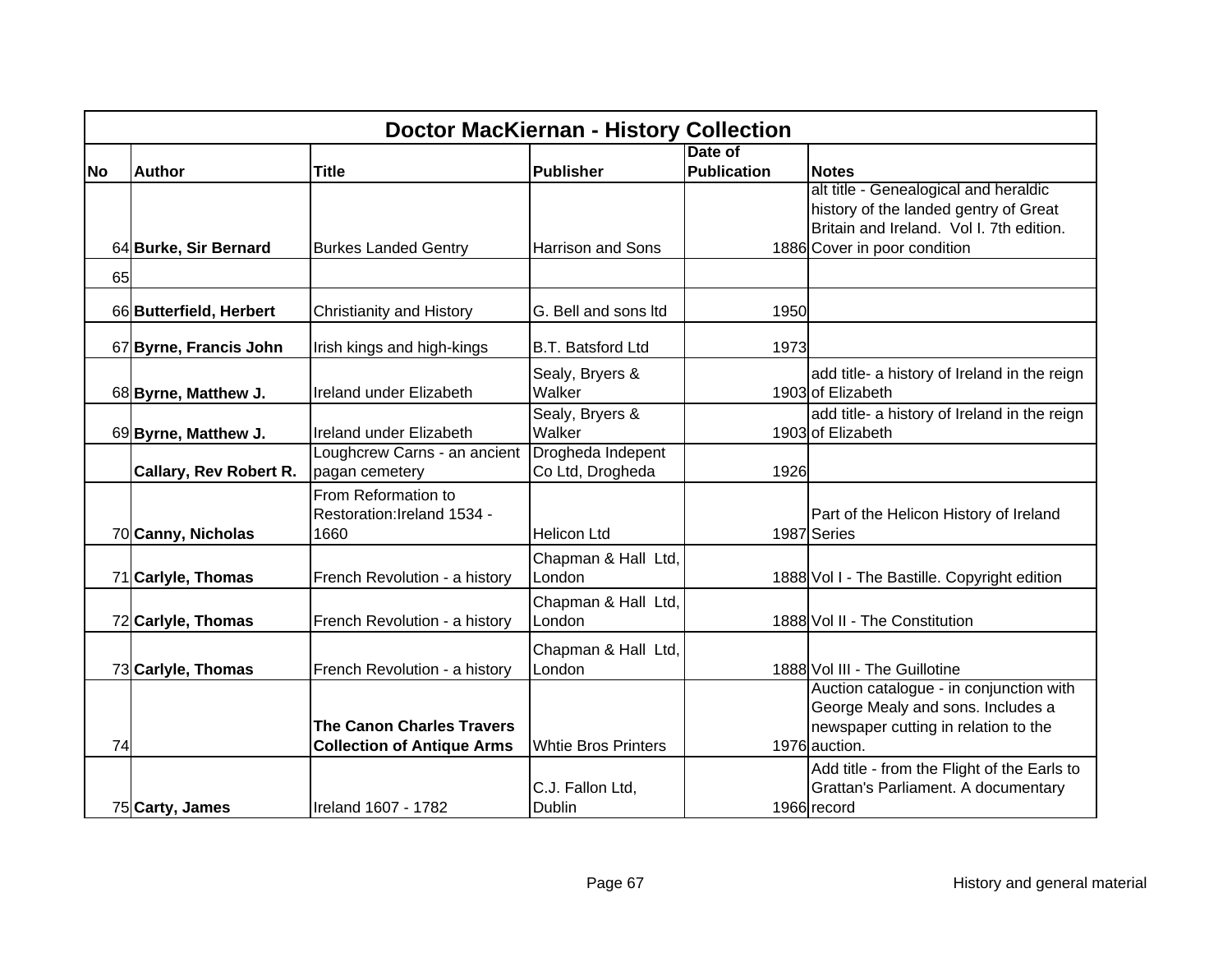|           | <b>Doctor MacKiernan - History Collection</b> |                                 |                             |                    |                                              |  |  |
|-----------|-----------------------------------------------|---------------------------------|-----------------------------|--------------------|----------------------------------------------|--|--|
|           |                                               |                                 |                             | Date of            |                                              |  |  |
| <b>No</b> | <b>Author</b>                                 | <b>Title</b>                    | Publisher                   | <b>Publication</b> | <b>Notes</b>                                 |  |  |
|           |                                               |                                 |                             |                    |                                              |  |  |
|           |                                               |                                 | C.J. Fallon Ltd,            |                    | Add title - from Grattan's Parliament to     |  |  |
|           | 76 Carty, James                               | Ireland 1783 - 1850             | <b>Dublin</b>               |                    | 1966 the Great Famine. A documentary record  |  |  |
|           |                                               |                                 | C.J. Fallon Ltd,            |                    | Add title - from the Great Famine to the     |  |  |
|           | 77 Carty, James                               | Ireland 1851 - 1921             | <b>Dublin</b>               |                    | 1966 Treaty of 1921. A documentary record    |  |  |
|           |                                               |                                 |                             |                    | also includes the Secret history of the      |  |  |
|           |                                               |                                 |                             |                    | Land League. Cameron & Ferguson              |  |  |
|           | 78 Cashman, D.B.                              | Life of Michael Davitt,         |                             |                    | edition                                      |  |  |
|           |                                               |                                 |                             |                    | Three volumes in one - Mr Lincoln's          |  |  |
|           |                                               |                                 | The Fairfax press,          |                    | army, Glory road and A Stillness at          |  |  |
|           | 79 Catton, Bruce                              | <b>Bruce Catton's Civil War</b> | <b>New York</b>             |                    | 1984 Appomattox                              |  |  |
| 80        |                                               | <b>Celtic Studies</b>           | Hodges, Figgis & Co         |                    | 1968 Catalogue 23 - New series               |  |  |
|           |                                               |                                 | Stationary Office,          |                    | with supplementary material from the poll    |  |  |
| 81        |                                               | A Census of Ireland, c 1659     | <b>Dulbin</b>               |                    | 1939 money ordinances (1660-1661)            |  |  |
|           |                                               |                                 | Jonathan Cape,              |                    |                                              |  |  |
|           | 82 Chambers, R.W.                             | <b>Thomas More</b>              | London                      |                    | 1951 The Bedford historical series           |  |  |
|           |                                               |                                 | <b>Cambridge University</b> |                    |                                              |  |  |
|           | 83 Charles-Edwards, T.M,                      | Early Christian Ireland         | Press                       | 2000               |                                              |  |  |
|           |                                               |                                 |                             |                    | add title - being a selection from the       |  |  |
|           |                                               |                                 | His Majesty's               |                    | correspondence which passed between          |  |  |
|           |                                               |                                 | Stationary Office,          |                    | William Drennan and Samuel and               |  |  |
|           | 84 Chart, D.A.                                | The Drennan Letters             | <b>Belfast</b>              |                    | 1931 Martha McTier                           |  |  |
|           |                                               |                                 | Ulster historical           |                    |                                              |  |  |
|           | 86 Clarke, S.J.                               | Gravestone inscriptions         | foundation                  |                    | 1982 Belfast Vol I - Shankill graveyard      |  |  |
|           |                                               |                                 |                             |                    | A collection of stories from Club Cluainin   |  |  |
|           | 87 Club Cluainin                              | A few 'Owl' tales               |                             |                    | 2002 Active Age Group                        |  |  |
|           | 88 Colgan, John                               | Trias Thaumaturga               | <b>Edmund Burke</b>         |                    | 1997 With an introduction by Pádraig ó Riain |  |  |
|           |                                               | <b>Common errors in</b>         | James Duffy & Co            |                    |                                              |  |  |
| 89        |                                               | pronunciation                   | Ltd, Dublin                 |                    | 1894 By a professor of English               |  |  |
|           |                                               |                                 |                             |                    | The Easter commemoration digest              |  |  |
| 90        |                                               | Comoru na Casca Digest          | <b>Graphic publications</b> |                    | 1967 Volume 9 Easter 1967                    |  |  |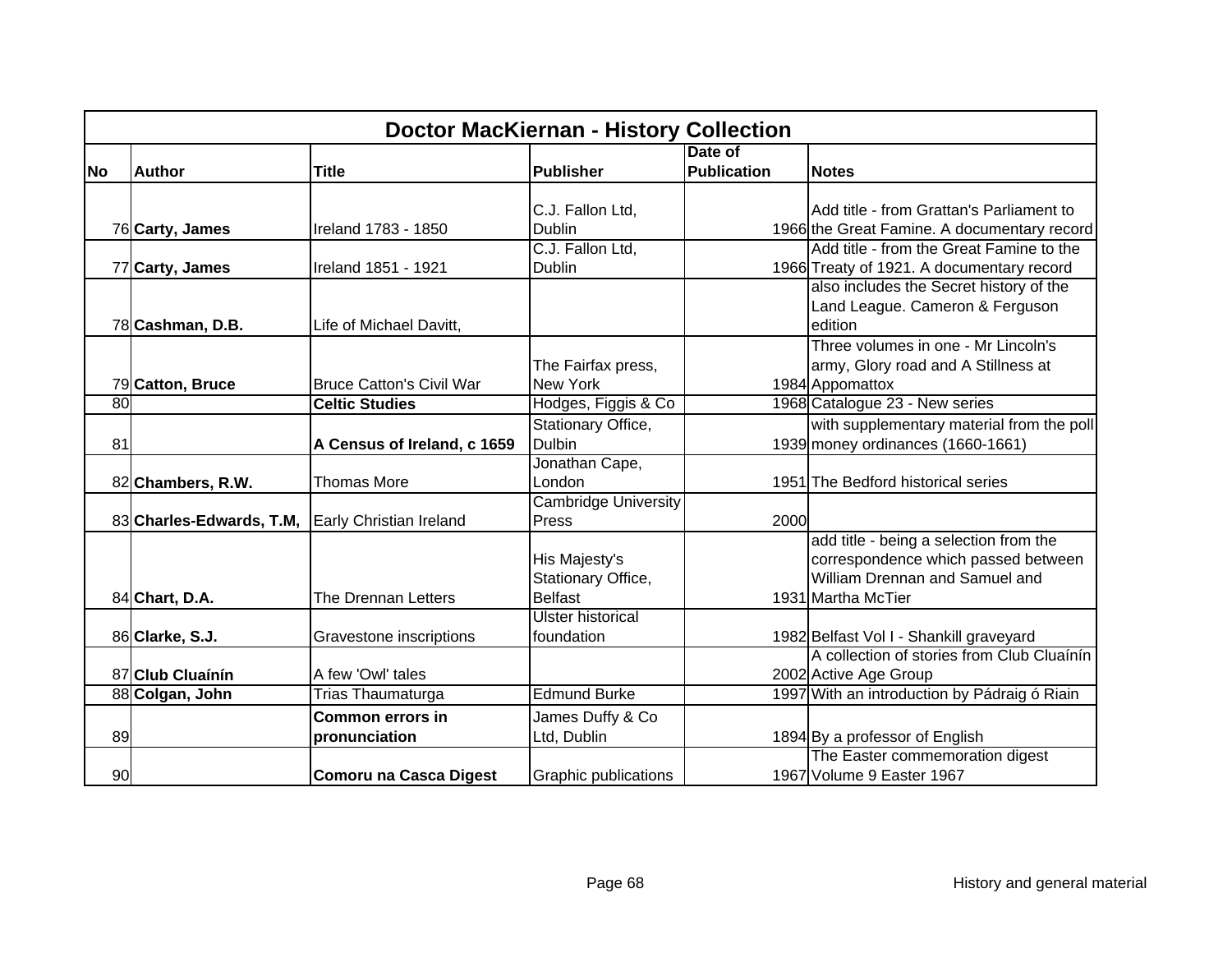|           | <b>Doctor MacKiernan - History Collection</b> |                                                 |                           |                    |                                                             |  |  |  |
|-----------|-----------------------------------------------|-------------------------------------------------|---------------------------|--------------------|-------------------------------------------------------------|--|--|--|
|           |                                               |                                                 |                           | Date of            |                                                             |  |  |  |
| <b>No</b> | <b>Author</b>                                 | <b>Title</b>                                    | <b>Publisher</b>          | <b>Publication</b> | <b>Notes</b>                                                |  |  |  |
|           | Comerford, R.V.,                              |                                                 |                           |                    | Add title - Essays presented to                             |  |  |  |
|           | Cullen, Mary, Hill,                           |                                                 |                           |                    | Monsignor Patrick J. Corish. Essays                         |  |  |  |
|           | Jacqueline R. and                             | Religion, Conflict and                          |                           |                    | cover the period of the 12th to the 16th                    |  |  |  |
|           | 91 Lennon, Colm                               | Coexistence in Ireland                          | Gill and Macmillan        |                    | 1990 centuries                                              |  |  |  |
|           |                                               |                                                 |                           |                    | Includes The Iliad - translated by Andrew                   |  |  |  |
|           |                                               |                                                 |                           |                    | Lang, Walter Leaf and Ernest Myers.                         |  |  |  |
|           |                                               | The complete works of                           | The modern Library,       |                    | The Odyssey - translated by S.H.                            |  |  |  |
| 92        |                                               | Homer                                           | <b>New York</b>           |                    | 1950 Butcher and Andrew Lang                                |  |  |  |
|           |                                               |                                                 | <b>Oxford University</b>  |                    | Edited by Dr C.I Macafee - the fullest                      |  |  |  |
| 93        |                                               | <b>Concise Ulster dictionary</b>                | Press                     |                    | 1996 dialect ever published                                 |  |  |  |
|           |                                               | Religion and society in                         |                           |                    | Studies in Irish Economic and Social                        |  |  |  |
|           | 94 Connolly, Sean                             | nineteenth century Ireland                      | Dun Dealgan Press         |                    | 1985 History 3                                              |  |  |  |
|           |                                               | Priests and People in Pre-                      |                           |                    |                                                             |  |  |  |
|           | 95 Connolly, S.J.                             | Famine Ireland 1780-1845                        | Gill and Macmillan        | 1982               |                                                             |  |  |  |
|           |                                               |                                                 |                           |                    | Contains 1,800 entries which explore                        |  |  |  |
|           |                                               | The Oxford companion to Irish Oxford University | Press                     |                    | Irish history from earliest times to the                    |  |  |  |
|           | 96 Connolly, S.J.                             | history                                         |                           |                    | 1998 recent past<br>An introduction of the reformation into |  |  |  |
|           |                                               |                                                 | Sheed & Ward,             |                    | England Edward VI (1547-1553).                              |  |  |  |
|           | 98 Constant, Abbé G.                          | The reformation in England II                   | London                    |                    | 1941 Translated by E.I Watkin                               |  |  |  |
|           |                                               |                                                 |                           |                    |                                                             |  |  |  |
|           | 99 Coogan, Tim Pat                            | DeValera                                        | Hutchinson, London        |                    | 1993 Add title - Long fellow, long shadow                   |  |  |  |
|           | 100 Coogan, Tim Pat                           | <b>Michael Collins</b>                          | Hutchinson, London        |                    | 1990 Add Title - A biography                                |  |  |  |
|           |                                               | Irish education history and                     | Institute of public       |                    |                                                             |  |  |  |
|           | 101 Coolahan, John                            | structure                                       | administration            | 1981               |                                                             |  |  |  |
|           |                                               |                                                 |                           |                    |                                                             |  |  |  |
|           | Corish, Patrick J. and                        | Records of the Irish Catholic                   |                           |                    | Part of the Maynooth research guides for                    |  |  |  |
|           | 102 Sheehy, David                             | Church                                          | Irish Academic press      |                    | 2001 Irish local history: number 3                          |  |  |  |
|           |                                               | The Catholic Community in the                   |                           |                    |                                                             |  |  |  |
|           |                                               | Seventeenth and Eighteenth                      |                           |                    |                                                             |  |  |  |
|           | 103 Corish, Patrick J.                        | Centuries                                       | Helicon Ltd, Dublin       | 1981               |                                                             |  |  |  |
|           | 104 Corish, Patrick J.                        | Maynooth College 1795-1995                      | <b>Gill and Macmillan</b> | 1995               |                                                             |  |  |  |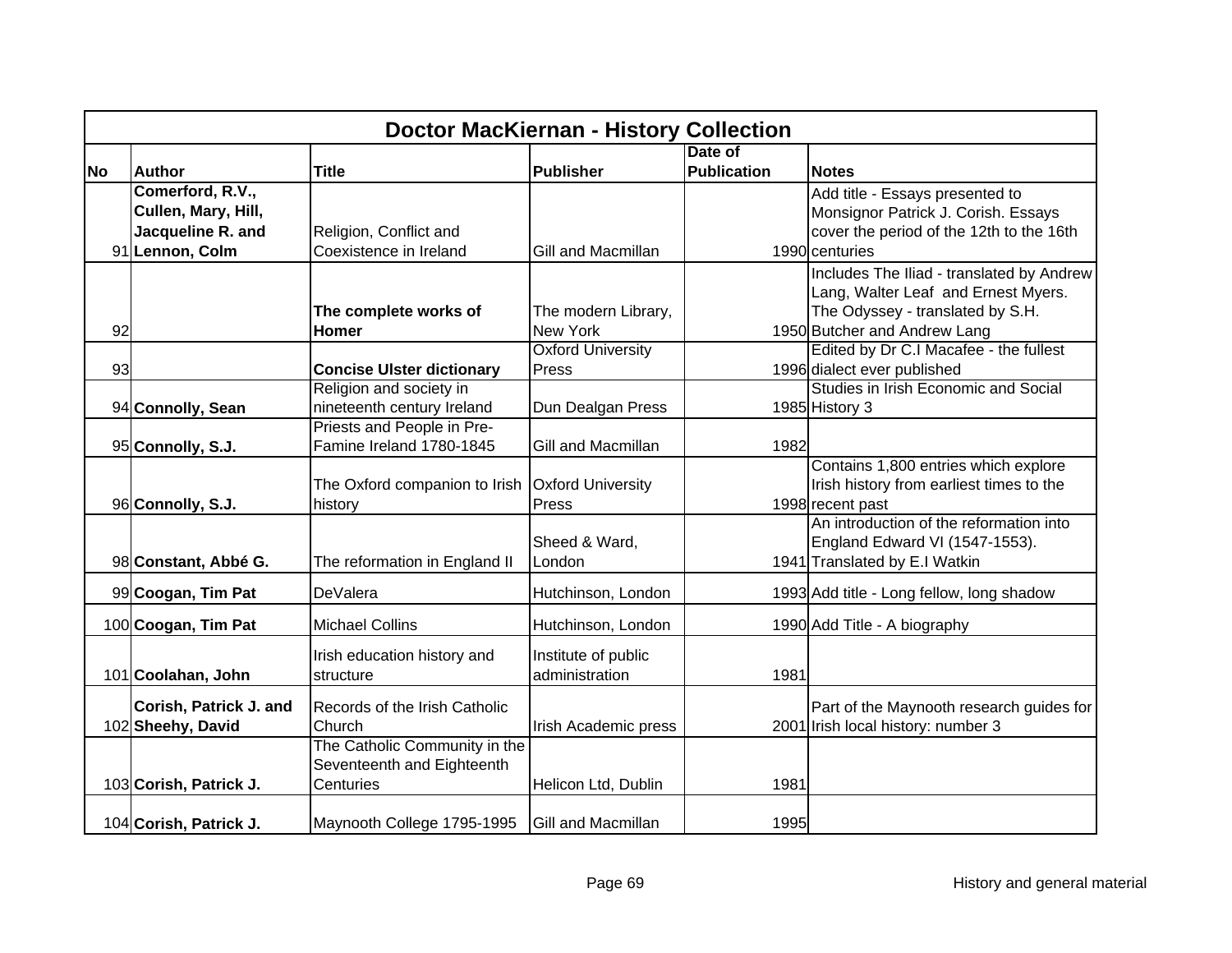|           | <b>Doctor MacKiernan - History Collection</b>                                |                                                                          |                                               |                               |                                                                                                                                     |  |  |  |
|-----------|------------------------------------------------------------------------------|--------------------------------------------------------------------------|-----------------------------------------------|-------------------------------|-------------------------------------------------------------------------------------------------------------------------------------|--|--|--|
| <b>No</b> | <b>Author</b>                                                                | <b>Title</b>                                                             | Publisher                                     | Date of<br><b>Publication</b> | <b>Notes</b>                                                                                                                        |  |  |  |
|           | 105 Corkery, Daniel                                                          | The Hidden Ireland<br>The fortunes of the Irish                          | M.H. Gill and Son Ltd                         |                               | Add Title - A study of Gaelic Munster in<br>1941 the Eighteenth century. Third impression<br>Published for the cultural relations   |  |  |  |
|           | 106 Corkery, Daniel                                                          | language                                                                 | C.J. Fallon, Dublin                           |                               | 1954 committee of Ireland. Front cover lose                                                                                         |  |  |  |
|           | Corráin, Donnchadh ó<br>107 and Maguire, Fidelma<br>108 Corráin, Donnchadh ó | Gaelic Personal names                                                    | The academy press<br><b>Four Courts Press</b> | 1981<br>1994                  |                                                                                                                                     |  |  |  |
|           | 109 Corráin, Donncha ó                                                       | <b>Irish Antiquity</b><br>Ireland before the normans                     | Gill and Macmillan                            |                               | 1972 The Gill history of Ireland 2                                                                                                  |  |  |  |
|           | 110 Cosgrove, Art                                                            | Late Medieval Ireland, 1370-<br>1541                                     | <b>Helicon Ltd</b>                            |                               | Part of the Helicon History of Ireland<br>1981 Series                                                                               |  |  |  |
|           | <b>Cosgrove, Art and</b><br>111 McCartney, Donal                             | Studies in Irish History                                                 | Leinster Leader                               |                               | 1979 Presented to R. Dudley Edwards                                                                                                 |  |  |  |
|           | 112 Costello, Francis                                                        | The Irish revolution and its<br>aftermath 1916-1923 - years of<br>revolt | Irish Academic press                          |                               | includes the official texts of all the<br>agreements between Britain and Ireland<br>2003 since 1921                                 |  |  |  |
|           | Crawford, W.H. and<br>113 Foy, R.H.                                          | Townlands in Ulster - Local<br><b>History Studies</b>                    | <b>Ulster Historical</b><br>Foundation        |                               | Contains 8 essays by experienced local<br>historians who describe the development<br>1998 of their town land for the last 400 years |  |  |  |
| 114       |                                                                              | <b>Creevelea Abbey</b>                                                   | The Stationary Office,<br><b>Dublin</b>       |                               | National Monument no 69                                                                                                             |  |  |  |
| 115       |                                                                              | <b>Creevelea Abbey</b>                                                   | The Stationary Office,<br><b>Dublin</b>       |                               | National Monument no 69                                                                                                             |  |  |  |
|           | <b>Cumann Luit Clear</b><br>116 Gael                                         | Páirc seán mac Diarmada                                                  | Leitrim Observer<br>Printing works            |                               | Souvenir Programme, Sunday May 24<br>1964 1964                                                                                      |  |  |  |
|           | <b>Cumann Seanchais</b><br>117 Ros Inbhir                                    | <b>Rossinver Braes</b>                                                   | Drumlin publications                          | 1995 Vol I                    |                                                                                                                                     |  |  |  |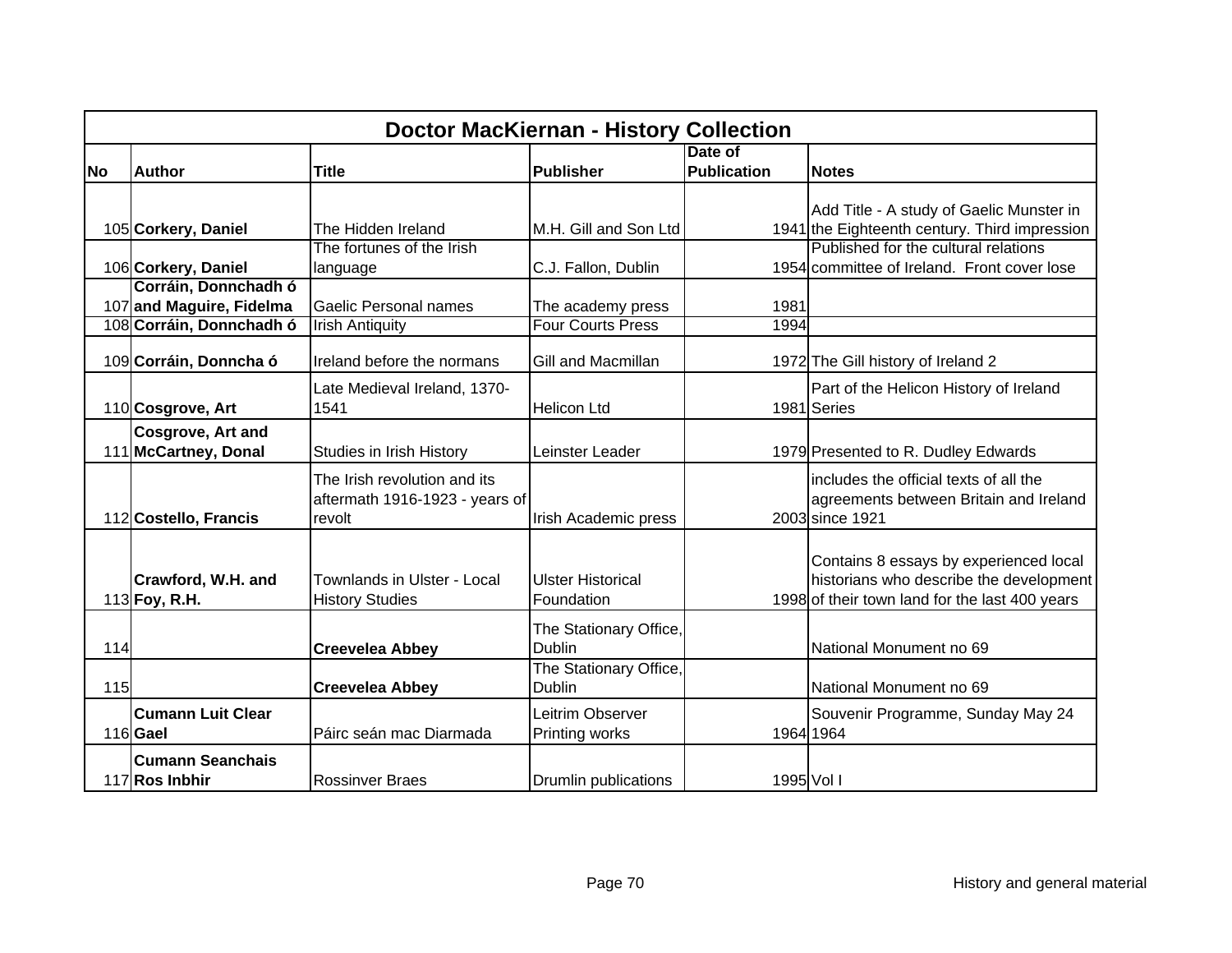|           | <b>Doctor MacKiernan - History Collection</b> |                                                                   |                                            |                    |                                                                                                                                                                           |  |  |  |
|-----------|-----------------------------------------------|-------------------------------------------------------------------|--------------------------------------------|--------------------|---------------------------------------------------------------------------------------------------------------------------------------------------------------------------|--|--|--|
|           |                                               |                                                                   |                                            | Date of            |                                                                                                                                                                           |  |  |  |
| <b>No</b> | <b>Author</b>                                 | <b>Title</b>                                                      | Publisher                                  | <b>Publication</b> | <b>Notes</b>                                                                                                                                                              |  |  |  |
|           | 118 Cunningham, Timothy                       | The Great Charter of the<br>liberties of the City of<br>Waterford | Agustus Long                               |                    | Alt title - Magna Charta libertatum<br>Civitatis Waterford. In latin and english.<br>Transcribed and translated into English<br>1752 with explanatory notes               |  |  |  |
|           | 119 Curry, Thomas J.                          | Farewell to Christendom                                           | <b>Oxford University</b><br>Press          |                    | The future of Church and state in<br>America. With a note to the Bishop from<br>2001 the author                                                                           |  |  |  |
|           | 120 Cusack, M.F.                              | The history of the Irish nation                                   | J.G. Murdoch,<br>London                    |                    | Add title - social, ecclesiastical,<br>biographical, industrial and antiquarian.<br>Beautifully bound work with original<br>1876 covers, gilt edging on pages and clasps. |  |  |  |
|           | 121 D'Alton, John                             | History of Ireland and the<br>Annals of Boyle                     | Dublin                                     |                    | 1845 Vol II. Book damaged.                                                                                                                                                |  |  |  |
|           | 122 D'este, Carlo                             | Patton - a genius for war                                         | Harper Perennial                           | 1995               |                                                                                                                                                                           |  |  |  |
|           | óDanachair, Caoimhín<br>$123$ (Ed)            | Folk & Farm                                                       | Royal society of<br>antiquaries of Ireland |                    | Add title - essays in honour of A.T.<br>Lucas. Contains a number of<br>1976 photographs                                                                                   |  |  |  |
|           | 124 Danaher, Kevin                            | Ireland's vernacular<br>architecture                              | <b>Mercier Press</b>                       |                    | Published for the public relations<br>1975 committee of Ireland                                                                                                           |  |  |  |
|           | 125 Danaher, Kevin                            | In Ireland long ago                                               | <b>Mercier Press</b>                       | 1964               |                                                                                                                                                                           |  |  |  |
| 126       |                                               | <b>Daniel O'Connell - nine</b><br>centenary essays                | <b>Browne and Nolan</b><br>Ltd             |                    | 1949 Edited by Professor Michael Tierney                                                                                                                                  |  |  |  |
|           | 127 Darlington, Joseph                        | The Dilemma of John<br><b>Haughton Steele</b>                     | Burns, Oates and<br>Washbourne Lte         |                    |                                                                                                                                                                           |  |  |  |
|           | 128 Davis, Burke                              | Jeb Stuart - the last cavalier                                    | Wings books                                |                    | 1957 with maps by Rafael D. Palacious                                                                                                                                     |  |  |  |
|           | 129 DeBréadún, úna                            | <b>Rossinver Braes</b>                                            | <b>Drumlin Publications</b>                |                    | 1995 Vol I Cumann Seanchais Ros Inbhir                                                                                                                                    |  |  |  |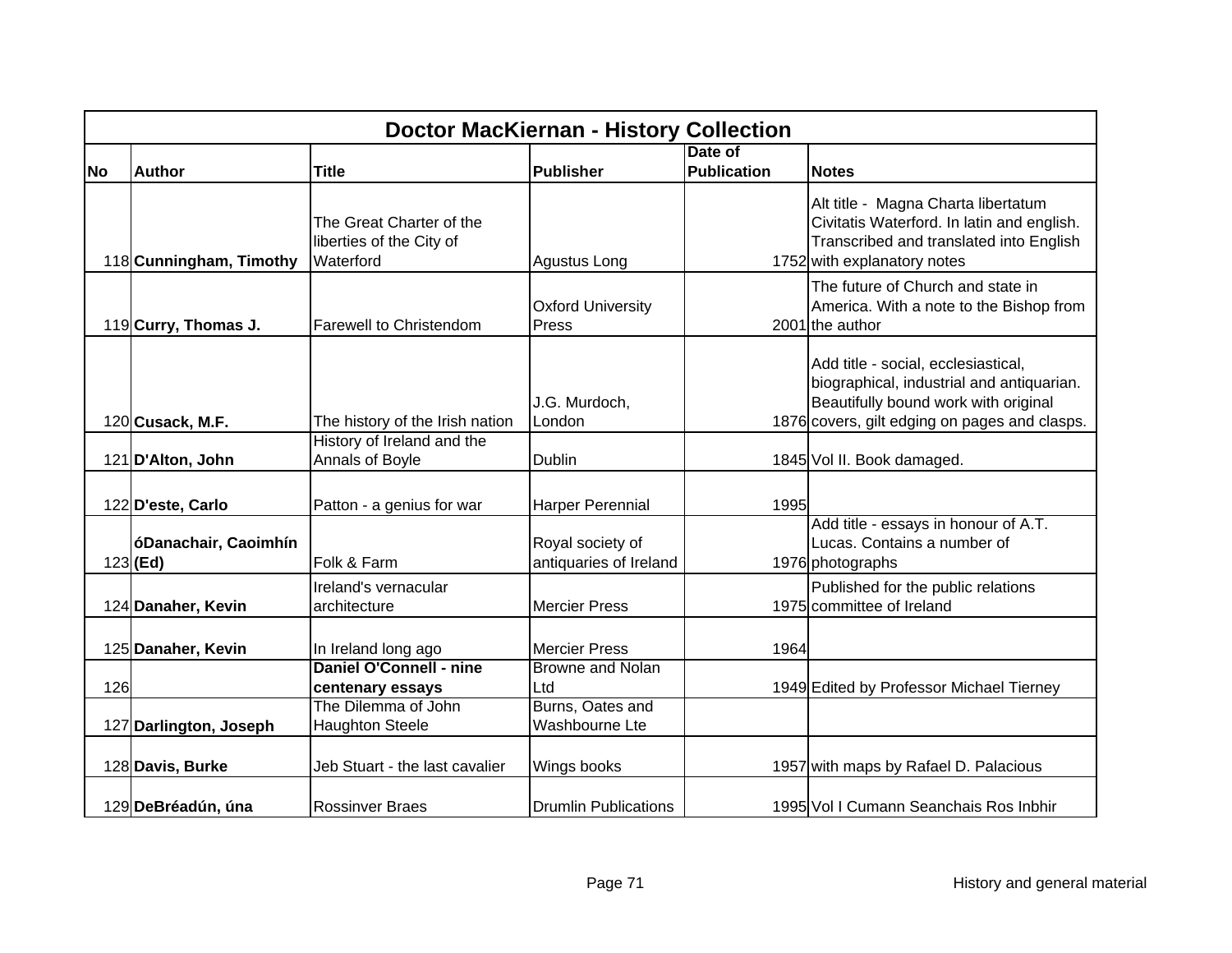|           | <b>Doctor MacKiernan - History Collection</b> |                                                                     |                                                           |                               |                                                                                                                        |  |  |  |
|-----------|-----------------------------------------------|---------------------------------------------------------------------|-----------------------------------------------------------|-------------------------------|------------------------------------------------------------------------------------------------------------------------|--|--|--|
| <b>No</b> | <b>Author</b>                                 | <b>Title</b>                                                        | <b>Publisher</b>                                          | Date of<br><b>Publication</b> | <b>Notes</b>                                                                                                           |  |  |  |
|           |                                               |                                                                     |                                                           |                               |                                                                                                                        |  |  |  |
|           | 130 DeBurgo, F.Thomas                         | Hibernia Dominicana                                                 | Coloniae Agrippinae                                       |                               | MDCCLXII Front cover missing                                                                                           |  |  |  |
|           | 131 Delaney, T.G.                             | Excavations 1975-76                                                 | Ulster Museum,<br><b>Belfast</b>                          |                               | Summary of accounts of Archaeological<br>work in Ireland                                                               |  |  |  |
|           | 132 Delaney, Frank                            | The Celts                                                           | <b>HarperCollins</b><br>publishers                        | 1993                          |                                                                                                                        |  |  |  |
|           | 133 DeValera, Eamon                           | The Earl of Longford and<br>Thomas P. O'Neill                       | Arrow books                                               |                               | There are a few loose pages of<br>1974 photographs in this book                                                        |  |  |  |
|           | 134 ó Nualláin, Seán                          | DeValera, Ruaidhrí and Survey of the Megalithic tombs<br>of Ireland |                                                           |                               | Vol III - covering counties Galway,<br>Roscommon, Leitrim, Longford,<br>Westmeath, Laoighis, Offaly, Kildare,<br>Cavan |  |  |  |
|           | 135 Dickson, Charles                          | Revolt in the North                                                 | Clonmore &<br>Reynolds Ltd                                |                               | 1960 Add title - Antrim and Down in 1798                                                                               |  |  |  |
|           | 136 Dickson, David                            | New Foundations: Ireland 1660<br>1800                               | <b>Helicon Ltd</b>                                        |                               | Part of the Helicon History of Ireland<br>1987 series                                                                  |  |  |  |
|           | 137 Dinneen, Rev Patrick                      | MacTernan Prize Essay                                               | M.H.Gill & Son,<br><b>Dublin</b>                          |                               | Irish prose - an essay in Irish with<br>1902 translation in English and a vocabulary                                   |  |  |  |
|           | 138 Dinneen, Rev Patrick                      | MacTernan Prize Essay                                               | M.H.Gill & Son,<br>Dublin                                 |                               | Irish prose - an essay in Irish with<br>1902 translation in English and a vocabulary                                   |  |  |  |
| 139       |                                               | Doing Irish local history                                           | Queen's University,<br><b>Belfast</b>                     |                               | add title - Pursuit and practice. Edited by<br>1998 Raymond Gillespie and Myrtle Hill                                  |  |  |  |
|           | 140 Dolan, Liam                               | Land war and eviction in<br>Derryveagh 1840-65                      | Annaverna Press Ltd.<br><b>Dundalk</b><br><b>McKinney</b> |                               | Most known as the Glenveagh Evictions -<br>one of the more harrowing episodes of<br>1980 this period                   |  |  |  |
|           | 141 Dolan, Liam                               | The Third earl of Leitrim                                           | &O'Callaghan                                              | 1978                          |                                                                                                                        |  |  |  |
|           | 142 Dolley, Michael                           | Anglo-Norman Ireland                                                | Gill and Macmillan                                        |                               | 1972 Part of the Gill history of Ireland series 3                                                                      |  |  |  |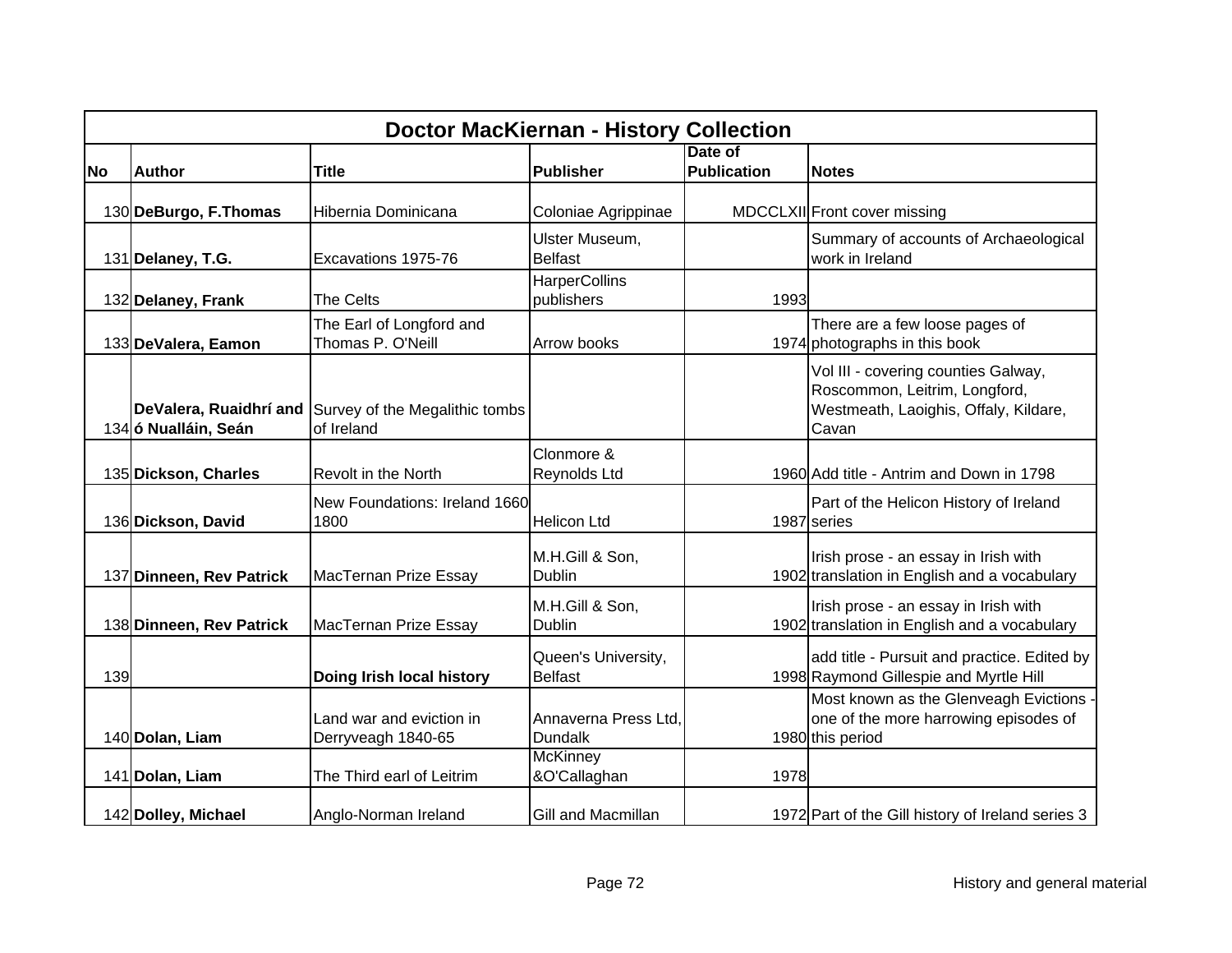|           | <b>Doctor MacKiernan - History Collection</b>  |                                                                           |                                          |                    |                                                                                                                                           |  |  |  |
|-----------|------------------------------------------------|---------------------------------------------------------------------------|------------------------------------------|--------------------|-------------------------------------------------------------------------------------------------------------------------------------------|--|--|--|
|           |                                                |                                                                           |                                          | Date of            |                                                                                                                                           |  |  |  |
| <b>No</b> | <b>Author</b>                                  | <b>Title</b>                                                              | Publisher                                | <b>Publication</b> | <b>Notes</b>                                                                                                                              |  |  |  |
|           |                                                | The plight of the Monaghan                                                |                                          |                    | Part of the Maynooth Studies in Irish                                                                                                     |  |  |  |
|           | 143 Dooley, Terence                            | Protestants 1912-1926                                                     | Irish Academic Press                     |                    | 2000 Local History Series                                                                                                                 |  |  |  |
|           |                                                | 144 Donnchadha, Thadhg ó Leabhar Cloinne Aodha Buidhe Oifig an tSoláthair |                                          |                    | 1931 Tá an leabhar seo as gaelige                                                                                                         |  |  |  |
|           |                                                | Dowell O' Reilly from his                                                 | Simpkin, Marshall,                       |                    |                                                                                                                                           |  |  |  |
| 145       |                                                | letters                                                                   | Hamilton, Kent & Co                      |                    | 1927 Edited by M. O'Reilly                                                                                                                |  |  |  |
|           |                                                |                                                                           |                                          |                    |                                                                                                                                           |  |  |  |
| 146       |                                                | <b>Duanaire Mhéig Uidhir</b>                                              | Dublin Institute for<br>Advanced studies |                    | The poembook of Cú Chonnacht mág<br>Uidhir, Lord of Fermanagh 1566-1589.<br>Edited from the Copenhagen manuscript<br>1972 by David Greene |  |  |  |
|           | Dubhagáin, Seaán Mór                           |                                                                           |                                          |                    | edited by James Carney. The                                                                                                               |  |  |  |
|           | ó and Huidhrín, Giolla-                        |                                                                           | The Dublin Institute                     |                    | introduction to this book has been                                                                                                        |  |  |  |
|           | 147 na-naomh                                   | Topographical poems                                                       | for advanced studies                     |                    | 1943 annotated.                                                                                                                           |  |  |  |
| 148       |                                                | <b>Dublin Discussion</b>                                                  | William Carson,<br><b>Dublin</b>         |                    | Authenticated report of the discussion<br>between the Rev. T.D. Gregg and the<br>MDCCCXXXIX Rev. Thomas Maguire. Front cover loose        |  |  |  |
|           | O'Dufaigh, Seosamh<br>149 and Rainey, Brian E. | The advice of MacClave from<br>Aughnamullen                               | Presses<br>Universitaires de Lille       |                    | alt title: Comhairle Mhic Clamha ó<br>Achadh na Muilleann. Ceriul Irish and<br>1981 Anglo-Irish texts 3                                   |  |  |  |
|           | 150 Duffy, Eamon                               | The voices of Morebath                                                    | <b>Yale University Press</b>             |                    | Reformation and rebellion in an english<br>2003 village                                                                                   |  |  |  |
|           | ó Duigneáin,<br>151 Proinnsíos                 | North Leitrim in Famine Times                                             | ó Duigneáin,<br>Proinnsíos               |                    | North Leitrim History Series No 1.<br>Illustrations by Colm O' Rourke                                                                     |  |  |  |
|           | ó Duigneáin,<br>152 Proinnsíos                 | North Leitrim: the land war and<br>the fall of Parnell                    | <b>Westprint Ltd</b>                     |                    | North Leitrim History Series No 3.<br>Illustrations by Colm O' Rourke                                                                     |  |  |  |
|           | O' Duigneain,<br>153 Proinnsios                | The Pries and the Protestant<br>woman                                     | <b>Irish Academic Press</b>              |                    | Part of the Maynooth Studies in Irish<br>1997 Local History Series                                                                        |  |  |  |
|           | Ua Duinnin, An tAtair<br>154 Pádraif           | Me Guidir Fearmanac                                                       | M.H.Gill & Son,<br><b>Dublin</b>         |                    | Alt title - The Maguires of Fermanagh. In<br>1917 English and Irish                                                                       |  |  |  |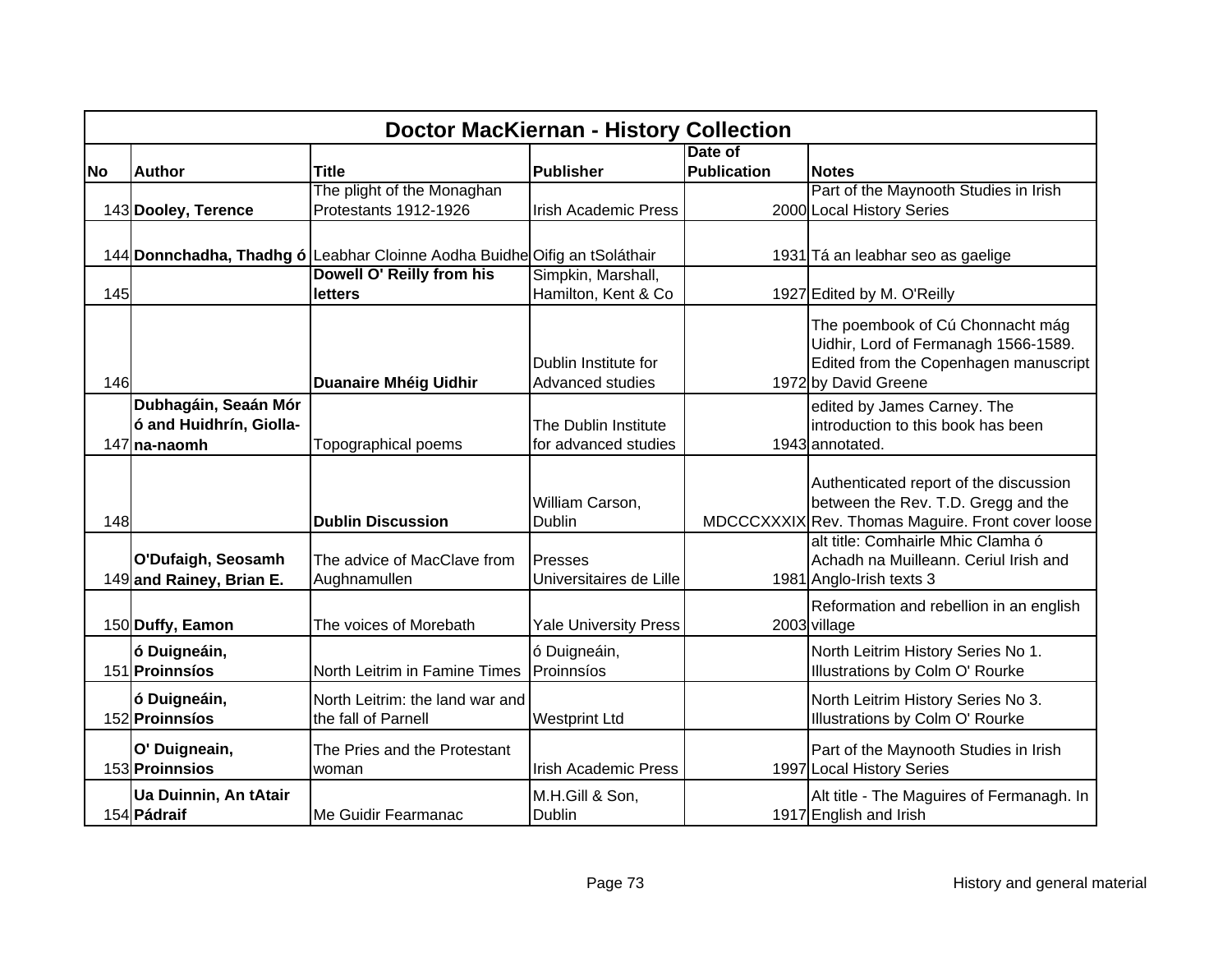|           | <b>Doctor MacKiernan - History Collection</b> |                                   |                                   |             |                                                                                 |  |  |  |
|-----------|-----------------------------------------------|-----------------------------------|-----------------------------------|-------------|---------------------------------------------------------------------------------|--|--|--|
|           |                                               |                                   |                                   | Date of     |                                                                                 |  |  |  |
| <b>No</b> | <b>Author</b>                                 | <b>Title</b>                      | Publisher                         | Publication | <b>Notes</b>                                                                    |  |  |  |
|           |                                               |                                   |                                   |             | Vol I<br>being a selection of documents                                         |  |  |  |
|           |                                               |                                   |                                   |             | relating to the Government of Ireland                                           |  |  |  |
|           |                                               | Ireland under the                 | University Press,                 |             | from 1651 to 1659 Edited with historical                                        |  |  |  |
|           | 155 Dunlop, Robert (Ed)                       | Commonwealth                      | Manchester                        |             | 1913 introduction and notes                                                     |  |  |  |
|           |                                               |                                   |                                   |             | Vol II being a selection of documents                                           |  |  |  |
|           |                                               |                                   |                                   |             | relating to the Government of Ireland                                           |  |  |  |
|           |                                               | Ireland under the                 | University Press,                 |             | from 1651 to 1659 Edited with historical                                        |  |  |  |
|           | 156 Dunlop, Robert (Ed)                       | Commonwealth                      | Manchester                        |             | 1913 introduction and notes                                                     |  |  |  |
|           |                                               |                                   |                                   |             |                                                                                 |  |  |  |
|           |                                               |                                   | M.H. Gill & Son,                  |             | Add title - Irish place-names- their beauty                                     |  |  |  |
| 157       |                                               | <b>Dysert-Diarmada</b>            | <b>Dublin</b>                     |             | 1919 & their degradation by an Irish C.C                                        |  |  |  |
|           | <b>Edwards, R. Dudley</b>                     |                                   |                                   |             |                                                                                 |  |  |  |
|           | and Williams, T.                              |                                   | <b>New York University</b>        |             |                                                                                 |  |  |  |
|           | 158 Desmond (Ed)                              | The Great Famine                  | Press                             |             | 1957 Studies in Irish History 1845-52                                           |  |  |  |
|           |                                               |                                   |                                   |             |                                                                                 |  |  |  |
|           | <b>Edwards, Robert</b>                        | Church and state in Tudor         |                                   |             | A history of penal laws against Irish                                           |  |  |  |
|           | 159 Dudley                                    | Ireland                           | The Talbot Press                  |             | Catholics 1534-1603                                                             |  |  |  |
|           |                                               |                                   |                                   |             |                                                                                 |  |  |  |
|           |                                               | <b>Essays in Scotch-Irish</b>     | <b>Ulster Historical</b>          |             | Edited by E.R.R Green with an                                                   |  |  |  |
| 160       |                                               | <b>History</b>                    | foundation                        |             | 1969 introduction by Steve Ickringill                                           |  |  |  |
|           |                                               |                                   | Dundalgan Press,                  |             | The landscape, the people and their                                             |  |  |  |
|           | 161 Evans, E. Estyn                           | Irish Heritage                    | <b>Dundalk</b>                    |             | 1958 work                                                                       |  |  |  |
|           |                                               |                                   | Routledge & Kegan                 |             |                                                                                 |  |  |  |
|           | 162 Evans, E. Estyn                           | Irish folk ways                   | Paul, London                      |             | 1961 2nd impression                                                             |  |  |  |
|           |                                               |                                   |                                   |             |                                                                                 |  |  |  |
|           |                                               |                                   |                                   |             | Part of the Helicon History of Ireland                                          |  |  |  |
|           | 163 Fanning, Ronan                            | Independent Ireland               | <b>Helicon Ltd</b>                |             | 1983 Series                                                                     |  |  |  |
|           |                                               |                                   |                                   |             |                                                                                 |  |  |  |
|           |                                               | Dev and his Alma Mater            | Paraclete Press,<br><b>Dublin</b> |             | Eamon de Valera's lifelong association<br>1984 with Blackrock College 1898-1975 |  |  |  |
|           | 164 Farragher, Sean P.                        |                                   |                                   |             |                                                                                 |  |  |  |
|           |                                               |                                   |                                   |             |                                                                                 |  |  |  |
|           |                                               |                                   | <b>Dollard</b>                    |             | Contains many drawings. Some loose                                              |  |  |  |
|           | 165 Farrell, J.P                              | <b>History of County Longford</b> | Printinghouse, Dublin             |             | 1891 pages                                                                      |  |  |  |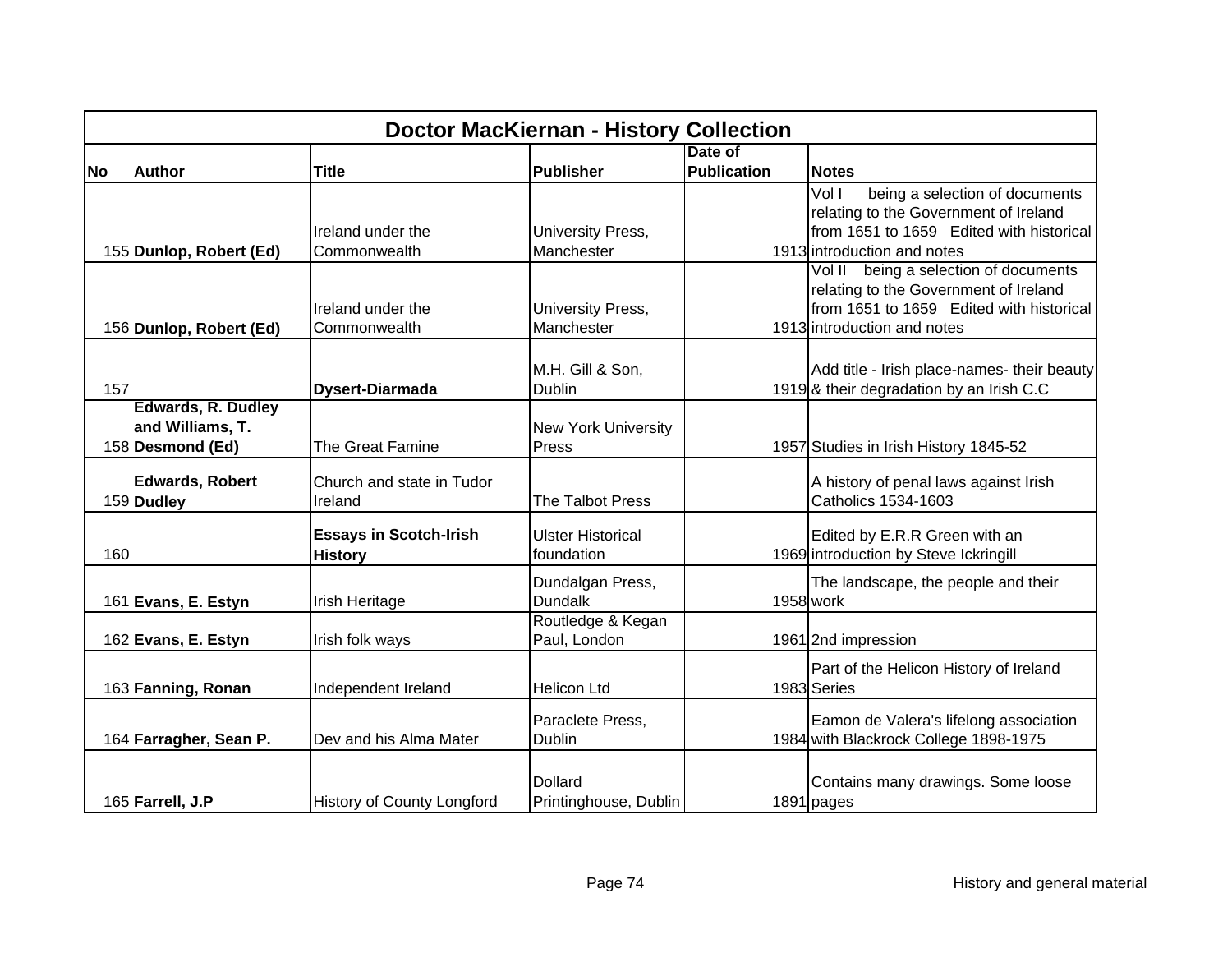|           | <b>Doctor MacKiernan - History Collection</b> |                                                                   |                                                   |                               |                                                                                                                      |  |  |  |
|-----------|-----------------------------------------------|-------------------------------------------------------------------|---------------------------------------------------|-------------------------------|----------------------------------------------------------------------------------------------------------------------|--|--|--|
| <b>No</b> | <b>Author</b>                                 | <b>Title</b>                                                      | Publisher                                         | Date of<br><b>Publication</b> | <b>Notes</b>                                                                                                         |  |  |  |
|           | 166 Farrell, James P.                         | History of the County of<br>Longford                              | Longford printing and<br>publishing Co            | C1891, 1980                   |                                                                                                                      |  |  |  |
|           | 167 Feeley, Thomas                            | <b>Churches and Clerics</b>                                       | No details available                              |                               | 2004 Parish of Kinlough-Glenade                                                                                      |  |  |  |
|           | 168 Ferguson, Paul                            | Irish map history                                                 | <b>University College</b><br>Dublin               |                               | Add title - a select bibliography of<br>secondary works, 1850-1983, on the<br>1983 history of Cartography in Ireland |  |  |  |
|           | 169 ó Fiaich, Tomás                           | Art Mac Cumhaigh: Danta                                           | An Clóchomhar Tta,<br>Baile átha cliath           |                               | 1973 Tá an leabhair seo as gaelige                                                                                   |  |  |  |
|           | ó Fiaich, An<br>170 Cairdinéal Tomás          | Gaelscrínte san Eoraip                                            | Foilseachain ábhair<br>spioradálta, Dublin        |                               | 1986 Tá an leabhair seo as gaelige                                                                                   |  |  |  |
|           | ó Fiaich, An tAthair<br>171 Tómas             | Irish cultural influence in<br>Europe                             | <b>Cultural relations</b><br>committee of Ireland |                               | Vith to XIIth century key to map                                                                                     |  |  |  |
|           | 172 Finnegan, Richard B.                      | Ireland: The challenge of<br>conflict and change                  | <b>Westview Press</b>                             | 1983                          |                                                                                                                      |  |  |  |
|           | 173 Fitzpatrick, Brendan                      | Seventeenth Century Ireland -<br>the war of religions             | Gill and Macmillan                                |                               | 1988 New Gill history of Ireland 3                                                                                   |  |  |  |
|           | 174 Fitzpatrick, W.J.                         | The life time and<br>correspondence of the Right<br>Rev Dr. Doyle | James Duffy & Sons,<br><b>Dulbin</b>              | 1880                          |                                                                                                                      |  |  |  |
|           | 175 Flanagan, Patrick j.                      | The Cavan and Leitrim railway                                     | D. Kennedy                                        |                               | This is a bound photocopy of the original<br>1966 book                                                               |  |  |  |
|           | 176 Flanagan, Patrick                         | Transport in Ireland 1880-1910 Associates                         | <b>Transport Research</b>                         |                               | Pictures from the Lawrence Collection of<br>1969 the National Library of Ireland                                     |  |  |  |
|           | 177 Flower, Robin                             | The Irish Tradition                                               | Clarenden Press,<br>Oxford                        | 1948                          |                                                                                                                      |  |  |  |
|           | 178 Foote, Shelby                             | The Civil War - a narrative                                       | Vintage Books, New<br>York                        |                               | 1986 Add title - Fort Summer to Perryville                                                                           |  |  |  |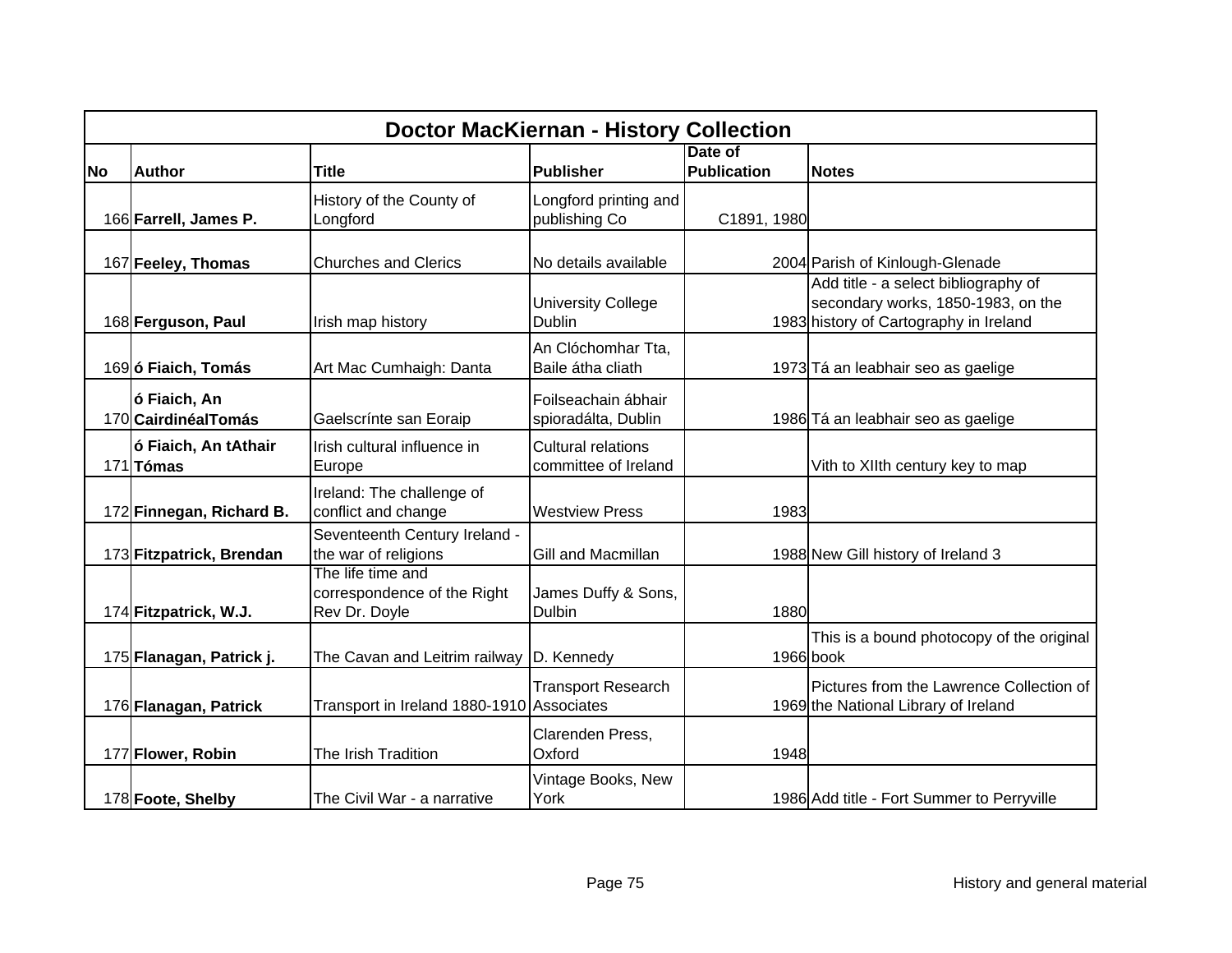|           | <b>Doctor MacKiernan - History Collection</b> |                                             |                                     |                    |                                                                                                                             |  |  |  |
|-----------|-----------------------------------------------|---------------------------------------------|-------------------------------------|--------------------|-----------------------------------------------------------------------------------------------------------------------------|--|--|--|
|           |                                               |                                             |                                     | Date of            |                                                                                                                             |  |  |  |
| <b>No</b> | <b>Author</b>                                 | <b>Title</b>                                | Publisher                           | <b>Publication</b> | <b>Notes</b>                                                                                                                |  |  |  |
|           |                                               |                                             | Vintage Books, New                  |                    |                                                                                                                             |  |  |  |
|           | 179 Foote, Shelby                             | The Civil War - a narrative                 | York                                |                    | 1986 Add title - Fredericksburg to Meridian                                                                                 |  |  |  |
|           | 180 Foote, Shelby                             | The Civil War - a narrative                 | Vintage Books, New<br>York          |                    | 1986 Add title - Red river to Appomattox                                                                                    |  |  |  |
|           | 181 Foster, R.F.                              | Modern Ireland 1600-1972                    | Penguin Books                       | 1989               |                                                                                                                             |  |  |  |
|           | 182 Four Masters                              | Genealogiae Regum et<br>Sanctorum Hiberniae | Record Society,<br>Maynooth         |                    | Edited from the manuscript of Míchél O<br>Cléirigh with appendices and an index by<br>1918 Rev Paul Walsh                   |  |  |  |
|           | 183 Frame, Robin                              | English lordship in Ireland<br>1318-1361    | Clarenden Press,<br>Oxford          | 1982               |                                                                                                                             |  |  |  |
|           | 184 Frame, Robin                              | Colonial Ireland, 1169-1369                 | <b>Helicon Ltd</b>                  |                    | 1981 Helicon History of Ireland                                                                                             |  |  |  |
|           | 185 Fraser, Antonia                           | <b>Marie Antoinette</b>                     | <b>Anchor Books</b>                 |                    | 2001 Contains a number of photographs                                                                                       |  |  |  |
|           | 186 Freeman, A. Martin                        | The compossicion booke of<br>Conought       | Stationary Office,<br><b>Dublin</b> | 1936               |                                                                                                                             |  |  |  |
|           | 187 Freeman, A. Martin                        | The compossicion booke of<br>Conought       | Stationary Office,<br><b>Dublin</b> | 1936               |                                                                                                                             |  |  |  |
|           | 188 Freeman, Charles                          | The closing of the Western<br>mind          | Alfred A. Knopf, New<br>York        |                    | Add title - the rise of faith and the fall of<br>2003 reason                                                                |  |  |  |
| 189       |                                               | <b>From Abel to Zundolovich</b>             | Footprints                          |                    | Vol I - includes a full list of names a-z<br>contribution of religious orders Australian<br>priesthood vocations up to 1900 |  |  |  |
|           | 190 Garvin, Tom                               | 1922 The birth of Irish<br>democracy        | Gill and Macmillan                  |                    | examines the birth of the Irish state and<br>1996 sets it in its European historical context                                |  |  |  |
|           | 191 Glassie, Henry                            | Passing the time                            | O'Brien Press, Dublin               |                    | Add title - Folklore and history of an<br>1982 Ulster Community                                                             |  |  |  |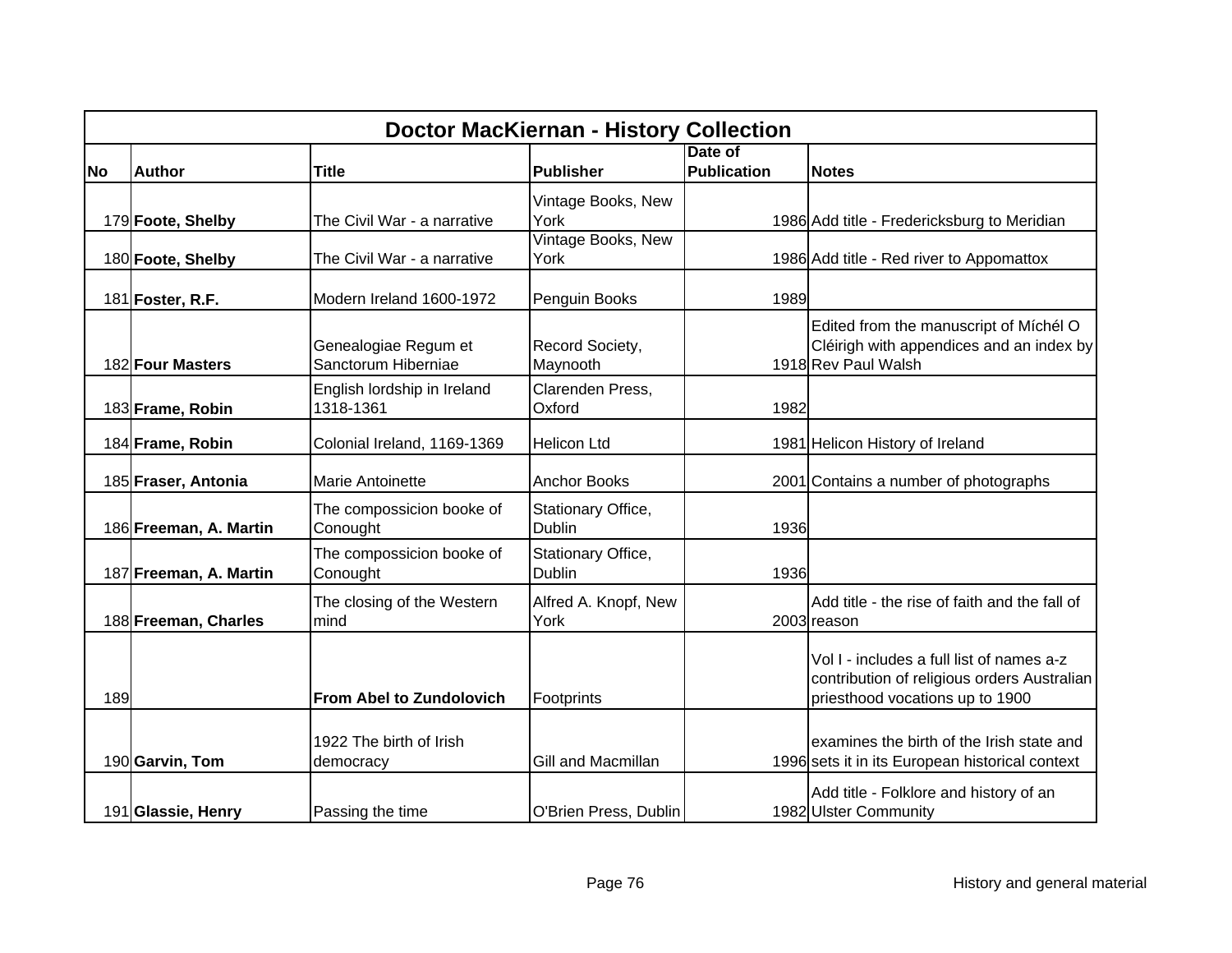|           | <b>Doctor MacKiernan - History Collection</b> |                                                       |                                                 |                           |                                                                                                                                                                                                                                 |  |  |  |
|-----------|-----------------------------------------------|-------------------------------------------------------|-------------------------------------------------|---------------------------|---------------------------------------------------------------------------------------------------------------------------------------------------------------------------------------------------------------------------------|--|--|--|
|           |                                               |                                                       |                                                 | Date of                   |                                                                                                                                                                                                                                 |  |  |  |
| <b>No</b> | <b>Author</b>                                 | <b>Title</b>                                          | <b>Publisher</b>                                | <b>Publication</b>        | <b>Notes</b>                                                                                                                                                                                                                    |  |  |  |
|           | <b>Godley, General Sir</b><br>192 Alexander   | Life of an Irish Soldier                              | John Murray, London                             |                           | 1939 First edition                                                                                                                                                                                                              |  |  |  |
|           | 193 Gógan, L.S                                | The Ardagh Chalice                                    | Browne & Nolan<br>Limited, Dublin               |                           | Add Title - a description of the ministral<br>Chalice found at Ardagh in Co Limerick<br>in the year 1868; with a note on its<br>traditional conformity to the Holy Grail of<br>1932 Legend and story                            |  |  |  |
| 194       |                                               | <b>Greek-English lexicon, A</b>                       | Clarenden Press,<br>Oxford                      | MDCCCLXXXIII Robert Scott | Compiled by Henry George Liddell and                                                                                                                                                                                            |  |  |  |
|           | 195 Green, Alice Stoppard                     | The making of Ireland and its<br>undoing 1200-1600    | Macmillan and Co,<br>Ltd                        | 1908                      |                                                                                                                                                                                                                                 |  |  |  |
|           | 196 Griffith, Richard                         | <b>General Valuation of Ireland -</b><br>Leitrim      | Alex Thom & Sons                                |                           | Add title - General valuation of rateable<br>property in Ireland Union of<br>Ballyshannon. Valuation of the several<br>tenements comprised in that portion of<br>the above-named union situate in the<br>1857 County of Leitrim |  |  |  |
|           | 197 Griffith                                  | Griffith's Valuation - County of<br>Fermanagh         |                                                 |                           | <b>Barony of Clanawley</b>                                                                                                                                                                                                      |  |  |  |
|           | 198 Grogan, Geraldine F.                      | The noblest agitator                                  | Veritas                                         |                           | Add title - Daniel O'Connell and the<br>1991 German Catholic Movement 1830-50                                                                                                                                                   |  |  |  |
|           | 199 Gwynn, Denis                              | The struggle for Catholic<br>Emancipation (1750-1829) | Longmans, Green<br>and Co                       |                           | 1928 With illustrations                                                                                                                                                                                                         |  |  |  |
|           | 200 Hallam, H.E.                              | Rural England 1066-1348<br>Seperation of Church and   | Fontana Paperbacks<br><b>Harvard University</b> | 1981                      |                                                                                                                                                                                                                                 |  |  |  |
|           | 201 Hamburger, Philip                         | <b>State</b>                                          | Press                                           | 2002                      |                                                                                                                                                                                                                                 |  |  |  |
|           | 202 Hamilton, Edith                           | The Roman Way                                         | W.W. Norton and<br>Company                      | 1993                      |                                                                                                                                                                                                                                 |  |  |  |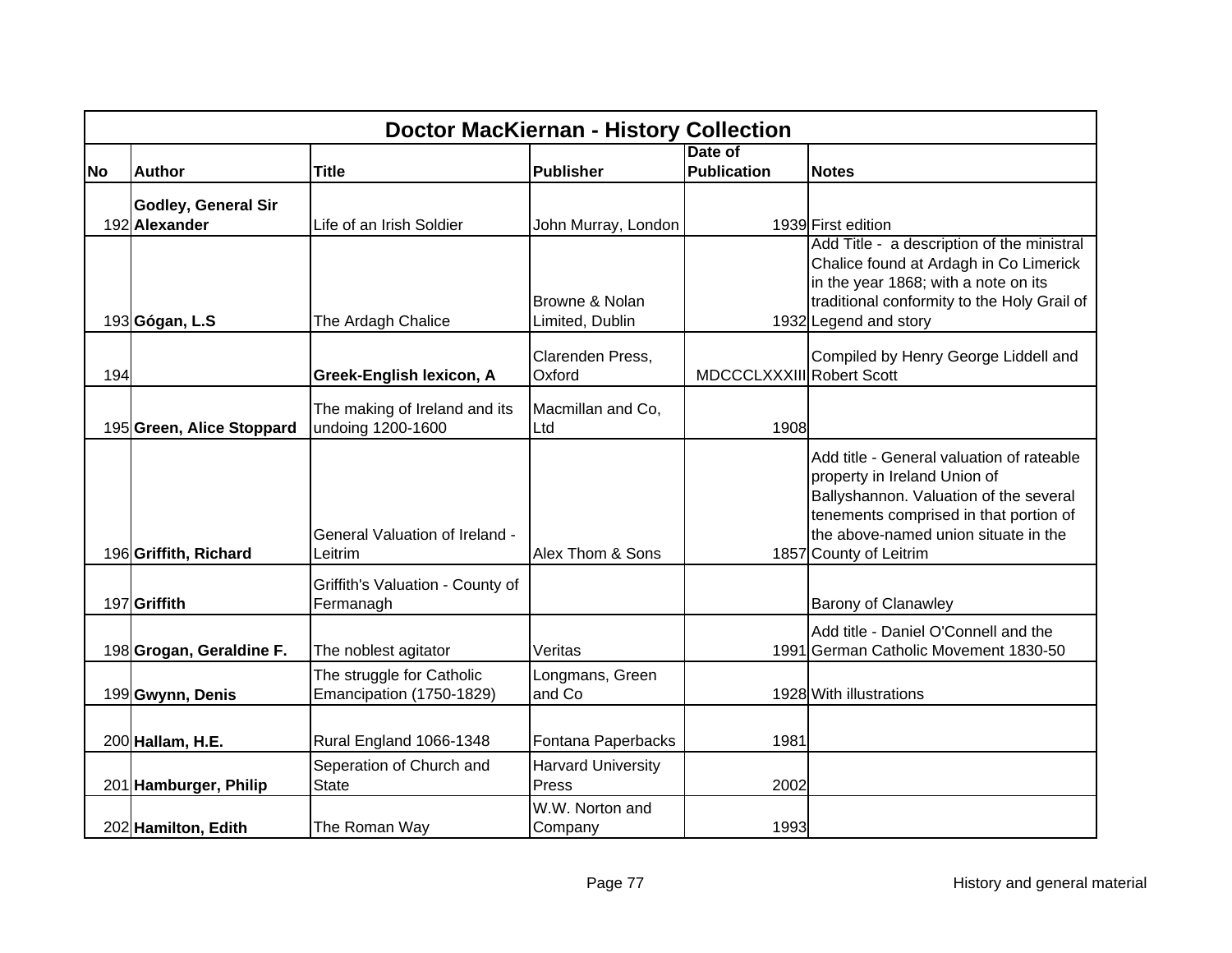|           | <b>Doctor MacKiernan - History Collection</b> |                                                                |                              |                             |                                          |  |  |  |
|-----------|-----------------------------------------------|----------------------------------------------------------------|------------------------------|-----------------------------|------------------------------------------|--|--|--|
|           |                                               |                                                                |                              | Date of                     |                                          |  |  |  |
| <b>No</b> | <b>Author</b>                                 | <b>Title</b>                                                   | Publisher                    | <b>Publication</b>          | <b>Notes</b>                             |  |  |  |
|           |                                               |                                                                | W.W. Norton and              |                             |                                          |  |  |  |
|           | 203 Hamilton, Edith                           | The Greek way                                                  | Company                      | 1993                        |                                          |  |  |  |
|           |                                               |                                                                |                              |                             |                                          |  |  |  |
|           |                                               |                                                                |                              |                             |                                          |  |  |  |
|           | 204 Handley, James E.                         | The Irish in modern Scotland<br>The first Christian altars and | <b>Cork University Press</b> |                             | 1947 Second Edition                      |  |  |  |
|           |                                               | the early Christian inscriptions                               |                              |                             | An introduction to Ogham letters - wheel |  |  |  |
|           | 205 O' Hanluain, M.S.                         | of Ireland                                                     | Portarlington                |                             | 1935 oghams from La Tourelle, Brittany   |  |  |  |
|           |                                               |                                                                |                              |                             |                                          |  |  |  |
|           |                                               |                                                                |                              |                             |                                          |  |  |  |
|           | 206 Hanly, John J.                            | The Irish College Rome                                         | Eason and Son Ltd            |                             | 1989 The Irish Heritage Series: 64       |  |  |  |
|           |                                               |                                                                |                              |                             |                                          |  |  |  |
|           | 207 Hanly, John J.                            | The Irish College Rome                                         | Eason and Son Ltd            |                             | 1989 The Irish Heritage Series: 64       |  |  |  |
|           |                                               | Records of the Irish College,                                  |                              |                             |                                          |  |  |  |
|           |                                               | Rome, under Jesuit                                             |                              |                             |                                          |  |  |  |
|           | 208 Hanly, John                               | administration                                                 | No details available         |                             | No date given Not in original cover      |  |  |  |
|           |                                               |                                                                |                              |                             |                                          |  |  |  |
|           |                                               | Sources for the history of the<br>Irish College, Rome          | No details available         | No date given original work | Article photocopied from an unnamed      |  |  |  |
|           | 209 Hanly, John                               |                                                                |                              |                             |                                          |  |  |  |
|           | 210 Harkness, David                           | Northern Ireland since 1920                                    | <b>Helicon Ltd</b>           |                             | 1983 Helicon History of Ireland          |  |  |  |
|           |                                               |                                                                |                              |                             |                                          |  |  |  |
|           |                                               | Index to the compossicion                                      | The Stationary Office,       |                             |                                          |  |  |  |
|           | 211 Hayes-McCoy, G.A.                         | booke of Conought, 1585                                        | <b>Dublin</b>                | 1942                        |                                          |  |  |  |
|           |                                               |                                                                |                              |                             |                                          |  |  |  |
|           |                                               | Index to the compossicion                                      | The Stationary Office,       |                             |                                          |  |  |  |
|           | 212 Hayes-McCoy, G.A.                         | booke of Conought, 1585                                        | <b>Dublin</b>                | 1942                        |                                          |  |  |  |
|           |                                               | A history of Irish flags from                                  |                              |                             |                                          |  |  |  |
|           | 213 Hayes-McCoy, G.A.                         | earliest times                                                 | Academy press                | 1979                        |                                          |  |  |  |
|           |                                               |                                                                |                              |                             |                                          |  |  |  |
|           | 214 Hayes-McCoy, G.A.                         | <b>Irish battles</b>                                           | Gill and Macmillan           |                             | 1980 A military history of Ireland       |  |  |  |
|           |                                               |                                                                |                              |                             | 1565-1603. With an introduction by       |  |  |  |
|           |                                               | Scots Mercenary forces in                                      | Burns, Oates &               |                             | Professor Eoin MacNeill. Cover slightly  |  |  |  |
|           | 215 Hayes-McCoy, G.A.                         | Ireland                                                        | Washbourne Ltd               |                             | 1937 ripped                              |  |  |  |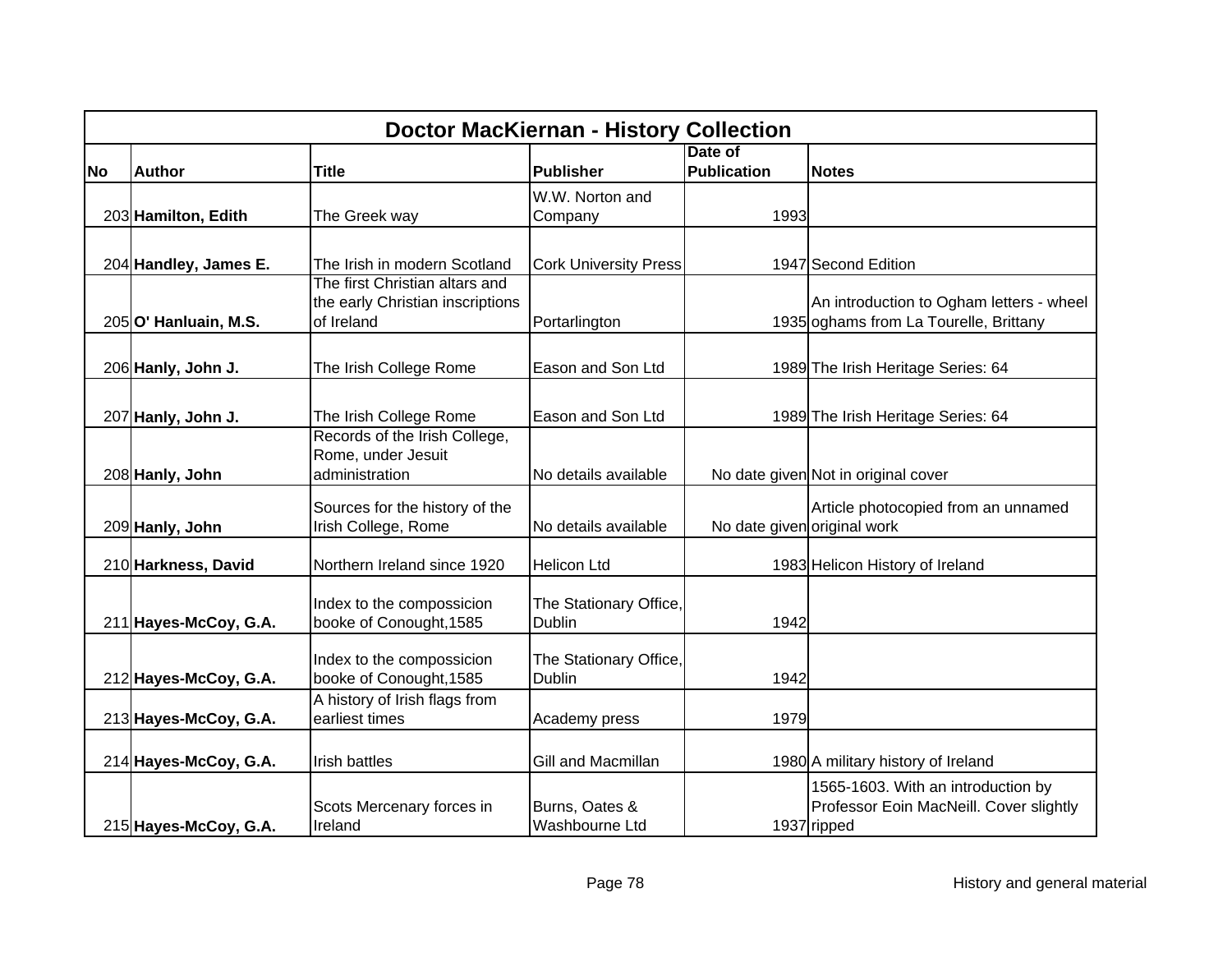|           | <b>Doctor MacKiernan - History Collection</b> |                                                                                                               |                                              |                               |                                                                                                                                 |  |  |
|-----------|-----------------------------------------------|---------------------------------------------------------------------------------------------------------------|----------------------------------------------|-------------------------------|---------------------------------------------------------------------------------------------------------------------------------|--|--|
| <b>No</b> | <b>Author</b>                                 | <b>Title</b>                                                                                                  | Publisher                                    | Date of<br><b>Publication</b> | <b>Notes</b>                                                                                                                    |  |  |
|           |                                               |                                                                                                               |                                              |                               |                                                                                                                                 |  |  |
|           | 216 Hayes, Richard                            | The last invasion of Ireland                                                                                  | Gill and Macmillan                           |                               | 1979 When Connacht Rose. With illustrations                                                                                     |  |  |
|           | 217 Henry, Francoise                          | Irish Art during the Viking<br>Invasions 800-1020A.D.                                                         | Metheun and Co Ltd,<br><b>Dublin</b>         | 1967                          |                                                                                                                                 |  |  |
|           | 218 Henry, Francoise                          | Irish Art in the early Christian<br>period (to 800 A.D)                                                       | <b>Cornell University</b><br>Press, New York | 1965                          |                                                                                                                                 |  |  |
|           | 219 Henry, Francoise                          | Irish Art in the Romanesque<br>period 1020-1170 A.D.                                                          | Metheun and Co Ltd.<br><b>Dublin</b>         | 1970                          |                                                                                                                                 |  |  |
|           | 220 Heraughty, Patrick                        | Inishmurray - ancient<br>monastic island                                                                      | The O'Brien press,<br>Dublin                 |                               | 1982 part of the Island series 5                                                                                                |  |  |
|           | 221 Hill, George                              | An historical account of the<br>plantation in Ulster                                                          | <b>Irish University Press</b>                |                               | add title - at the commencement of the<br>c1877, 1970 seventeenth century 1608-1620                                             |  |  |
|           | 222 Hill, Jacqueline                          | From patriots to unionists                                                                                    | Clarendon Press,<br>Oxford                   |                               | add title - Dublin civic politics and Irish<br>1997 Protestant patriotism, 1600-1840                                            |  |  |
| 223       |                                               | Historic buildings, groups of<br>buildings and areas of<br>architectural impotance in<br>the town of Monaghan |                                              |                               | Prepared by C.E.B Brett in consultation<br>with the Ulster Architectural Heritage<br>1970 Society and An Taisce                 |  |  |
| 224       |                                               | From patriots to unionists                                                                                    | Irish Archaeological<br>and Celtic society   |                               | Vol I part I. A contemporary history. With<br>an appendix of original letters and<br>1879 documents. Edited by John T. Gilbert  |  |  |
| 225       |                                               | <b>History of affairs in Ireland</b><br>from 1641-1652                                                        | Irish Archaeological<br>and Celtic society   |                               | Vol I part II. A contemporary history.<br>With an appendix of original letters and<br>1879 documents. Edited by John T. Gilbert |  |  |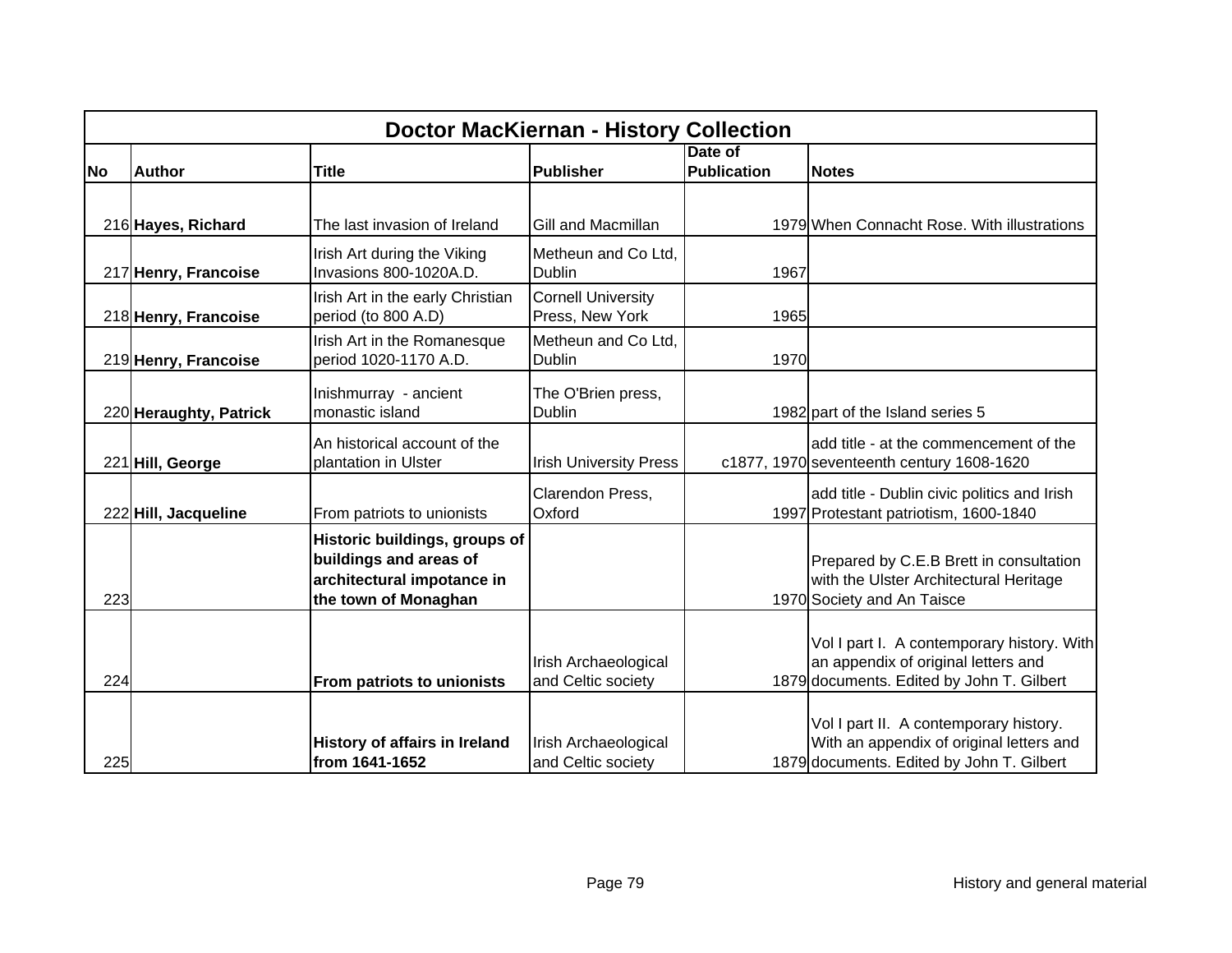|           | <b>Doctor MacKiernan - History Collection</b> |                                                                        |                                            |                               |                                                                                                                                                     |  |  |
|-----------|-----------------------------------------------|------------------------------------------------------------------------|--------------------------------------------|-------------------------------|-----------------------------------------------------------------------------------------------------------------------------------------------------|--|--|
| <b>No</b> | <b>Author</b>                                 | <b>Title</b>                                                           | <b>Publisher</b>                           | Date of<br><b>Publication</b> | <b>Notes</b>                                                                                                                                        |  |  |
| 226       |                                               | <b>History of affairs in Ireland</b><br>from 1641-1652                 | Irish Archaeological<br>and Celtic society |                               | Vol II part I. (Also part 3) A contemporary<br>history. With an appendix of original<br>letters and documents. Edited by John T.<br>1880 Gilbert    |  |  |
| 227       |                                               | <b>History of affairs in Ireland</b><br>from 1641-1652                 | Irish Archaeological<br>and Celtic society |                               | Vol II part II. (Also part 4) A<br>contemporary history. With an appendix<br>of original letters and documents. Edited<br>1880 by John T. Gilbert   |  |  |
| 228       |                                               | <b>History of affairs in Ireland</b><br>from 1641-1652                 | Irish Archaeological<br>and Celtic society |                               | Vol III part I. (Also part 5). A<br>contemporary history. With an appendix<br>of original letters and documents. Edited<br>1880 by John T. Gilbert  |  |  |
| 229       |                                               | <b>History of affairs in Ireland</b><br>from 1641-1652                 | Irish Archaeological<br>and Celtic society |                               | Vol III part II. (Also part 6). A<br>contemporary history. With an appendix<br>of original letters and documents. Edited<br>1880 by John T. Gilbert |  |  |
| 230       |                                               | History of the Irish brigade -<br>a collection of historical<br>essays | Sergeant Kirkland's<br>Museum              |                               | 1997 Edited by Pia Seija Seagrave                                                                                                                   |  |  |
| 231       |                                               | A history of Irish Catholicism<br>Vol I                                | Gill and Macmillan                         |                               | The Monastic Institute and the Christian<br>1972 Mission. Edited by Patrick J. Corish                                                               |  |  |
| 232       |                                               | A history of Irish Catholicism<br>Vol I                                | Gill and Macmillan                         |                               | St Patrick & the Coming of Christianity.<br>1967 Edited by Patrick J.Corish                                                                         |  |  |
| 233       |                                               | A history of Irish Catholicism<br>Vol II                               | Gill and Son                               |                               | The Twelfth Century Reform - Aubrey<br>1968 Gwynn. Edited by Patrick J.Corish                                                                       |  |  |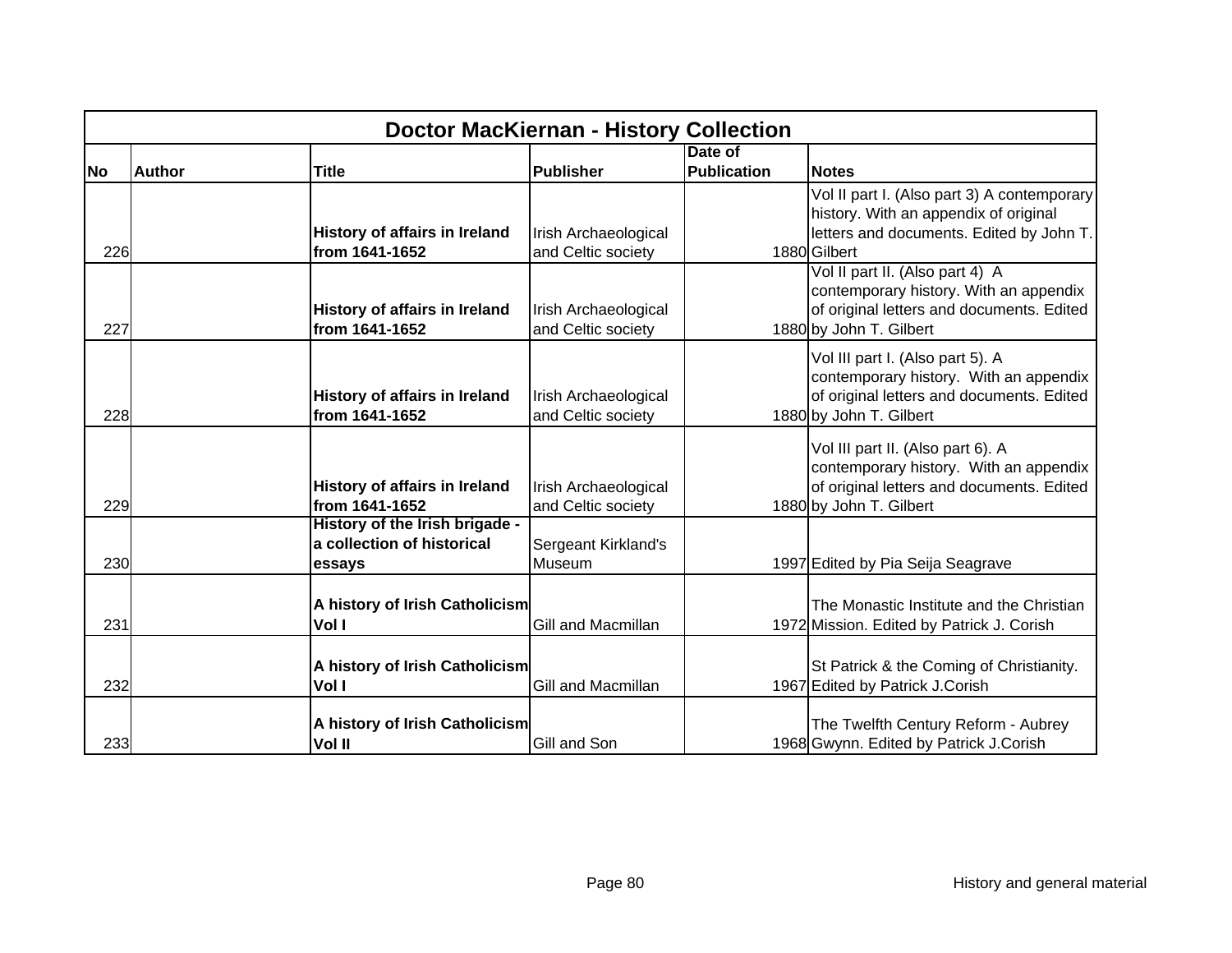|           | <b>Doctor MacKiernan - History Collection</b> |                                |                           |                               |                                                                                                                                                                                                                                 |  |  |
|-----------|-----------------------------------------------|--------------------------------|---------------------------|-------------------------------|---------------------------------------------------------------------------------------------------------------------------------------------------------------------------------------------------------------------------------|--|--|
| <b>No</b> | <b>Author</b><br><b>Title</b>                 |                                | Publisher                 | Date of<br><b>Publication</b> | <b>Notes</b>                                                                                                                                                                                                                    |  |  |
| 234       | Vol II                                        | A history of Irish Catholicism | Gill and Son              |                               | The Church in the English Lordship 1216-<br>1307 - Geoffrey Hand<br>Anglo-Irish<br>Church life 14th and 15th Centuries -<br>Aubrey Gwynn. Edited by Patrick<br>1968 J.Corish                                                    |  |  |
| 235       | Vol II                                        | A history of Irish Catholicism | Gill and Macmillan        |                               | The Church in Gaelic Ireland 13th to 15th<br>Centuries - Canice Mooney. Edited by<br>1969 Patrick J.Corish                                                                                                                      |  |  |
| 236       | <b>Vol III</b>                                | A history of Irish Catholicism | Gill and Son              |                               | The first impact of the Reformation -<br>Canice Mooney<br>The Counter<br>Reformation - Frederick M. Jones.<br>1967 Edited by Patrick J. Corish                                                                                  |  |  |
| 237       | <b>Vol III</b>                                | A history of Irish Catholicism | Gill and Son              |                               | Survival and Reorganization 1650-95 -<br><b>Benignus Millett</b><br>The origins of<br>1968 Catholic Nationalism - Patrick J Corish                                                                                              |  |  |
| 238       | <b>Vol IV</b>                                 | A history of Irish Catholicism | Gill and Macmillan        |                               | The Church under the Penal Code - John<br>Brady and Patrick J Corish Irish Exiles<br>in Catholic Europe - Cathaldus Giblin.<br>1971 Edited by Patrick J. Corish                                                                 |  |  |
| 239       | <b>Vol IV</b>                                 | A history of Irish Catholicism | <b>Gill and Macmillan</b> |                               | The Church since Emancipation Catholic<br>Education, Primary Education - Ignatius<br>Murphy, Secondary Education - Seamus<br>V. O Suilleabhain, The university<br>question - Fergal McGrath. Edited by<br>1971 Patrick J.Corish |  |  |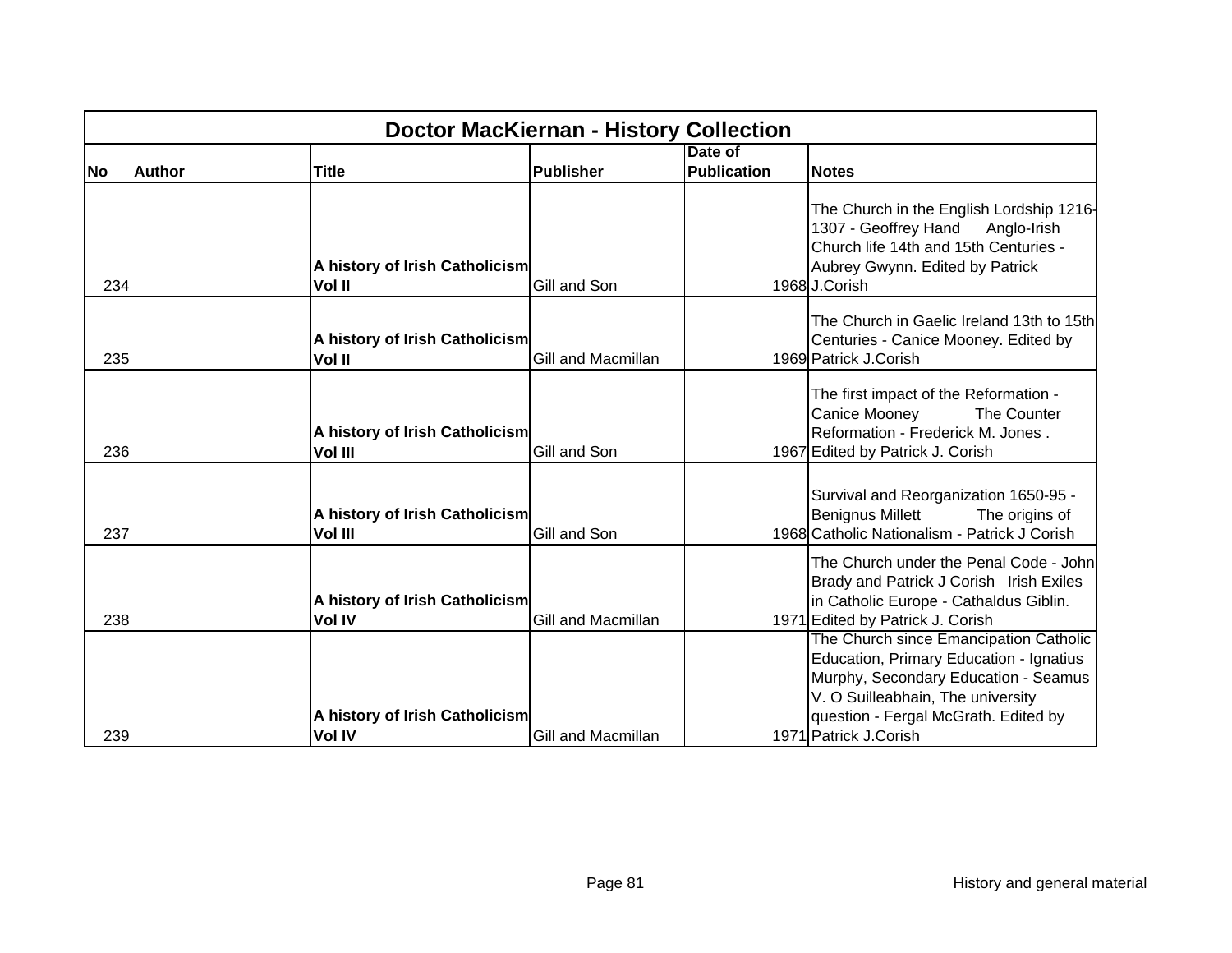|           | <b>Doctor MacKiernan - History Collection</b> |                                |                                    |                    |                                                                             |  |  |  |
|-----------|-----------------------------------------------|--------------------------------|------------------------------------|--------------------|-----------------------------------------------------------------------------|--|--|--|
|           |                                               |                                |                                    | Date of            |                                                                             |  |  |  |
| <b>No</b> | <b>Author</b>                                 | <b>Title</b>                   | Publisher                          | <b>Publication</b> | <b>Notes</b>                                                                |  |  |  |
|           |                                               |                                |                                    |                    | The Church since emancipation - Church                                      |  |  |  |
|           |                                               |                                |                                    |                    | Reorganisation - Terence P.                                                 |  |  |  |
|           |                                               |                                |                                    |                    | Cunningham, Church Building - Thomas                                        |  |  |  |
|           |                                               |                                |                                    |                    | P Kennedy, Ecclesiastical Learning -                                        |  |  |  |
|           |                                               |                                |                                    |                    | John Corkery, Epilogue: Modern Ireland -                                    |  |  |  |
|           |                                               | A history of Irish Catholicism |                                    |                    | Peter McKevitt. Edited by Patrick                                           |  |  |  |
| 240       |                                               | <b>Vol IV</b>                  | Gill and Macmillan                 |                    | 1970 J.Corish                                                               |  |  |  |
|           |                                               |                                |                                    |                    | Political Problems 1850-1860 - John H.                                      |  |  |  |
|           |                                               | A history of Irish Catholicism |                                    |                    | Whyte, Political Problems 1860-1878 -                                       |  |  |  |
| 241       |                                               | <b>Vol IV</b>                  | Gill and Son                       |                    | 1967 Patrick J Corish                                                       |  |  |  |
|           |                                               |                                |                                    |                    | Great Britain - England & Wales -Denis                                      |  |  |  |
|           |                                               | A history of Irish Catholicism |                                    |                    | Gwynn, Scotland - James E. Handley.                                         |  |  |  |
| 242       |                                               | <b>Vol VI</b>                  | Gill and Son                       |                    | 1968 Edited by Patrick J.Corish                                             |  |  |  |
|           |                                               |                                |                                    |                    | Canada - Arthur P. Monahan, South                                           |  |  |  |
|           |                                               |                                |                                    |                    | Africa - Francis B. Doyle, South America                                    |  |  |  |
|           |                                               | A history of Irish Catholicism |                                    |                    | Anthony M. Canning. Edited by Patrick                                       |  |  |  |
| 243       |                                               | <b>Vol VI</b>                  | <b>Gill and Macmillan</b>          |                    | 1971J.Corish                                                                |  |  |  |
|           |                                               |                                |                                    |                    |                                                                             |  |  |  |
|           |                                               | A history of Irish Catholicism |                                    |                    | The Missions: Africa & the Orient Joseph                                    |  |  |  |
| 244       |                                               | <b>Vol VI</b>                  | Gill and Son                       |                    | 1967 Mc Glade. Edited by Patrick J.Corish                                   |  |  |  |
|           |                                               |                                |                                    |                    | Australia J.J McGovern and Patrick J. O'                                    |  |  |  |
|           |                                               | A history of Irish Catholicism |                                    |                    | Farrell, New Zealand - Eileen Duggan.                                       |  |  |  |
| 245       |                                               | <b>Vol VI</b>                  | Gill and Macmillan                 |                    | 1971 Edited by Patrick J.Corish                                             |  |  |  |
|           |                                               | Distinguished Irishmen of the  | Burns & Oates Ltd,                 |                    |                                                                             |  |  |  |
|           | 246 Hogan, Rev Edmund                         | sixteenth century              | London                             |                    | 1894 First series                                                           |  |  |  |
|           |                                               |                                |                                    |                    |                                                                             |  |  |  |
|           |                                               |                                |                                    |                    |                                                                             |  |  |  |
|           |                                               |                                |                                    |                    | Alt title - An index, with identifications, to                              |  |  |  |
|           | 247 Hogan, Edmund S.J                         | <b>Onomasticon Goedelicum</b>  | Hodges, Figgis & Co<br>Ltd, Dublin |                    | the Gaelic names of places and tribes.<br>1910 This work has been annotated |  |  |  |
|           |                                               |                                |                                    |                    |                                                                             |  |  |  |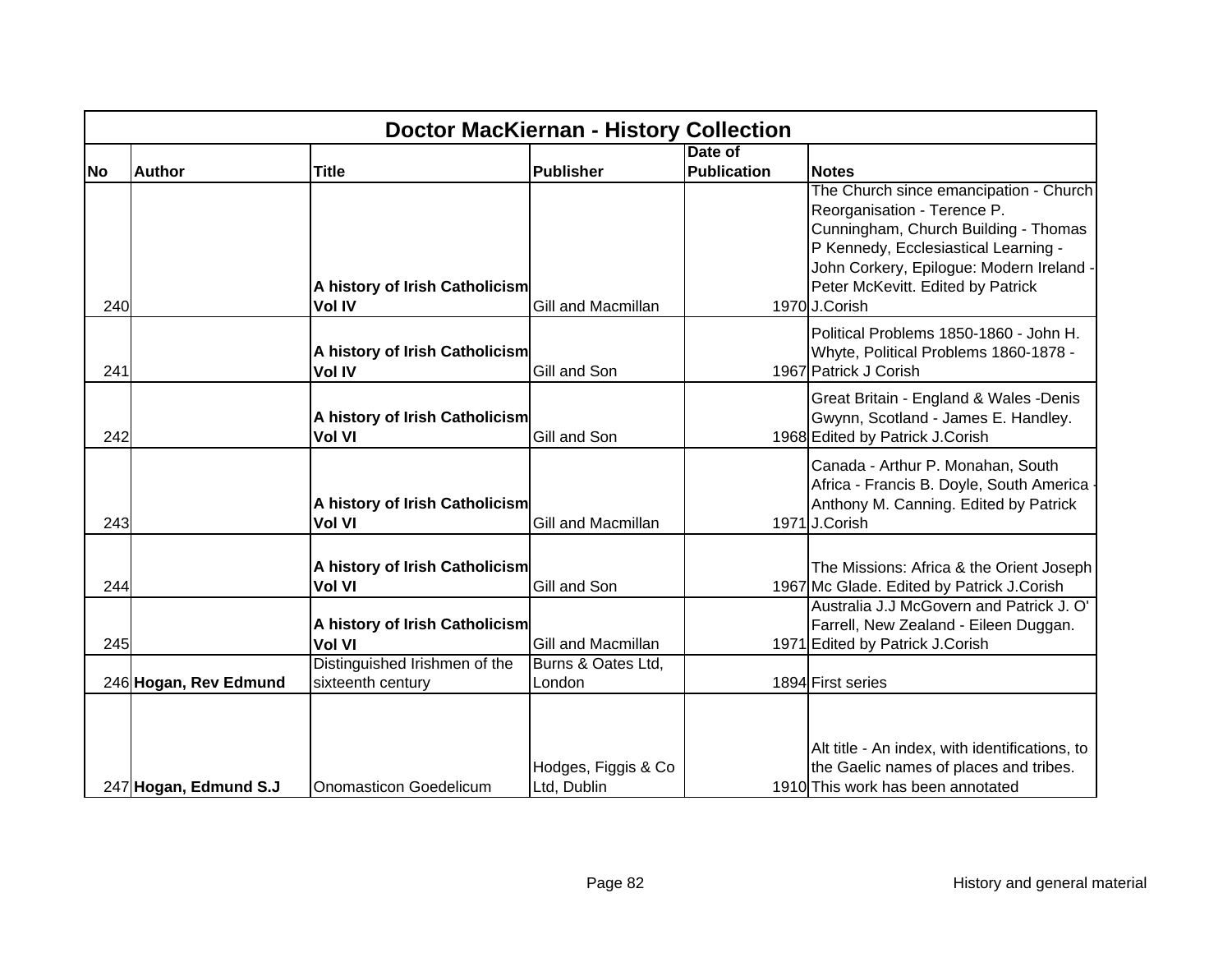|           | <b>Doctor MacKiernan - History Collection</b> |                                                                           |                                    |                               |                                                                                                           |  |  |
|-----------|-----------------------------------------------|---------------------------------------------------------------------------|------------------------------------|-------------------------------|-----------------------------------------------------------------------------------------------------------|--|--|
| <b>No</b> | <b>Author</b>                                 | <b>Title</b>                                                              | <b>Publisher</b>                   | Date of<br><b>Publication</b> | <b>Notes</b>                                                                                              |  |  |
|           | 248 Hogan, Edmund S.J                         | Onomasticon Goedelicum                                                    | Hodges, Figgis & Co<br>Ltd, Dublin |                               | Alt title - An index, with identifications, to<br>1910 the Gaelic names of places and tribes.             |  |  |
|           | 249 Holland, Tom                              | Rubicon                                                                   | Abacus                             |                               | The triumph and tragedy of the Roman<br>2004 Republic                                                     |  |  |
|           | 250 Hoppen, K. Theodore                       | Elections, Politics, and Society Clarendon Press,<br>in Ireland 1832-1885 | Oxford                             | 1984                          |                                                                                                           |  |  |
|           | ó Huallacháin, Fr<br>251 Colman               | The Irish and the Irish                                                   | Franciscan Friars,<br>Dublin       |                               | add title - a sociolinguistic analysis of the<br>relationship between a people and their<br>1994 language |  |  |
|           | 252 Hughes, Robert                            | The Fatal shore                                                           | Vintage books                      |                               | 1988 add title - the epic of Australia's founding                                                         |  |  |
|           | 253 Hunter-Dubar, John                        | Stone, Bronze and Iron ages                                               | Swan sonnenschein                  |                               | Add title - a popular treatise on early<br>1892 archaeology                                               |  |  |
|           | 254 Hussey, Gemma                             | Ireland today                                                             | <b>Townhouse Viking</b>            |                               | 1993 Add title - anatomy of a changing state                                                              |  |  |
| 255       |                                               | Index to the townlands and<br>towns, parishes and<br>baronies of Ireland  | Genealogical<br>Publishing Co      |                               | Based on the Census of Ireland for the<br>1984 year 1851                                                  |  |  |
| 256       |                                               | Index of Parishes and<br>townlands of Ireland from<br>17th century maps   | Stationary Office,<br>Dublin       |                               | A topographical index from Sir William<br>Petty's MSS. Barony maps 1665-69.<br>1932 Edited by Y.M. Goblet |  |  |
| 257       |                                               | lIndex of Parishes and<br>townlands of Ireland from<br>17th century maps  | Stationary Office,<br>Dublin       |                               | A topographical index from Sir William<br>Petty's MSS. Barony maps 1665-69.<br>1932 Edited by Y.M. Goblet |  |  |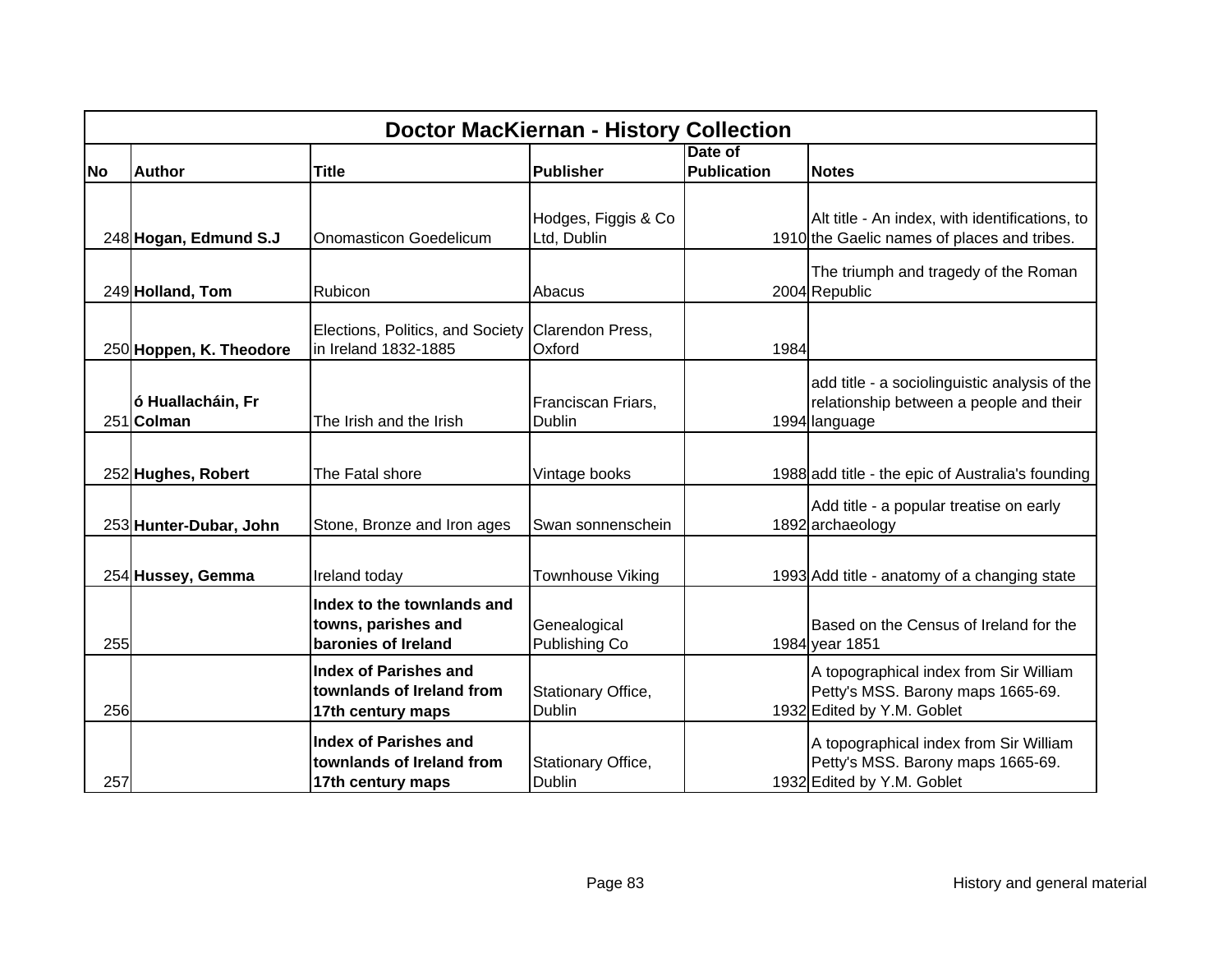|           | <b>Doctor MacKiernan - History Collection</b> |                                                                                          |                            |                    |                                                                                                                                                                                              |  |  |
|-----------|-----------------------------------------------|------------------------------------------------------------------------------------------|----------------------------|--------------------|----------------------------------------------------------------------------------------------------------------------------------------------------------------------------------------------|--|--|
|           |                                               |                                                                                          |                            | Date of            |                                                                                                                                                                                              |  |  |
| <b>No</b> | <b>Author</b>                                 | <b>Title</b>                                                                             | Publisher                  | <b>Publication</b> | <b>Notes</b>                                                                                                                                                                                 |  |  |
| 258       |                                               | Index to the perrogative wills Edward Ponsonby,<br>of Ireland, 1536-1810                 | <b>Dublin</b>              |                    | 1897 Edited by Sir Arthur Vicars                                                                                                                                                             |  |  |
| 259       |                                               | <b>Inscriptions from churches</b><br>and graveyards in<br><b>Carrigallen R.C. Parish</b> | Leitrim Heritage<br>Centre |                    | 1989 Compiled by Leitrim Heritage Centre                                                                                                                                                     |  |  |
| 260       |                                               | <b>Ireland in maps</b>                                                                   | The Dolmen Press           |                    | An introduction to the cartography of<br>Ireland published on the occasion of an<br>exhibition arranged by the geographical<br>society of Ireland and the Ordnance<br>1961 survey of Ireland |  |  |
| 261       |                                               | <b>Irish fiants of the Tudor</b><br>Sovereigns Vol I 1521-1558                           | <b>Edmund Burke</b>        |                    | Add title - during the reigns of Henry VIII,<br>Edward VI, Philip & Mary, and Elizabeth<br>I. With a new introduction by Kenneth<br>Nicholls and preface by Tomás G. ó<br>1994 Canann.       |  |  |
| 262       |                                               | <b>Irish fiants of the Tudor</b><br>Sovereigns Vol II 1558-1586                          | <b>Edmund Burke</b>        |                    | Add title - during the reigns of Henry VIII,<br>Edward VI, Philip & Mary, and Elizabeth<br>I. With a new introduction by Kenneth<br>Nicholls and preface by Tomás G. ó<br>1994 Canann.       |  |  |
| 263       |                                               | <b>Irish fiants of the Tudor</b><br>Sovereigns Vol III 1586-1603 Edmund Burke            |                            |                    | Add title - during the reigns of Henry VIII,<br>Edward VI, Philip & Mary, and Elizabeth<br>I. With a new introduction by Kenneth<br>Nicholls and preface by Tomás G. ó<br>1994 Canann.       |  |  |
| 264       |                                               | <b>Irish fiants of the Tudor</b><br>Sovereigns Vol IV Index -<br><b>Elizabeth</b>        | <b>Edmund Burke</b>        |                    | Add title - during the reigns of Henry VIII,<br>Edward VI, Philip & Mary, and Elizabeth<br>I. With a new introduction by Kenneth<br>Nicholls and preface by Tomás G. ó<br>1994 Canann.       |  |  |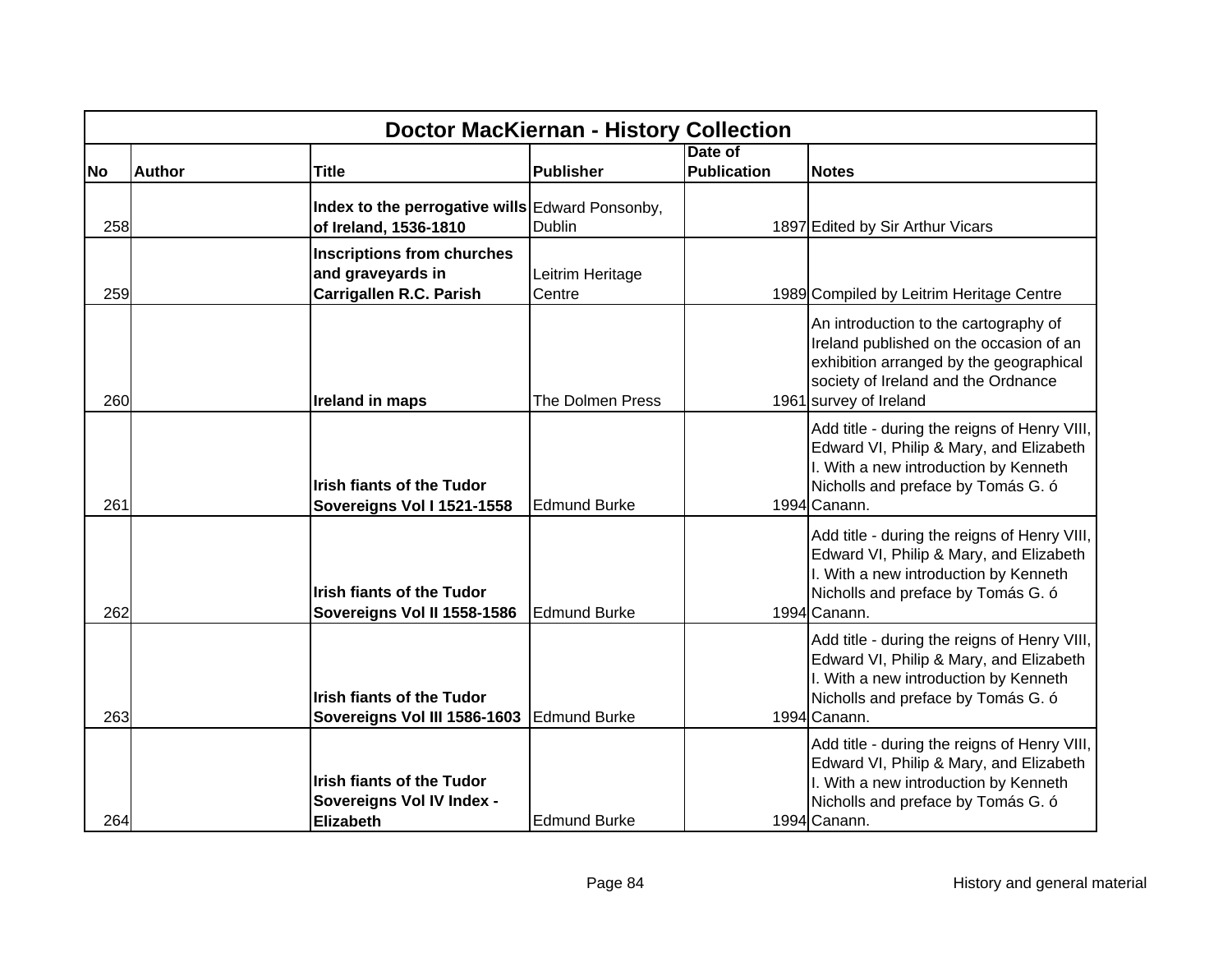|           | <b>Doctor MacKiernan - History Collection</b> |                                                              |                                         |                               |                                                                                                                                                                 |  |  |
|-----------|-----------------------------------------------|--------------------------------------------------------------|-----------------------------------------|-------------------------------|-----------------------------------------------------------------------------------------------------------------------------------------------------------------|--|--|
| <b>No</b> | <b>Author</b>                                 | <b>Title</b>                                                 | Publisher                               | Date of<br><b>Publication</b> | <b>Notes</b>                                                                                                                                                    |  |  |
| 265       |                                               | <b>Irish Geographical studies</b>                            | Queens university,<br><b>Belfast</b>    |                               | 1970 In honour of E. Estyn Evans                                                                                                                                |  |  |
| 266       |                                               | <b>Irish migrants in Europe</b><br>after Kinsale, 162 - 1820 | <b>Four Courts Press</b>                |                               | Edited by Thomas O Connor and Mary<br>Ann Lyons - Essays explore the<br>motivation for migration in the early 17th<br>2003 century                              |  |  |
| 267       |                                               | The Irish in Europe 1580-<br>1815                            | <b>Four Courts Press</b>                |                               | Edited by Thomas O' Connor - Essays<br>explore the activities and achievements<br>of Irish people who migrated to Europe in<br>2001 the 17th and 18th centuries |  |  |
| 268       |                                               | Irish patent rolls of James I                                | Irish manuscripts<br>commission         |                               | Facsimile of the Irish record<br>commission's calendar prepared prior to<br>1966 1830. Foreward by M.C. Griffith                                                |  |  |
| 269       |                                               | <b>Irish Street ballads</b>                                  | The three candles ltd.<br><b>Dublin</b> |                               | collected and annocated by Colm O<br>Lochlainn and adorned with woodcuts<br>1962 from the original broadsheets                                                  |  |  |
| 270       |                                               | (More) Irish street ballads                                  | The three candles ltd.<br><b>Dublin</b> |                               | collected and annotated by Colm O<br>Lochlainn adorned with woodcuts from<br>1968 various sources                                                               |  |  |
|           | 271 Jenkins, Roy                              | Churchill                                                    | Pan Books                               | 2001                          |                                                                                                                                                                 |  |  |
|           | 272 Johnston, Edith Mary                      | Ireland in the eighteenth<br>century                         | Gill and Macmillan                      |                               | 1974 The Gill history of Ireland 8                                                                                                                              |  |  |
|           | 273 Joyce, P.W                                | The origin and history of Irish<br>names of places           | The educational<br>company of Ireland   |                               | Vol I. Title on spine - Irish names of<br>places                                                                                                                |  |  |
|           | 274 Joyce, P.W                                | The origin and history of Irish<br>names of places           | The educational<br>company of Ireland   |                               | Vol I. Title on spine - Irish names of<br>places                                                                                                                |  |  |
|           | 275 Joyce, P.W                                | The origin and history of Irish<br>names of places           | The educational<br>company of Ireland   |                               | Vol II. Title on Spine - Irish names of<br>1922 places                                                                                                          |  |  |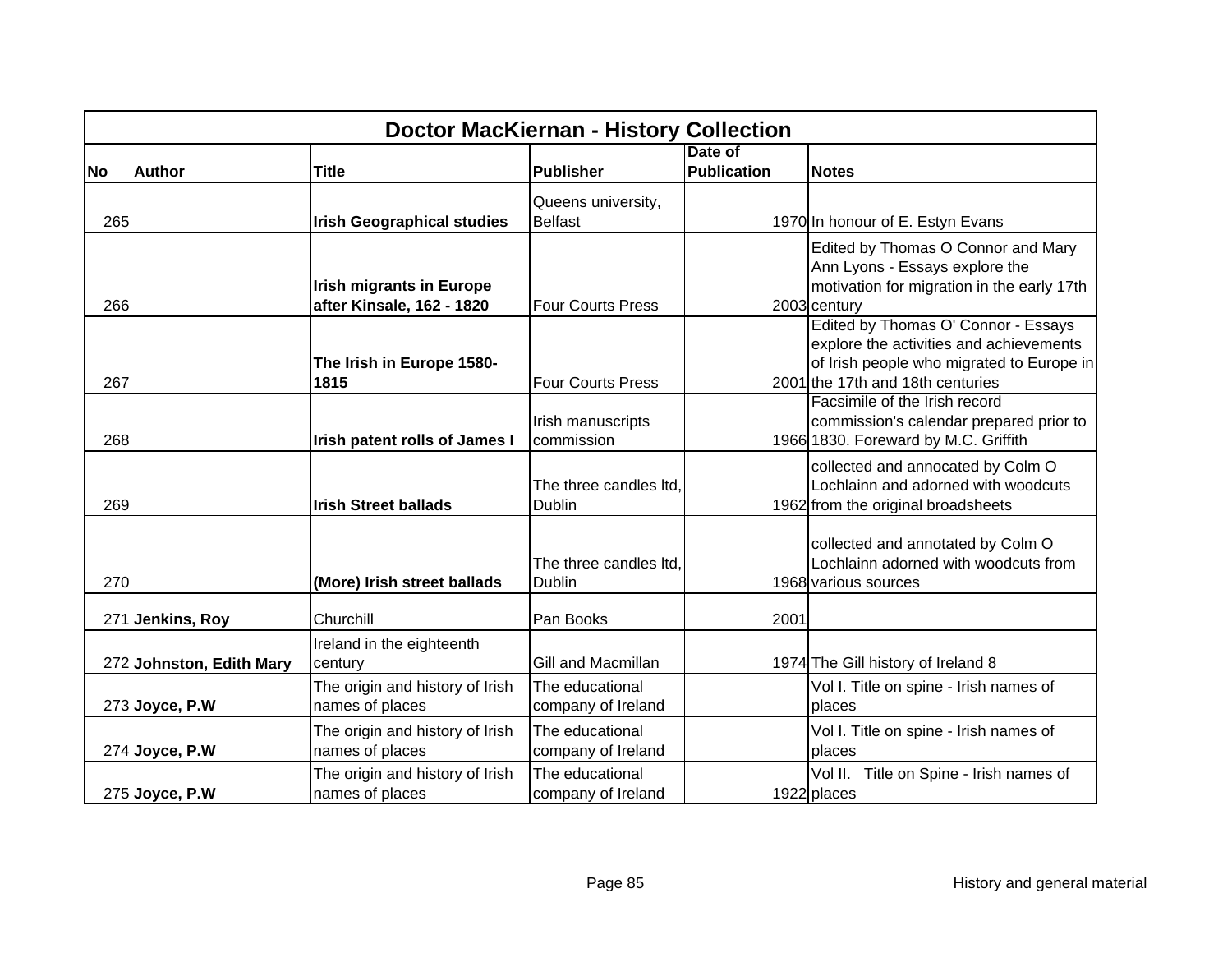|           | <b>Doctor MacKiernan - History Collection</b> |                                                                        |                                          |                               |                                                                                                                                                                                                                                |  |  |
|-----------|-----------------------------------------------|------------------------------------------------------------------------|------------------------------------------|-------------------------------|--------------------------------------------------------------------------------------------------------------------------------------------------------------------------------------------------------------------------------|--|--|
| <b>No</b> | <b>Author</b>                                 | <b>Title</b>                                                           | <b>Publisher</b>                         | Date of<br><b>Publication</b> | <b>Notes</b>                                                                                                                                                                                                                   |  |  |
|           | 276 Joyce, P.W.                               | The origins and history of Irish<br>names of places                    | Longmans, Green<br>and Co, London        |                               | Title on Spine - Irish names of<br>Vol II.<br>1898 places                                                                                                                                                                      |  |  |
|           | $277$ Joyce, P.W.                             | The origins and history of Irish<br>names of places                    | The Educational Co<br>of Ireland         |                               | Vol II. Title on Spine - Irish names of<br>1922 places                                                                                                                                                                         |  |  |
|           | 278 Joyce, P.W.                               | The origins and history of Irish The Educational Co<br>names of places | of Ireland                               | not stated places             | Vol III. Title on Spine - Irish names of                                                                                                                                                                                       |  |  |
|           | 279 Joyce, P.W.                               | The origins and history of Irish<br>names of places                    | The Educational Co<br>of Ireland         | not stated places             | Vol III. Title on Spine - Irish names of                                                                                                                                                                                       |  |  |
|           | 280 Kee, Robert                               | The Laurel and the Ivy                                                 | Penguin books                            |                               | Add title - the story of Charles Stewart<br>1993 Parnell and Irish Nationalism                                                                                                                                                 |  |  |
|           | 281 Kelly, Fergus                             | Early Irish Farming                                                    | Dublin Institute for<br>advanced studies |                               | A study based mainly on the law-texts of<br>1998 the 7th and 8th centuries A.D.                                                                                                                                                |  |  |
|           | 282 Kelly, Fergus                             | A guide to early Irish law                                             | Dublin Institute for<br>advanced studies |                               | 1998 Early Irish law series Vol III                                                                                                                                                                                            |  |  |
|           | 283 Kelly, Liam                               | The Face of time                                                       | The Lilliput Press                       |                               | Leland Lewis Duncan 1862-1923.<br>1995 Photographs of Co Leitrim                                                                                                                                                               |  |  |
|           | 284 Kelly, Liam                               | A flame now quenched                                                   | The Lilliput Press                       |                               | Rebels and Frenchmen in Leitrim 1793-<br>1998 1798                                                                                                                                                                             |  |  |
|           | 285 Kelly, Liam                               | A flame now quenched                                                   | The Lilliput Press                       |                               | Rebels and Frenchmen in Leitrim 1793-<br>1998 1798                                                                                                                                                                             |  |  |
|           | 286 Kennedy, Billy                            | The Scots-Irish in the<br>Carolinas                                    | Causeway press                           | 1997                          |                                                                                                                                                                                                                                |  |  |
|           | 287 Kennedy, David                            | Towards a Universiy                                                    | W & G Baird, Ltd                         |                               | An account of some Institutions for<br>Higher education in Ireland and<br>elsewhere, and of the attitude of Irish<br>Catholics to them, with particular<br>reference to Queen's College and<br>1946 Queen's University Belfast |  |  |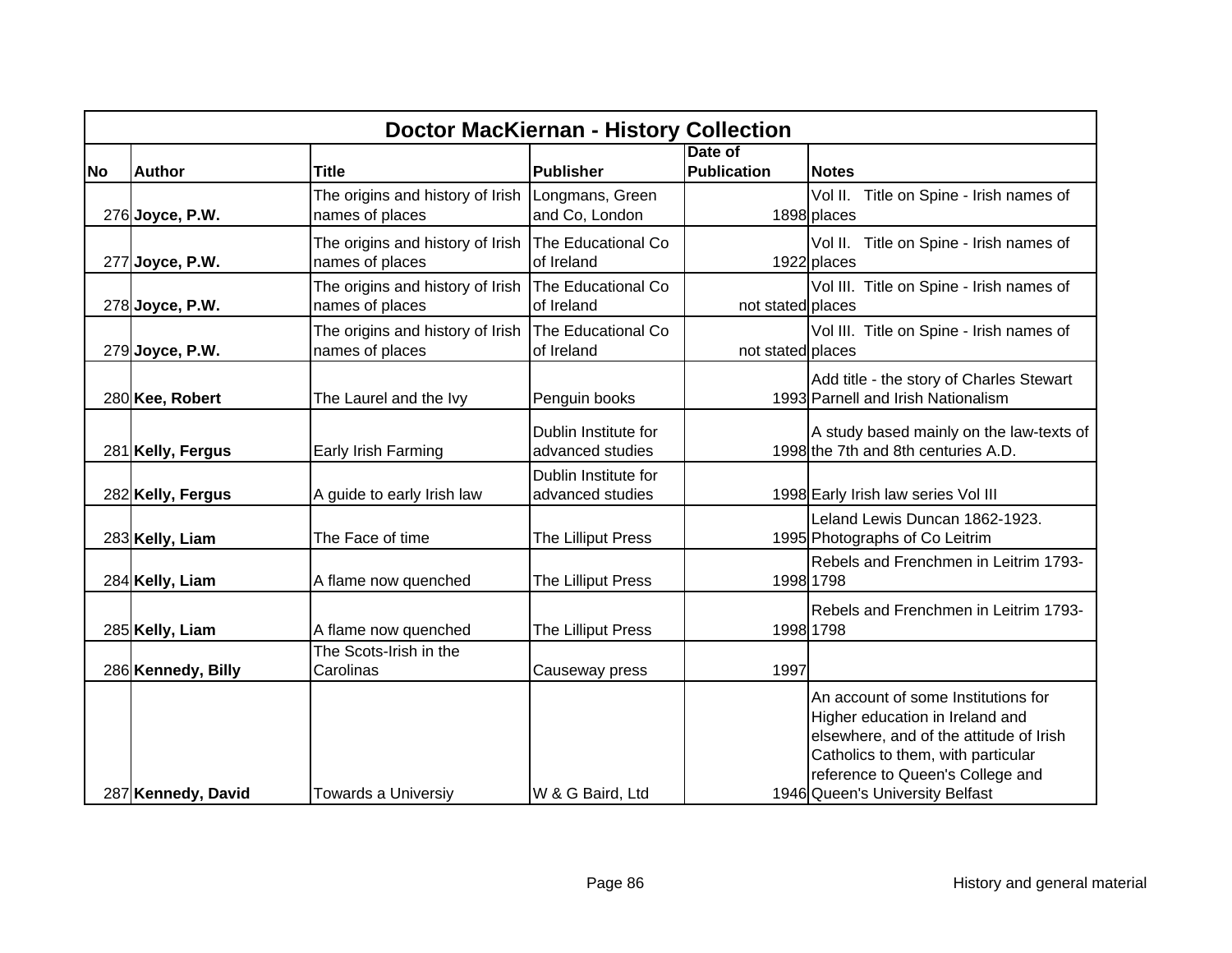|           | <b>Doctor MacKiernan - History Collection</b> |                                                                     |                                      |                    |                                                                                                                                            |  |  |
|-----------|-----------------------------------------------|---------------------------------------------------------------------|--------------------------------------|--------------------|--------------------------------------------------------------------------------------------------------------------------------------------|--|--|
|           |                                               |                                                                     |                                      | Date of            |                                                                                                                                            |  |  |
| <b>No</b> | <b>Author</b>                                 | <b>Title</b>                                                        | <b>Publisher</b>                     | <b>Publication</b> | <b>Notes</b>                                                                                                                               |  |  |
|           | 288 Kenney, James F.                          | The sources for the early<br>history of Ireland:<br>Ecclesiastical  | Pádraic ó Táilliúir                  |                    | 1979 Add Title - an introduction and guide                                                                                                 |  |  |
|           |                                               |                                                                     |                                      |                    |                                                                                                                                            |  |  |
|           | 289 Keogh, Dermot                             | Ireland & Europe 1919-1989                                          | <b>Hibernian University</b><br>press |                    | Add Title - a diplomatic and political<br>1990 history                                                                                     |  |  |
|           | 290 Keogh, Dermot                             | Ireland and the Vatican                                             | <b>Cork University Press</b>         |                    | Add Title - The politics and diplomacy of<br>1995 Church-state relations, 1922-1960                                                        |  |  |
|           | 291 Keogh, Dermot                             | Twentieth Century Ireland -<br><b>Nation and State</b>              | Gill and Macmillan                   |                    | 1994 New Gill history of Ireland 6                                                                                                         |  |  |
|           | 292 Kerr, Donal A.                            | The Catholic Church and the<br>Famine                               | The Columba Press                    | 1996               |                                                                                                                                            |  |  |
|           | 293 Kerr, Donal A.                            | A nation of beggars'?                                               | Clarendon Press,<br>Oxford           |                    | Add title - Priests, people and politics in<br>Famine Ireland 1846-1852. Includes a<br>personal note to the Bishop from the<br>1994 author |  |  |
|           | 294 Kilbracken, Lord                          | <b>Shamrocks and Unicorns</b>                                       | Putnam, London                       | 1962               |                                                                                                                                            |  |  |
| 295       |                                               | The Kilkenny and South-east<br>of Ireland archaeological<br>society | No details available                 |                    | This book is damaged with no covers<br>1864 and a lose page at the end                                                                     |  |  |
|           | Knott, Eleanor and<br>296 Murphy, Gerard      | Early Irish Literature                                              | Routledge & Kegan<br>Paul            |                    | 2nd impression. Introduction by James<br>1967 Carney                                                                                       |  |  |
|           | 297 Lalor, Brian                              | Dublin - ninety drawings by<br><b>Brian Lalor</b>                   | Routledge & Kegan<br>Paul            | 1981               |                                                                                                                                            |  |  |
| 298       |                                               | Leabhar Branach - The book The Dublin Institute<br>of the O'Byrnes  | for advanced studies                 |                    | 1944 Edited by Seán Mac Airt                                                                                                               |  |  |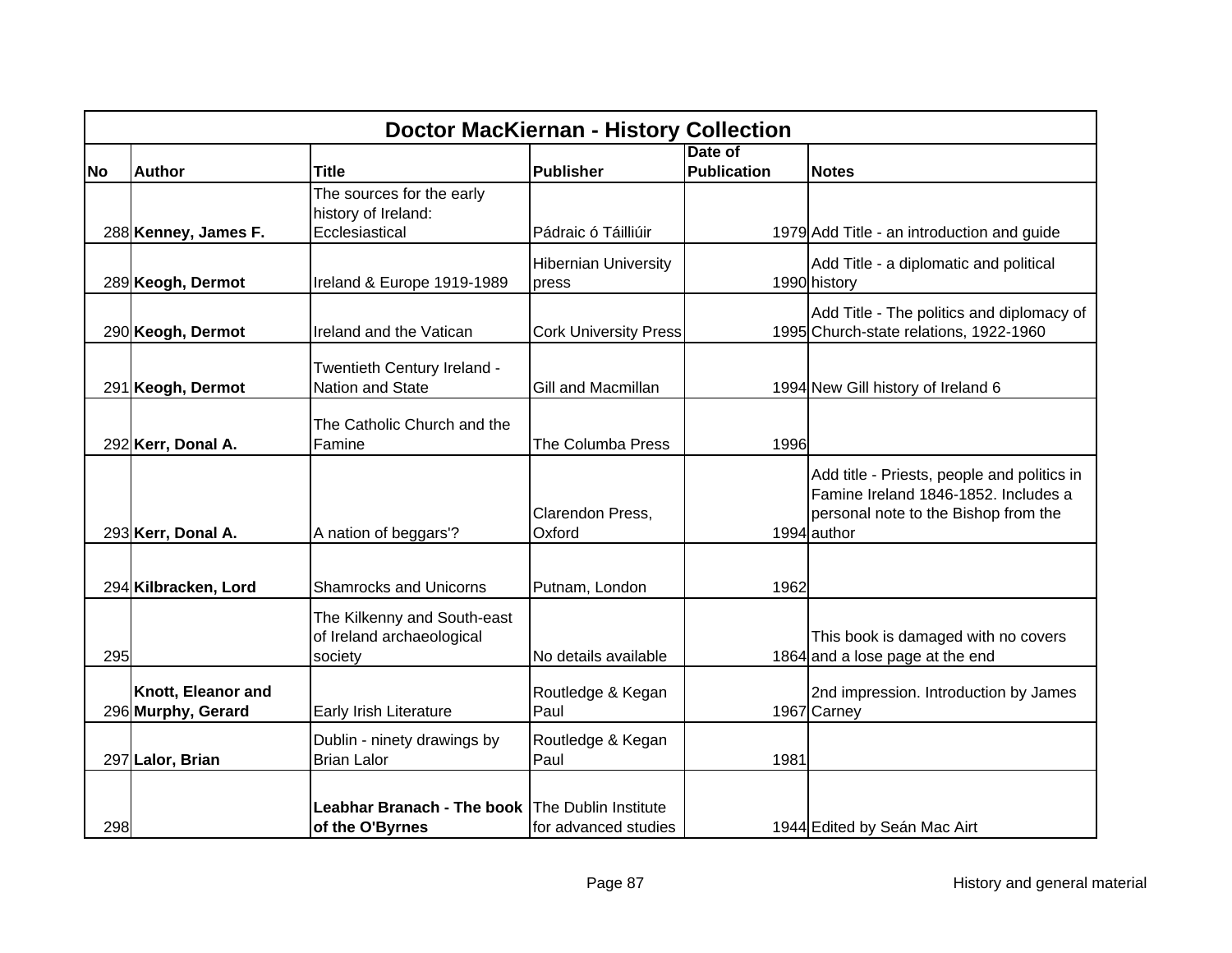|           | <b>Doctor MacKiernan - History Collection</b> |                                                                          |                                      |                          |                                                                      |  |  |
|-----------|-----------------------------------------------|--------------------------------------------------------------------------|--------------------------------------|--------------------------|----------------------------------------------------------------------|--|--|
|           |                                               |                                                                          |                                      | Date of                  |                                                                      |  |  |
| <b>No</b> | <b>Author</b>                                 | <b>Title</b>                                                             | <b>Publisher</b>                     | <b>Publication</b>       | <b>Notes</b>                                                         |  |  |
| 299       |                                               | Léarscáilíocht éireann - Map<br>of Monastic Ireland                      | <b>Ordnance Survey</b>               |                          | 1959 Includes a map index                                            |  |  |
| 300       |                                               | Léarscáilíocht éireann - Map<br>of Monastic Ireland                      | <b>Ordnance Survey</b>               |                          | 1959 Includes a map index                                            |  |  |
| 301       |                                               | Léarscáilíocht éireann - Map<br>of Monastic Ireland                      | <b>Ordnance Survey</b>               |                          | 1959 Includes a map index                                            |  |  |
| 302       |                                               | Léarscáilíocht éireann - Map<br>of Monastic Ireland                      | <b>Ordnance Survey</b>               |                          | 1959 Includes a map index                                            |  |  |
|           | 303 Leask, Harold G.                          | Irish Castles and Castellated<br>houses                                  | Dundalgan Press,<br><b>Dundalk</b>   | 1973                     |                                                                      |  |  |
|           | 304 Lee, J.J                                  | Ireland 1912-1985 Politics and<br>society                                | <b>Cambridge University</b><br>press | 1990                     |                                                                      |  |  |
|           | 305 Lee, Joseph                               | The modernisation of Irish<br>Society 1848-1918                          | Gill and Macmillan                   |                          | 1973 The Gill history of Ireland 10                                  |  |  |
| 306       |                                               | <b>Leland's Ireland</b>                                                  | not available                        |                          | not available Title page missing                                     |  |  |
|           | 307 Lennon, Colm                              | Archbishop Richard Creagh of<br>Armagh, 1523 - 1586                      | <b>Four Courts Press</b>             |                          | Add title - An Irish prisoner of conscience<br>2000 of the Tudor era |  |  |
| 308       |                                               | Letters and papers relating<br>to the Irish Rebellion<br>between 1642-46 | The Stationary Office,<br>Dublin     |                          | 1936 Edited by James Hogan                                           |  |  |
|           | 309 Lewis, Charlton T.                        | A latin dictionary                                                       | Clarendon press,<br>Oxford           | 1879                     |                                                                      |  |  |
|           | 310 Lewis, Samuel                             | A topographical dictionary of<br>Ireland                                 | S. Lewis, London                     | MDCCCXXXVII descriptions | Vol I A-G with historical and statistical                            |  |  |
|           | 311 Lewis, Samuel                             | A topographical dictionary of<br>Ireland                                 | S. Lewis, London                     | MDCCCXXXVII descriptions | Vol II H-Z with historical and statistical                           |  |  |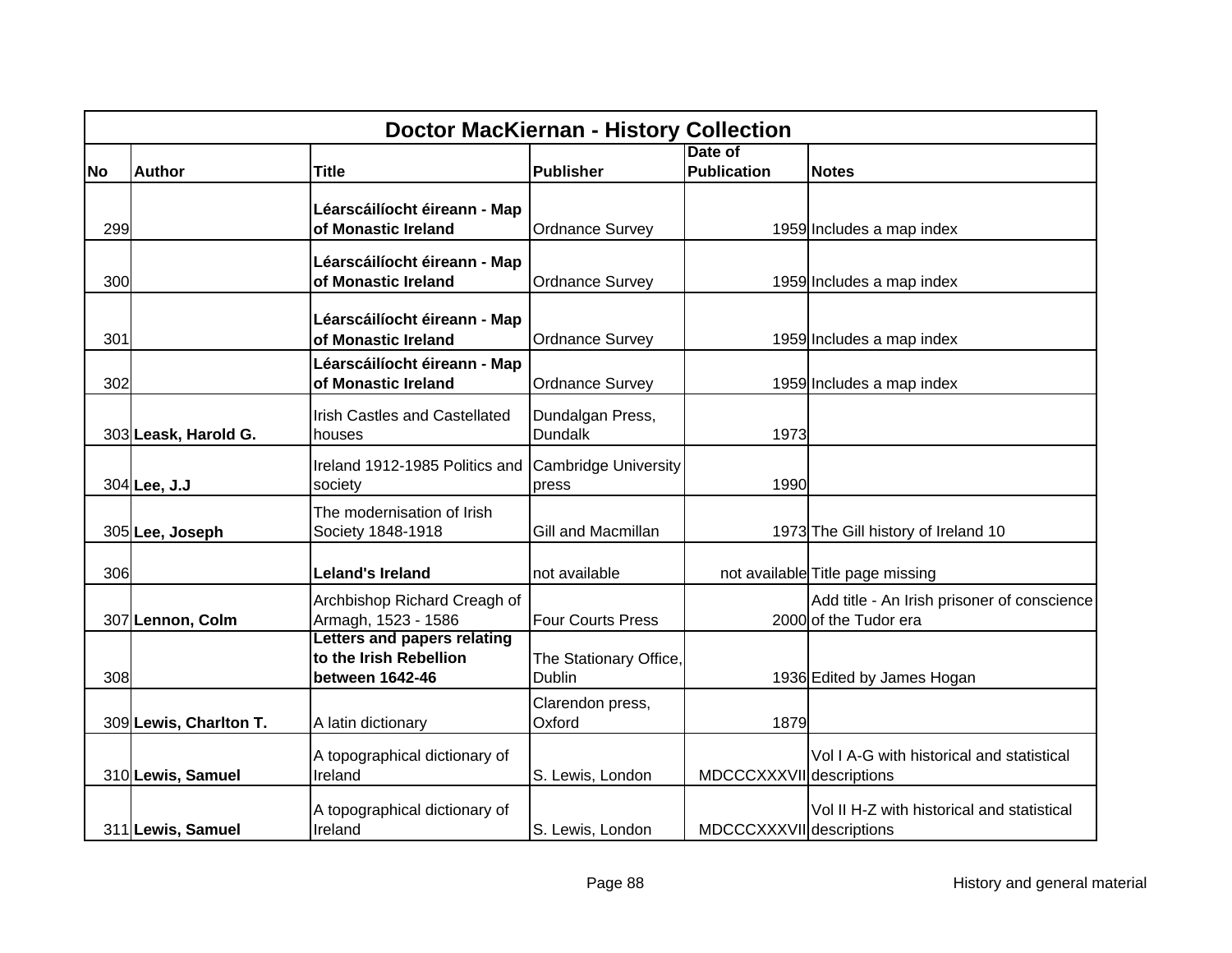|           | <b>Doctor MacKiernan - History Collection</b> |                                                                   |                                         |                    |                                                                                                                                    |  |  |
|-----------|-----------------------------------------------|-------------------------------------------------------------------|-----------------------------------------|--------------------|------------------------------------------------------------------------------------------------------------------------------------|--|--|
|           |                                               |                                                                   |                                         | Date of            |                                                                                                                                    |  |  |
| <b>No</b> | <b>Author</b>                                 | <b>Title</b>                                                      | Publisher                               | <b>Publication</b> | <b>Notes</b>                                                                                                                       |  |  |
|           |                                               | Lewis' atlas of the counties                                      |                                         |                    |                                                                                                                                    |  |  |
| 312       |                                               | of Ireland                                                        | S. Lewis, London                        |                    | 1837 includes a general map of the Kingdom                                                                                         |  |  |
| 313       |                                               | Longford - Essays in County The Lilliput press,<br><b>History</b> | <b>Dublin</b>                           |                    | The first full scale study of the county<br>since 1886. Edited by Raymond Gillespie<br>1991 and Gerard Moran                       |  |  |
| 314       |                                               | <b>Lebor Bretnach</b>                                             | The Stationary Office,<br><b>Dublin</b> |                    | The Irish version of the Historia Britonum<br>ascribed to Nennius. Edited by A.G. Van<br>Hamel                                     |  |  |
|           | 315 Leydon, Padraig                           | Credit where its due                                              |                                         |                    | 2003 40 years of Ballinamore Credit Union                                                                                          |  |  |
|           | 316 Leydon, Padraig                           | Credit where its due                                              |                                         |                    | 2003 40 years of Ballinamore Credit Union                                                                                          |  |  |
|           | 317 Livingstone, Peadar                       | The Fermanagh story                                               | Cumann Seanchais<br>Chlochair           |                    | A documented history of the County<br>Fermanagh from the earliest times to the<br>1969 present day                                 |  |  |
|           | 318 Livingstone, Peadar                       | The Monaghan story                                                | <b>Clogher Historical</b><br>society    |                    | A documented history of the County<br>Monaghan from the earliest times to<br>1980 1976                                             |  |  |
|           | 319 Lodge, John                               | The peerage of Ireland                                            | James Moore, Dublin                     |                    | Vol IV. Title on spine Lodges peerage 4.<br>Add title a genealogical history of the<br>MDCCIXXXIX present nobility of that kingdom |  |  |
|           | 320 Logan, Patrick                            | Making the cure                                                   | The Talbot Press,<br><b>Dublin</b>      |                    | Add title - a look at Irish Folk Medicine.<br>Includes a message to the Bishop from<br>1972 the author.                            |  |  |
|           |                                               |                                                                   |                                         |                    | Add title - the story of Irish fairs and                                                                                           |  |  |
|           | 321 Logan, Patrick                            | Fair day                                                          | Appletree press                         |                    | 1986 markets                                                                                                                       |  |  |
|           | Longfield, Ada                                | Anglo-Irish trade in the                                          | George Routledge &                      |                    |                                                                                                                                    |  |  |
|           | 322 Kathleen                                  | sixteenth century                                                 | sons Ltd                                | 1929               |                                                                                                                                    |  |  |
|           | 323 Lucas, A.T                                | Furze                                                             | National Museum of<br>Ireland           |                    | add title - a survey and history of its uses<br>1960 in Ireland                                                                    |  |  |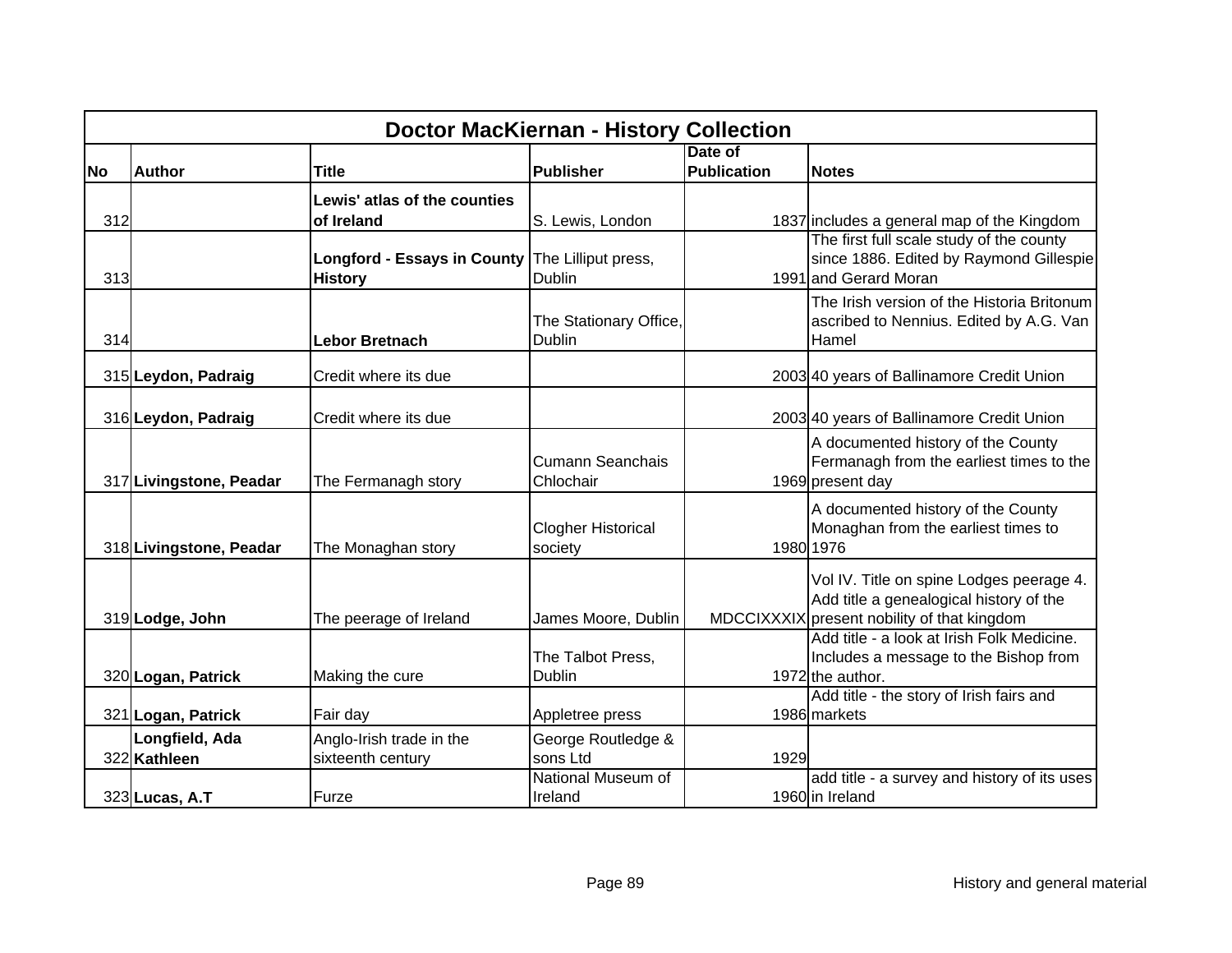|           | <b>Doctor MacKiernan - History Collection</b> |                                                     |                                        |                               |                                                                    |  |  |  |
|-----------|-----------------------------------------------|-----------------------------------------------------|----------------------------------------|-------------------------------|--------------------------------------------------------------------|--|--|--|
| <b>No</b> | <b>Author</b>                                 | Title                                               | <b>Publisher</b>                       | Date of<br><b>Publication</b> | <b>Notes</b>                                                       |  |  |  |
|           | 324 Lucas, A.T                                | <b>Treasures of Ireland</b>                         | Gill and Macmillan                     | 1973 art                      | Add title - Irish pagan & early Christian                          |  |  |  |
|           | 325 ó Lúing, Sean                             | Art ó Gríofa                                        | Sáirséal agus Dill                     |                               | 1953 Tá an leabhair seo as gaelige                                 |  |  |  |
|           | 326 ó Lúing, Sean                             | John Devoy                                          | Cló Morainn                            |                               | 1961 Tá an leabhair seo as gaelige                                 |  |  |  |
|           | 327 Lydon, James                              | Ireland in the later middle ages Gill and Macmillan |                                        |                               | 1973 The Gill history of Ireland 6                                 |  |  |  |
|           | 328 Lyons, F.S.L                              | <b>Charles Stuart Parnell</b>                       | <b>Fontana Press</b>                   | 1991                          |                                                                    |  |  |  |
|           | 329 Lyons, F.S.L                              | The Irish Parliamentary party<br>1890-1910          | <b>Faber and Faber Ltd</b>             |                               | Vol IV. Part of the studies in Irish history<br>series             |  |  |  |
|           | 330 Lyons, F.S.L                              | The Irish Parliamentary party<br>1890-1910          | <b>Faber and Faber Ltd</b>             |                               | Vol IV. Part of the studies in Irish history<br>series             |  |  |  |
|           | 331 Lyons, F.S.L                              | The Irish Parliamentary party<br>1890-1910          | <b>Faber and Faber Ltd</b>             |                               | Vol IV. Part of the studies in Irish history<br>series             |  |  |  |
| 332       |                                               | Louvain papers 1606-1827                            | <b>Irish Manuscripts</b><br>commission |                               | Edited by Brendan Jennings and indexed<br>1968 by Cathaldus Giblin |  |  |  |
| 333       |                                               | Louvain papers 1606-1827                            | <b>Irish Manuscripts</b><br>commission |                               | Edited by Brendan Jennings and indexed<br>1968 by Cathaldus Giblin |  |  |  |
|           | 334 McCartney, Donal                          | The dawning of democracy:<br>Ireland 1800-1870      | <b>Helicon Ltd</b>                     |                               | Part of the Helicon history of Ireland<br>1987 series              |  |  |  |
|           | McDonnell - Garvey,<br>335 Máire              | Mid-Connacht                                        | <b>Drumlin Publications</b>            |                               | 1995 The ancient territory of Sliabh Lugha                         |  |  |  |
|           | 336 McGahern, John                            | Memoir                                              | <b>Faber and Faber Ltd</b>             |                               | 2005 Copy signed by the author                                     |  |  |  |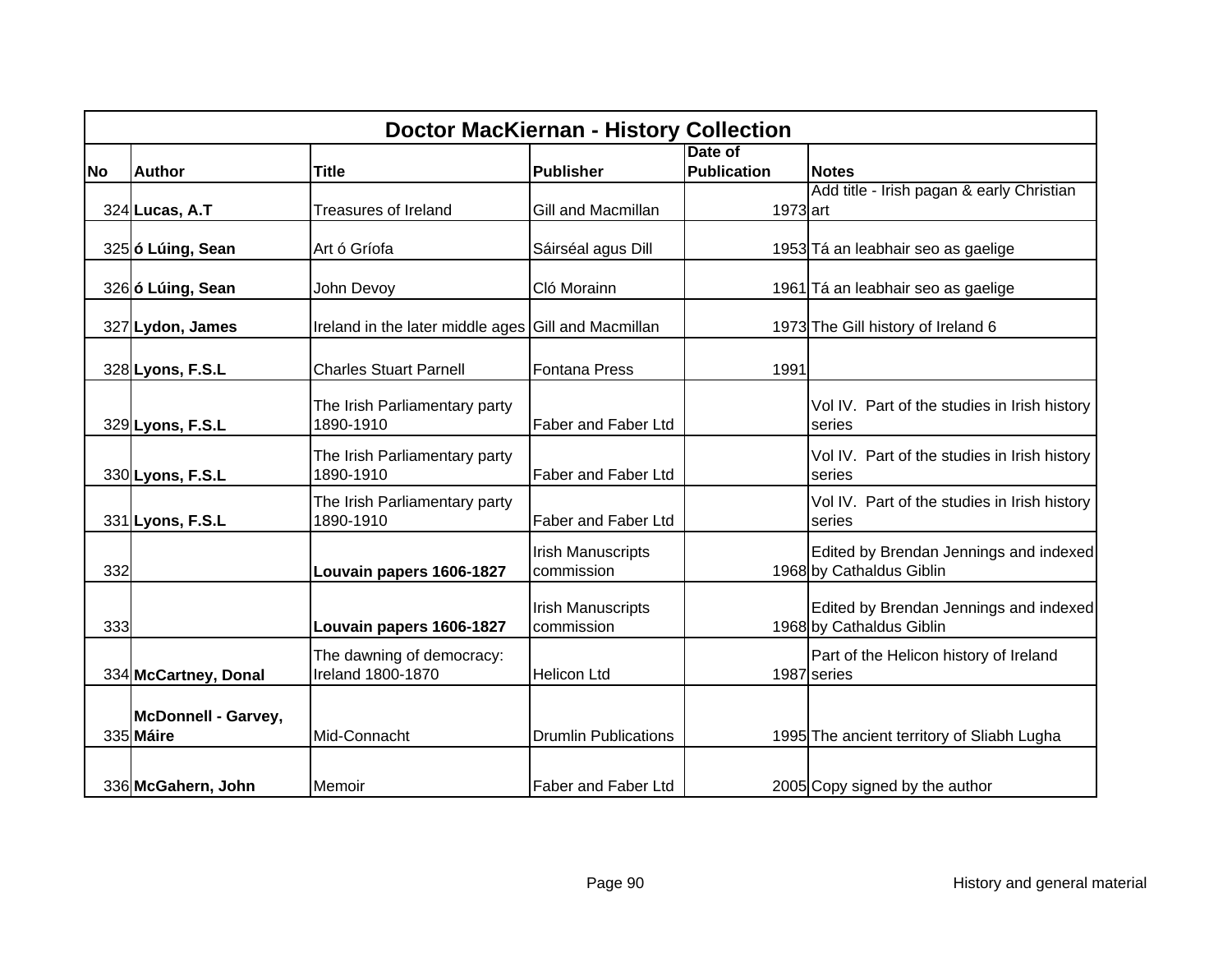|           | <b>Doctor MacKiernan - History Collection</b> |                                                  |                                            |                               |                                                                                                             |  |  |
|-----------|-----------------------------------------------|--------------------------------------------------|--------------------------------------------|-------------------------------|-------------------------------------------------------------------------------------------------------------|--|--|
| <b>No</b> | <b>Author</b>                                 | <b>Title</b>                                     | <b>Publisher</b>                           | Date of<br><b>Publication</b> | <b>Notes</b>                                                                                                |  |  |
|           | 337 McGahern, John                            | That they may face the rising<br>sun             | Faber and Faber Ltd                        | 2002                          |                                                                                                             |  |  |
|           | 338 McNiffe, Liam                             | A history of the Garda<br>Síochána               | Wolfhound press                            |                               | Add title - A social history of the force<br>1922-52 with an overview for the years<br>1999 1952-97         |  |  |
|           | 339 MacAingil, Aodh                           | Scáthán shacramuinte na<br>hAithridhe            | Dublin institute for<br>advanced studies   |                               | 1952 Tá an leabhar seo as gaelige                                                                           |  |  |
|           | 340 Macalister, R.A.S.                        | The archaeology of Ireland                       | Methuen & Co Ltd,<br>London                | 1949 text                     | with 16 plates and 39 illustrations in the                                                                  |  |  |
|           | 341 MacAtasney, Gerard                        | Seán MacDiarmada<br>The Holy See, British policy | <b>Drumlin Publications</b>                |                               | 2004 add title- The mind of the Revolution                                                                  |  |  |
|           | 342 Macaulay, Ambrose                         | and the plan of campaign in<br>Ireland, 1885-93  | Four Courts press                          |                               | 2002 Copy signed by the author                                                                              |  |  |
|           | 343 MacCurtain, Margaret                      | <b>Tudor and Stuart Ireland</b>                  | Gill and Macmillan                         |                               | 1972 The Gill history of Ireland 7                                                                          |  |  |
|           | 344 MacDonagh, Michael                        | The life of Daniel O'Connell                     | Cassell and Co Ltd,<br>London              |                               | MCMIII 1 loose page                                                                                         |  |  |
|           | <b>MacGiolla Domhnaigh,</b><br>345 Padraig    | Some Ulster surnames                             | Clódhanna Teo, Báile<br><b>Atha Cliath</b> |                               | First published in 1923 as "Some<br>anglicised surnames in Ireland" by the<br>Gael Co-operative Society Ltd |  |  |
|           | <b>MacGivney, Rev</b><br>346 Joseph           | Place-names of the County<br>Longford            | James Duffy, Dublin                        |                               | Correctly spelled in Irish and fully<br>explained in English, with notes and<br>1908 illustrations          |  |  |
|           | 347 MacLysaght, Edward                        | Irish life in the seventeenth<br>century         | Barnes & Noble Inc                         | 1969                          |                                                                                                             |  |  |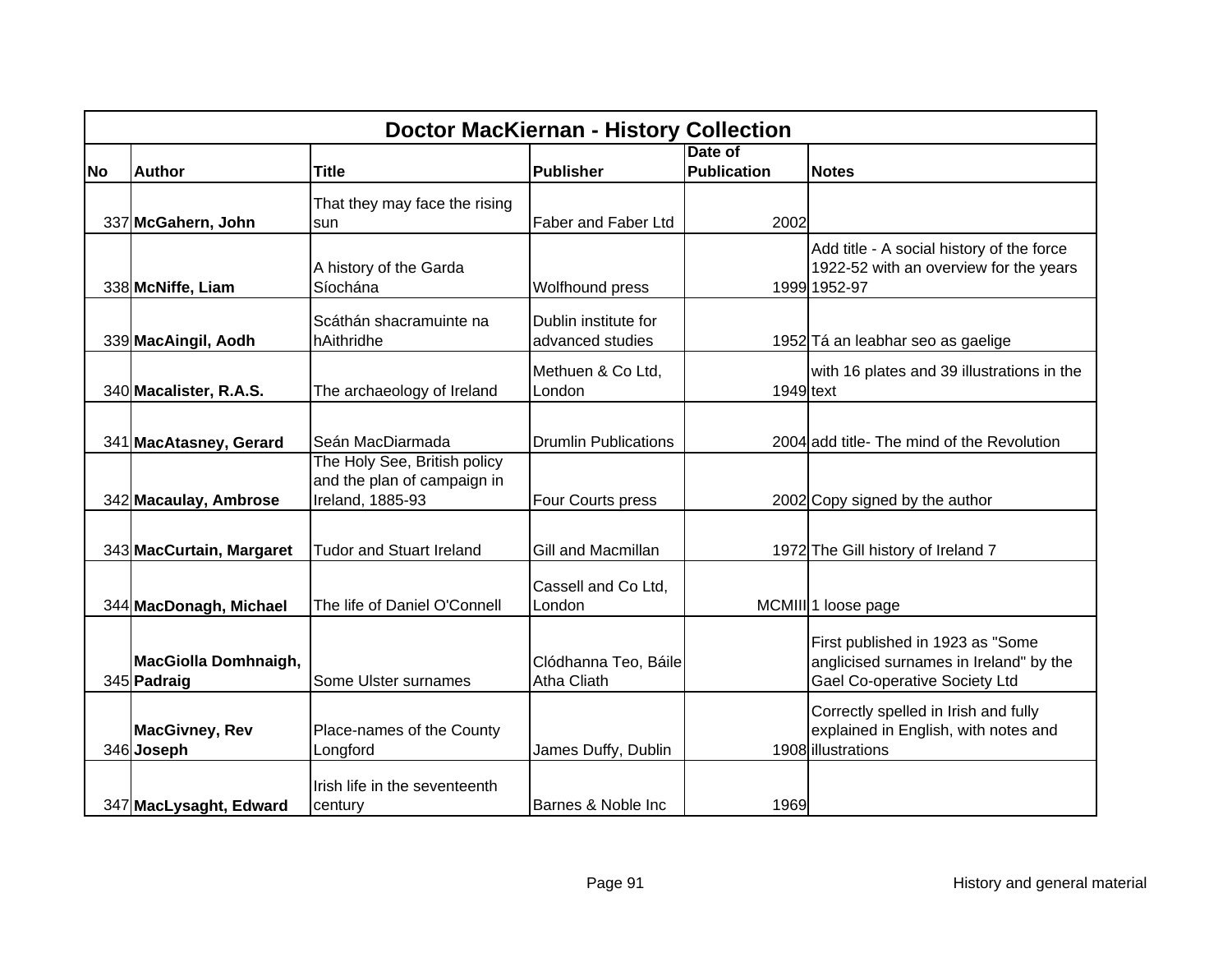|           | <b>Doctor MacKiernan - History Collection</b> |                                                                          |                                                      |                               |                                                                                                                                          |  |  |  |
|-----------|-----------------------------------------------|--------------------------------------------------------------------------|------------------------------------------------------|-------------------------------|------------------------------------------------------------------------------------------------------------------------------------------|--|--|--|
| <b>No</b> | <b>Author</b>                                 | <b>Title</b>                                                             | <b>Publisher</b>                                     | Date of<br><b>Publication</b> | <b>Notes</b>                                                                                                                             |  |  |  |
|           | 348 MacNeill, Eoin                            | Phases of Irish History                                                  | M.H.Gill & Son Ltd                                   | 1919                          |                                                                                                                                          |  |  |  |
|           | 349 MacNeill, Eoin                            | Phases of Irish History                                                  | M.H.Gill & Son Ltd                                   | 1920                          |                                                                                                                                          |  |  |  |
|           | 350 MacNiocaill, Gearóid                      | Ireland before the vikings                                               | Gill and Macmillan                                   |                               | 1972 The Gill History of Ireland 1                                                                                                       |  |  |  |
|           | 351 MacNiocaill, Gearóid                      | Na Manaigh Liatha in éirinn<br>1142-c.1600                               | Cló Morainn                                          |                               | 1959 Tá an leabhair seo as gaelige, le cartlann                                                                                          |  |  |  |
|           | 352 MacSuibhne                                | 98 in Carlow                                                             | The Nationalist,<br>Carlow                           | 1974                          |                                                                                                                                          |  |  |  |
|           | 353 MacSuibhne, Peadar                        | Saint Brigid and the shrines of<br>Kildare                               | Leinster Leader                                      | c.1972                        |                                                                                                                                          |  |  |  |
|           | 354 Magee, Jack                               | Barney - Bernard Hughes of<br>Belfast 1808-1878                          | <b>Ulster historical</b><br>foundation               |                               | 2001 Master baker, Liberal and reformer                                                                                                  |  |  |  |
|           | 355 Maguire, Patrick N.T.                     | A history of Carrigallen                                                 |                                                      |                               | Includes a note to the Bishop from Fr<br>Seán                                                                                            |  |  |  |
|           | 356 Maguire, Thomas                           | Fermanagh - its native chiefs<br>and clans                               | S.D. Montgomery<br>Ltd, Omagh                        |                               | Annals, relics, shrines, learned<br>ecclesiastics and scholars. Fourteen<br>1954 martyrs to Irish nationhood                             |  |  |  |
|           | 357 ó Máirtín, Micheál                        | Saine Uladh I                                                            | Coiste Eigse Loch an<br>iúIR                         |                               | 1981 Tá an leabhair seo as gaelige                                                                                                       |  |  |  |
|           | 358 ó Máirtín, Micheál                        | Meascra Uladh II                                                         | Coiste an tUltach                                    |                               | Tá an leabhair seo as gaelige                                                                                                            |  |  |  |
|           | 359 Matheson, Robert E                        | Varieties and Synonymes of<br>surnames and christian names<br>in Ireland | His Majesty's<br>Stationary office,<br><b>Dublin</b> |                               | Add title - for the guidance of registration<br>officers and the public in searching the<br>1901 indexes of births, deaths and marriages |  |  |  |
|           | 360 Mattingly, Garrett                        | Catherine of Aragon                                                      | Jonathan Cape                                        |                               | 1950 The bedford historical series                                                                                                       |  |  |  |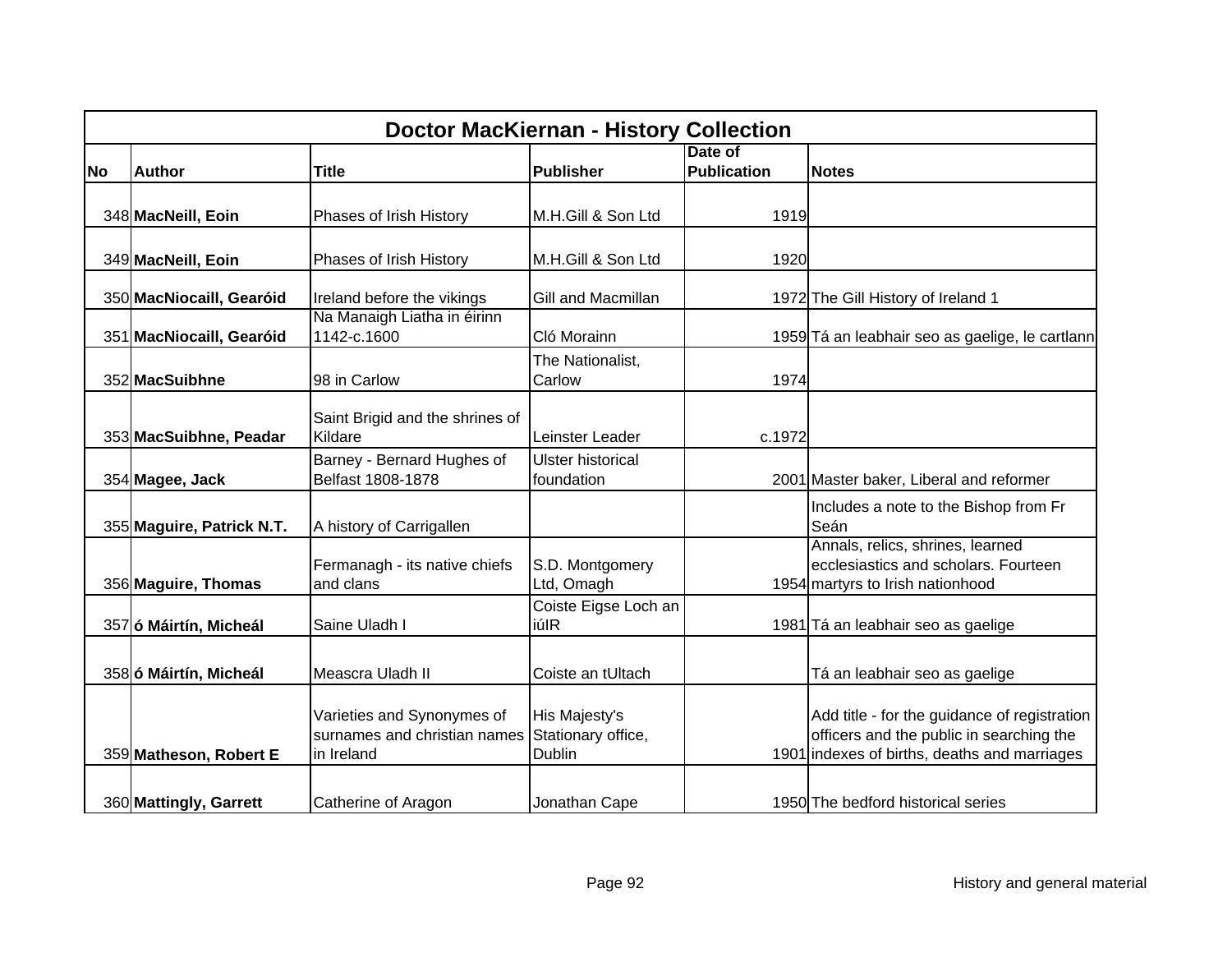|           | <b>Doctor MacKiernan - History Collection</b> |                                                                                                          |                                      |                               |                                                                                                                  |  |  |
|-----------|-----------------------------------------------|----------------------------------------------------------------------------------------------------------|--------------------------------------|-------------------------------|------------------------------------------------------------------------------------------------------------------|--|--|
| <b>No</b> | <b>Author</b>                                 | <b>Title</b>                                                                                             | <b>Publisher</b>                     | Date of<br><b>Publication</b> | <b>Notes</b>                                                                                                     |  |  |
|           | 361 Meehan, C.P.                              | The confederation of Kilkenny                                                                            | James Duffy, Dublin                  | 1905                          |                                                                                                                  |  |  |
|           | 362 Meehan, C.P.                              | The fate and fortunes of Hugh<br>O' Neill, Earl of Tyrone and<br>Rory O' Donnell, Earl of<br>Tyrcoonnell | James Duffy & sons,<br><b>Dublin</b> |                               | Add title - their flight from Ireland, and<br>1886 death in exile                                                |  |  |
|           | 363 Meehan, C.P.                              | The Franciscan monasteries<br>and the Irish hierarchies in the<br>7th                                    | not available                        |                               | not available Cover and title page missing                                                                       |  |  |
|           | 364 Meenan, James                             | George O'Brien - a<br>biographical memoir                                                                | Gill and Macmillan                   | 1980                          |                                                                                                                  |  |  |
|           | 365 Meyer, Kuno                               | Learning in Ireland in the fifth<br>century and the transmission<br>of letters                           | Hodges, Figgis & Co                  |                               | Add title - a lecture delivered before the<br>school of Irish Learning in Dublin on<br>1913 September 18th, 1912 |  |  |
| 366       |                                               | The Milennium Legacy -<br>Ireland 2007                                                                   | <b>Brookfield Printing co</b>        |                               | Compiled and edited by Tom Rowley and<br>2002 Lauric Cearr                                                       |  |  |
|           | 367 Miller, Kerby A.                          | Emigrants and exiles                                                                                     | <b>Oxford University</b><br>Press    |                               | Add title - Ireland and the Irish exodus to<br>1985 North America                                                |  |  |
|           |                                               | 368 Mills, John Fitzmaurice The noble dwellings of Ireland                                               | Thames and Hudson                    |                               | 1987 with 158 illustrations, 77 in colour                                                                        |  |  |
|           | 369 Minio-Paluello, L.                        | Education in fascist Italy                                                                               | <b>Oxford University</b><br>Press    | 1946                          |                                                                                                                  |  |  |
|           | 370 Moody, T.W.                               | Davitt and Irish revolution 1846 Clarendon press,<br>82                                                  | Oxford                               | 1981                          |                                                                                                                  |  |  |
| $371$ J.  | <b>Mooney, Rev Bernard</b>                    | Place-names of Rostrevor                                                                                 | E. Hodgett, Newry                    | not available                 |                                                                                                                  |  |  |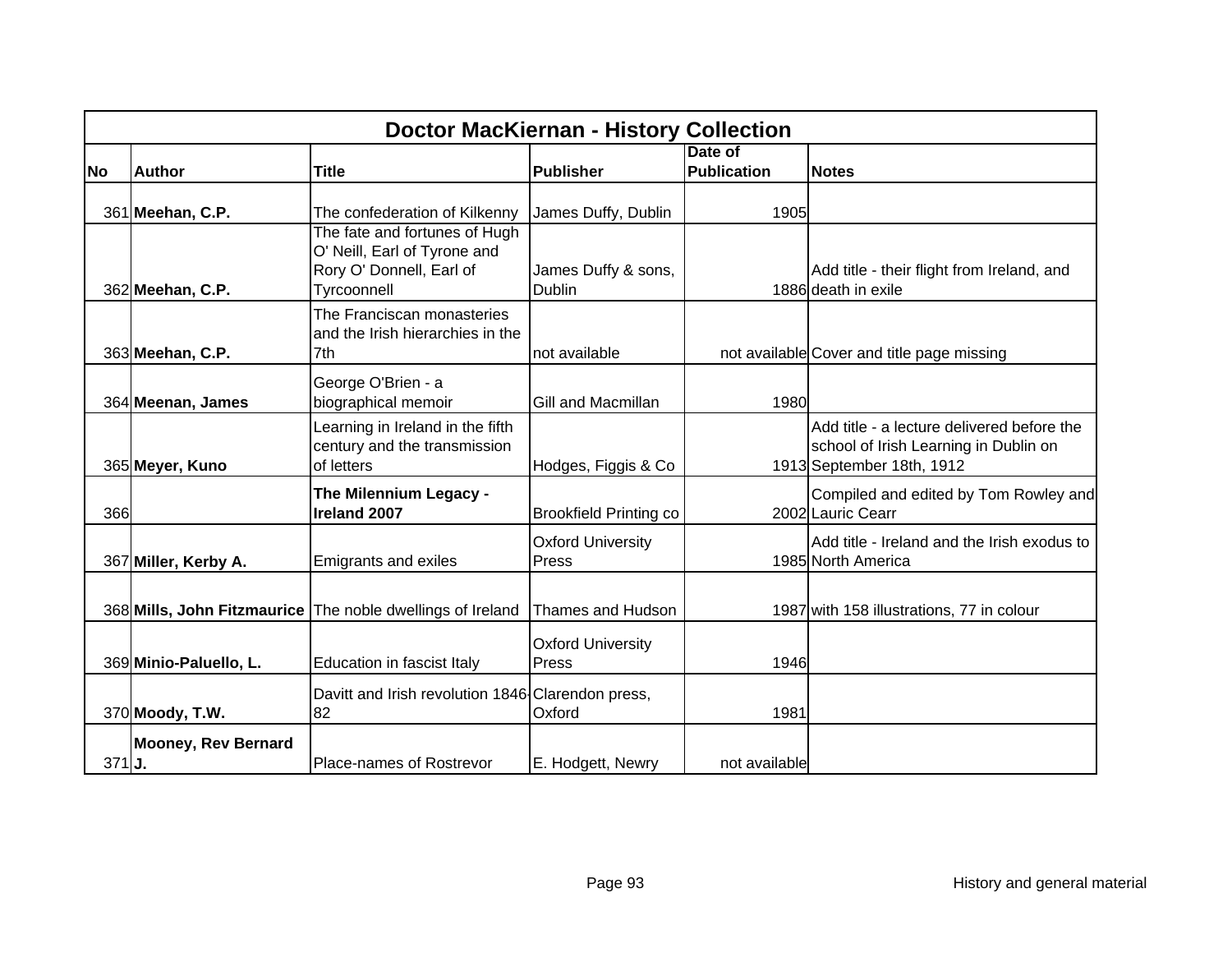|           | <b>Doctor MacKiernan - History Collection</b>      |                                                                                             |                                         |                        |                                                                                                                                 |  |  |
|-----------|----------------------------------------------------|---------------------------------------------------------------------------------------------|-----------------------------------------|------------------------|---------------------------------------------------------------------------------------------------------------------------------|--|--|
| <b>No</b> | <b>Author</b>                                      | <b>Title</b>                                                                                | Publisher                               | Date of<br>Publication | <b>Notes</b>                                                                                                                    |  |  |
|           | 372 Morrissey, Thomas                              | James Archer of Kilkenny                                                                    | <b>Studies 'Special</b><br>Publication' |                        | Add title - An Elizabethan Jesuit First<br>rector of the Irish College at Salamanca<br>1979 and Ally of the Great Hugh O' Neill |  |  |
|           | 373 Morrissey, Thomas j.                           | Towards a national university                                                               | Wolfhound press                         |                        | Add title- William Delany 1835-1924, An<br>1983 era of initiative in Irish education                                            |  |  |
|           | 374 Morton, H.V.                                   | The magic of Ireland                                                                        | Arrow books                             | 1978                   |                                                                                                                                 |  |  |
|           | 375 Moyen, Cours                                   | Cours theorizue et pratique de<br>Langue Anglaise par M. L'abbe Librairie Ch.<br>L. Moutier | Poussielgue                             | 1898                   |                                                                                                                                 |  |  |
|           | 376 ó Muirí, Ramonn                                | Lámhscríbhinn Staire an<br>Bhionadaigh                                                      | éigse Oiralla a<br>d'fhoilsigh          |                        | Comhrac na nGael agus na nGall le<br>1994 Chéile                                                                                |  |  |
|           | ó Muraíle, Nollaig agus<br>377 MacMurchaidh Ciarán | Irisleabhar Mhá Nuad 2000 -<br>Céad bliain slán 1899-1999<br>(Treoir)                       | An Sagart, An<br>Daingean               |                        | 2000 Tá an leabhair seo as gaelige                                                                                              |  |  |
|           | 378 ó Muraíle, Nollaig                             | The celebrated antiquary<br>Dubhaltach Mac Fhirbhisigh                                      | An Sagart, Maynooth                     |                        | Add title (c1600-1671), his lineage, life<br>1996 and learning. Maynooth Monographs 6                                           |  |  |
|           | 379 Murtagh, Peter                                 | The Irish Times - Book of the<br><b>Year 2004</b>                                           | Gill and Macmillan                      | 2004                   |                                                                                                                                 |  |  |
|           | 380 Ni Liathain, Ide                               | The life and career of P.A.<br>McHugh, a north connacht<br>politician 1859-1909             | <b>Irish Academic Press</b>             |                        | Add Title - a footsoldier of the party. Part<br>of the Maynooth Studies in Irish Local<br>1999 History Series                   |  |  |
| 381       |                                                    | <b>New Oxford book of Irish</b><br>verse                                                    | <b>Oxford University</b><br>Press       |                        | Edited with translations by Thomas<br>1992 Kinsella                                                                             |  |  |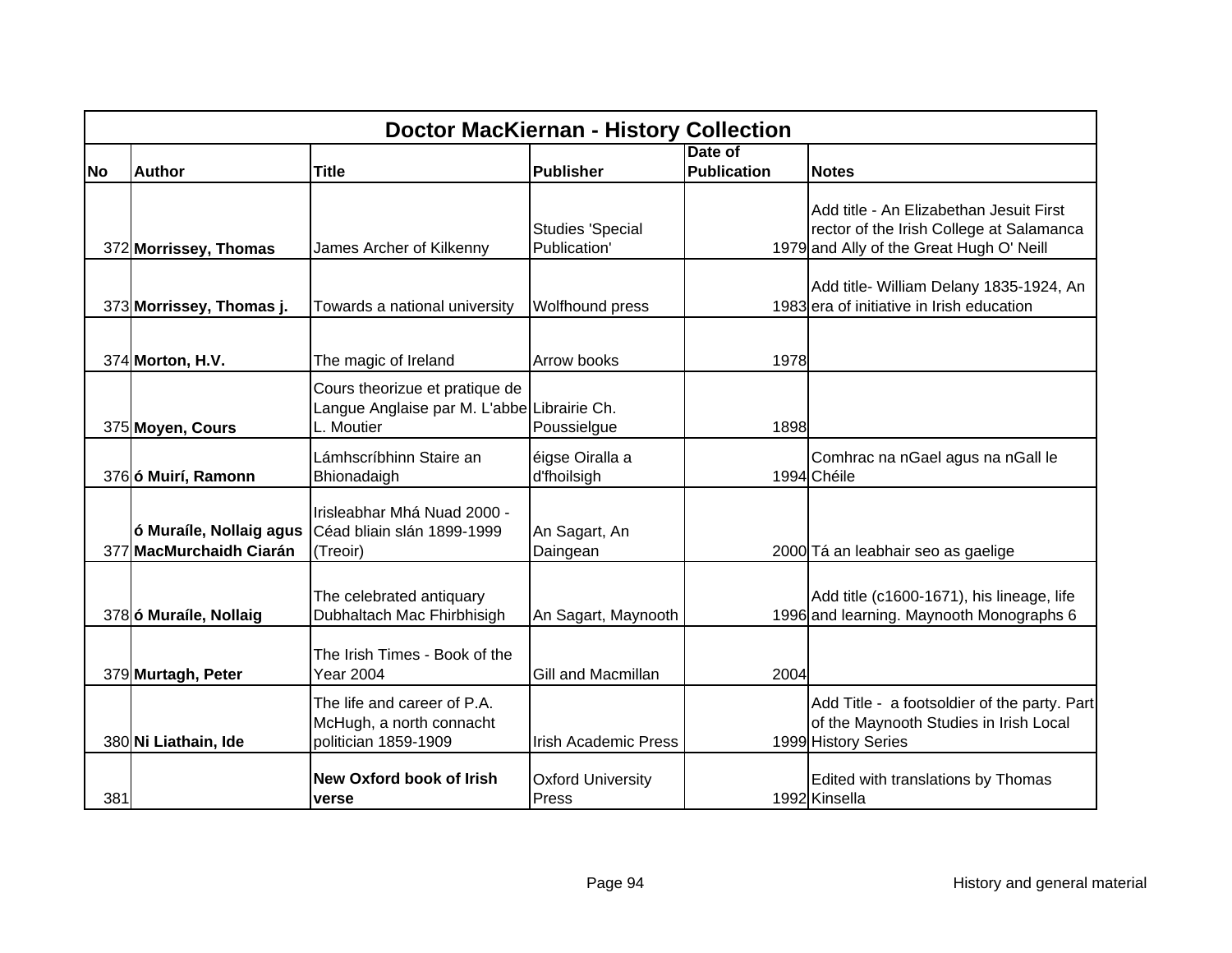|           | <b>Doctor MacKiernan - History Collection</b> |                                                                      |                                                         |                               |                                                                                                     |  |  |  |
|-----------|-----------------------------------------------|----------------------------------------------------------------------|---------------------------------------------------------|-------------------------------|-----------------------------------------------------------------------------------------------------|--|--|--|
| <b>No</b> | <b>Author</b>                                 | <b>Title</b>                                                         | <b>Publisher</b>                                        | Date of<br><b>Publication</b> | <b>Notes</b>                                                                                        |  |  |  |
|           | 382 Nicholls, K.W.                            | Gaelic and Gaelicized Ireland<br>in the middle ages                  | Lilliput press, Dublin                                  | 2003                          |                                                                                                     |  |  |  |
|           | 383 Nicholls, K.W.                            | <b>Gaelic and Gaelicized Ireland</b><br>in the middle ages           | Gill and Macmillan                                      |                               | 1972 The Gill history of Ireland 4                                                                  |  |  |  |
|           | 384 Nolan, William                            | Sources for local studies                                            | <b>Blackrock printers</b>                               |                               | 1979 includes a number of maps                                                                      |  |  |  |
|           | O'Connell, P and<br>385 Darmody, W.C.         | Siege of Clonmel<br>Commemoration                                    | The Clonmel<br>Tercentenary<br>committee                |                               | add title - Tercentenary souvenir record.<br>1950 Includes a map of Clonmel                         |  |  |  |
|           | O'Connell, P and<br>386 Darmody, W.C.         | Siege of Clonmel<br>Commemoration                                    | The Clonmel<br>Tercentenary<br>committee                |                               | add title - Tercentenary souvenir record.<br>1950 Includes a map of Clonmel                         |  |  |  |
|           | 387 O'Brien, Conor Cruise                     | The Great Melody                                                     | Sinclair-Stevenson                                      |                               | Add title - a thematic biography and<br>1992 commented anthology of Edmund Burke                    |  |  |  |
|           | 388 O'Brien, Declan                           | Ireland and the third world - a<br>study of Government aid           | <b>Irish Commission for</b><br><b>Justice and Peace</b> |                               | Published by the development research<br>unit of the Irish Commission for Justice<br>1980 and Peace |  |  |  |
|           | 389 O'Brien, George                           | The economic history of<br>Ireland in the 17th century               | Augustus M. Kelly                                       |                               | Originally published in 1919 - part of the<br>1972 reprints of economics classics series            |  |  |  |
|           | 390 O'Brien, George                           | The Economic history of<br>Ireland - from the Union to the<br>Famine | Augustus M. Kelly                                       |                               | Originally published in 1921 - part of the<br>1972 reprints of economics classics series            |  |  |  |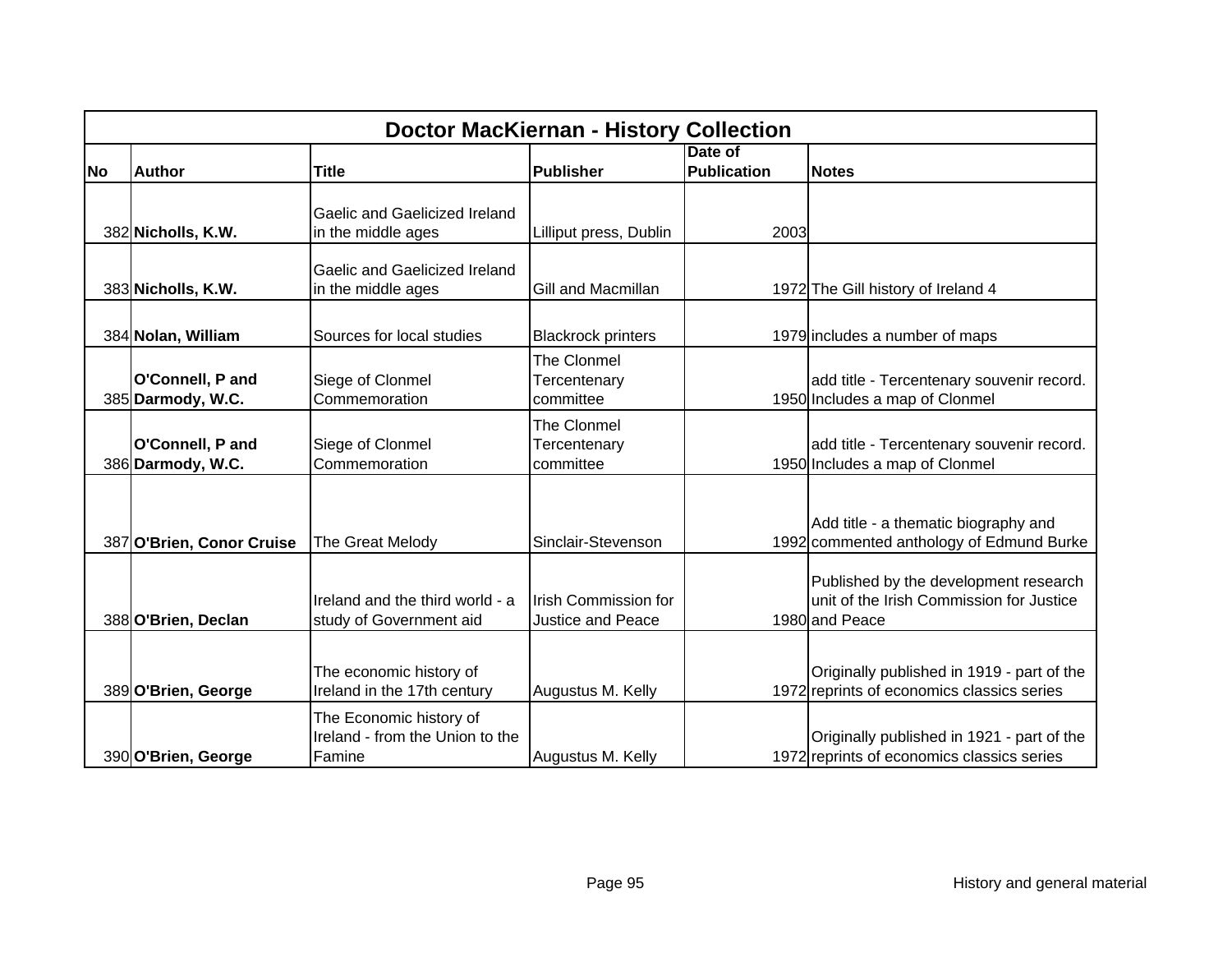|           | <b>Doctor MacKiernan - History Collection</b>    |                                                   |                                         |                    |                                                                                                                                                                                                                |  |  |
|-----------|--------------------------------------------------|---------------------------------------------------|-----------------------------------------|--------------------|----------------------------------------------------------------------------------------------------------------------------------------------------------------------------------------------------------------|--|--|
|           |                                                  |                                                   |                                         | Date of            |                                                                                                                                                                                                                |  |  |
| <b>No</b> | <b>Author</b>                                    | <b>Title</b>                                      | <b>Publisher</b>                        | <b>Publication</b> | <b>Notes</b>                                                                                                                                                                                                   |  |  |
|           | 391 O'Brien, Sylvester                           | Measgra Mhichil Uí Chléirigh                      | <b>Assisi Press</b>                     |                    | Miscellany of historical and linguistic<br>studies in honour of Brother Michael ó<br>Cléirigh, O.F.M. Chief of the Four<br>1944 Masters 1643-1943                                                              |  |  |
|           | O'Brien, William and<br>392 Ryan, Desmond (Ed's) | Devoy's post bag 1871-1928                        | C.J. Fallon Ltd,<br>Dublin              |                    | Vol I - 1871-1880. The Devoy<br>correspondence provides a daily picture<br>of the Fenian movement from the inside<br>1948 for nearly 60 years                                                                  |  |  |
|           | O'Brien, William and<br>393 Ryan, Desmond (Ed's) | Devoy's post bag 1880-1928                        | C.J. Fallon Ltd,<br>Dublin              |                    | 1953 Vol II - 1880 - 1928                                                                                                                                                                                      |  |  |
|           | 394 O' Connell, Patricia                         | The Irish College at Lisbon<br>1590-1834          | <b>Four Courts Press</b>                | 2001               |                                                                                                                                                                                                                |  |  |
|           | 395 O'Connor, G.B.                               | Elizabethan Ireland                               | Sealy, Bryers and<br>Walker             |                    | Add title - Native and English. With map                                                                                                                                                                       |  |  |
|           | 396 O'Connor, Thomas                             | An Irish theologian in<br>enlightenment France    | <b>Four Courts Press</b>                |                    | 1995 Add Title - Luke Joseph Hooke 1714-96                                                                                                                                                                     |  |  |
|           | 397 ó Doibhlin, éamon                            | Domhnach mór (Donaghmore) Clólann na Struaile     |                                         |                    | Add title - an outline of the parish.<br>Includes a personal note to the Bishop<br>1969 inside cover                                                                                                           |  |  |
|           | 398 O' Donovan, John                             | The Maryrology of Donegal                         | Irish Archaeology and<br>celtic society |                    | Add title - A calender of the saints of<br>1864 Ireland                                                                                                                                                        |  |  |
|           | 399 O'Donovan, John                              | John O'Donovan's letters from<br>County Fermanagh |                                         |                    | Add title - letters containing information<br>relative to the antiquities and families and<br>places of county Fermanagh collected<br>during the Ordnance Survey in 1834.<br>1993 Edited by John B. Cunningham |  |  |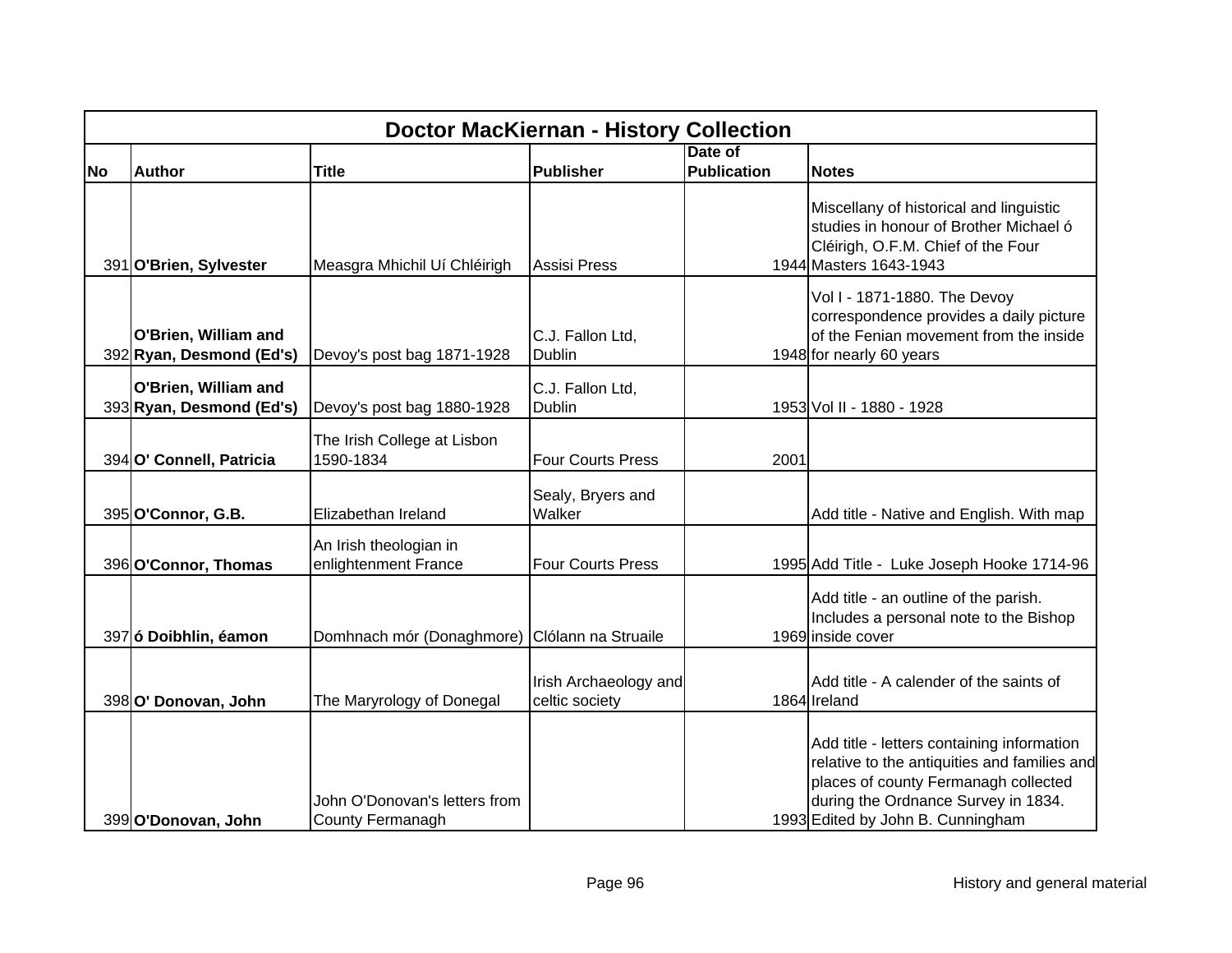|           | <b>Doctor MacKiernan - History Collection</b> |                                                                                  |                                          |                        |                                                                                                                         |  |  |
|-----------|-----------------------------------------------|----------------------------------------------------------------------------------|------------------------------------------|------------------------|-------------------------------------------------------------------------------------------------------------------------|--|--|
| <b>No</b> | <b>Author</b>                                 | <b>Title</b>                                                                     | <b>Publisher</b>                         | Date of<br>Publication | <b>Notes</b>                                                                                                            |  |  |
|           |                                               |                                                                                  |                                          |                        |                                                                                                                         |  |  |
|           | 400 O'Faolain, Sean                           | King of the Beggars                                                              | Poolbeg                                  |                        | 1980 A life of Daniel O'Connell                                                                                         |  |  |
|           | 401 O'Flaherty, Roderic                       | West of H-lar Connaught                                                          | Irish Archaeology<br>society             | <b>MDCCCXLVI</b>       |                                                                                                                         |  |  |
|           | 402 O' Grady, Hugh                            | Strafford and Ireland                                                            | Hodges, Figgis &Co,<br><b>Dublin</b>     |                        | Add title - The history of his Vice-Royalty<br>1923 with an account of his trial Vol I.                                 |  |  |
|           | O'Growney, Rev<br>403 Eugene                  | Simple lessons in Irish; giving<br>the pronunciation of each word M.H Gill & Son |                                          |                        | 1905 Part1 46th edition                                                                                                 |  |  |
|           | 404 O'Hart, J                                 | <b>Irish Pedigrees</b>                                                           | James Duffy and Co,<br><b>Dublin</b>     |                        | Vol I - There are a few loose pages at<br>the start of this work                                                        |  |  |
|           | 405 O'Hart, J                                 | <b>Irish Pedigrees</b>                                                           | James Duffy and Co,<br><b>Dublin</b>     |                        | Vol II Alt title - The origin and stem of the<br>1888 Irish nation                                                      |  |  |
|           | 406 O'Hegarty, P.S.                           | The indestructible nation                                                        | Maunsel & Co Ltd,<br><b>Dublin</b>       |                        | Add title - A survey of Irish history from<br>the English invasion. The first phase: the<br>1918 overthrow of the clans |  |  |
| 407       |                                               | <b>Old Ireland</b>                                                               | Gill and son                             |                        | 1965 Edited by Robert McNally                                                                                           |  |  |
|           | 408 O'Neill, Marie                            | From Parnell to DeValera                                                         | <b>Blackwater press</b>                  |                        | Add title - a biography of Jennie Wyse<br>1991 Power 1858-1941                                                          |  |  |
|           | 409 O' Neill, Tomás                           | Fiontán ó Leathlobhair                                                           | Cló Morainn                              |                        | 1962 Tá an leabhar seo as Gaeilge                                                                                       |  |  |
|           | 410 O'Rahilly, Thomas F                       | Early Irish History and<br>Mythology                                             | Dublin Institute for<br>advanced studies | 1976                   |                                                                                                                         |  |  |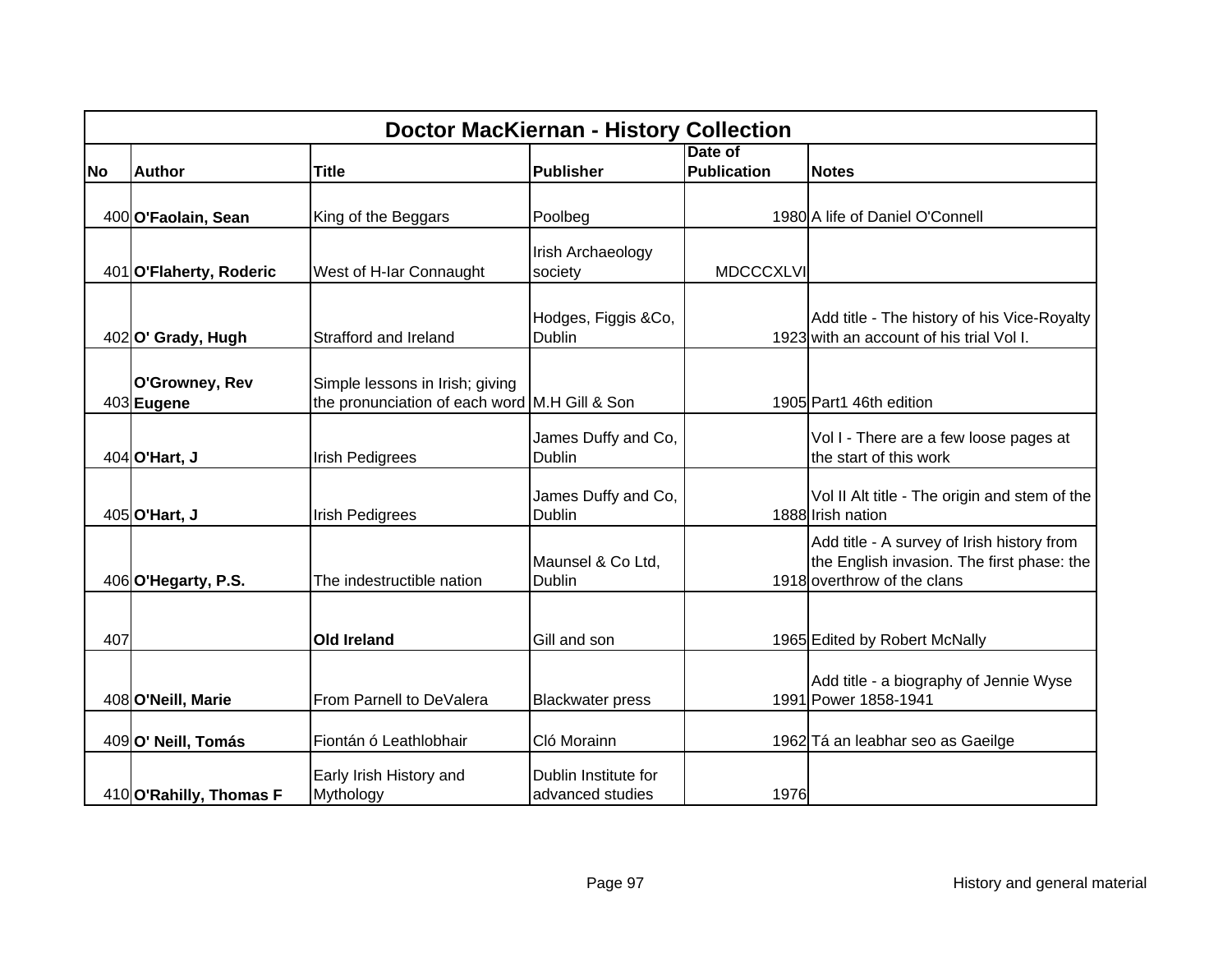|           | <b>Doctor MacKiernan - History Collection</b> |                                                          |                                         |                               |                                                                                                                                   |  |  |  |
|-----------|-----------------------------------------------|----------------------------------------------------------|-----------------------------------------|-------------------------------|-----------------------------------------------------------------------------------------------------------------------------------|--|--|--|
| <b>No</b> | <b>Author</b>                                 | <b>Title</b>                                             | Publisher                               | Date of<br><b>Publication</b> | <b>Notes</b>                                                                                                                      |  |  |  |
|           | O' Raithbheartaigh,<br>411 Toirdhealbhach     | Genealogical tracts I                                    | The Stationary Office,<br><b>Dublin</b> |                               | 1932 In Irish and English                                                                                                         |  |  |  |
|           | 412 O'Reilly, Patrice-John                    | Histoire compléte de Bordeaux Chez J. Delmas,            |                                         |                               | 1857 Vol I - part II First edition                                                                                                |  |  |  |
|           |                                               |                                                          |                                         |                               |                                                                                                                                   |  |  |  |
|           | 413 O'Reilly, Patrice-John                    | Histoire compléte de Bordeaux Chez J. Delmas,            |                                         |                               | 1860 Vol I - part III                                                                                                             |  |  |  |
|           | 414 O'Reilly, Patrice-John                    | Histoire compléte de Bordeaux Chez J. Delmas,            |                                         |                               | 1856 Vol II - part I                                                                                                              |  |  |  |
|           | 415 O'Ríordáin, Séan P                        | Antiquities of the Irish<br>countryside                  | University<br>paperbacks                | 1943                          |                                                                                                                                   |  |  |  |
|           | 416 O'Rorke, T.                               | The history of Sligo: town and<br>county                 | <b>Dublin</b>                           | No date given Vol I           |                                                                                                                                   |  |  |  |
|           | 417 O'Rorke, T.                               | The history of Sligo: town and<br>county                 | James Duffy and Co,<br>Dublin           |                               | Vol I - includes a cutting from a<br>newspaper relating to the value of this<br>No date given work. This book has been annotated. |  |  |  |
|           | 418 O'Rorke, T.                               | The history of Sligo: town and<br>county                 | James Duffy and Co,<br><b>Dublin</b>    |                               | not date given Vol II - Includes a map of Co Sligo                                                                                |  |  |  |
|           | 419 O'Rorke, T.                               | The history of Sligo: town and<br>county                 | James Duffy and Co,<br>Dublin           | no date given cuttings        | Vol II - Includes a map of Co Sligo.<br>Binding in poor condition. This book has<br>been annotated and includes newspaper         |  |  |  |
|           | 420 O'Sullivan, Donal                         | Carolan - the life times and<br>music of an Irish harper | Routlegde and Kegan<br>Paul             |                               | 1958 Vol I                                                                                                                        |  |  |  |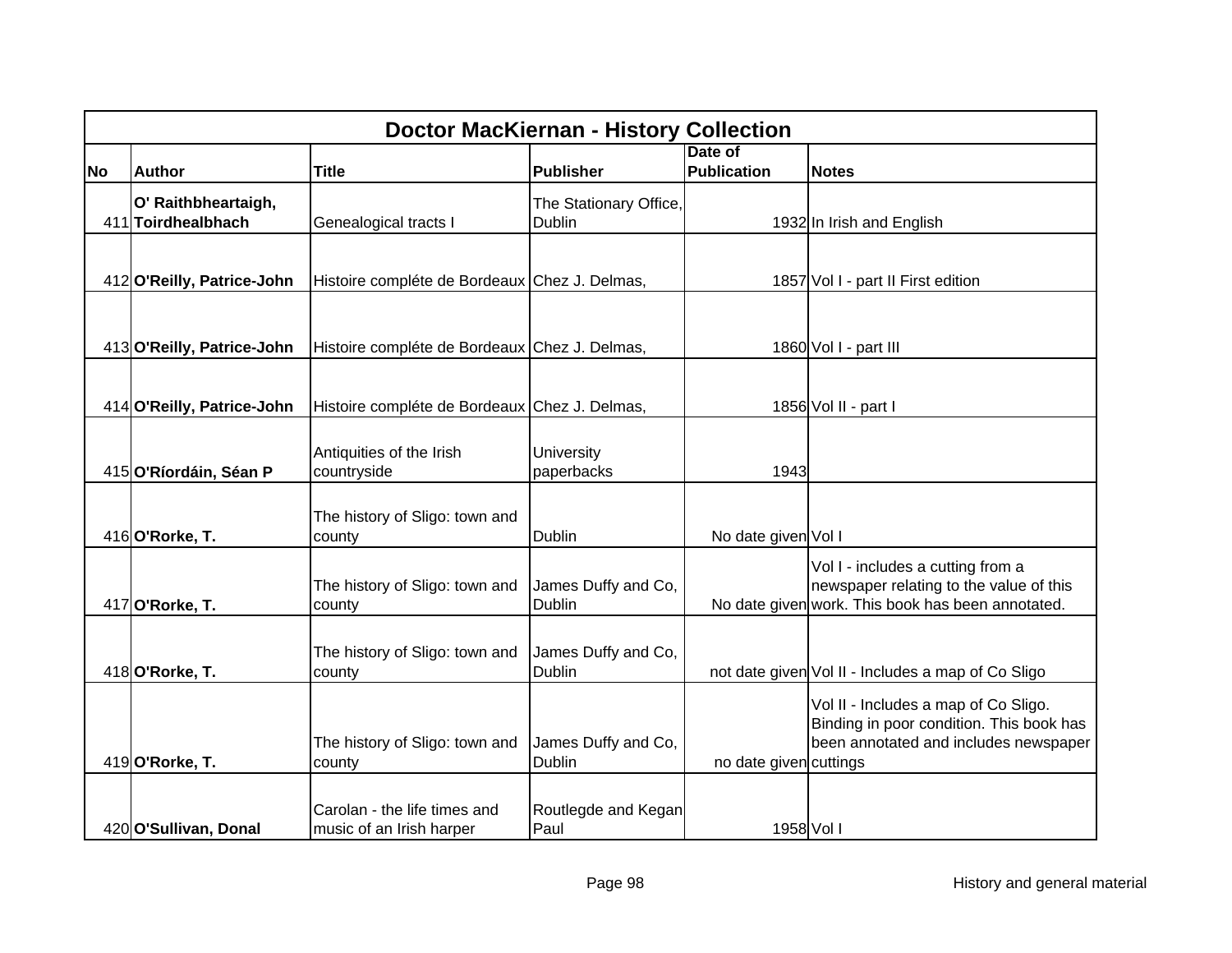|           | <b>Doctor MacKiernan - History Collection</b> |                                                          |                                                     |                               |                                                                                                                                                               |  |  |  |
|-----------|-----------------------------------------------|----------------------------------------------------------|-----------------------------------------------------|-------------------------------|---------------------------------------------------------------------------------------------------------------------------------------------------------------|--|--|--|
| <b>No</b> | <b>Author</b>                                 | <b>Title</b>                                             | <b>Publisher</b>                                    | Date of<br><b>Publication</b> | <b>Notes</b>                                                                                                                                                  |  |  |  |
|           | 421 O'Sullivan, Donal                         | Carolan - the life times and<br>music of an Irish harper | Routlegde and Kegan<br>Paul                         |                               | 1958 Vol II                                                                                                                                                   |  |  |  |
|           | ó Tuama, Seán and<br>422 Kinsella, Thomas     | An Duanaire 1600-1900:<br>Poems of the disopossessed     | <b>Dolmen Press</b>                                 |                               | with translations into english verse by<br>1990 Thomas Kinsella                                                                                               |  |  |  |
|           | 423 O'Tuathaigh, Gearóid                      | <b>Ireland before the Famine</b><br>1798-1848            | Gill and Macmillan                                  |                               | 1972 The Gill History of Ireland 9                                                                                                                            |  |  |  |
|           | 424 Orpen, Goddard Henry                      | <b>Ireland under the Normans</b><br>1169-1216            | Clarendon press,<br>Oxford                          | 1968 Vol I                    |                                                                                                                                                               |  |  |  |
|           | 425 Orpen, Goddard Henry                      | <b>Ireland under the Normans</b><br>1169-1216            | Clarendon press,<br>Oxford                          |                               | 1968 Vol II                                                                                                                                                   |  |  |  |
|           | 426 Orpen, Goddard Henry                      | <b>Ireland under the Normans</b><br>1169-1216            | Clarendon press,<br>Oxford                          |                               | 1968 Vol III                                                                                                                                                  |  |  |  |
|           | 427 Orpen, Goddard Henry                      | <b>Ireland under the Normans</b><br>1169-1216            | Clarendon press,<br>Oxford                          |                               | 1968 Vol IV                                                                                                                                                   |  |  |  |
|           | 428 Patton, Henry E.                          | Fifty years of disestablishment                          | Association for<br>promoting Christian<br>knowledge | 1922                          |                                                                                                                                                               |  |  |  |
|           | 429 Paul-Dubois, L.                           | Contemporary Ireland                                     | Maunsel & Co Ltd,<br><b>Dublin</b>                  |                               |                                                                                                                                                               |  |  |  |
|           | 430 Pender, Séamus                            | Féilscríbhinn Torna                                      | Cló ollscoile Chorcaí                               |                               | Tráchtaisí léanta in onóir don Ollamh<br>Tadhg Ua Donnchadha, D.Litt., in am a<br>dheichiú bliana agus trí fichid, an ceatrú<br>1947 lá de mhí Mheán Fhómhair |  |  |  |
|           | 431 Petrie, George                            | The round towers and ancient<br>architecture of Ireland  | <b>Hodges and Smith</b>                             |                               | MCCCCXLV The ecclesiastical Architecture of Ireland                                                                                                           |  |  |  |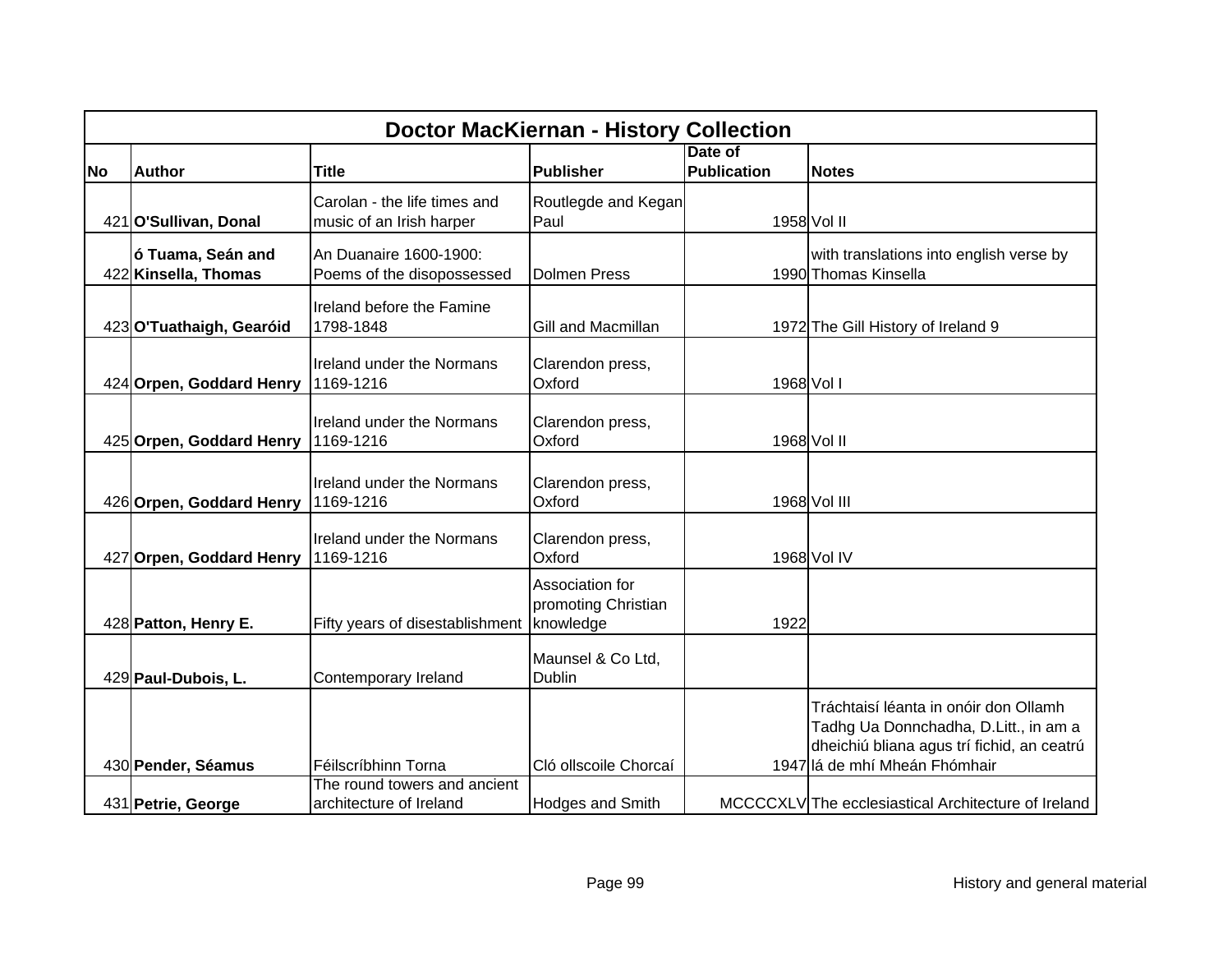|           | <b>Doctor MacKiernan - History Collection</b> |                                                                  |                                        |                               |                                                                                                                                                   |  |  |  |
|-----------|-----------------------------------------------|------------------------------------------------------------------|----------------------------------------|-------------------------------|---------------------------------------------------------------------------------------------------------------------------------------------------|--|--|--|
| <b>No</b> | Author                                        | <b>Title</b>                                                     | <b>Publisher</b>                       | Date of<br><b>Publication</b> | <b>Notes</b>                                                                                                                                      |  |  |  |
|           | 432 Petrie, George                            | The Round towers of Ireland                                      | <b>Irish University press</b>          |                               | Alt title The eclesiastical Architecture of<br>Ireland - an essay on the origin and uses<br>1970 of the round towers of Ireland                   |  |  |  |
| 433       |                                               | The post chase companion                                         | J. Fleming, Dublin                     |                               | Alt title - Traveller's Directory through<br>Ireland, to which is added a travelling<br>dictionary. 4th edition. Edges of book<br>damaged.        |  |  |  |
|           | 434 Prendergast, John P.                      | The Cromwellian settlement of<br>Ireland                         | Mellifont press,<br>Dublin             |                               | 1922 Contains maps                                                                                                                                |  |  |  |
| 435       |                                               | Q. Horati Flacci opera                                           | Macmillan and Co Ltd                   |                               | with notes by Thomas Ethelbert Page,<br>1896 Arthur Palmer and A.S. Wilkins                                                                       |  |  |  |
| 436       |                                               | <b>Radicals, Rebels and</b><br><b>Establishments</b>             | Appletree press                        |                               | Historical studies XV - Papers read<br>before the Irish Conference of Historians,<br>Maynooth 16-19 June 1983. Edited by<br>1985 Patrick J.Corish |  |  |  |
| 437       |                                               | <b>Reactions to Irish</b><br>nationalism                         | Hambledon press                        |                               | 1987 With an introduction by Alan O'Day                                                                                                           |  |  |  |
| 438       |                                               | <b>Registry of deeds Dublin -</b><br><b>Abstracts of Wills</b>   | Stationary Office,<br><b>Dublin</b>    |                               | Vol I 1708-1745. Edited by P.Beryl<br>1956 Eustace                                                                                                |  |  |  |
| 439       |                                               | <b>Registry of deeds Dublin -</b><br><b>Abstracts of Wills</b>   | Stationary Office,<br><b>Dublin</b>    |                               | Vol II 1746-1785. Edited by P. Beryl<br>1954 Eustace                                                                                              |  |  |  |
| 440       |                                               | <b>Registry of deeds of Dublin-</b><br><b>Abstracts of Wills</b> | <b>Irish Manuscripts</b><br>commission |                               | Vol III 1785-1832. Edited by E. Ellis and<br>1984 P.B. Eustace                                                                                    |  |  |  |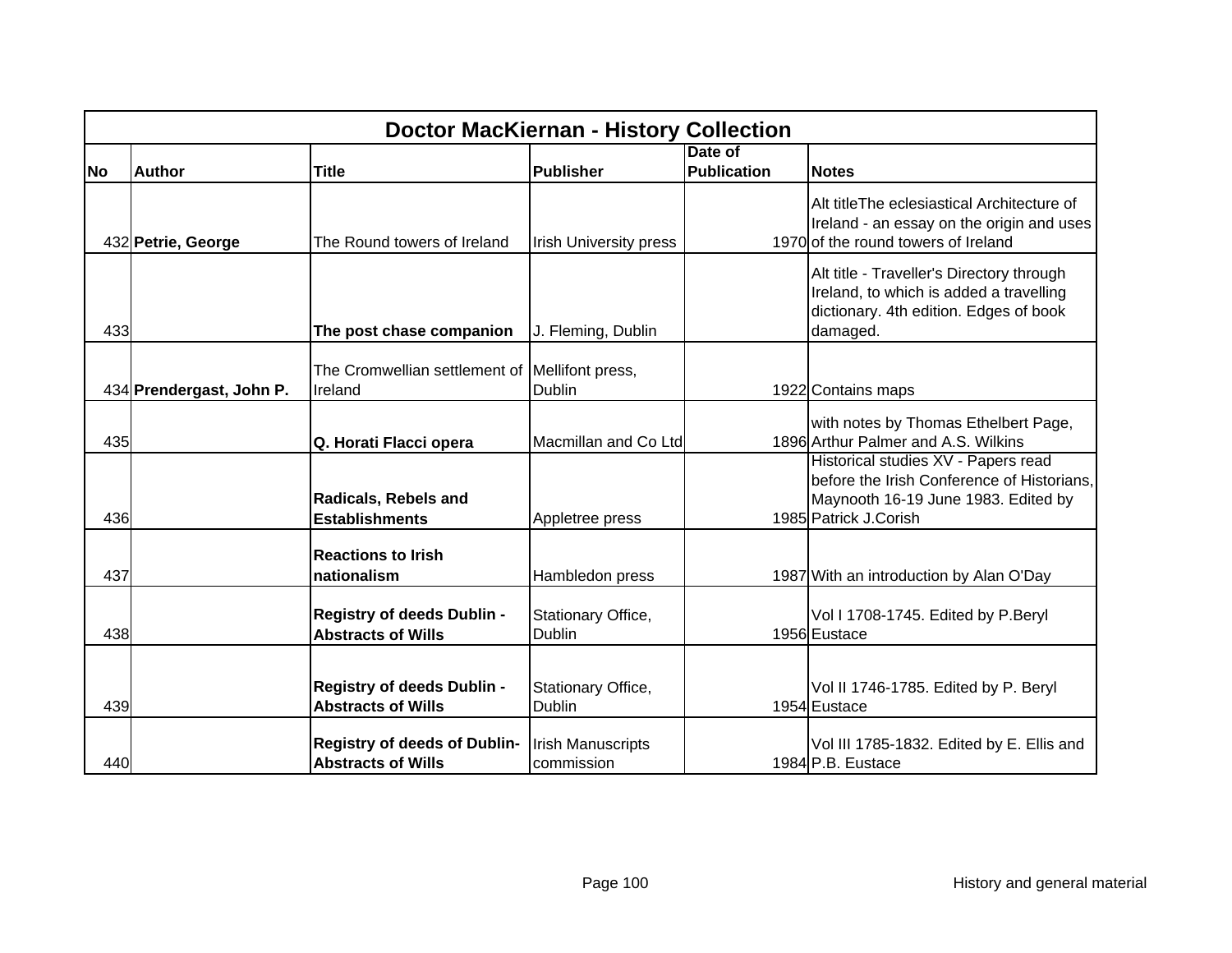|           | <b>Doctor MacKiernan - History Collection</b>                                      |                                                                                                                                                 |                                   |                               |                                                                                                                                                                                                      |  |  |  |
|-----------|------------------------------------------------------------------------------------|-------------------------------------------------------------------------------------------------------------------------------------------------|-----------------------------------|-------------------------------|------------------------------------------------------------------------------------------------------------------------------------------------------------------------------------------------------|--|--|--|
| <b>No</b> | <b>Author</b>                                                                      | <b>Title</b>                                                                                                                                    | Publisher                         | Date of<br><b>Publication</b> | <b>Notes</b>                                                                                                                                                                                         |  |  |  |
| 441       |                                                                                    | <b>Report of the Historical</b><br>commission on the cause of<br><b>Catherine McAuley</b><br><b>Foundress of the Sisters of</b><br><b>Mercy</b> | Irish printers Itd                |                               | Includes a letter re: Catherine McAuley<br>from the Catholic press and information<br>office and Notes on the Diocesan<br>commemoration of the bi-centenary of M.<br>No date given Catherine McAuley |  |  |  |
|           | Ua Riain, An Tatair<br>442 Eoin                                                    | Féil-sgríbinn Eóin Mic Néill                                                                                                                    | Faoi comarta na Dtrí<br>gCoinneal | 1940                          |                                                                                                                                                                                                      |  |  |  |
|           | 443 Rogers, Mary                                                                   | Prospect of Erne                                                                                                                                | Watergate press                   |                               | A study of the islands and shores of<br>1971 Lough Erne, Co Fermanagh                                                                                                                                |  |  |  |
|           | 444 Ronan, Myles V.                                                                | The reformation in Ireland<br>under Elizabeth 1558-1580                                                                                         | Longmans, Green<br>and Co, London |                               | 1930 from original sources                                                                                                                                                                           |  |  |  |
|           | 445 Rushe, Denis Carolan                                                           | <b>Historical sketches of</b><br>Monaghan                                                                                                       | James Duffy and Co<br>Ltd, Dublin |                               | add title - from the earliest records to the<br>1895 Fenian movement                                                                                                                                 |  |  |  |
|           | 446 Rushe, Denis Carolan                                                           | History of Monaghan for two<br>hundred years 1660-1860                                                                                          | Tempest, Dundalk                  |                               | 1921 Preface by Shane Leslie                                                                                                                                                                         |  |  |  |
|           | 447 Rushe, Denis Carolan                                                           | Monaghan in the eighteenth<br>century                                                                                                           | not stated                        | not stated                    |                                                                                                                                                                                                      |  |  |  |
|           | Ryan, Michael, Horton,<br><b>Charles, Pollard, Clare</b><br>448 and Wright, Elaine | The Chester Beatty Library                                                                                                                      | Scala publishers,<br>London       | 2001                          |                                                                                                                                                                                                      |  |  |  |
|           | 449 Ryan, Professor John                                                           | Toirdelbach O Conchubair<br>1088-1156                                                                                                           | National University of<br>Ireland |                               | O' Donnell lecture delivered at University<br>1966 College Dublin, 1966                                                                                                                              |  |  |  |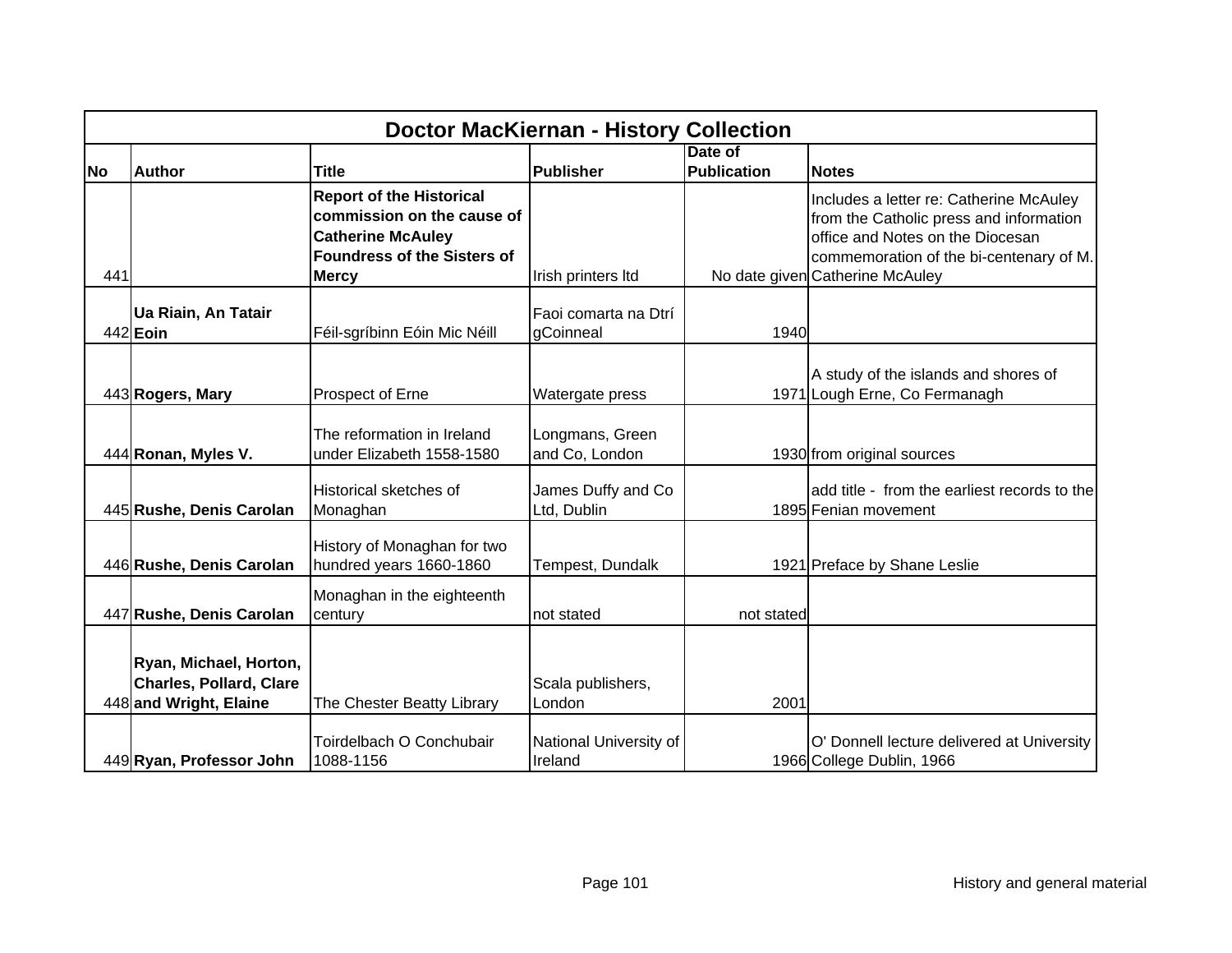|           | <b>Doctor MacKiernan - History Collection</b> |                                                                                                             |                                        |                    |                                                                                                                                                                                         |  |  |
|-----------|-----------------------------------------------|-------------------------------------------------------------------------------------------------------------|----------------------------------------|--------------------|-----------------------------------------------------------------------------------------------------------------------------------------------------------------------------------------|--|--|
|           |                                               |                                                                                                             |                                        | Date of            |                                                                                                                                                                                         |  |  |
| <b>No</b> | <b>Author</b>                                 | <b>Title</b>                                                                                                | <b>Publisher</b>                       | <b>Publication</b> | <b>Notes</b>                                                                                                                                                                            |  |  |
| 450       |                                               | Sages, Saints and<br>storytellers                                                                           | An Sagart, Maynooth                    |                    | Add title - Celtic studies in honour of<br>Professor James Carney. Part of the<br>Maynooth Monographs 2 series. Edited<br>by Donnchadh ó Corráin, Liam<br>1989 Breatnach and Kim McCone |  |  |
|           | 451 Sale, Charles                             | The Specialist                                                                                              | G.P. Putnam                            |                    | 1931 Illustrated by William Kermode                                                                                                                                                     |  |  |
|           | 452 Sargent, Daniel                           | <b>Thomas More</b>                                                                                          | Sheed and Ward,<br>London              | <b>MCMXXXVIII</b>  |                                                                                                                                                                                         |  |  |
|           | 453 Scally, Robert James                      | The end of hidden Ireland                                                                                   | <b>Oxford University</b><br>press      |                    | Add title - Rebellion, Famine &<br>1985 Emigration                                                                                                                                      |  |  |
|           | 454 Scarisbrick, J.J                          | Henry VIII                                                                                                  | Methuen press                          | 1990               |                                                                                                                                                                                         |  |  |
| 455       |                                               | <b>The Scholar Revolutionary:</b><br>Eoin MacNeill, 1867-1945,<br>and the making of a new<br><b>Ireland</b> | <b>Irish University press</b>          |                    | 1973 Edited by F.X. Martin and F.J. Byrne                                                                                                                                               |  |  |
|           | 456 Scott, Brian                              | Malachy                                                                                                     | Veritas Publications,<br><b>Dublin</b> | 1976               |                                                                                                                                                                                         |  |  |
| 457       |                                               | <b>Selection of parochial</b><br>examinations relative to the<br>destitiute classes in Ireland              | Milliken and Son,<br><b>Dublin</b>     |                    | compiled from the evidence received by<br>his Majesty's commissioners for<br>enquiring into the condition of the poorer<br>1835 classes in Ireland                                      |  |  |
|           | 458 Shaw, Francis                             | Cast a Cold eye                                                                                             |                                        |                    | Add title - the rising of 1916 in the<br>context of Irish history                                                                                                                       |  |  |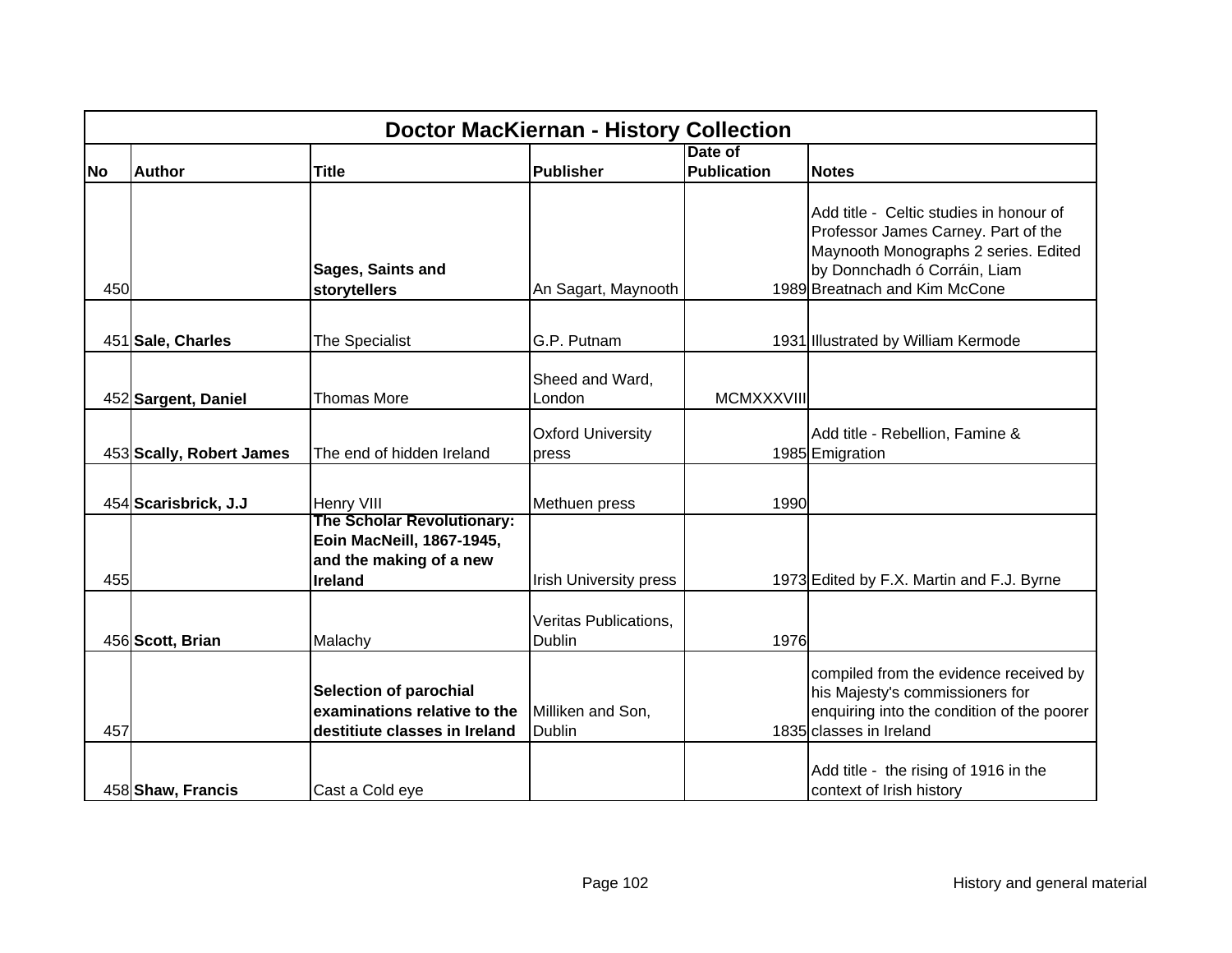|           | <b>Doctor MacKiernan - History Collection</b> |                                                       |                                         |                               |                                                                                              |  |  |  |
|-----------|-----------------------------------------------|-------------------------------------------------------|-----------------------------------------|-------------------------------|----------------------------------------------------------------------------------------------|--|--|--|
| <b>No</b> | <b>Author</b>                                 | <b>Title</b>                                          | <b>Publisher</b>                        | Date of<br><b>Publication</b> | <b>Notes</b>                                                                                 |  |  |  |
|           | 459 Sheerin, J.J                              | Picturesque Carrick on<br>Shannon                     | Browne & Nolan Ltd,<br><b>Dublin</b>    |                               | The gateway to the West and Donegal<br>Highlands. This book has been<br>annotated.           |  |  |  |
|           | 460 Shirley, Evelyn Philip                    | The history of the county of<br>Monaghan              | Pickering and Co,<br>London             | 1879                          |                                                                                              |  |  |  |
|           | 461 Silke, John J.                            | Kinsale                                               | <b>Liverpool University</b><br>Press    |                               | Add Title- the Spanish intervention in<br>Ireland at the end of the Elizabethan<br>1970 wars |  |  |  |
|           | 462 Simington, Robert C                       | The Civil Survey of County<br>Limerick A.D. 1654-1656 | The Stationary Office,<br><b>Dulbin</b> |                               | with a selection of Clanmaurice Barony,<br>1938 co Kerry                                     |  |  |  |
|           | 463 Simington, Robert C                       | The Civil Survey 1654-56 Vol.<br>X Miscellanea        | The Stationary Office,<br><b>Dulbin</b> | 1961                          |                                                                                              |  |  |  |
|           | 464 Simington, Robert C                       | The Transplantation to<br>Connacht 1654-58            | <b>Irish University press</b>           | 1970                          |                                                                                              |  |  |  |
|           | 465 Simms, George Otto                        | Exploring the book of Kells                           | The O'Brien Press                       |                               | 1989 Drawing by David Rooney                                                                 |  |  |  |
|           | 466 Simms, J.G.                               | Jacobite Ireland                                      | <b>Four Courts Press</b>                | 2000                          |                                                                                              |  |  |  |
|           | 467 Simms. Katherine                          | From Kings to Warlords                                | The Boydell press                       |                               | The changing political structure of Gaelic<br>1987 Ireland in the later middle ages          |  |  |  |
|           | 468 O Snodaigh, Pádraig                       | Comhuaillithe na Réabhlóide<br>1913-1916              | Dundalgan press                         |                               | 1966 Ta an leabhar seo as gaelige                                                            |  |  |  |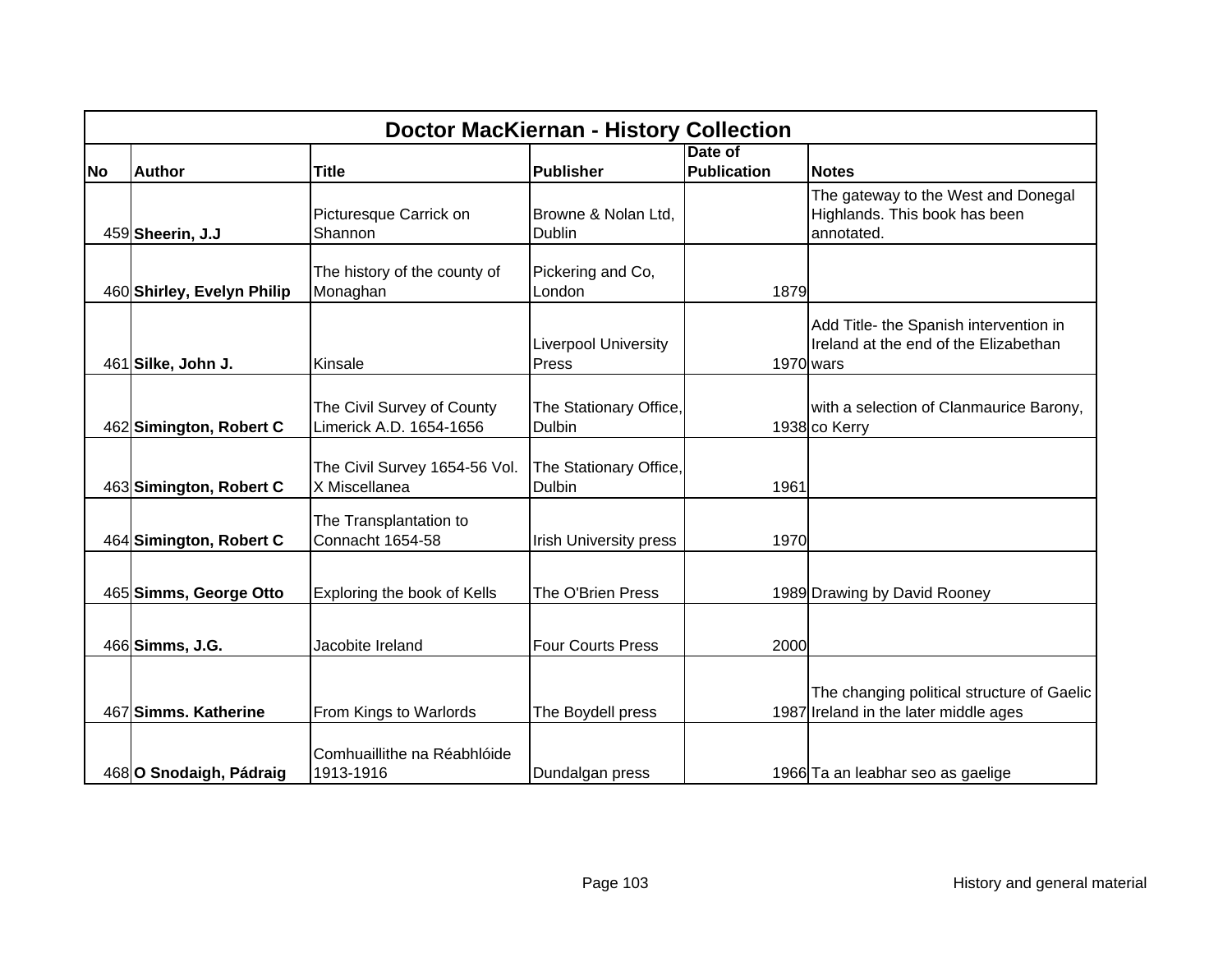|           | <b>Doctor MacKiernan - History Collection</b> |                                       |                        |                    |                                                                     |  |  |
|-----------|-----------------------------------------------|---------------------------------------|------------------------|--------------------|---------------------------------------------------------------------|--|--|
|           |                                               |                                       |                        | Date of            |                                                                     |  |  |
| <b>No</b> | <b>Author</b>                                 | Title                                 | <b>Publisher</b>       | <b>Publication</b> | <b>Notes</b>                                                        |  |  |
|           |                                               | Sources for the study of              |                        |                    |                                                                     |  |  |
|           |                                               | <b>Local history in Northern</b>      | Northern Ireland       |                    |                                                                     |  |  |
| 469       |                                               | <b>Ireland</b>                        | Public record office   | 1968               |                                                                     |  |  |
|           |                                               |                                       |                        |                    |                                                                     |  |  |
|           |                                               | The Spade in northern and             | Ulster Folk Museum,    |                    | Edited by Alan Gailey and Alexander                                 |  |  |
| 470       |                                               | atlantic Europe                       | <b>Belfast</b>         |                    | 1970 Fenton                                                         |  |  |
|           |                                               |                                       |                        |                    |                                                                     |  |  |
|           |                                               | <b>Spanish Knights of Irish</b>       | The Stationary Office, |                    |                                                                     |  |  |
| 471       |                                               | Origin                                | Dulbin                 |                    | 1960 Vol I Edited by Micheline Walsh                                |  |  |
|           |                                               |                                       |                        |                    |                                                                     |  |  |
|           |                                               | <b>Spanish Knights of Irish</b>       | The Stationary Office, |                    |                                                                     |  |  |
| 472       |                                               | Origin                                | Dulbin                 |                    | 1965 Vol II Edited by Micheline Walsh                               |  |  |
|           |                                               | <b>Spanish Knights of Irish</b>       | The Stationary Office, |                    |                                                                     |  |  |
| 473       |                                               | Origin                                | <b>Dulbin</b>          |                    | 1970 Vol III Edited by Micheline Walsh.                             |  |  |
|           |                                               |                                       |                        |                    |                                                                     |  |  |
|           |                                               | <b>Spanish Knights of Irish</b>       | The Stationary Office, |                    | Vol IV - Edited by Micheline Walsh.                                 |  |  |
| 474       |                                               | Origin                                | Dulbin                 |                    | 1978 Sleeve damaged                                                 |  |  |
|           |                                               |                                       |                        |                    |                                                                     |  |  |
|           |                                               |                                       |                        |                    |                                                                     |  |  |
|           |                                               |                                       |                        |                    |                                                                     |  |  |
|           | 475 Stack, Tom                                | No earthly estate                     | The Columba press      |                    | 2004 God and Patrick Kavanagh: an anthology                         |  |  |
|           |                                               |                                       |                        |                    |                                                                     |  |  |
|           |                                               |                                       |                        |                    | in eagar ag Kim McCone, Damian<br>McManus, Cathal ó Háinle, Nicolas |  |  |
|           |                                               |                                       | Colaiste Phádraig,     |                    | Williams agus Liam Breatnach. Tá an                                 |  |  |
| 476       |                                               | Stair na Gaeilge                      | Maigh Nuad             |                    | 1994 leabhair seo as Gaelige                                        |  |  |
|           |                                               |                                       |                        |                    |                                                                     |  |  |
|           |                                               |                                       |                        |                    | New edition - revised, corrected and                                |  |  |
|           |                                               | <b>Historical Memoirs of the City</b> | Browne & Nolan Ltd,    |                    | largely re-written by Rev Ambrose                                   |  |  |
|           | 477 Stuart, James                             | of Armagh                             | Dublin                 |                    | 1900 Coleman                                                        |  |  |
|           |                                               |                                       |                        |                    |                                                                     |  |  |
|           |                                               |                                       |                        |                    | New edition - revised, corrected and                                |  |  |
|           |                                               | Historical Memoirs of the City        | Browne & Nolan Ltd,    |                    | largely re-written by Rev Ambrose                                   |  |  |
|           | 478 Stuart, James                             | of Armagh                             | Dublin                 |                    | 1900 Coleman                                                        |  |  |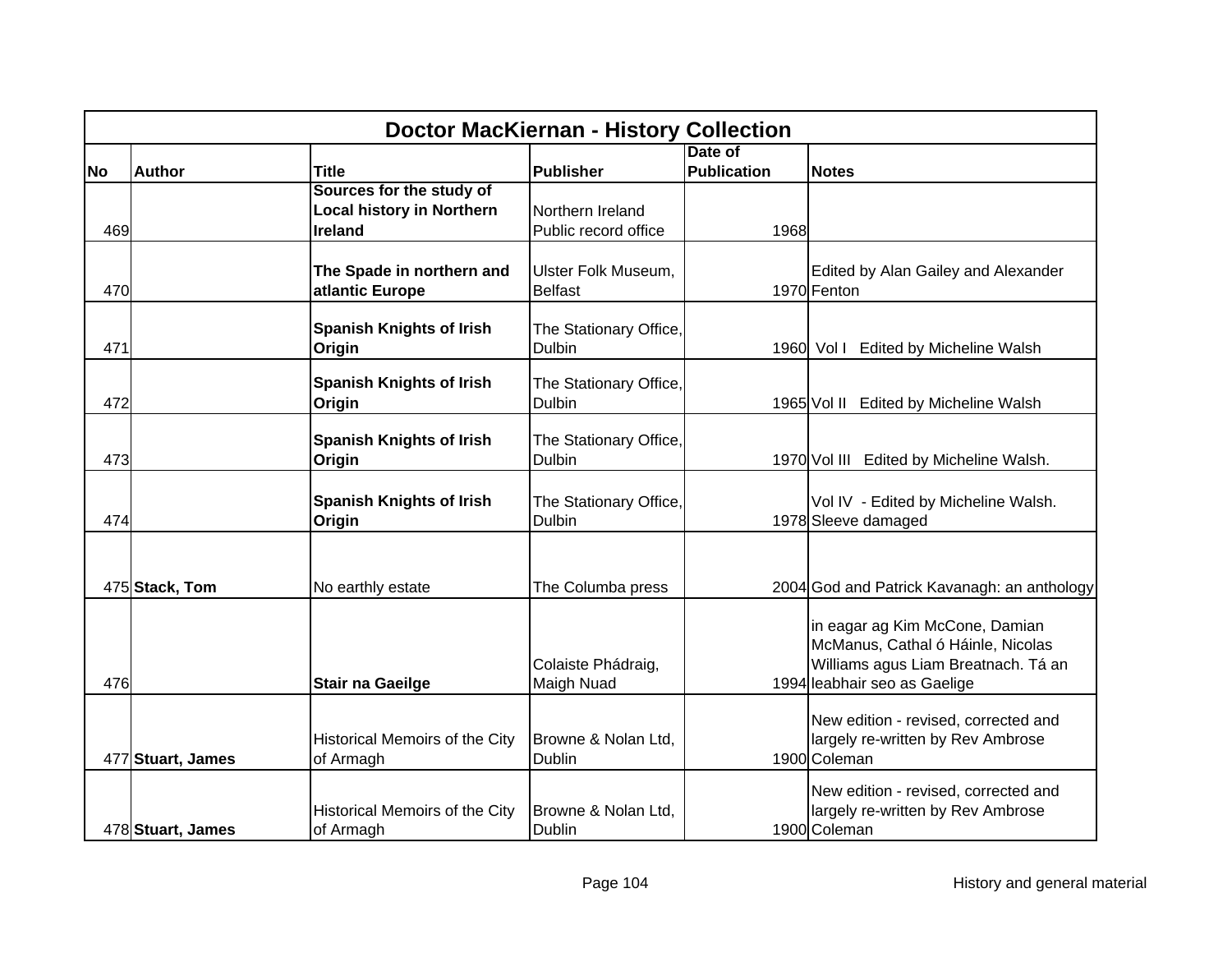|           | <b>Doctor MacKiernan - History Collection</b> |                                                           |                                       |                               |                                                                                                                                                    |  |  |
|-----------|-----------------------------------------------|-----------------------------------------------------------|---------------------------------------|-------------------------------|----------------------------------------------------------------------------------------------------------------------------------------------------|--|--|
| <b>No</b> | <b>Author</b>                                 | <b>Title</b>                                              | Publisher                             | Date of<br><b>Publication</b> | <b>Notes</b>                                                                                                                                       |  |  |
|           | 479 Strachey, Lytton                          | Elizabeth and Essex - a tragic<br>history                 | Chatto & Windus                       | 1928                          |                                                                                                                                                    |  |  |
|           | 480 Strachey, Lytton                          | <b>Eminent Victorians</b>                                 | Penguin books                         | 1986                          |                                                                                                                                                    |  |  |
| 481       |                                               | <b>Strafford and Ireland</b>                              | Karras, Kroeber &<br>Nietschmann      | not stated                    |                                                                                                                                                    |  |  |
|           | 482 Sullivan, T.D.                            | Recollections of troubled times<br>in Irish politics      | Sealy, Bryers &<br>Walker, Dublin     |                               |                                                                                                                                                    |  |  |
|           | 483 Swords, Liam                              | The Green Cockade                                         | Glendale                              |                               | Add title - The Irish in the French<br>1989 Revolution 1789-1815                                                                                   |  |  |
|           | 484 Swords, Liam                              | The Irish-French Connection<br>1578-1978                  | The Irish College,<br>Paris           | 1978                          |                                                                                                                                                    |  |  |
| 485       |                                               | Tain, The                                                 | <b>Oxford University</b><br>Press     |                               | Translated from the Irish epic Tain Bo<br>Cuailnge by Thomas Kinsella, with brush<br>1970 drawings by Louis le Brocquy                             |  |  |
| 486       |                                               | <b>Themes in Kilkenny's</b><br><b>History</b>             | <b>Red Lion Press</b>                 |                               | A selecion from rht NUI Maynooth-Radio<br>Kilkenny academic lecture series 1999.<br>Edited by John Bradley, Diarmuid Healy<br>2000 and Anne Murphy |  |  |
| 487       |                                               | <b>Thomas Darcy Memorial -</b><br><b>Souvenir Booklet</b> | <b>National Graves</b><br>Association |                               | Contains a lose page with the words of<br>The old fenian gun                                                                                       |  |  |
|           | 488 Toynbee, Arnold J.                        | A study of history                                        | <b>Oxford University</b><br>press     |                               | 1946 abridgement of Volumes 1-VI                                                                                                                   |  |  |
|           | 489 Travers, Rev Charles                      | Seán MacDiarmada (1883-<br>1916)                          | Cumann seanchais<br><b>Bhreifne</b>   | 1966                          |                                                                                                                                                    |  |  |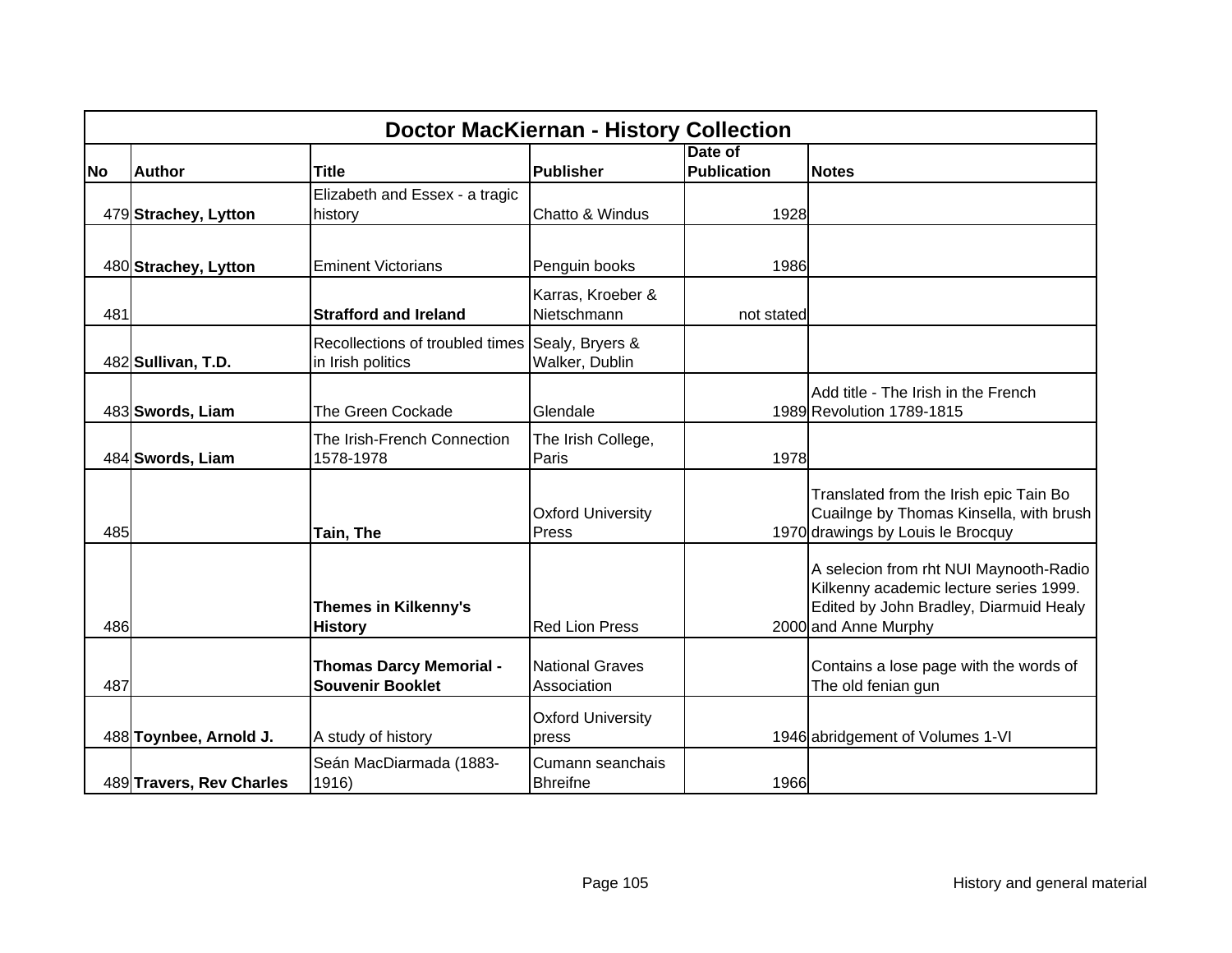|           | <b>Doctor MacKiernan - History Collection</b> |                                                                     |                                      |                               |                                                                                                                   |  |  |
|-----------|-----------------------------------------------|---------------------------------------------------------------------|--------------------------------------|-------------------------------|-------------------------------------------------------------------------------------------------------------------|--|--|
| <b>No</b> | <b>Author</b>                                 | <b>Title</b>                                                        | Publisher                            | Date of<br><b>Publication</b> | <b>Notes</b>                                                                                                      |  |  |
|           | 490 Travers, Rev Charles                      | Seán MacDiarmada (1883-<br>1916)                                    | Cumann seanchais<br><b>Bhreifne</b>  | 1983                          |                                                                                                                   |  |  |
|           | 491 Travers, Pauric                           | <b>Settlements and Divisions</b><br>Ireland 1870-1922               | <b>Helicon Ltd</b>                   |                               | part of the Helicon History of Ireland<br>1988 Series                                                             |  |  |
| 492       |                                               | <b>Treasures from the National</b><br><b>Library of Ireland</b>     | The Boyne Valley<br>Honey company    |                               | 1994 Edited by Noel Kissane                                                                                       |  |  |
| 493       |                                               | <b>Treasures of Irish Art</b><br>1500B.C. - 1500a.d.                | The Metropolitan<br>Museum of Art    |                               | from the collections of the National<br>Museum of Ireland, Royal Irish Academy<br>1977 and Trinity College Dublin |  |  |
| 494       |                                               | <b>Treasures of Irish Art</b><br>3000B.C. - 1500A.D.                | Royal Irish Academy<br><b>Dublin</b> |                               | with 65 colour and 103 black and white<br>1983 illustrations                                                      |  |  |
| 495       |                                               | <b>Treasures of Irish Art</b><br>3000B.C. - 1500A.D.                | Royal Irish Academy<br><b>Dublin</b> |                               | with 65 colour and 103 black and white<br>1983 illustrations                                                      |  |  |
| 496       |                                               | The United Irishmen -<br>republicanism, radicalism<br>and rebellion | The Lilliput Press                   |                               | Edited by Daire Dickson, Daire Keogh<br>1993 and Kevin Whelan                                                     |  |  |
|           | 497 Valgimigli, Maria                         | Living Italian                                                      | University of London<br>Press        |                               | 1968                                                                                                              |  |  |
| 498       |                                               | Wadding Papers 1614-1638                                            | Stationary Office,<br>Dublin         |                               | 1953 Edited by Brendan Jennings                                                                                   |  |  |
|           | <b>Walsh, Micheline</b><br>499 Kerney         | "Destruction by Peace" - Hugh<br>O' Neill after Kinsale             | Cumann Seanchais<br>Ard Mhacha       | 1986                          |                                                                                                                   |  |  |
|           | 500 Walsh, Paul                               | Ancient Westmeath                                                   | Lilliput pamhlets                    |                               | Ancient Westmeath' is a reissue of a<br>lecture given in 1938 and printed in the<br>1985 Westmeath Examiner.      |  |  |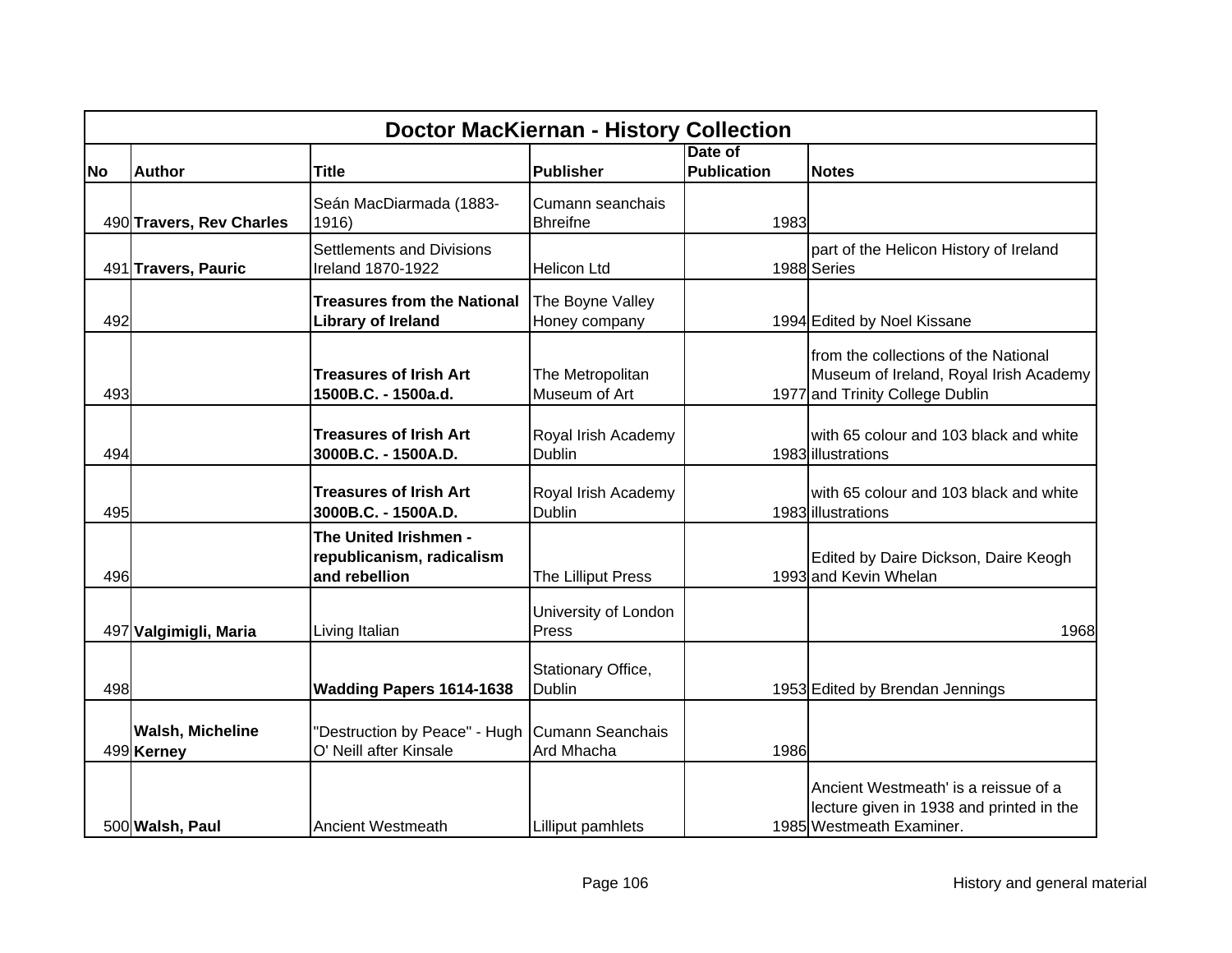|           |                        |                                                   | <b>Doctor MacKiernan - History Collection</b>  |                               |                                                                                                                                                                                                                                                                      |
|-----------|------------------------|---------------------------------------------------|------------------------------------------------|-------------------------------|----------------------------------------------------------------------------------------------------------------------------------------------------------------------------------------------------------------------------------------------------------------------|
| <b>No</b> | <b>Author</b>          | <b>Title</b>                                      | Publisher                                      | Date of<br><b>Publication</b> | <b>Notes</b>                                                                                                                                                                                                                                                         |
|           | 501 Walsh, Paul Father | The four masters and their<br>work                | Sign of the three<br>candles                   | 1944                          |                                                                                                                                                                                                                                                                      |
|           | 502 Walsh, Paul Father | The four masters and their<br>work                | Sign of the three<br>candles, Dublin           | 1944                          |                                                                                                                                                                                                                                                                      |
|           | 503 Walsh, Paul        | Gleanings from Irish<br>Manuscripts               | Sign of the three<br>candles, Dublin           |                               | Second edition with much additional<br>1933 matter                                                                                                                                                                                                                   |
|           | 504 Walsh, Paul        | Irish chiefs and leaders                          | Sign of the three<br>candles, Dublin           |                               | 1960 Edited by Colm O Lochlainn                                                                                                                                                                                                                                      |
|           | 505 Walsh, Paul        | Irish men of learning                             | Sign of the three<br>candles, Dublin           |                               | 1947 Edited by Colm O Lochlainn                                                                                                                                                                                                                                      |
|           | 506 Walsh, Paul Father | Irish leaders and learning<br>through the ages    | Four Courts press                              |                               | Essays collected, edited and introduced<br>2003 by Nollaig ó Muraíle                                                                                                                                                                                                 |
|           | 507 Walsh, Rev Paul    | The placenames of<br>Westmeath                    | Dollard Ltd Printers,<br><b>Dublin</b>         |                               | Part I The ordnance survey letters<br>referring to the county abridged and<br>1915 edited. This book has been annotated                                                                                                                                              |
| 508       |                        | The war of the Gaedhil with<br>the Gaill          | Longmans, Green,<br>Reader and Dyer,<br>London |                               | Alt title - The invasions of Ireland by the<br>Danes and other Norsemen. The original<br>Irish text edited with translation and<br>introduction . Contains a number of<br>newspaper reviews of the work. Edited<br>with a translation by James Henthorn<br>1867 Todd |
|           | 509 Watt, John         | The church in medieval Ireland Gill and Macmillan |                                                |                               | 1972 The Gill history of Ireland 5                                                                                                                                                                                                                                   |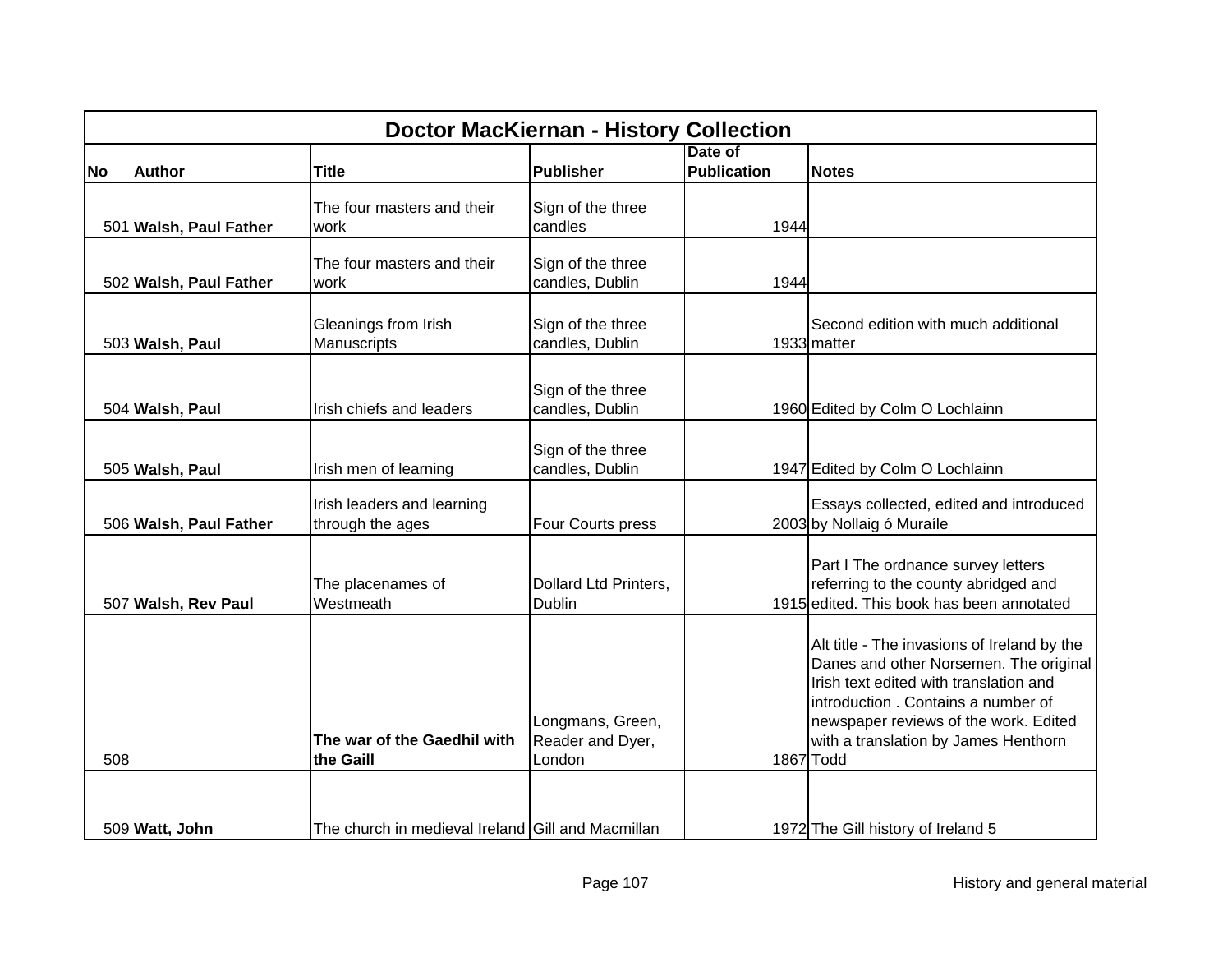|           | <b>Doctor MacKiernan - History Collection</b> |                                                                         |                                        |                    |                                                                                                                                                                        |  |  |
|-----------|-----------------------------------------------|-------------------------------------------------------------------------|----------------------------------------|--------------------|------------------------------------------------------------------------------------------------------------------------------------------------------------------------|--|--|
|           |                                               |                                                                         |                                        | Date of            |                                                                                                                                                                        |  |  |
| <b>No</b> | <b>Author</b>                                 | <b>Title</b>                                                            | <b>Publisher</b>                       | <b>Publication</b> | <b>Notes</b>                                                                                                                                                           |  |  |
|           | 510 Weld, Isaac                               | Statistical survey of the County<br>of Roscommon                        | R. Graisberry, Dublin 1832             |                    | drawn up under the directions of the<br>Royal Dublin society. Cover damaged -<br>map lose at front                                                                     |  |  |
|           | 511 Whidden, Helen                            | Genealogy of the Smith Family   publishing Co Ltd                       | Truro printing &                       |                    | Alt title - History of the Smith Family by<br>1949 Nathan Smith 1862                                                                                                   |  |  |
|           | 512 White, John H.                            | The appointment of Catholic<br>Bishops in nineteenth century<br>Ireland |                                        |                    | Reprinted from the Catholic Historical<br>1962 Review Vol XLVIII, No I                                                                                                 |  |  |
|           | 513 White, Newport J.D                        | An account of Archbishop<br>Marsh's Library, Dublin                     | Hodges, Figgis & Co                    |                    | With a note on autographs by Newport B.<br>1926 White                                                                                                                  |  |  |
|           | 514 White, Terence deVere                     | The road of excess                                                      | Browne & Nolan Ltd                     | 1945               |                                                                                                                                                                        |  |  |
|           | 515 Whyte, JH                                 | The Independent Irish party<br>1850-9                                   | <b>Oxford University</b><br>Press      |                    | 1958 Part of the Oxford historical series                                                                                                                              |  |  |
|           | 516 Whyte, JH                                 | Church & State in modern<br><b>Ireland 1923-1979</b>                    | Gill and Macmillan                     | 1984               |                                                                                                                                                                        |  |  |
| 517       |                                               | Wild geese in Spanish<br><b>Flanders 1582-1700</b>                      | <b>Irish Manuscripts</b><br>Commission | 1964               | add title - documents relating chiefly to<br>Irish regiments, from the archives<br>generales du Royaume, Brussels, and<br>other sources. Edited by Brendan<br>Jennings |  |  |
|           | 518 Woodmartin, W.G.                          | History of Sligo, County and<br>Town                                    | Hodges, Figgis & Co,<br>Dublin         | MDCCCLXXXII        | from the earliest ages to the close of the<br>reign of Queen Elizabeth with illustrations<br>from original drawings and plans                                          |  |  |